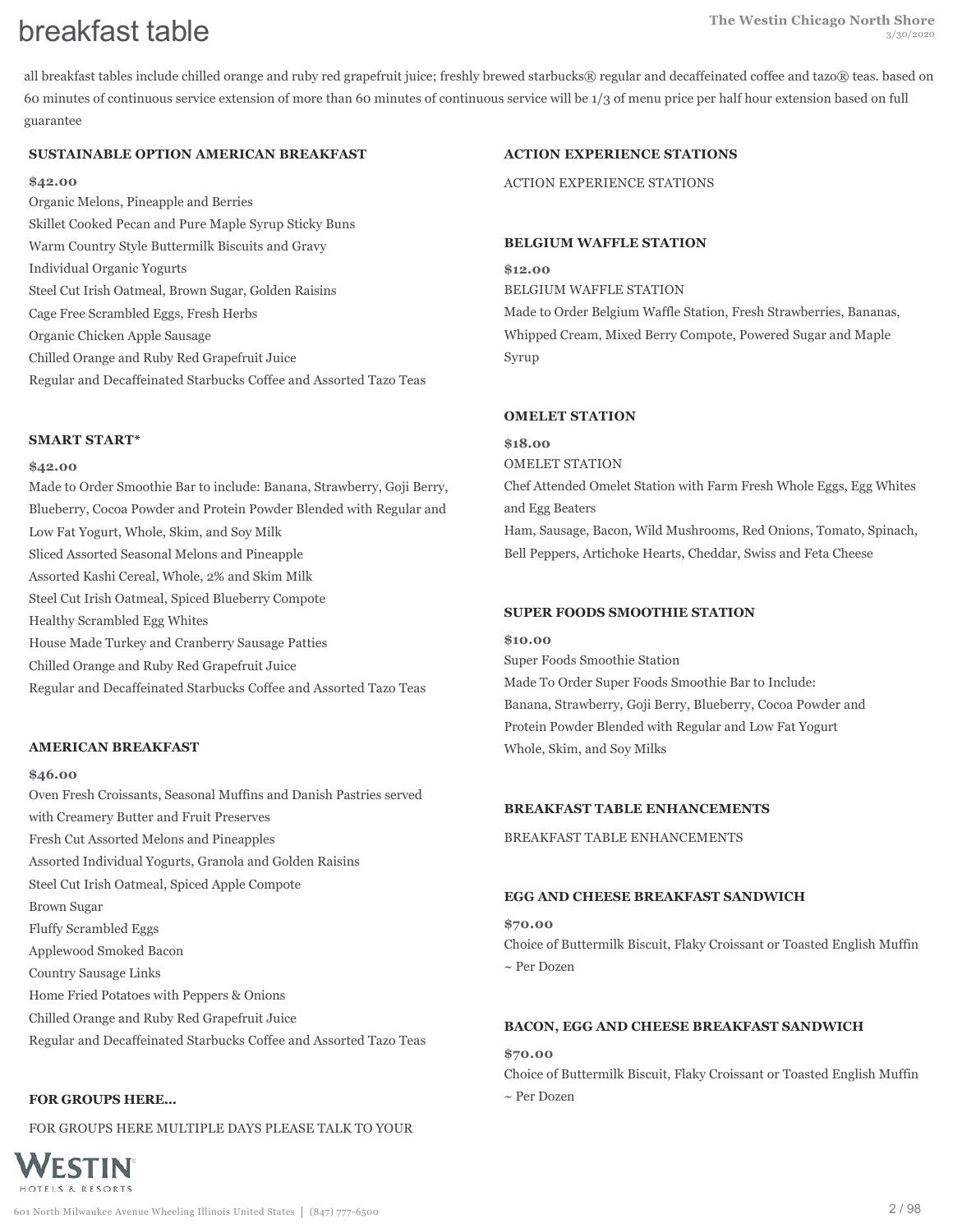CATERING OR EVENTS MANAGER ABOUT OF DAILY AMERICAN BREAKFAST THAT WILL GIVE YOUR GUESTS DIFFERENT OPTIONS EACH DAY

#### **EXECUTIVE CONTINENTAL BREAKFAST^**

#### **\$38.00**

Fresh Cut Assorted Melons and Pineapple Oven Fresh Croissants, Seasonal Muffins, Breakfast Breads and Danish Pastries served with Creamery Butter and Fruit Preserves House Made Honey Crisp Muesli Assorted Individual Yogurts, Granola and Golden Raisins Fresh Baked Bagels with Traditional and Low Fat Cream Cheese Sliced Smoked Salmon with the Appropriate Morning Accoutrements Chilled Orange and Ruby Red Grapefruit Juice Regular and Decaffeinated Starbucks Coffee and Assorted Tazo Teas

#### **WESTIN CONTINENTAL BREAKFAST^**

#### **\$32.00**

Fresh Cut Assorted Melons and Pineapple Oven Fresh Croissants, Seasonal Muffins and Danish Pastries served with Creamery Butter and Fruit Preserves Assorted Individual Yogurts, Granola and Golden Raisins Fresh Baked Bagels with Whipped Butter, Traditional, Low Fat and Smoked Salmon Cream Cheese Assorted Cereals Served with Whole, 2% and Skim Milk Chilled Orange and Ruby Red Grapefruit Juice Regular and Decaffeinated Starbucks Coffee and Assorted Tazo Teas

#### **SAUSAGE PATTY, EGG AND CHEESE BREAKFAST SANDW…**

**\$70.00 Per Dozen** Choice of Buttermilk Biscuit, Flaky Croissant or Toasted English Muffin

#### **CANADIAN BACON, EGG AND CHEESE BREAKFAST SAND…**

**\$70.00 Per Dozen** Choice of Buttermilk Biscuit, Flaky Croissant or Toasted English Muffin

#### **EGG AND CHEDDAR BREAKFAST WRAP**

**\$70.00** Served in a Whole Wheat Wrap ~ Per Dozen

#### **BACON, EGG AND CHEDDAR CHEESE BREAKFAST WRAP**

**\$70.00 Per Dozen** Served in a Flour Wrap

#### **SAUSAGE, EGG AND CHEDDAR CHEESE BREAKFAST WRAP**

**\$70.00** Served in a Spinach Wrap ~ Per Dozen

### **SCRAMBLED EGG WHITES**

**\$70.00** Spinach and Tomato with Swiss Cheese Breakfast Wrap Served in a Whole Wheat Wrap  $\sim$  Per Dozen

#### **SUPER FOODS WRAP**

#### **\$70.00**

Super Foods Wrap, Scrambled Egg Whites, Cannellini Beans, Arugula and Tomato Tarragon Salsa in a Whole Wheat Wrap ~ Per Dozen

#### **COLD CURED SALMON**

**\$15.00** Sliced Salmon Presented with Appropriate Morning Accoutrements Shaved Red Onions, Sliced Vine Ripened Tomatoes, Capers and Sliced Hard Eggs Presented with Petite Bagels, Traditional and Low Fat Cream

#### **SMOOTHIE SHOTS**

**\$9.00** (Choice of 3) Smoothies are created with Protein Powder Blended with Low Fat

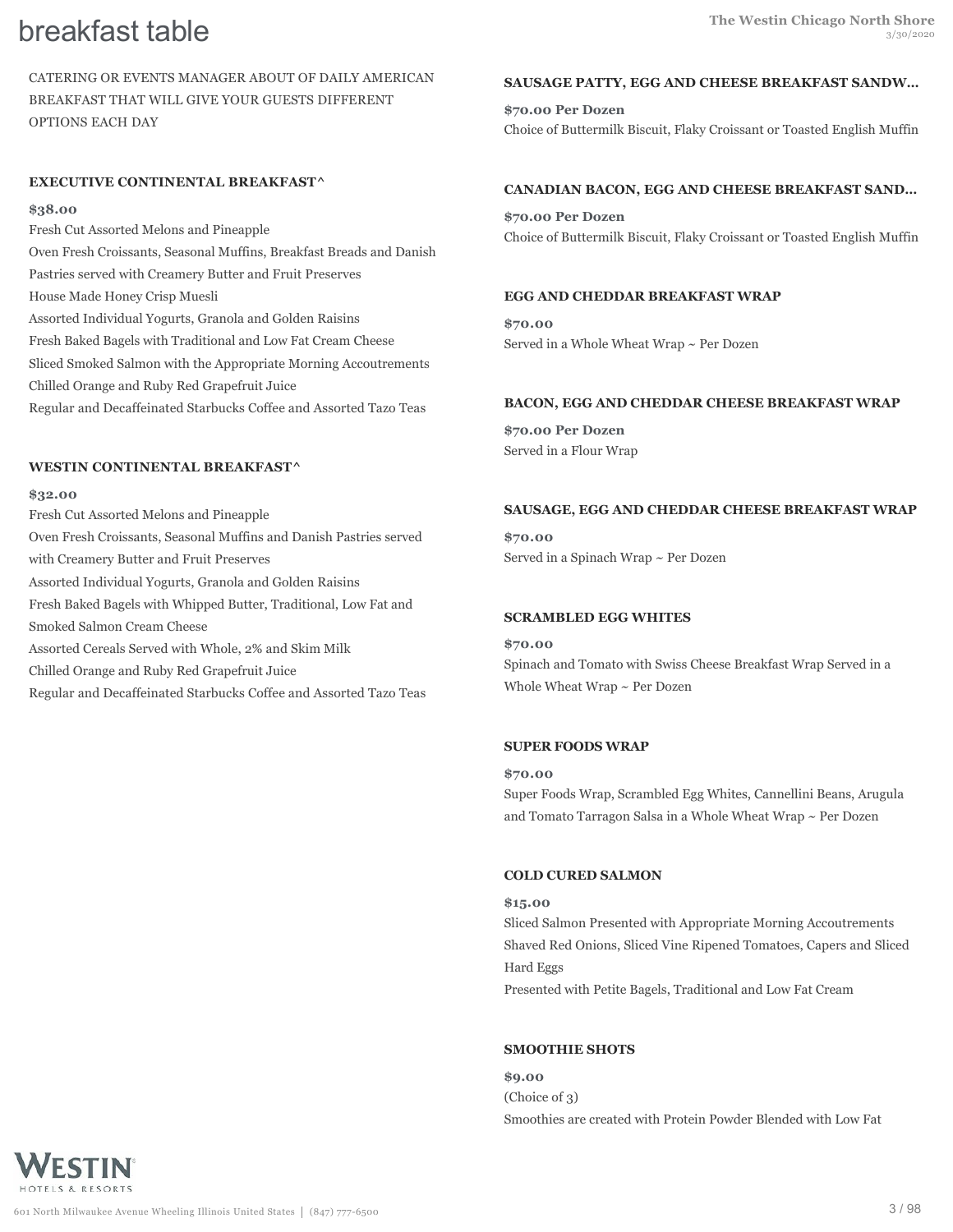Yogurt and Soy Milk Banana Strawberry Blueberry Goji Berry Strawberry Vanilla Blueberry Honey Mixed Berry Peaches & Cream Banana Coconut Strawberry Cocoa

#### **TABLE ENTREE ENHANCEMNTS**

TABLE ENTREE ENHANCEMNTS Below items can be ordered to enhance breakfast buffets

#### **EGG WHITE FRITTATA TART**

**\$9.00** Flaky Pastry Tart Filled with Freshly Prepared Egg White, Spinach, Tomato and Feta

#### **WESTIN BENEDICT**

#### **\$10.00**

Buttered & Toasted English Muffin layered Roasted Tomato & Grilled Spicy Capacola Ham, Fresh Poached Eggs Naped with Sauce Hollandaise

#### **CITRUS SCENTED BRIOCHE FRENCH TOAST**

#### **\$12.00**

Thick Cut Brioche Coated in a Vanilla-Orange-Cinnamon Batter, served with Warm Vermont Maple Syrup, Whipped Butter & Powdered Sugar

#### **BANANA WALNUT PANCAKES**

#### **\$8.00**

Fresh Banana & Toasted Walnuts Folded into our House Made Griddled Buttermilk Pancakes, Served With Warm Vermont Maple Syrup, Whipped Butter & Powdered Sugar

#### **OATMEAL FRUIT CRISP**

#### **\$8.00**

Irish Cut Steel Oats layered between a Warm Fruit Compote & an Oatmeal Pecan Crumble Topping

### **A LA CARTE BREAKFAST ITEMS**

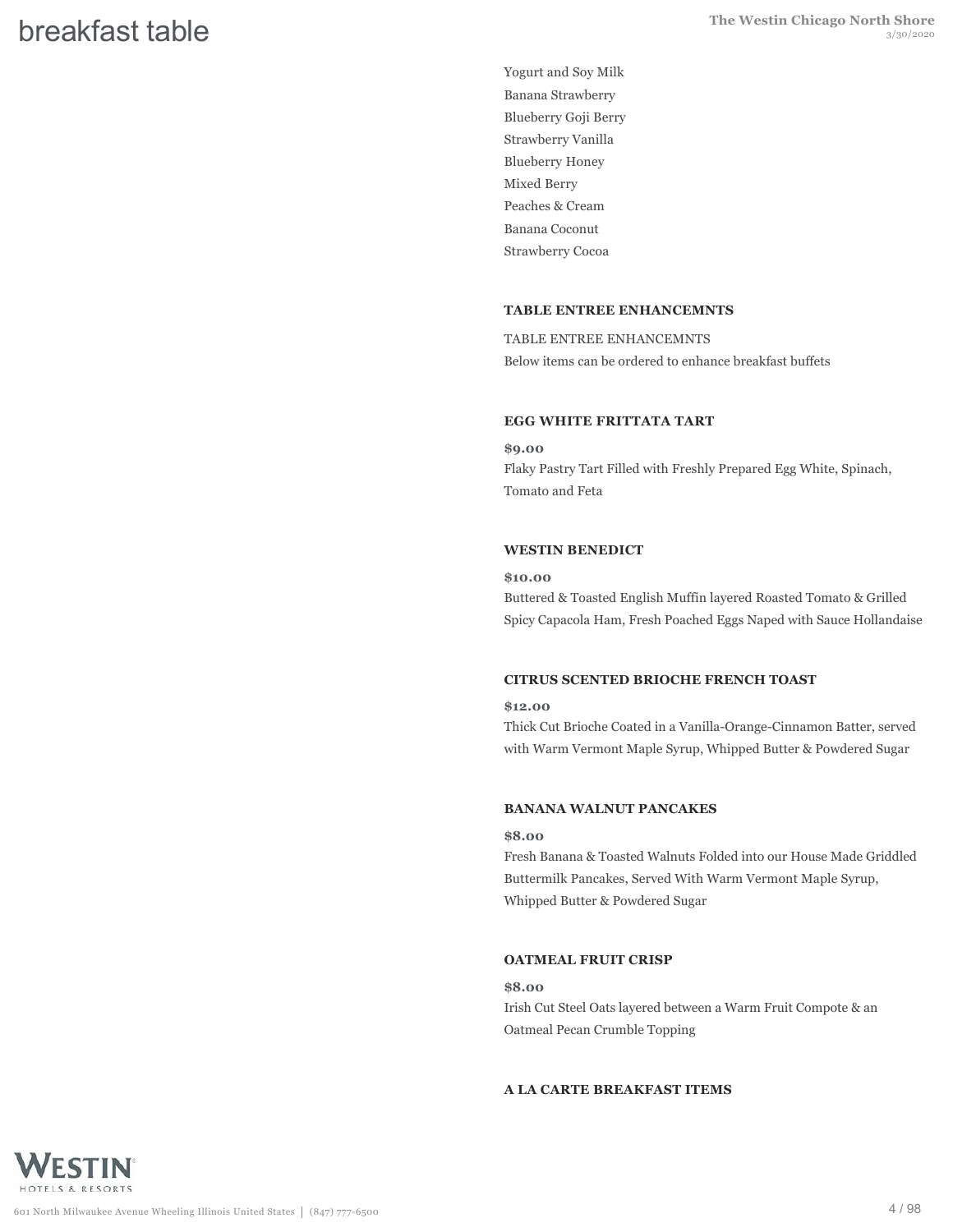#### **ASSORTED BREAKFAST PASTRIES**

**\$55.00 Per Dozen**

#### **FLAKY CROISSANTS**

**\$55.00 Per Dozen**

#### **ASSORTED DANISH**

**\$55.00 Per Dozen**

#### **PETITE MUFFINS**

**\$55.00 Per Dozen**

#### **ASSORTED SCONES**

**\$67.00 Per Dozen**

#### **BREAKFAST BREADS**

**\$67.00 Per Dozen**

#### **ASSORTED BAGELS**

**\$67.00 Per Dozen** Regular, Low Fat and Smoked Salmon Cream Cheese

#### **ASSORTED YOGURTS AND ACTIVA**

**\$40.00 Per Dozen**

#### **HARD BOILED EGGS**

**\$30.00 Per Dozen**

#### **ASSORTED DRY CEREALS**

**\$9.00** with Skim, 2% and Whole Milk

#### **INDVIDUAL YOGURT GRANOLA PARFAITS**

**\$9.00** Indvidual Yogurt Granola Parfaits

#### **STARBUCKS REGULAR COFFEE**

**\$95.00 Per Gallon**

#### **STARBUCKS DECAF COFFEE**

**\$95.00 Per Gallon**

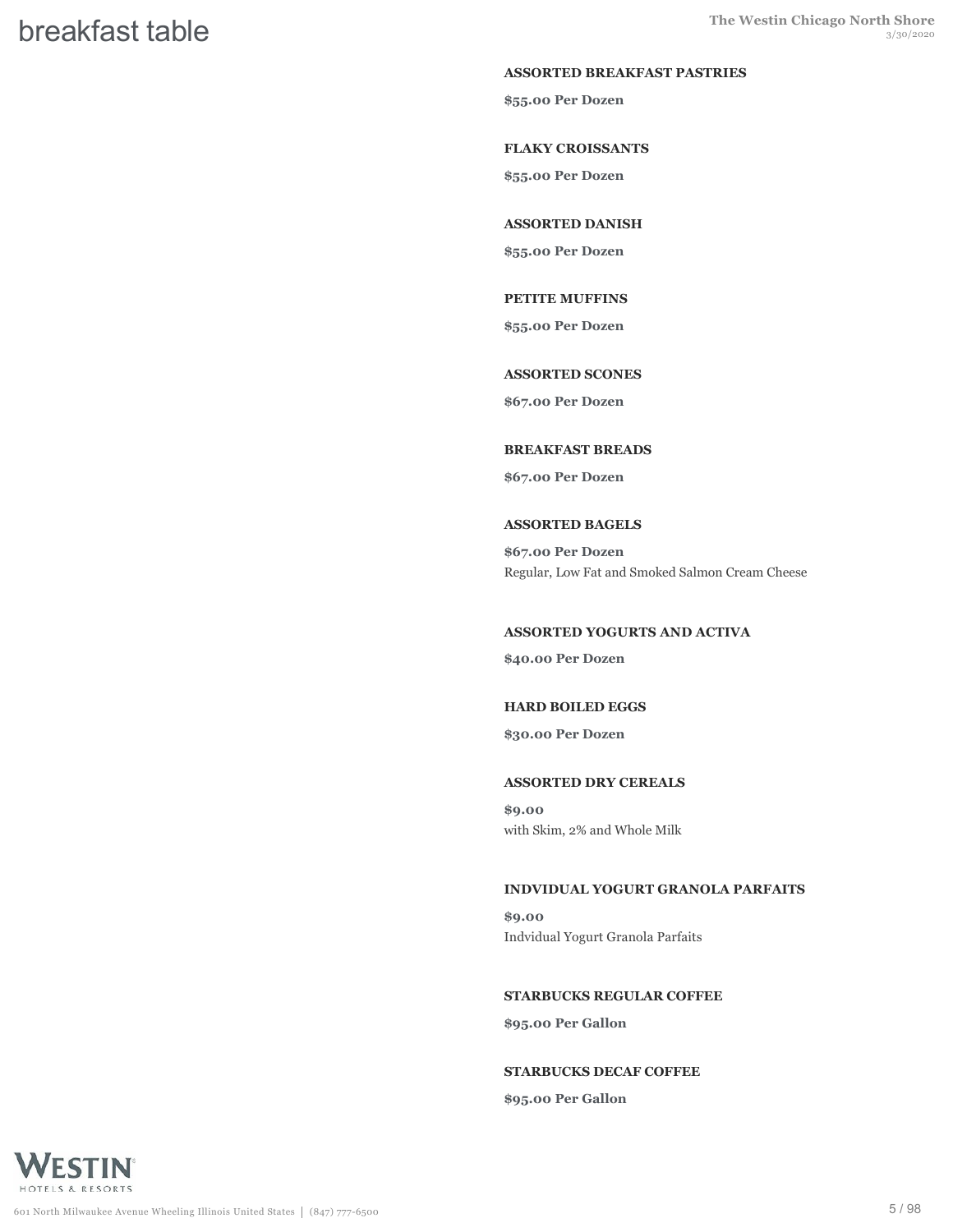#### **HOT WATER AND ASSORTED TAZO TEAS**

#### **\$95.00 Per Gallon**

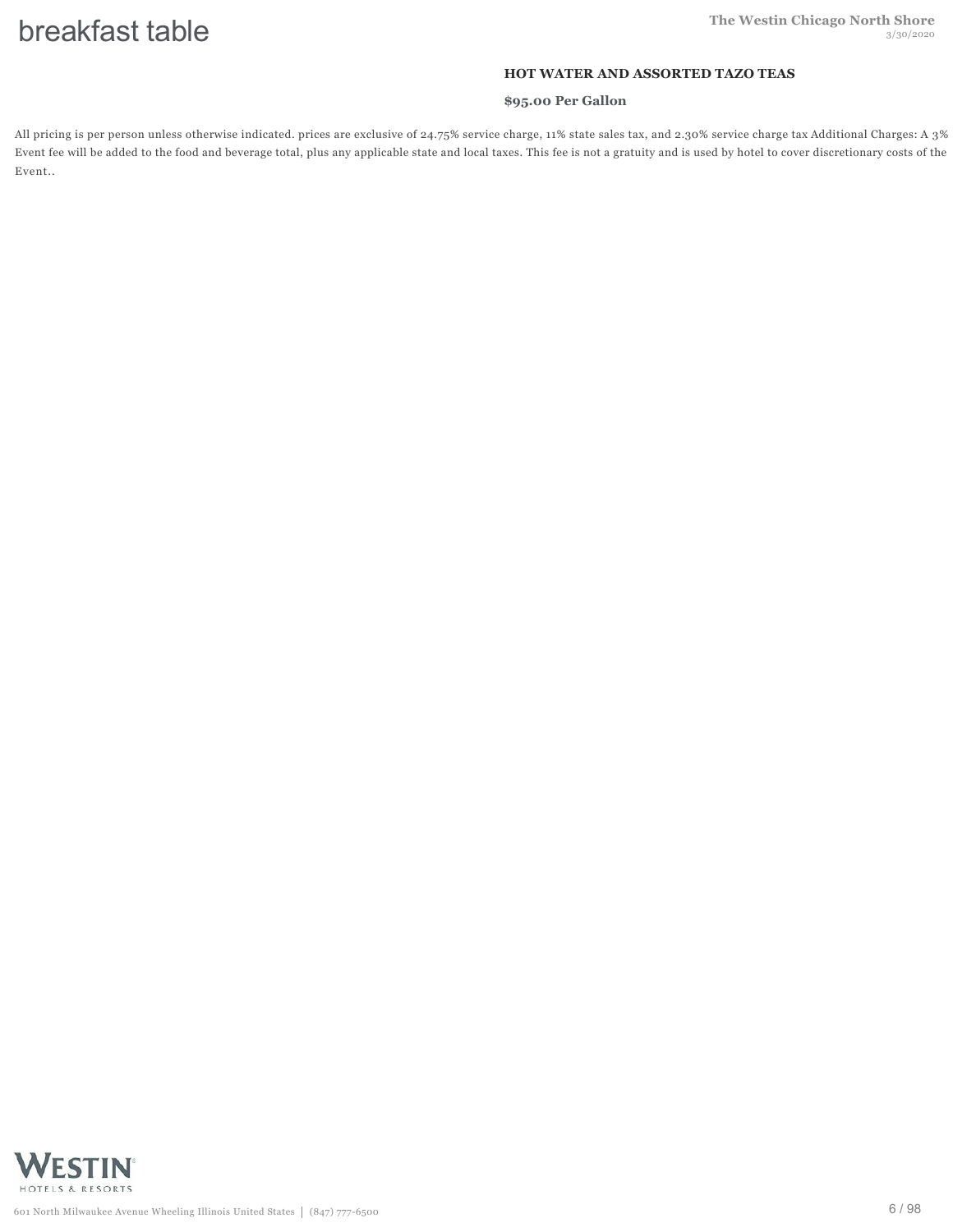# **Plated breakfast Shore The Westin Chicago North Shore plated breakfast**

all plated breakfasts are based on 2 courses and include chilled fruit juices, assorted breakfast pastries,regular and decaffeinated starbucks® coffee and assorted tazo® teas

#### **STARTER**

(Choose 1) Minted Fresh Fruit Cocktail Granola and Yogurt Parfait with Mixed Berries Banana, Strawberry and Blueberry Smoothie

#### **FARM FRESH SCRAMBLED EGGS**

#### **\$34.00**

Three Fluffy Scrambled Eggs Home Fried Potatoes, Choice of Bacon or Sausage

### **WESTIN NORTH SHORE STEAK AND EGGS**

**\$38.00** Pan Seared Petite Filet, Farm Fresh Scrambled Eggs, Home Fried Potatoes Served with Sauce Choron

#### **CITRUS SCENTED BRIOCHE FRENCH TOAST**

#### **\$32.00**

Thick Cut Brioche Coated in a Vanilla-Orange Cinnamon Batter, served with Warm Vermont Maple Syrup, Whipped Butter and Powdered sugar. Choice of Bacon or Sausage

#### **BANANA WALNUT PANCAKES**

#### **\$30.00**

Fresh Banana & Toasted Walnuts Folded into our House Made Griddled Buttermilk Pancakes, Served With Warm Vermont Maple Syrup,

Whipped Butter & Powdered Sugar

Choice of Bacon or Sausage Links

### **FRESHLY SQUEEZED MIMOSA'S**

**\$7.00** Freshly Squeezed Mimosa's

#### **ADDITIONAL BREAKFAST COURSES**

ADDITIONAL BREAKFAST COURSES

#### **OATMEAL FRUIT CRISP.**

**\$8.50** Steel Cut Irish Oats layered between a Warm Fruit Compote and an Oatmeal Pecan Crumble Topping

### **HOUSE MADE BIRCHER MUESLI**

#### **\$8.50**

Rolled Oats Tossed with Dried Cranberries, Golden Raisins, Fresh Seasonal Berries, Honey, Yogurt and Soy Milk, Soaked Overnight and Served with Fresh Melon Garnish

### **STEEL CUT IRISH OATMEAL**

#### **\$8.50**

Creamy Steel Cut Irish Oatmeal served with Brown Sugar, Golden Raisins, Toasted Almonds and a Spiced Blueberry Compote

#### **CURED SLICED SALMON**

#### **\$18.00**

Mixed Field Greens, Shaved Red Onions, Sliced Vine Ripened Tomato, Capers and Sliced Hard Egg served with a Lemon Dill Cream and Bagel Crisp

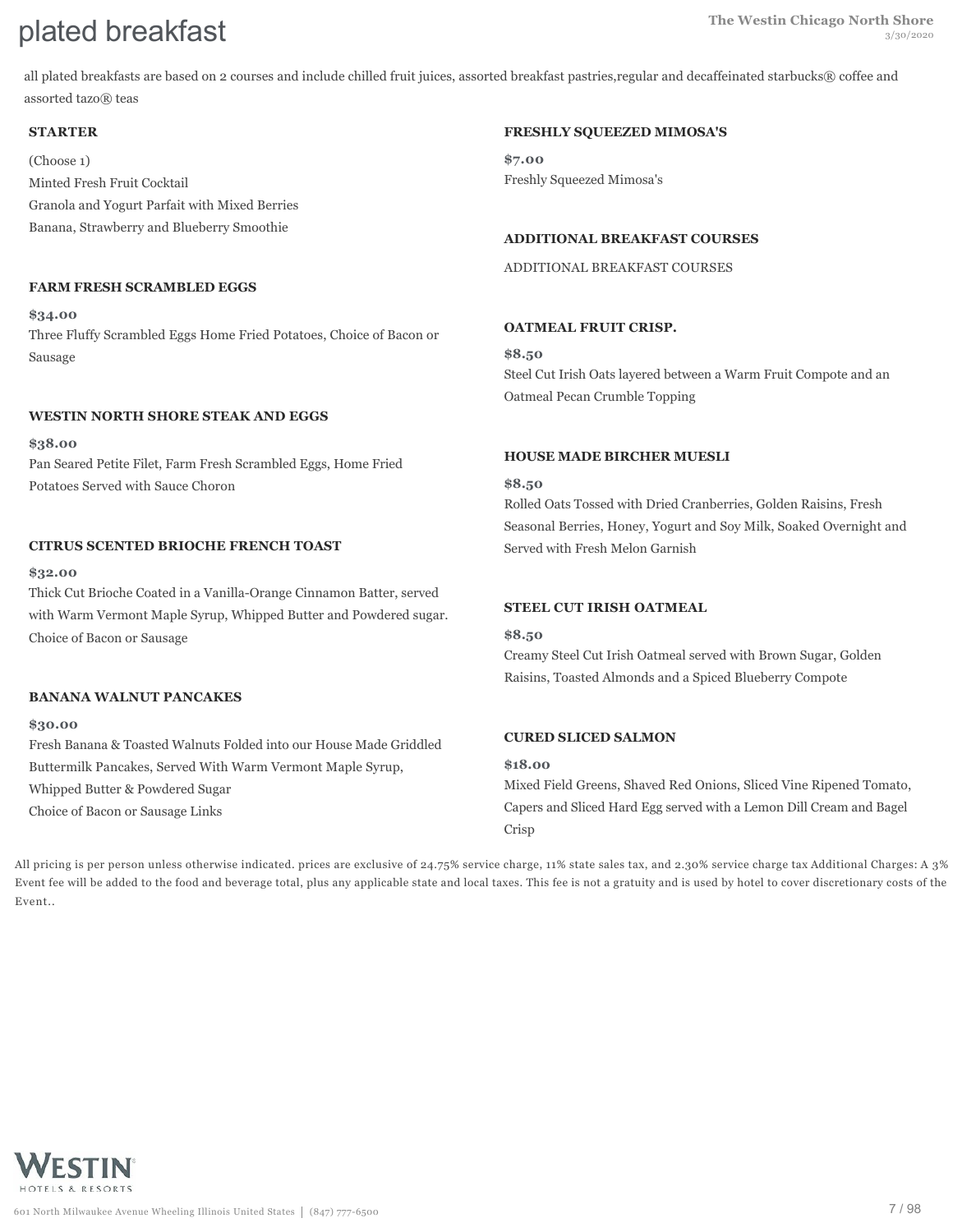brunch tables include chilled orange and ruby red grapefruit juice; freshly brewed starbucks® regular and decaffeinated coffee and tazo® teas. based on 60 minutes of continuous service

#### **CHICAGOLAND BRUNCH**

**\$75.00** Starters

Fresh Cut Assorted Seasonal Melons and Pineapple Fresh Baked Croissants and Breakfast Breads Served with Creamery Butter and Fruit Preserves Assorted Individual Yogurts, Granola and Golden Raisins

#### Smoked Salmon

Sliced Salmon Presented with Appropriate Morning Accoutrements Shaved Red Onions, Sliced Vine Ripened Tomatoes, Capers and Sliced Hard Boiled Eggs Presented with Petite Bagels, Traditional and Low Fat Cream Cheese

#### Omelet Station

Farm Fresh Whole Eggs, Egg Whites and Egg Beaters Ham, Sausage, Bacon, Wild Mushrooms, Red Onions, Tomatoes, Spinach, Bell Peppers, Artichoke Hearts, Cheddar, Swiss and Feta Cheese

#### Brunch Entrees

Fluffy Scrambled Eggs, Farm Fresh Eggs Scrambled Fresh in Butter with Snipped Chives

#### Westin Benedict

Butter and Toasted English Muffin layered Roasted Tomato and Grilled Spicy Capacola Ham, Fresh Poached Eggs Naped with Hollandaise Sauce

Chicken Picatta Served with Lemon Caper Butter Sauce

Bow Tie Carbonara Tossed with Green Peas, Crispy Lardons & Parmesan Cheese in a Cracked Black Pepper Cream Reduction

Brunch Accompaniments

Applewood Smoked Bacon Country Sausage Links Blueberry Blintz, Fruit Compote, Powdered Sugar Herb Infused Roasted Potato Roasted Vegetables with Rosemary Oil

All pricing is per person unless otherwise indicated. prices are exclusive of 24.75% service charge, 11% state sales tax, and 2.30% service charge tax Additional Charges: A 3%



#### 601 North Milwaukee Avenue Wheeling Illinois United States (847) 777-6500 8 / 98

#### **SPICED BLOODY MARY**

**\$8.00** spiced bloody mary

#### **MANGO MIMOSA**

**\$7.00** mango mimosa

#### **TRADITIONAL MINT JUILP**

**\$8.00** traditional mint juilp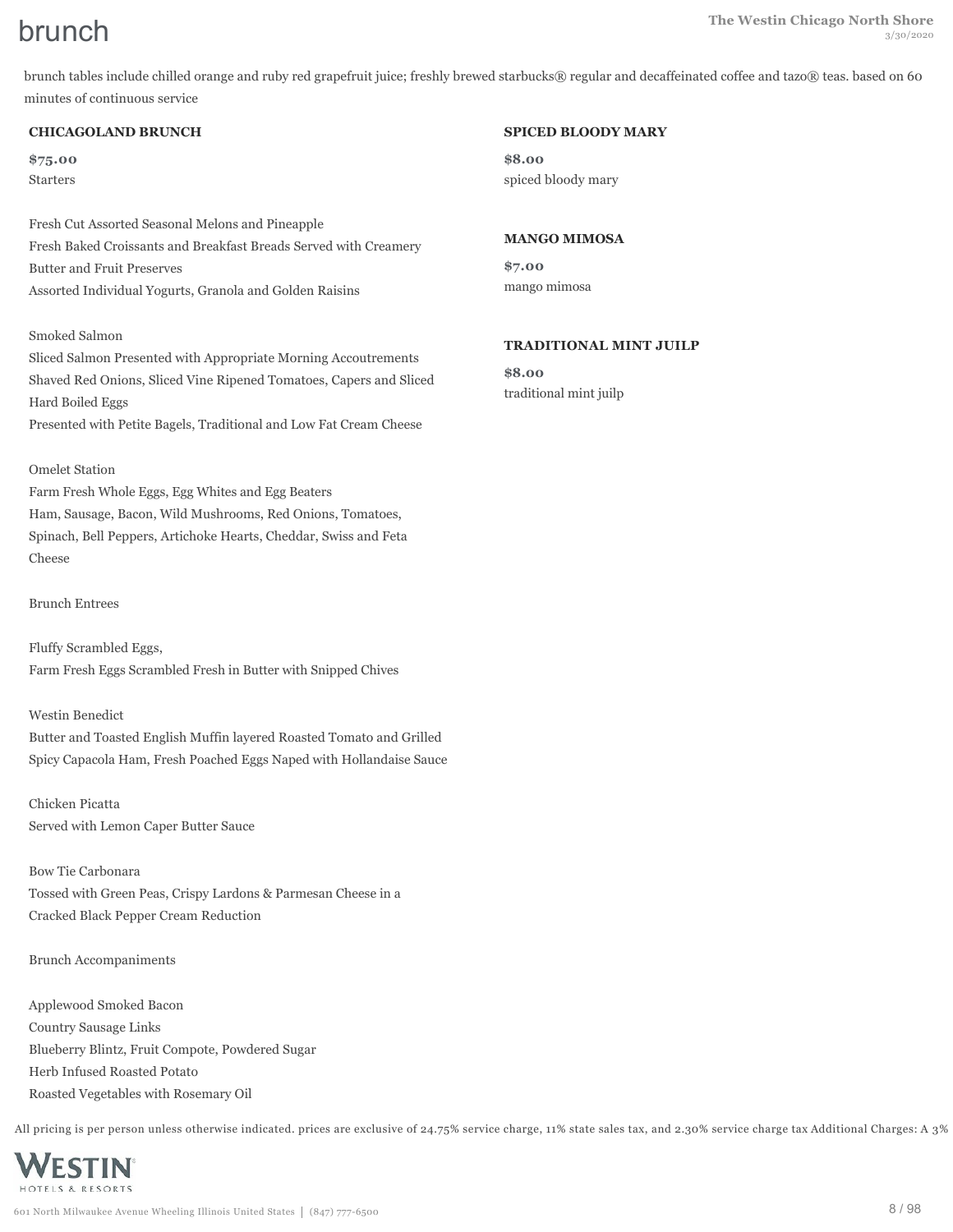Event fee will be added to the food and beverage total, plus any applicable state and local taxes. This fee is not a gratuity and is used by hotel to cover discretionary costs of the Event..

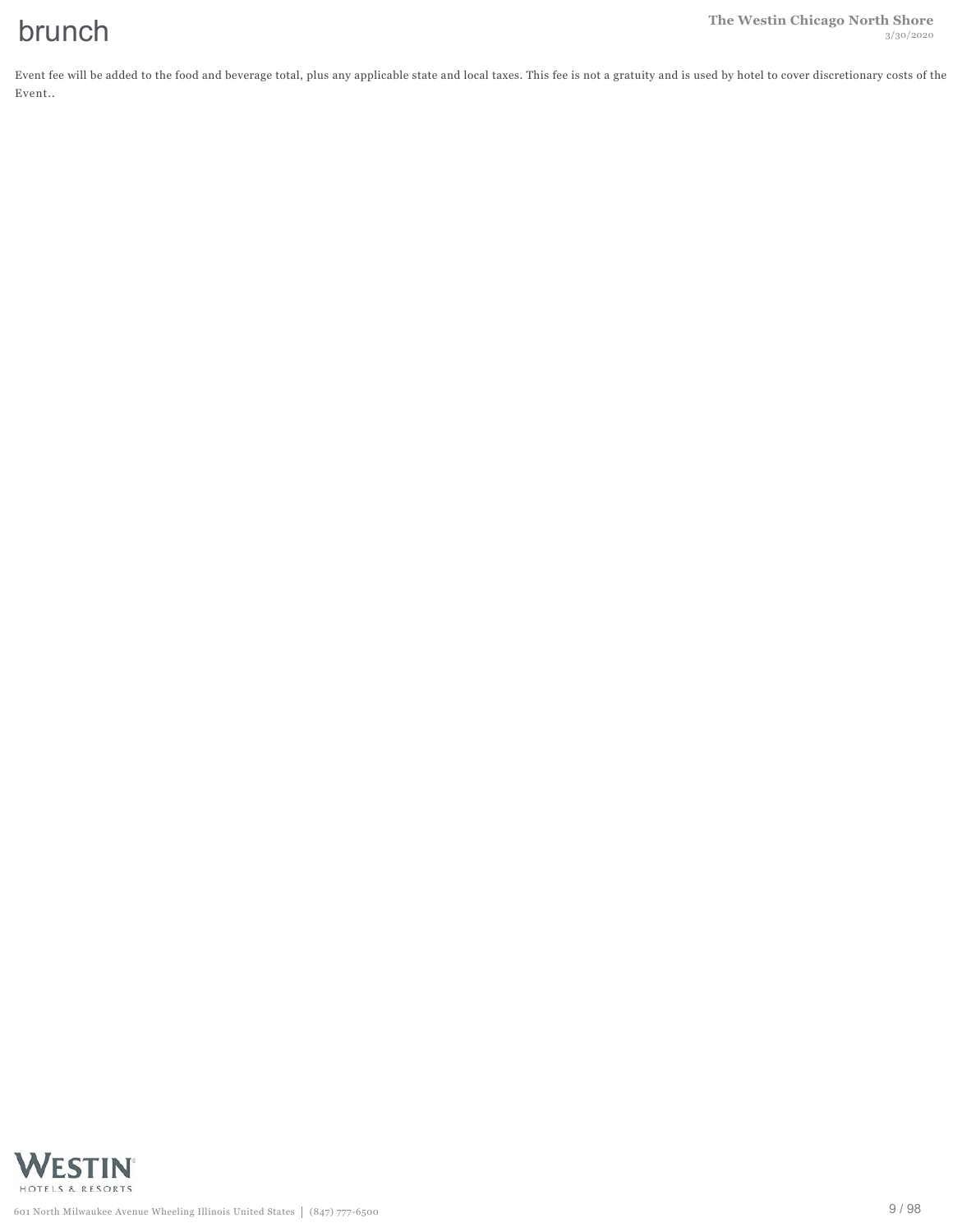based on 30 minutes of continuous service

#### **FOCUS & CONCENTRATE**

**\$25.00** "Promoting Clear Minds & Alertness"

Soothing Smoothie Mixed Berry Monster Smoothie (EW)

Crisp Bagel Nosh Toasted Bagel Chip, Smoked Salmon, Whipped Cream Cheese Smear, Capers, Pickled Onions & Chives

Dark Blue Bark Dried Blueberry & Almond Dark Chocolate Bark

Roasted & Unsalted Warm Walnuts & Unsalted Pecans

#### **WESTIN WELLNESS BAR**

**\$25.00** Chilled T-Bar Pomegranate Goji & Iced Chai Latte

Toast Bar Sourdough & Farmers Cheese Toast with Honeycomb & Blueberries (EW) Peanut Butter, Banana & Bacon Toast

Warm Baked Sweets Petite Mixed Berry & Spiced Apple Crisps

Sweet Fruit Seasonal Fruit Spears, Fresh Berries, Flavored Yogurt

### **ULTRA JUICE BAR**

**\$21.00** Smooth Juice Blue Machine, Green Machine Smoothies Cucumber – Honeydew & Pineapple Cucumber Mint Juices

In House Crunch Dark Chocolate Chips, Rolled Oats, Honey & Dried Fruit Granola Bars Baked & Cut on Premise

Sugar from the Sun Farm Picked Fresh Season Whole Fruits



**MINI YOGURT, GRANOLA AND FRUIT \$9.00**

**FRESH SEASONAL BERRY DISPLAY \$12.00**

**FRESHLY CUT MELON AND PINEAPPLE \$8.00**

**FRUIT SKEWERS \$55.00 Per Dozen**

**ASSORTED YOGURTS AND ACTIVA \$40.00 Per Dozen**

**ASSORTED WHOLE FRUIT \$44.00 Per Dozen**

**DONUT HOLES \$48.00 Per Dozen**

**ALMOND AND CHOCOLATE DIPPED BISCOTTI \$48.00 Per Dozen**

**ASSORTED BREAKFAST PASTRIES \$55.00 Per Dozen**

**ASSORTED BAGELS \$67.00 Per Dozen** Regular, Low Fat and Smoked Salmon Cream Cheese

**ASSORTED SCONES \$67.00 Per Dozen**

#### **CINNAMON BUNS**

**\$55.00 Per Dozen** with Lemon Vanilla Icing

**BROWN SUGAR MAPLE PECAN ROLLS \$55.00 Per Dozen**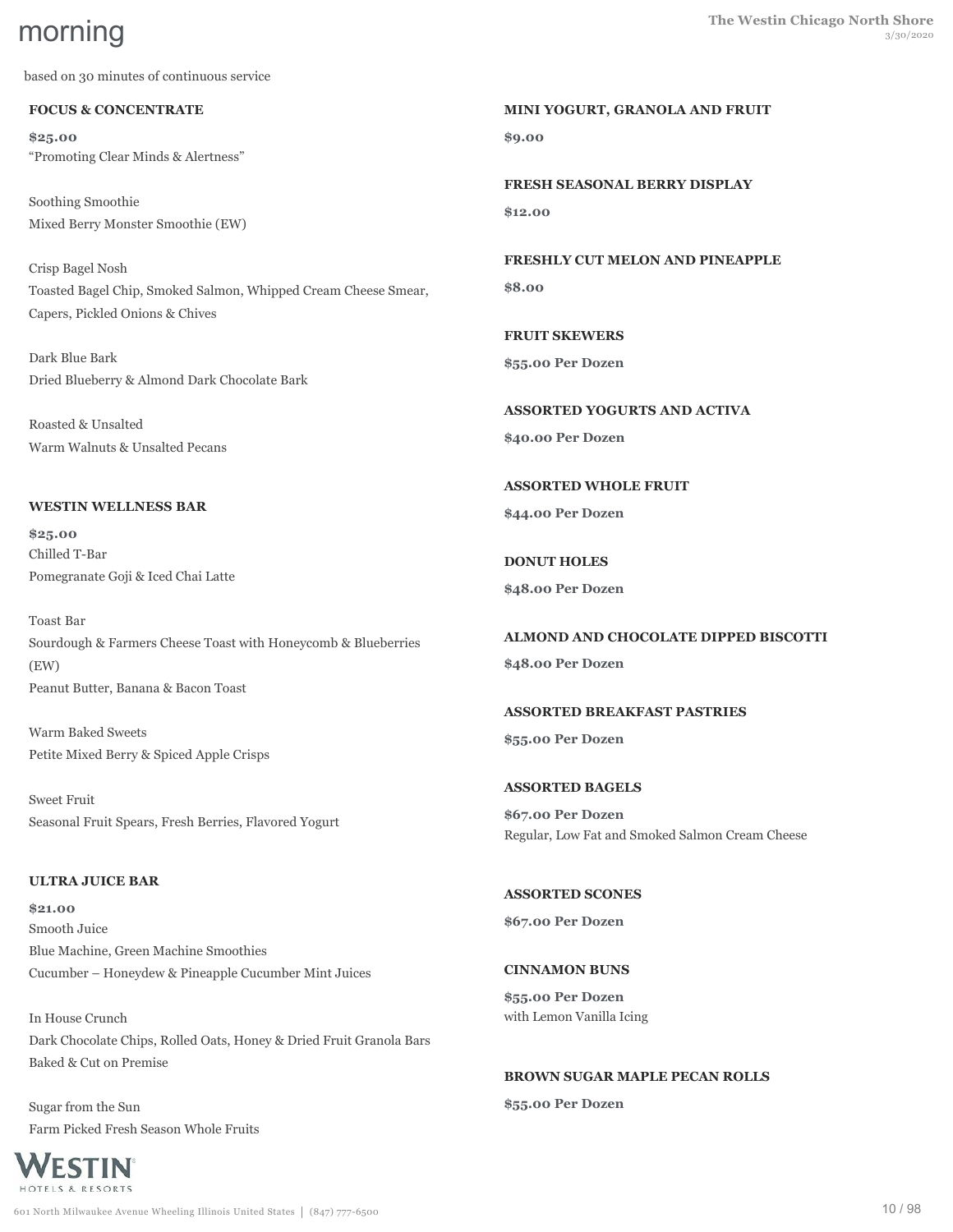# **BRAIN BOOST**

**\$25.00** Fruit Water & Juice Coconut Water, Pineapple Juice & Blood Moon Citrus Juice

Berries Fresh Blueberries & Raspberries

Fruit Seedless Red Grapes, Mini Seasonal Whole Fruit

Nuts Unsalted & Toasted Walnuts, Pecans & Almonds

# **TRAIL MIX & MATCH**

**\$19.00** Individually displayed to create your own personalized Trail Mix

The Healthy Stuff: Granola, Oats

The Dried Stuff: Cranberries, Apricots, Blueberry

The Salty Stuff: Pretzel Pieces, Almonds & Sunflower Seeds

The Sweet Stuff: M&M's, Yogurt Covered Raisins **RASPEBRRY LIMEADE**

**\$48.00 Per Gallon**

**HARD BOILED EGGS WITH SMOKED SEA SALT \$36.00 Per Dozen**

**HOUSE MADE GRANOLA BARS \$96.00 Per Dozen**

**HOUSE MADE ENERGY BITES \$96.00 Per Dozen**

**CHEWY GRANOLA BAR \$48.00 Per Dozen**

**NUTRI-GRAIN BARS \$6.00**

**BAGS HOUSE MADE TRAIL MIX \$7.00**

**ASSORTED ENERGY BAR \$7.50**

**STARBUCKS REGULAR COFFEE \$95.00 Per Gallon**

**STARBUCKS DECAF COFFEE \$95.00 Per Gallon**

**HOT WATER AND ASSORTED TAZO TEAS \$95.00 Per Gallon**

**SWEET PEACH ICED TEA \$48.00 Per Gallon**

**CRANBERRY, APPLE, ORANGE AND GRAPEFRUIT JUICES \$48.00 Per Gallon**

**LEMONADE \$48.00 Per Gallon**

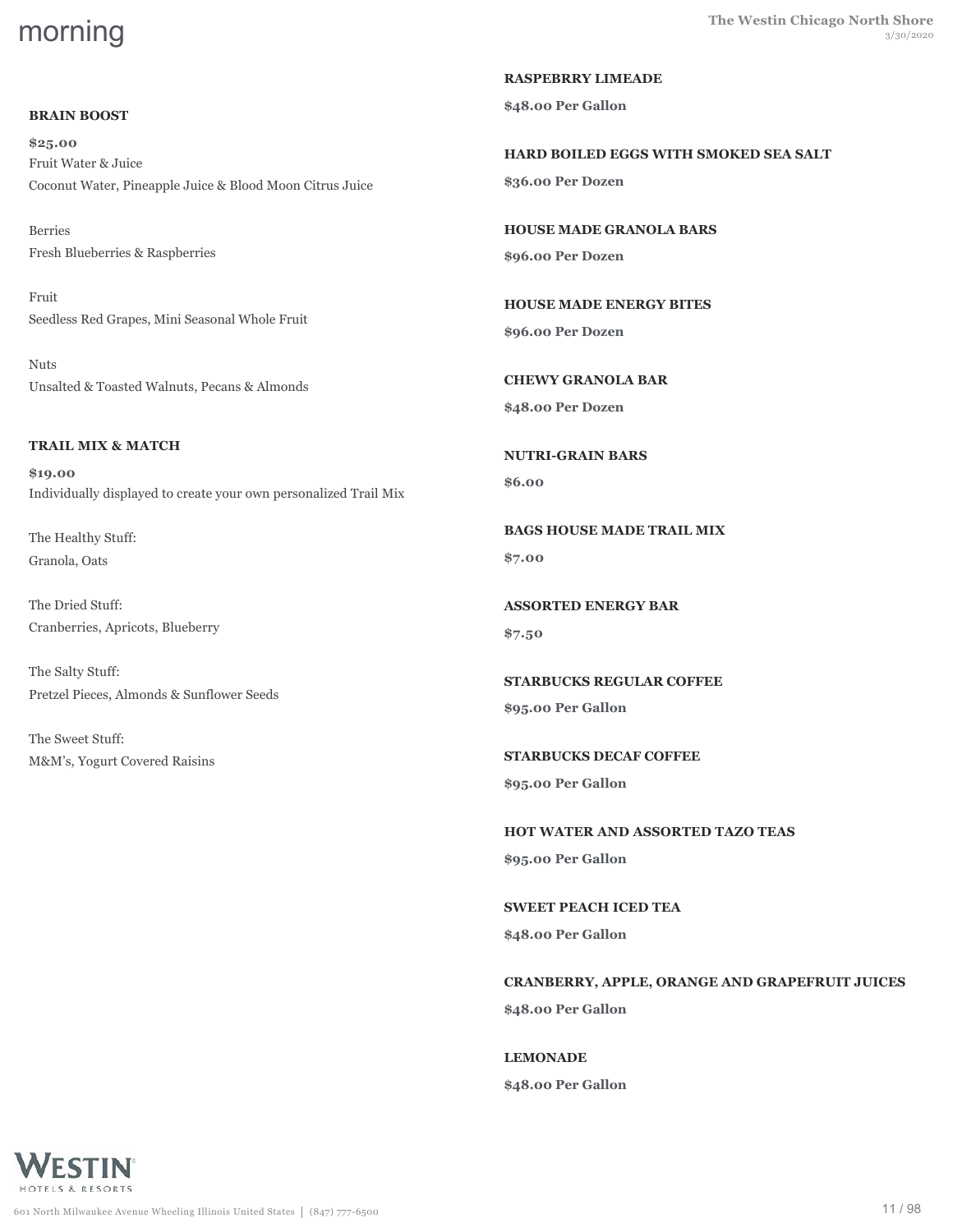# **ASSORTED PEPSI PRODUCTS**

**\$5.00** Assorted Pepsi Products Pepsi, Diet Pepsi & Sierra Mist, Mt. Dew & Diet Mt. Dew

# **BUBLY FLAVORED WATER, LIME AND STRAWBERRY**

**\$5.00**

#### **PURE LEAF ICED TEA**

**\$10.00** Pure Leaf Iced Tea, Sweet Tea with Lemon, Peach and Mint

#### **NAKED JUICE**

**\$15.00** Strawberry/Banana, Blue Machine & Green Machine

#### **KEVITA KOMBOCHA**

**\$15.00** Raspberry Lemonade & Pineapple Peach

### **AQUAFINA BOTTLED WATER**

**\$5.00**

#### **TROPICANA BOTTLED FRUIT JUICES**

**\$8.00** Orange, Apple & Cranberry

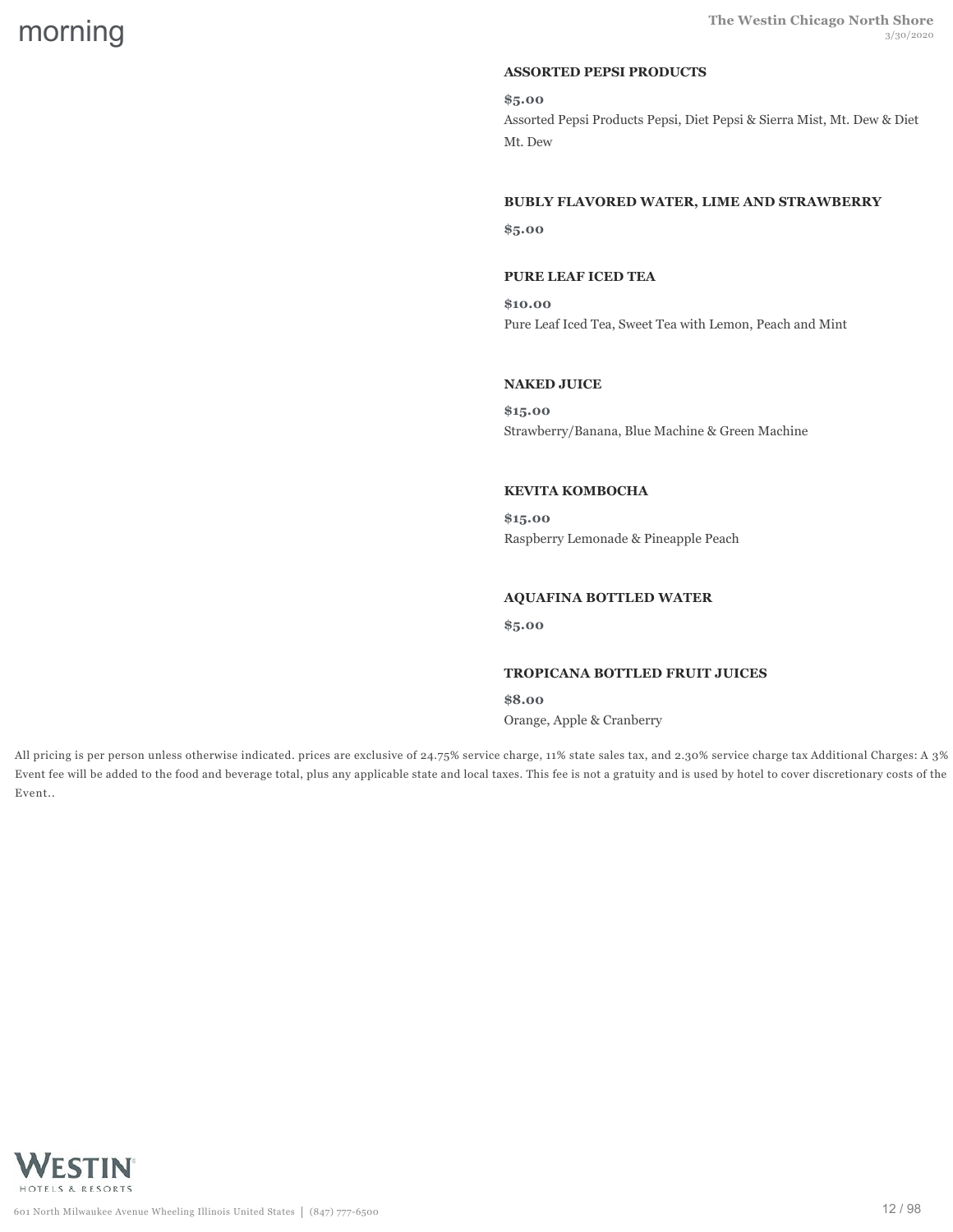based on 30 minutes of continuous service

#### **REST & RECUPERATE**

**\$18.00** "Promoting Feelings of Restful Calm & Relaxation"

Infused Waters Citrus, Cucumber & Ginger Mint

Savory Snacks Roasted Turkey & Cranberry Cream Cheese Pinwheel (EW)

Heart Warningly Sweet Banana & Cranberry Oatmeal with Chia Seeds & Granola

Petite Yogurt Cup Flavored Greek Yogurt, Seasonal Berries & Crunchy Oat Pebbles

#### **INSPIRE & ACTIVATE**

**\$18.00** "Promoting Well Being & Producing Happy" Westin Juicery Watermelon - Basil & Pineapple - Cucumber & Mint Juices

Purees & Dips Chickpea Hummus, Black-eyed Pea Hummus (EW) & Babaganouj (EW) Baked Seasoned Pita Crisps & Flatbreads

Vegetable Spear Individual Raw Vegetable Crudités

No Bake Energy Bites Oatmeal - Coconut Bites

#### **ENERGIZE & MOTIVATE**

**\$20.00** "Promoting Sustainable Energy for the Body for the Entire Day" Crafted Beverages Raspberry Pomegranate & Pineapple Coconut Elixirs

Harvest Grain Quinoa & Bulgar Wheat, Roasted Yams, Butternut Squash

Power Greens Fattoush Organic Kale, Arugula & Parsley, Sumac, Cucumbers, Pomegranate Seed

#### **WARM PRETZELS**

**\$52.00 Per Dozen** with Mustard

**SEASONAL CRUDITE**

**\$54.00 Per Dozen** with Creamy Pesto Dip

**ASSORTED WHOLE FRUIT \$44.00 Per Dozen**

**KASHI GRANOLA BARS \$55.00 Per Dozen**

**KIND GRANOLA BARS \$50.00 Per Dozen**

**NOVELTY ICE CREAM \$54.00 Per Dozen**

**FRESHLY BAKED BLONDIES \$52.00 Per Dozen**

**FRESHLY BAKED ASSORTED COOKIES \$48.00 Per Dozen**

**FRESHLY BAKED BROWNIES \$50.00 Per Dozen**

**ASSORTED CANDY BARS**

**\$52.00 Per Dozen**

**ROLD GOLD PRETZELS \$4.50** Rold Gold Pretzels

**INDIVIDUAL BAGS OF ASSORTED CHIPS \$4.50**

**LEMON BARS**

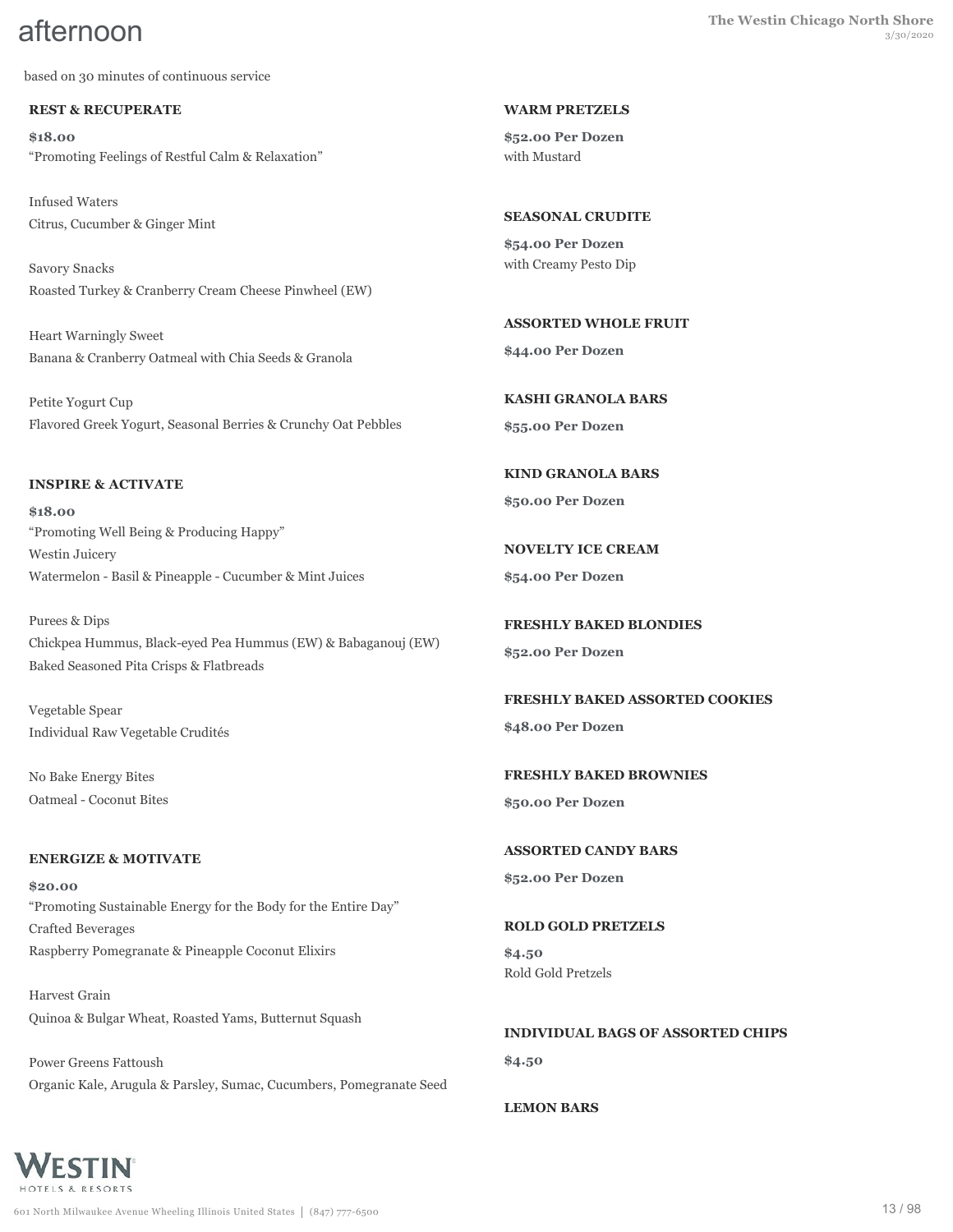Avocado Mousse Creamy Avocado, Greek Yogurt, Citrus & Vegetable Pico, Zaatar Crisps

# **DIP IT**

**\$18.00** Individually displayed (no double dipping)

Fruit: Strawberries, Pineapple & Cantaloupe

Cake: Pound, Angel food & Devils Food

Cookie: Shortbread, Pretzel Rods & Oreo

Candy: Marshmallow & Rice Krispy Treats

Dips: Dark Chocolate, White Chocolate & Caramel Anglaise

### **COOKIES & MILK**

**\$16.00** Ice Cold Milk & Chocolate Milk Chocolate Chip & Double Chocolate Chip Cookies Oatmeal Raisin & Peanut Butter Cookies Sugar Cookies

#### **CUBS VS. SOX MUNCHIES**

**\$22.00** Freshly Popped Popcorn Cracker Jacks Caramel Popcorn Mini Corn Dogs with Mustard Tri Colored Tortilla Chips, Warm Nacho Cheese, Salsa & Sliced Jalapenos

# **NAVY PIER**

**\$22.00** Ice Cream Novelties Cinnamon Churros with Chocolate Sauce Fried Funnel Cakes with Caramel Sauce Warm Jumbo Pretzels with Mustard & Warm Cheese Sauce **\$52.00 Per Dozen**

**CHOCOLATE DIPPED STRAWBERRIES \$85.00 Per Dozen**

**CHOCOLATE DIPPED CHEESECAKE LOLLIPOPS \$85.00 Per Dozen**

**ASSORTED CUPCAKES**

**\$85.00 Per Dozen**

# **CRACKER JACKS**

**\$8.00**

**WHITE CHEDDAR POPCORN \$8.00** White Cheddar Popcorn

# **OREO COOKIE PACKETS**

**\$5.00** Oreo Cookie Packets

**RICE CRISPY TREAT PACKETS \$6.00**

**COCKTAIL PRETZELS \$15.00 Per Bowl**

# **HOUSE MADE POTATO CHIPS**

**\$54.00** House Made Potato Chips, Garlic Aioli ~ Per Bowl

**SALTED MIXED NUTS \$65.00 Per Pound**

**WASABI PEAS \$52.00 Per Pound**

**YOGURT COVERED RAISINS \$52.00 Per Pound**

**ASSORTED PEPSI PRODUCTS**

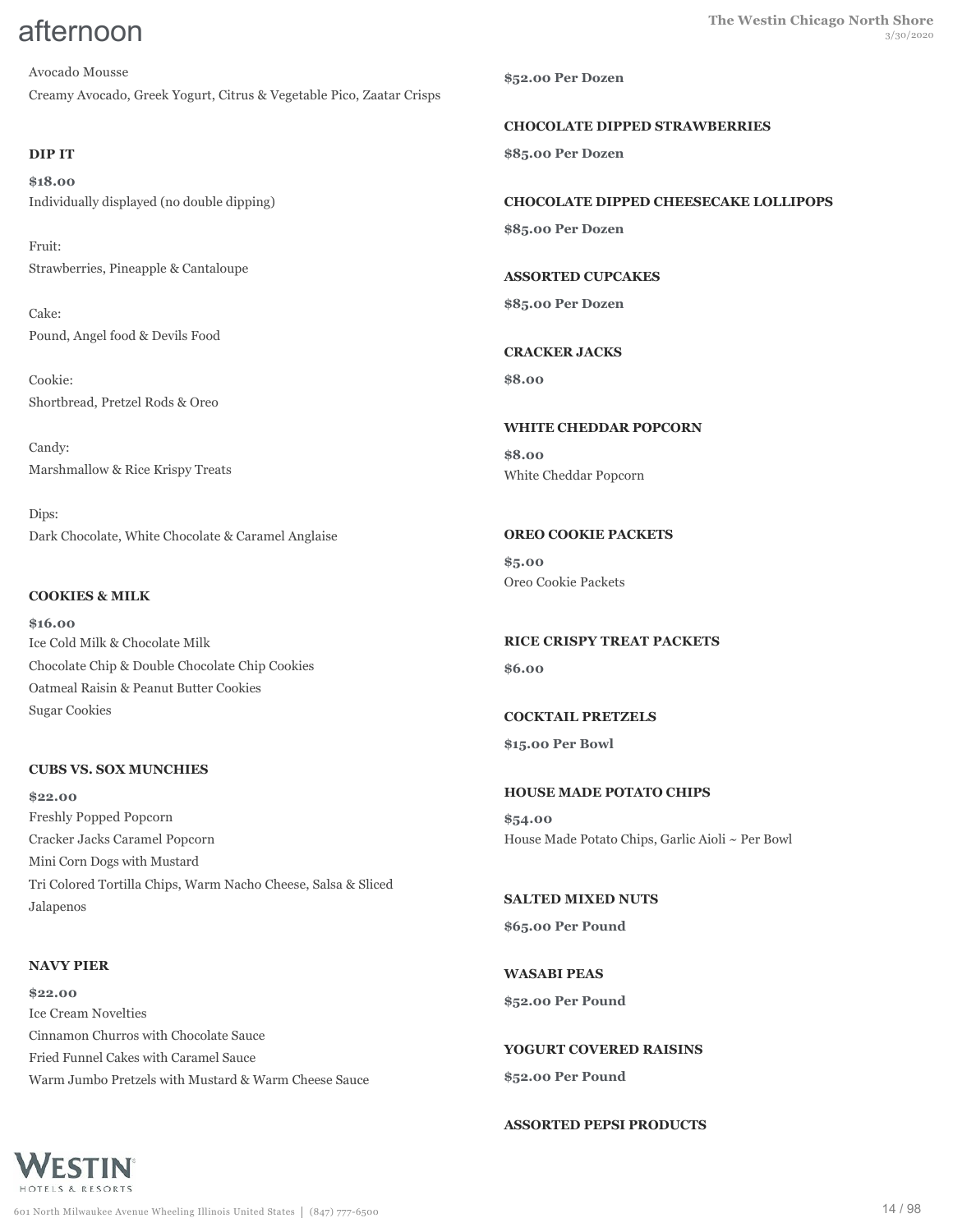**\$5.00** Pepsi, Diet Pepsi & Sierra Mist, Mt. Dew & Diet Mt. Dew

#### **BUBLY FLAVORED WATER, LIME & STRAWBERRY**

**\$5.00**

#### **PURE LEAF ICED TEA**

**\$10.00** Sweet Tea w/ Lemon, Peach & Mint

#### **NAKED JUICE**

**\$15.00** Naked Juice, Strawberry/Banana, Blue Machine & Green Machine

#### **KEVITA KOMBOCHA**

**\$15.00** Raspberry Lemonade & Pineapple Peach

#### **AQUAFINA BOTTLED WATER**

**\$5.00**

#### **BOTTLED FRUIT JUICES**

**\$8.00** Orange, Apple & Cranberry

#### **STARBUCKS COLD BREW COFFEE**

#### **\$15.00**

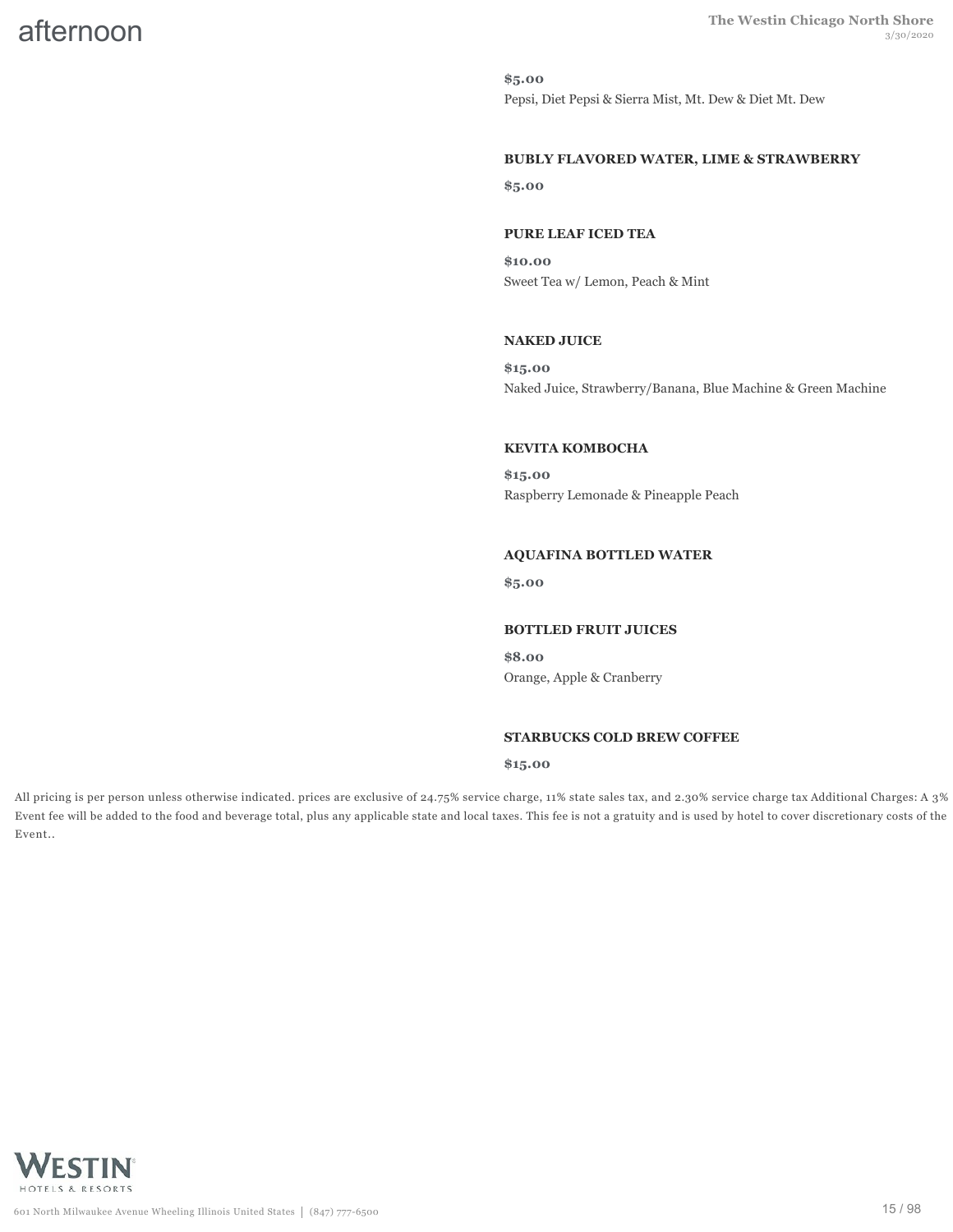chilled lunch tables include westin style bread basket with butter and freshly brewed iced tea based on 60 minutes of continuous service extension of more than 60 minutes of continuous service will be 1/3 of menu price per half hour extension based on full guarantee

#### **SOUP, SALAD AND POTATO BAR**

**\$42.00** Westin Bread Basket

Soups (Choose Two)

- Butternut Squash Soup (EW)
- Cauliflower Bisque
- Chicken Noodle Soup
- Tomato Basil Bisque
- Corn Chowder
- Vegetable Lentil
- Minestrone

Baked Idaho Potatoes with Toppings to Include: Vegetarian Black Bean Chili, Broccoli, Shredded Cheddar Cheese, Butter, Sour Cream and Snipped Chives

Salad Bar to include: Greens: Field Greens and Romaine Lettuce

Proteins: Grilled Chicken, Garlic Shrimp, Hardboiled Egg and Crispy Tofu

Salad Toppers: Garbanzo Beans, Diced Beets, Shredded Carrot, Diced Tomato, Sliced Cucumber Sliced Black Olives, Broccoli, Artichoke Hearts, Bacon Bits

Crunchy Salad Toppers: Sunflower Seeds, Croutons

Cheese Toppers: Crumbled Feta, Crumbled Blue Cheese

Dressings: Ranch, Caesar, Balsamic, Fat Free Raspberry Vinaigrette, Rosemary Apple Cider Vinaigrette (EW)

Freshly Brewed Iced Tea

#### **WRAP IT UP**

**\$44.00** Westin Bread Basket



#### **CHEFS CHOICE DESSERT**

**\$12.00** Three Selections of our Chef's Favorite Desserts

#### **LUNCH SWEET TABLE**

**\$20.00** (Choose Three) Lemon Head Tartlet Petite Peach Crisp Snickers Mousse Shots Chocolate Peanut Butter Tart Fresh Fruit Tart Glazed Fresh Fruit & Berries S'mores Mousse Shots Petite Tiramisu Pecan Tart Blueberry Pie

#### **PETITE ASSORTED CAKE TABLE**

**\$20.00** (Choose Three) Chocolate Layer Cake Carrot Cake Red Velvet Cake Chocolate Mousse Cake Tuxedo Truffle Chocolate Torte Plain Cheesecake Mocha Cheesecake Strawberry Shortcake Opera Cake Pineapple Upside Down Cake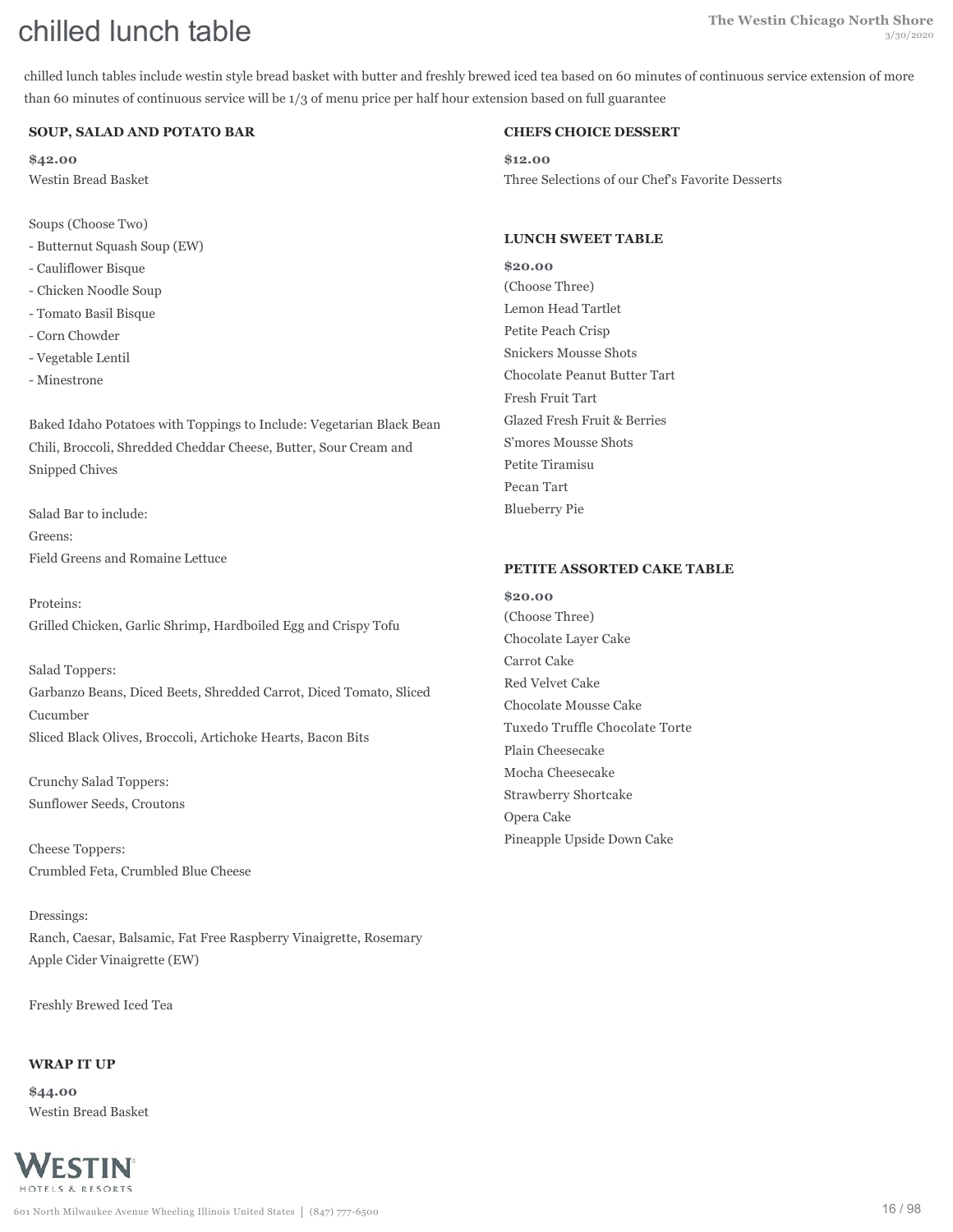Soups (Choose One)

- Butternut Squash Soup (EW)
- Cauliflower Bisque
- Chicken Noodle Soup
- Tomato Basil Bisque
- Corn Chowder
- Vegetable Lentil
- Minestrone

Mixed Green Salad with Carrot, Cucumber, and Cherry Tomato, Ranch Dressing and Balsamic Vinaigrette Dressing

Quinoa Salad with Cucumber, Red Onion, Kalamata Olive, Feta Cheese, Lemon Vinaigrette

Wraps (Select Three)

Beef Fajita Wrap Shredded Cabbage Slaw with Carrots, Julienne Bell Peppers & Red Onions, Pico De Gallo Shredded Cheddar Cheese, Marinated Beef Fajitas with a Creamy Chile Lime Dressing Wrapped in a Spinach Tortilla Wrap

Grilled Chicken Caesar Wrap Caesar Salad with Parmesan Cheese, Sun-Dried Tomatoes, Kalamata Olives Wrapped in a Whole Wheat Tortilla

Turkey BLT Wrap Smoked Turkey, Applewood Bacon, Crisp Lettuce, Sliced Tomatoes, Avocado, Garlic Aioli in a Flavored Tortilla Wrap

#### Muffelata Wrap

Capacola, Salami, Ham, Provolone, Oregano, Chili Flakes, Lettuce, Tomato, with an Olive/Vegetable Relish in a Spinach Tortilla Wrap

Albacore Tuna Salad Wrap Tuna Salad, Field Greens, Pea Sprouts, Sliced Tomatoes, folded into a Flavored Tortilla Wrap

#### Vegetable Wrap

Hummus, Bulgar Wheat, Feta Cheese, Pea Sprouts, Julienne Carrots, Cucumber, Red Onion, Diced Tomato, Field Greens with a Light Balsamic Vinaigrette in a Whole Wheat Tortilla Wrap

House Made Potato Chips

Freshly Brewed Iced Tea

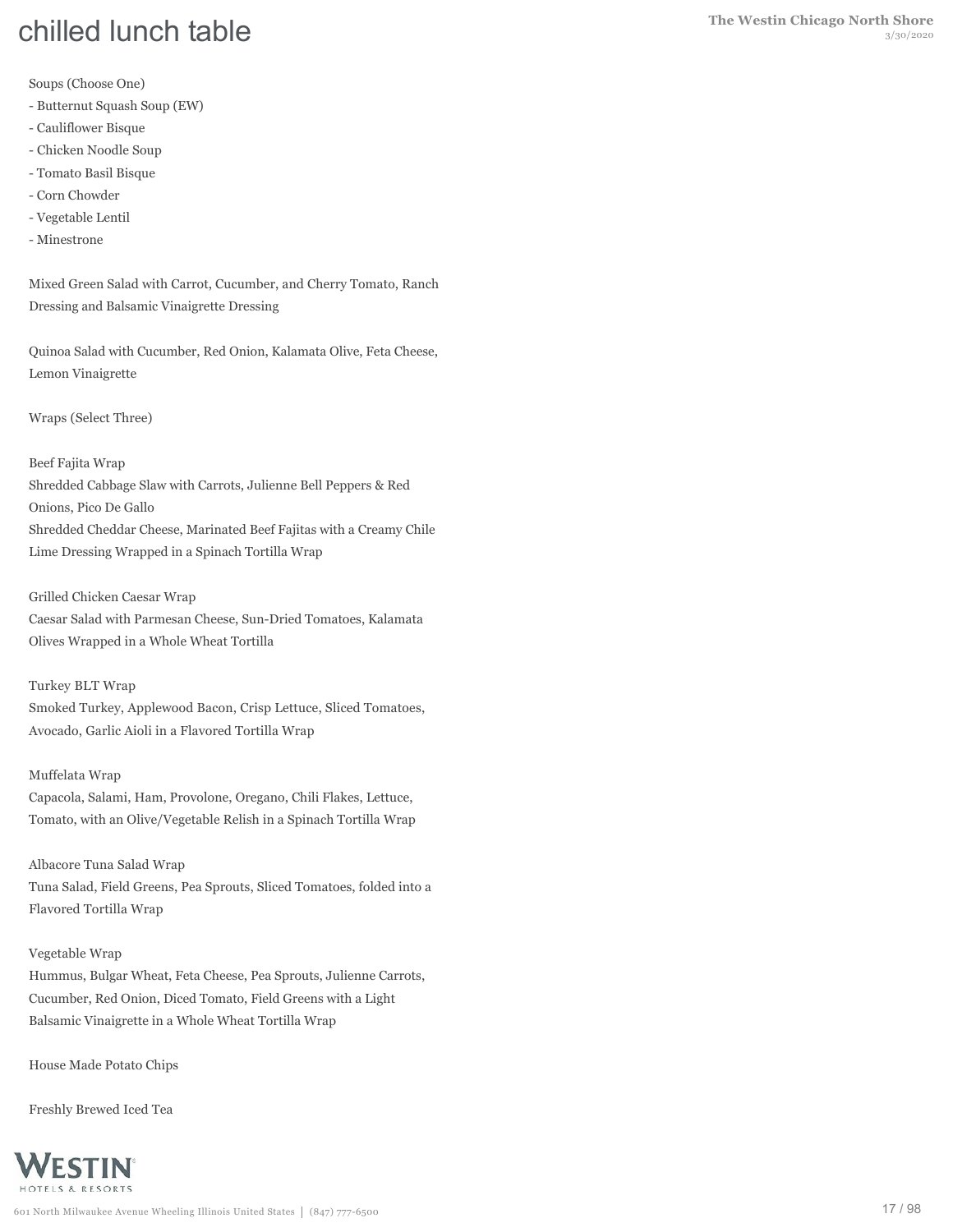### **DELI CORNER**

**\$46.00** Westin Bread Basket

#### Soups

(choice of one) Butternut Squash Soup (EW) Cauliflower Bisque (EW) Chicken Noodle Soup Tomato Basil Bisque Corn Chowder Vegetable Lentil

Citrus & Baby Organic Kale Salad Baby Organic Kale, Shaved Brussels Sprouts & Broccoli tossed in a Citrus Vinaigrette with Orange Segments & Toasted Almonds

#### Balsamic Potato Salad

Shaved Sweet Red Onions, Julienne Red & Green Bell Peppers, Snipped Chives, Honey Balsamic Vinaigrette with Grain Mustard

#### Bowtie Pasta Salad

Bell Peppers, Sundried Tomato, Parsley, Kalamata Olives, Feta, Lemon Herb Vinaigrette

Individual Platters of: Boars Head Select Smoked Turkey, Roast Beef, Honey Ham, and Genoa Salami Sliced Cheddar, Swiss, Pepper Jack and Provolone Kaiser Rolls, Sliced Wheat, & White Bread and Bavarian Pretzel Buns Mayonnaise, Dijon Mustard, Yellow Mustard, Sliced Pickles, Tomatoes, and Lettuce Leaves

House Made Potato Chips

Freshly Brewed Iced Tea

# **NORTH SHORE SOUP, SALAD AND SANDWICH**

**\$47.00** Soups (choice of two) Butternut Squash Soup (EW) Cauliflower Bisque (EW) Chicken Noodle Soup Tomato Basil Bisque Corn Chowder

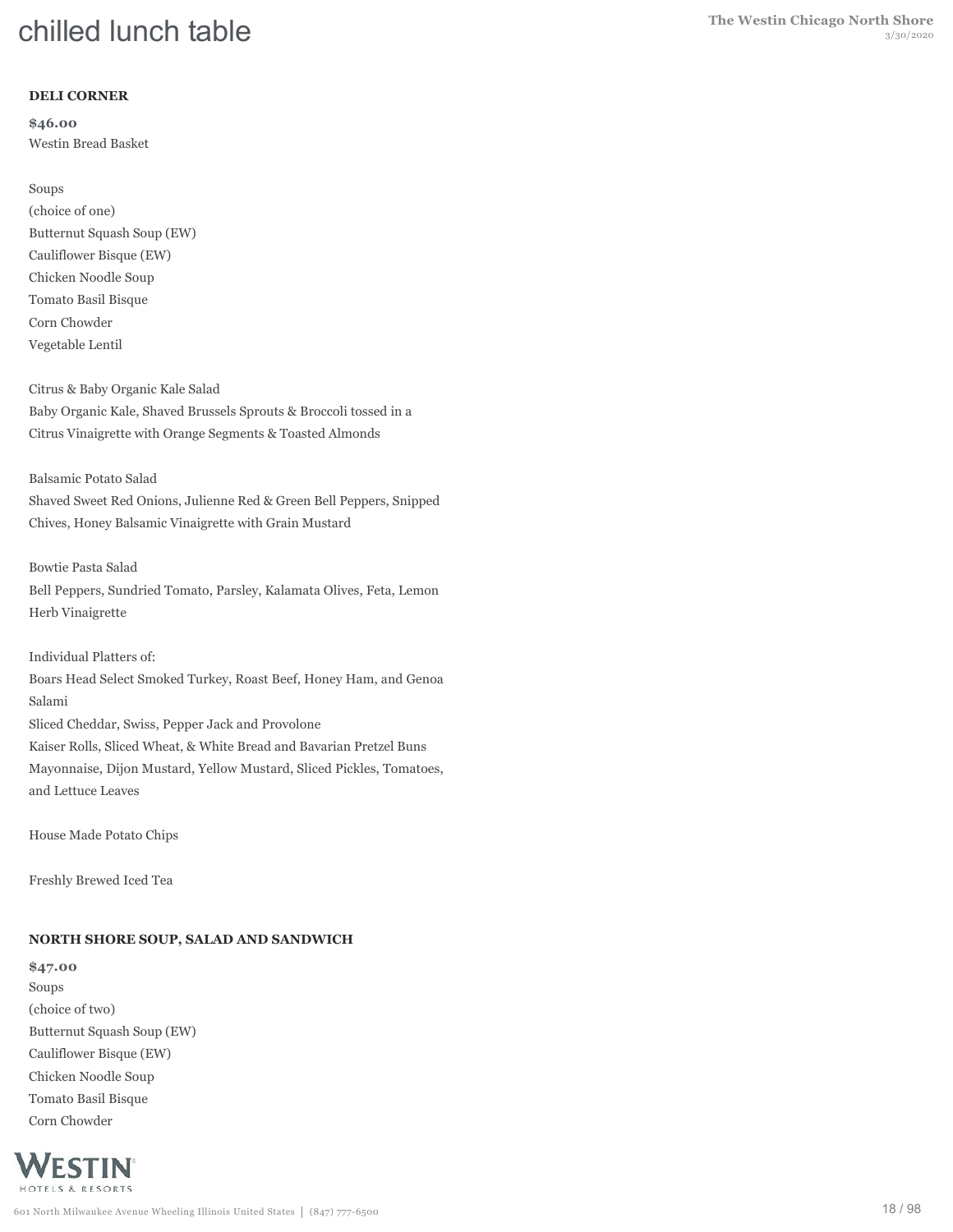Vegetable Lentil Minestrone

Vegetable Panzanella (composed)

Baby Kale, Arugula & Frisse, Diced Red & Yellow Tomatoes, Torn Fresh Mozzarella Cheese, Roasted Peppers, Onions & Zucchini, Large Garlic Croutons, Chiffonade Basil in a Cabernet Vinaigrette

North Shore Cobb Salad (displayed ingredients) Chiffonade Romaine & Baby Kale, Shredded Cheddar Cheese, Corn, Spring Onions, Chopped Egg, Smoked Bacon, Grape Tomatoes, Diced Cucumbers with a Lemon Avocado Dressing

Chef Inspired Butcher Block Sandwiches (Choose three sandwiches) Chilled Sandwiches Turkey Baguette Chipotle Cranberry Jam, Pea Sprouts, Munster Cheese, Leaf Lettuce & Avocado Roast Beef Ciabatta Horseradish Aioli, Caramelized Onions, Blue Cheese, Field Greens & Sliced Tomatoes Tomato, Mozzarella & Portobello Sweet Brioche Bun, Basil Pesto Artichoke Aioli, Fresh Basil Leaves, Baby Arugula, Roasted Portobello Mushroom & Fresh Mozzarella

Warm Sandwiches Muffelata Sandwich Olive Relish, Ham, Salami, Capacola, Mortadella & Provolone Cheese, Round Seeded Loaf Pressed Cuban Sandwich Dijon Aioli, Sliced Roast Pork, Ham, Swiss Cheese & Sliced Pickles, French Bread Chicken Parmesan Focaccia Traditional Parmesan Breaded in Parmesan Cheese, Bread Crumbs & Italian Herbs & Spices, Layered with Marinara Sauce, Provolone & Fresh Mozzarella Cheeses

Assorted Flavored & Regular Kettle Potato Chips Westin Bread Basket

Freshly Brewed Iced Tea

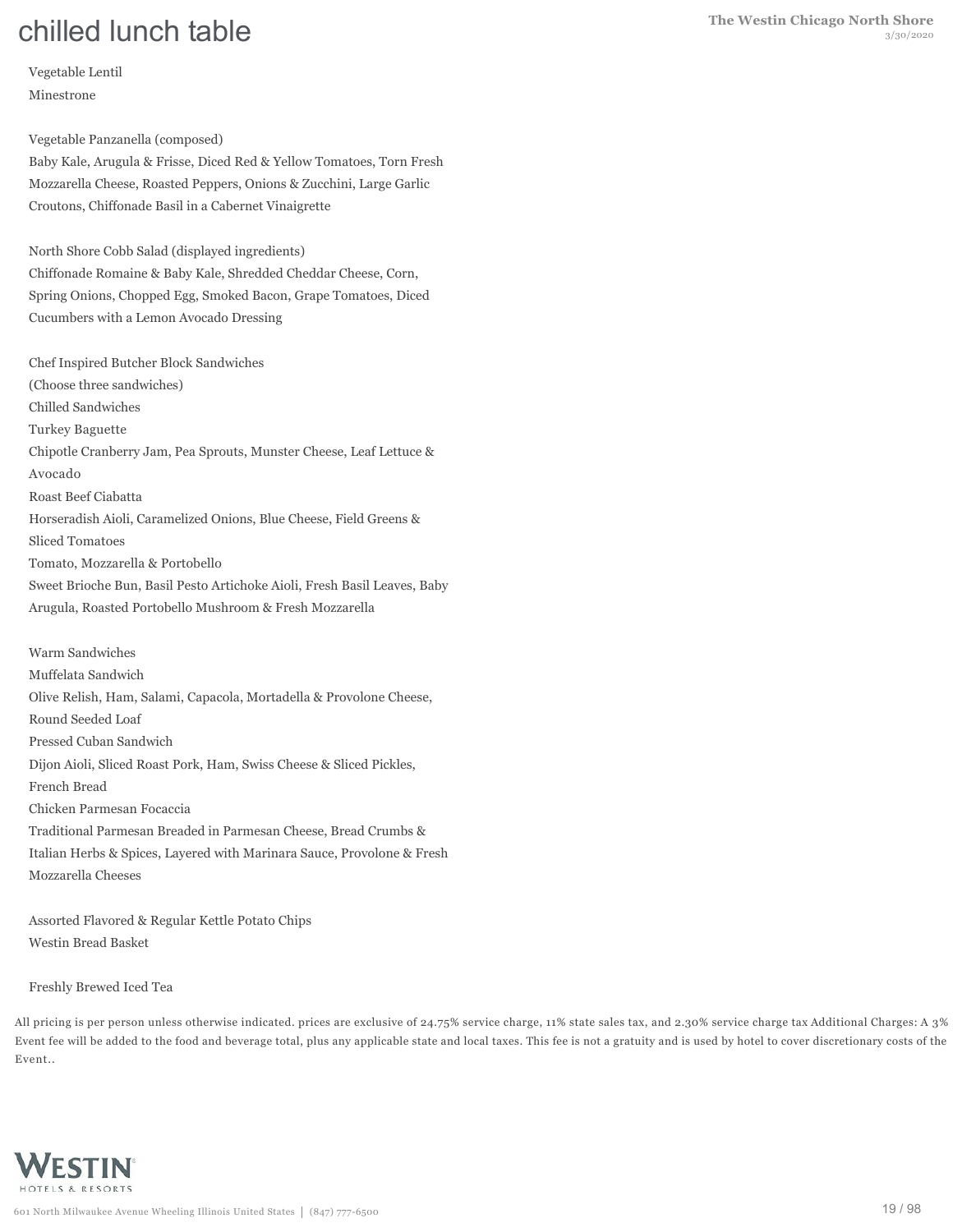hot lunch tables include westin style bread basket with butter and freshly brewed iced tea based on 60 minutes of continuous service extension of more than 60 minutes of continuous service will be 1/3 of menu price per half hour extension based on full guarantee

#### **MEDITERRANEAN**

**\$48.00** Vegetarian Chickpea and Lentil Soup

#### Salad Fatoush

Crisp Romaine Lettuce, Cucumber, Feta, Tomato, Mint & Parsley Leaves, Shaved Red Onion, Olives, Fried Pita Crisps Tossed with Sumac, Fresh Lemon Juice & Extra Virgin Olive Oil

Cracked Wheat & Parsley Salad Tossed with Tomato, Cucumber, Green Onions & Garbanzo Beans Mixed with a Lemon Vinaigrette

Saffron Chicken Grilled Boneless Chicken Thighs Marinated in a Saffron-Onion Tea

Braised Moroccan Spiced Lamb Tender Leg of Lamb Seasoned with Moroccan Spices Simmered with Vegetables, Mint & Cilantro

Basmati Rice Pilaf Dried Apricots, Raisins & Sliced Toasted Almonds Roasted & Char-broiled Vegetables Squashes, Cauliflower, Peppers, Tomatoes & Red Onions Crispy Chick Pea Falafel

Warm Pita, Hummus & Tzatziki Sauce

#### **LITTLE ITALY**

**\$48.00** Vegetable Minestrone

Caesar Salad Crisp Romaine, Parmesan Cheese, Garlic Croutons with Creamy Caesar Dressing

Vegetable Antipasto Salad Arugula, Spinach & Field Greens Tossed with Fresh Mozzarella, Tomatoes, Marinated Artichokes, Cured Olives, Roasted Red & Yellow Peppers with a Basil Pesto Vinaigrette

Entrée

Chicken Marsala



#### **MEDITERRANEAN TABLE**

Mediterranean Table

#### **ISRAELI SALAD**

**\$5.00** Israeli Salad Cucumber, Tomato, Pepper & Red Onion Dressed with an Herb Vinaigrette

#### **CHICKEN OR LAMB & BEEF GYROS**

**\$8.00** Seasoned with Sweet Onions, Garlic, Oregano, Rosemary & Other Mediterranean Spices

#### **BEEF LULA MEATBALLS**

**\$8.00** Mediterranean Meatballs Seasoned with Cumin, Mint, Parsley & Sumac

#### **MOROCCAN SPICED WHITE FISH**

**\$8.00** Flaky Fish Filets Seasoned with a Blend of North African Spices and Oven Roasted

#### **ITALIAN TABLE**

Italian Table

#### **EGGPLANT PARMESAN**

**\$7.00** Crusted in Italian Breadcrumbs Seasoned with Herbs & Spices and Layered with Marinara Sauce, Mozzarella & Parmesan Cheeses

#### **CHICKEN CACCIATORE**

**\$8.00** Herb Roast Chicken Steeped in a Red Wine Tomato Ragout with Peppers & Mushrooms

#### **GRILLED ITALIAN SAUSAGE & PEPPERS**

**\$8.00**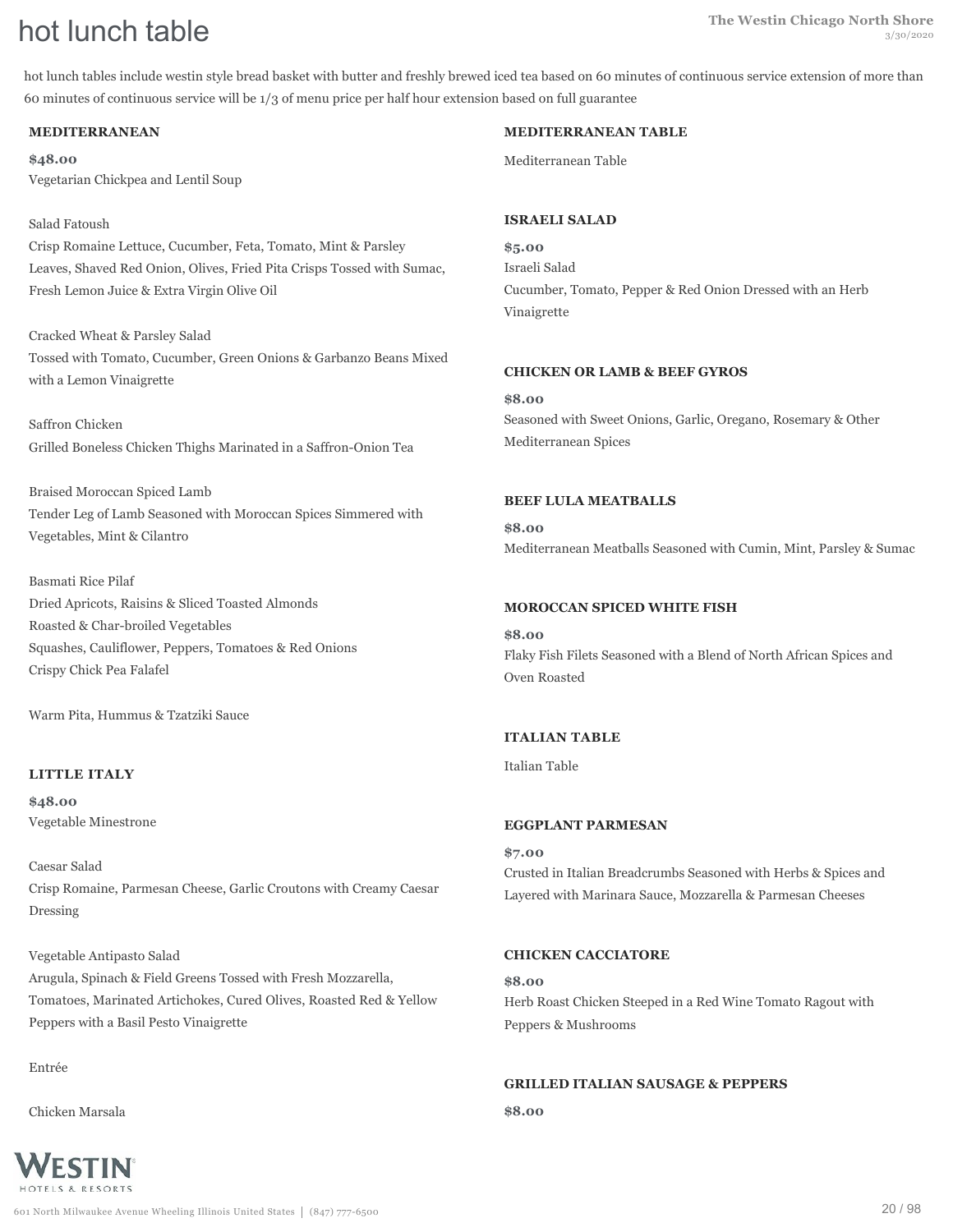Served in a Sweet Vermouth Marsala Reduction with Sautéed Mushrooms

Whitefish Puttanesca Tomato Sauce with Cured Black & Green Olives, Capers, Garlic & Tomato Concasse

Penne Aurora Sun-dried Tomato Cream Sauce

Broccolini Gremolata Roasted Broccolini Tossed with in Lemon, Garlic, Olive Oil & Parsley

Tuscan Garlic Pull-a-Part Rolls

#### **SIMPLE BUT GOOD**

**\$48.00** Tomato Basil Soup

Iceberg Wedge Salad Grape Tomato, Sweet Red Onions & Cured Olives Covering the Lettuce with Crumbled Blue Cheese & Bacon Chips served on the side with Buttermilk Ranch Dressing

#### Farfalle Pepperonata Salad

Bowtie Pasta, Baby Arugula, Sun Dried Tomato, Julienne of Sweet Red Onion, Roasted Red & Yellow Bell Peppers, Sliced Banana Peppers, Parmesan Cheese Tossed in Basil Pesto Vinaigrette

Oven Roasted Lemon Herb Chicken Marinated in Citrus, Garlic, Shallots, White Wine & Herbs

Cabernet Braised Boneless Short Ribs Tender Boneless Beef Short Ribs Simmered in Cabernet Low & Slow for Several Hours, served with a Mirepoix of Vegetables

Roasted Garlic Mashed Potatoes Green Beans & Roasted Red Peppers

Westin Style Bread Basket with Creamery Butter

#### **CHICAGOLAND**

**\$47.00** Creamed Corn Chowder

Chicken Noodle Soup



Presented with Sautéed Peppers & Onions in a Tomato Demi Ragout

#### **PAN SEARED CHICKEN PICATTA**

**\$8.00** Lemon Caper Cream Reduction

#### **MEATBALLS & RIGATONI**

**\$8.00** Classic Italian Beef Meat Balls Simmered in a Rich Marinara Sauce

#### **BISTECCA PIZZAIOLA**

**\$9.00** Hanger Steak Rubbed with Garlic & Rosemary, Grilled & Served with an Oven Roasted Tomato & Pepper Relish

#### **SIMPLE BUT GOOD**

SIMPLE BUT GOOD

#### **HONEY GARLIC GLAZED SALMON**

**\$8.00** Seared with Honey, Soy, Fresh Lemon Juice & Garlic

#### **NORTH AFRICAN SPICED PAN SEARED CHICKEN BREAST**

**\$8.00** Breast of Chicken Paired with a Moroccan Spiced Pearl Pasta with Dried Dates, Pistachio, Red & Green Onions with a Lime Mint Dressing

#### **SMOKED PORK LION**

**\$8.00** In-House Smoked Loin of Pork with a Maple Molasses Glaze

#### **OVEN ROASTED LAKE MICHIGAN WHITE FISH MENIERE**

**\$8.00** Lemon Caper Brown Butter

**CHICAGOLAND** CHICAGOLAND

## **PILSEN STREET TACOS CARNITAS**

**\$8.00**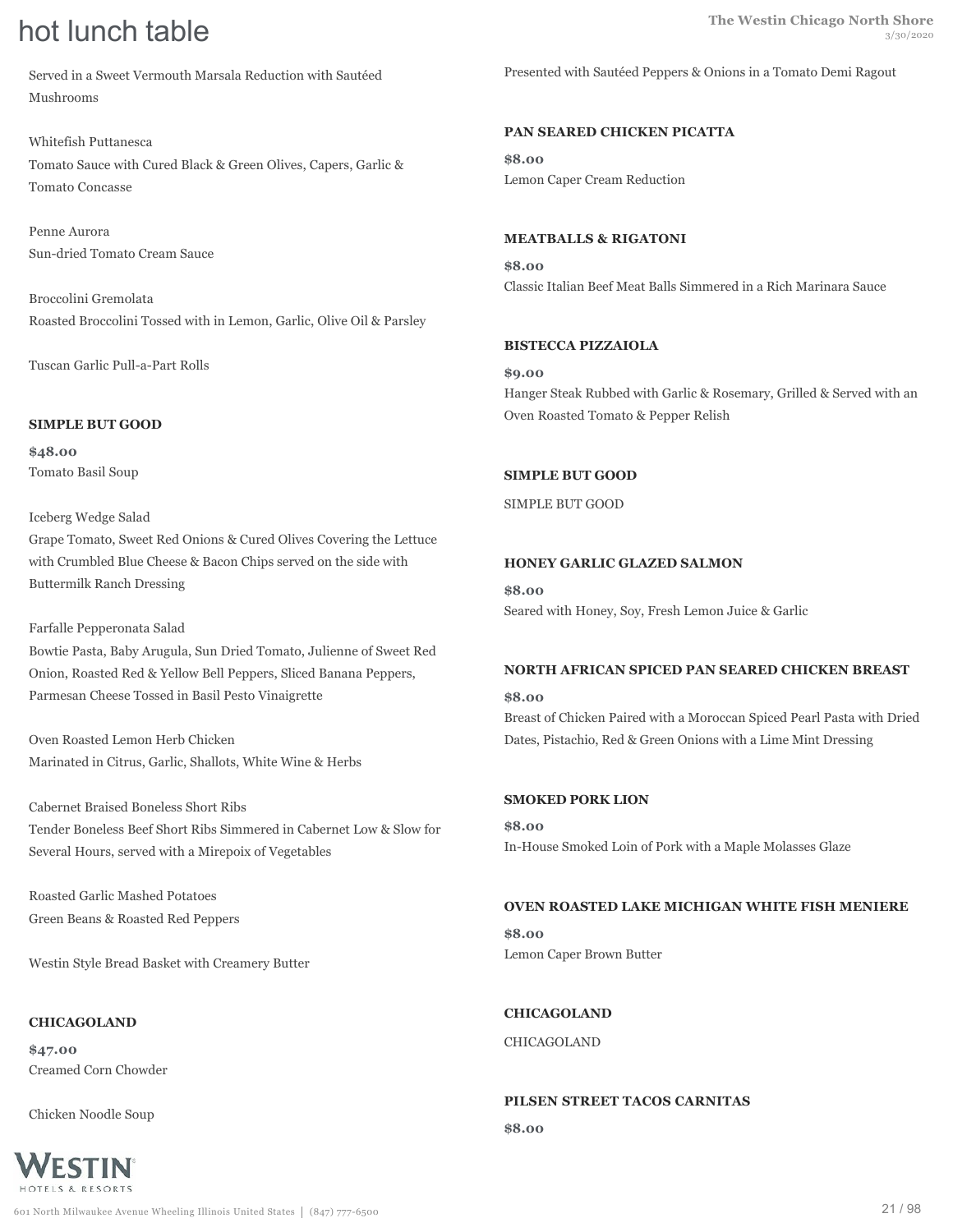### Chicago Chopped Salad

Chiffonade of Leafy Green Lettuces with Red Onion, Tomato, Bacon, Red Cabbage, Scallion, Ditalini Pasta Pepperoncini & Crumbled Blue Cheese served with a Spicy Italian Vinaigrette

### Mustard Potato Salad

Tender Cooked New Potatoes Tossed in a Grain Mustard Aioli with Sweet Red Onions, Celery, Parsley, Celery Salt & Minced Pickles

### All Beef Hot Dogs

Poppy Seed Buns, Neon Green Pickle Relish, Sport Peppers, Diced Yellow Onions, Sliced Tomato, Celery Salt, Pickle Spears & Mustard

# Maxwell St. Polish Minis Smoked Polish Sausage Served with Petite Pretzel Rolls with Whole Grain Mustard

Chicago Italian Beef

Shaved Beef served with Vegetable Giardiniera, Sautéed Bell Peppers, Yellow Onions, Beef Jus on a Soft Hoagie Roll

Roasted Cauliflower & Carrots

Lemon Parsley Crinkle Cut Fries

#### **TEJANO GRILL**

**\$47.00** Rio Grande Black Bean Soup

New Mexico Romaine Salad Crisp Romaine Lettuce, Oven Dried Tomatoes, Crispy Corn Tortilla Strip, Crumbled Cojita Cheese with Creamy Achiote Lime Dressing

#### Jicama and Charred Corn Slaw

Red & Green Cabbage Tossed with Roasted Corn, Julienne Jicama, Sliced Radish, Diced Sweet Green Chilies, Red Onions with a Smoked Jalapeno Vinaigrette

#### Sizzling Fajitas

Beef Tenderloin Tips & Boneless Skinless Chicken Thighs Marinated & Grilled with our Fajita Spice Rub Served with Charbroiled Peppers & Onions

Fajita Accompaniments Sofrito Rice Warm Flour & Corn Tortillas Tri-Colored Tortilla Chips



Cola Braised Pork Shoulder Served with Charred Chipotle & Tomatillo Salsas, Chopped Cilantro & Onions with Warm Corn Tortillas

# **BILLY GOAT TAVERNS "CHEESBURGER CHEESBURGER**

**\$7.00** All Beef Cheeseburger Sliders with American Cheese & Pickle Chips

#### **TEJANO GRILL**

TEJANO GRILL

### **BEEF TAMALES**

**\$8.00**

Seasoned Corn Masa filled with Spiced Shredded Beef & Steamed in Corn Husks

#### **BRAISED BEEF BARBACOA**

**\$8.00** Spice Marinated Beef, Wrapped in Banana Leaves, Slow Braised & Shredded

### **CHICKEN PASTOR**

**\$8.00** Chilie & Achiote Marinated Chicken Thighs Grilled with Caramelized Onions & Grilled Pineapple

#### **PORK CARNITAS**

**\$8.00** Authentically Slow Braised Pork Roast in Coca-Cola, Garlic & Cilantro

### **CHICKEN TINGA**

**\$8.00** Shredded Chicken Stewed in Tomatoes, Latin Spices & Chipotle

#### **CHEESE ENCHILADAS**

**\$8.00** Corn Tortillas filled with our blend of Monterey, Cheddar & Cotija Cheese Baked in a Tejano Chile Enchilada Sauce

#### **PACIFIC RIM TABLE**

PACIFIC RIM TABLE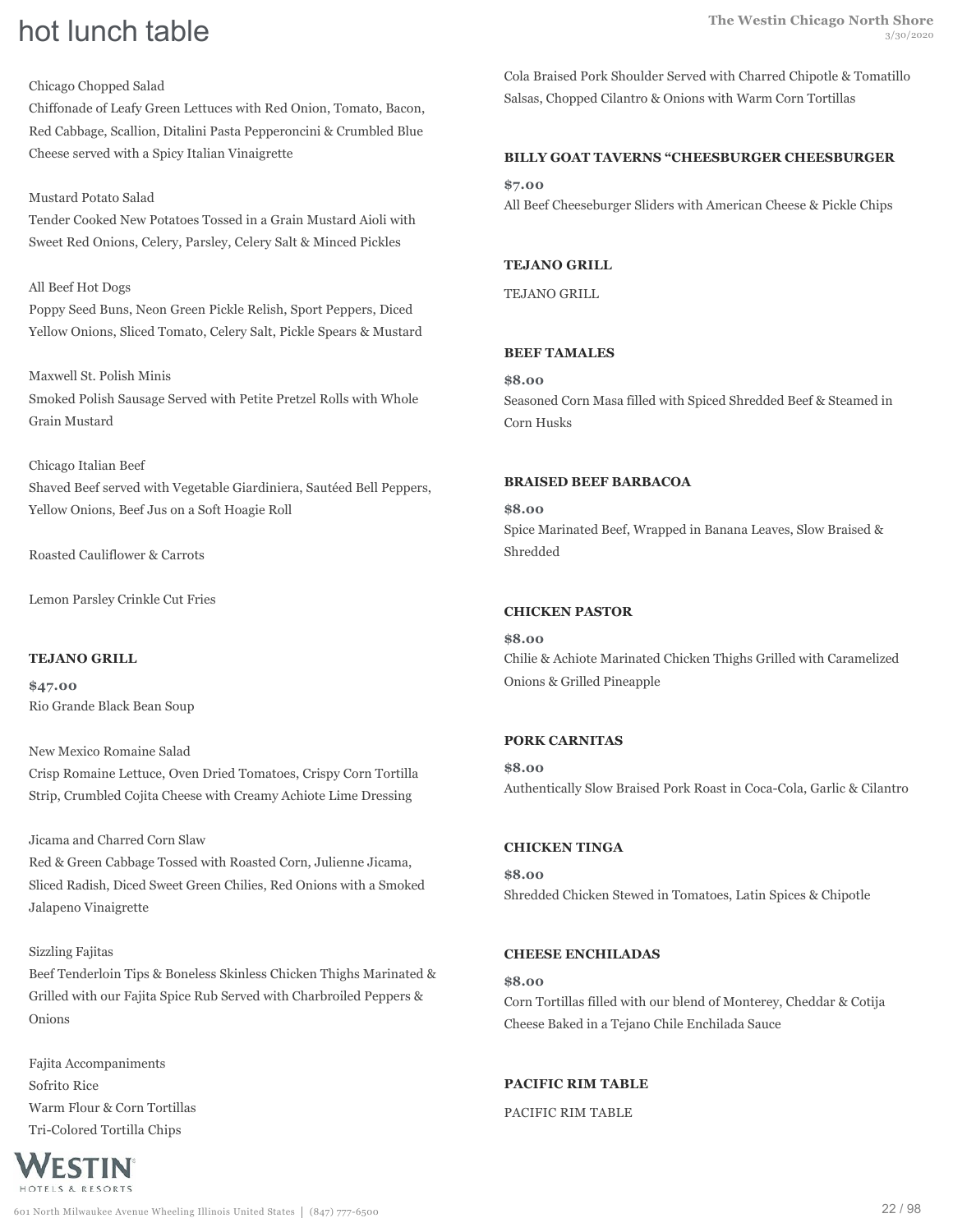Pico De Gallo, Sour Cream, Cheddar Cheese, Pickled Jalapenos, Guacamole

Cheddar Cheese Cornbread Sweet Green Chilies & Cheddar Cheese

### **PACIFIC RIM TABLE**

**\$47.00** Hot & Sour Soup

#### Mixed Green Salad

Mandarin Oranges, Sliced Water Chestnuts, Pea Sprouts, Red Bell Peppers, Sliced Toasted Almonds with a Sweet Ginger Rice Wine Vinaigrette

### Sesame Noodle Salad

Tossed with Snow Peas, Shredded Carrot, Julienne Bell Peppers, Shaved Red Onions, Roasted Shiitake Mushrooms, Pickled Ginger, Edamame, Black & White Sesame Seeds with a Sesame Hoisin Dressing

### Miso Glazed Salmon

Soy Braised Choy Greens Mushrooms & Red Bell Peppers with a Miso Broth

Char Siu Grilled Chicken Boneless Chicken Thighs Marinated Glazed with Chinese BBQ Sauce

Stir Fried Vegetables Japanese Eggplant, Mushrooms Green Beans, Bell Peppers & Bok Choy in a Sweet Chili Sriracha Glaze

Vegetable Fried Rice

Sweet Polynesian Rolls, Bao Buns & Butter

### **DIM SUM**

**\$8.00** Steamed Edamame, Char Siu Bao Buns & Shoa Mai

### **POLYNESIAN PORK**

**\$8.00** Wrapped in Banana Leaves & Slow Smoked for Six Hours

### **CHEF'S CHOICE DESSERT**

**\$12.00** Three Selections of our Chef's Favorite Desserts

### **LUNCH SWEET TABLE**

**\$20.00** (Choose Three) Lemon Head Tartlet Petite Peach Crisp Snickers Mousse Shots Chocolate Peanut Butter Tart Fresh Fruit Tart Glazed Fresh Fruit & Berries S'mores Mousse Shots Petite Tiramisu Pecan Tart Blueberry Pie

#### **PETITE ASSORTED CAKE TABLE**

**\$20.00** (Choose Three) Chocolate Layer Cake Carrot Cake Red Velvet Cake Chocolate Mousse Cake Tuxedo Truffle Chocolate Torte Plain Cheesecake Mocha Cheesecake Strawberry Shortcake Opera Cake Pineapple Upside Down Cake

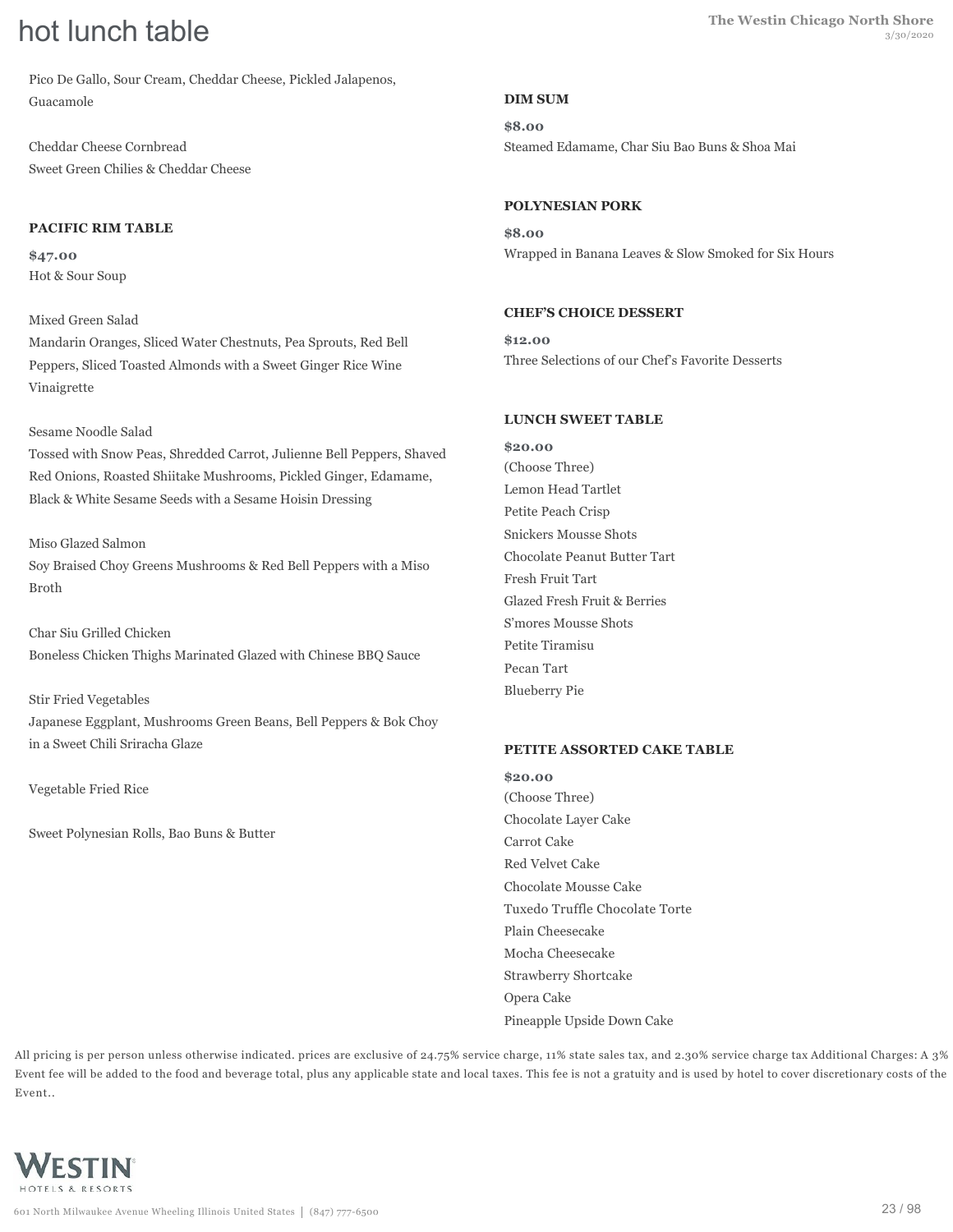# **The Westin Chicago North Shore** chilled plated lunch 3/30/2020

chilled plated lunches are based on 2 courses accompanied with westin style bread basket with butter and freshly brewed iced tea

#### **STARTERS (SELECT ONE)**

Hearty Chicken Noodle Broccoli and Cheddar Soup Tomato Basil Soup

#### **GRILLED CHICKEN CAESAR SALAD**

#### **\$30.00**

Grilled Chicken Breast, Crisp Romaine Lettuce, Shaved Parmesan, Blistered Grape Tomato, Creamy Caesar Dressing Westin Bread Basket with Butter Freshly Brewed Iced Tea

#### **CLASSIC COBB SALAD**

#### **\$32.00**

Chopped Iceberg Wedge Salad, Hard Boiled Egg, Bacon, Red Onion, Avocado, Diced Chicken, Crumbled Blue Cheese, Gorgonzola Dressing Westin Bread Basket with Butter Freshly Brewed Iced Tea

#### **WRAP IT UP**

**\$32.00** (Choose One, Served with Garden Salad or House Made Chips)

Italian Wrap- Capacola, Salami, Ham, Provolone, Oregano, Chili Flakes, Parmesan, Lettuce, Tomato, Mixed Greens, Olive Italian Vinaigrette

Albacore Tuna Salad Wrap- Whole Wheat Tortilla, Capers, Kalamata Olives, Lettuce, Tomato, Flour Tortilla

Chicken Caesar Wrap- Grilled Chicken, Romaine, Parmesan, Olives, Creamy Parmesan

Vegetable Wrap- Spinach Tortilla, Hummus, Feta Cheese, Dill, Sprouts, Cucumber Chips, Carrot Matchsticks, Red Onion, Tomato, Field Greens, Light Balsamic

#### Fresh Brewed Iced Tea

All pricing is per person unless otherwise indicated. prices are exclusive of 24.75% service charge, 11% state sales tax, and 2.30% service charge tax Additional Charges: A 3% Event fee will be added to the food and beverage total, plus any applicable state and local taxes. This fee is not a gratuity and is used by hotel to cover discretionary costs of the Event.. .



#### **CHEESECAKE**

**\$9.00** Eli's Original Plain Cheesecake

#### **WARM LAVA CAKE**

**\$9.00** Served Warm this Rich & Moist Chocolate Cake is Filled with a Creamy, Dark Dense Chocolate Center

#### **FRESH FRUIT TART**

**\$9.00** Flaky Tart Shell Filled with a Crème Patisserie & Fresh Fruit, Topped with a Fruit Glaze

#### **MIXED BERRY CRISP WITH OATMEAL CRUMBLE**

**\$9.00** Warm Baked Spiced Berry Compote Nestled In-between Two Layers of Oatmeal Cinnamon Crumble

#### **APPLE CINNAMON CRISP WITH OATMEAL CRUMBLE**

**\$9.00**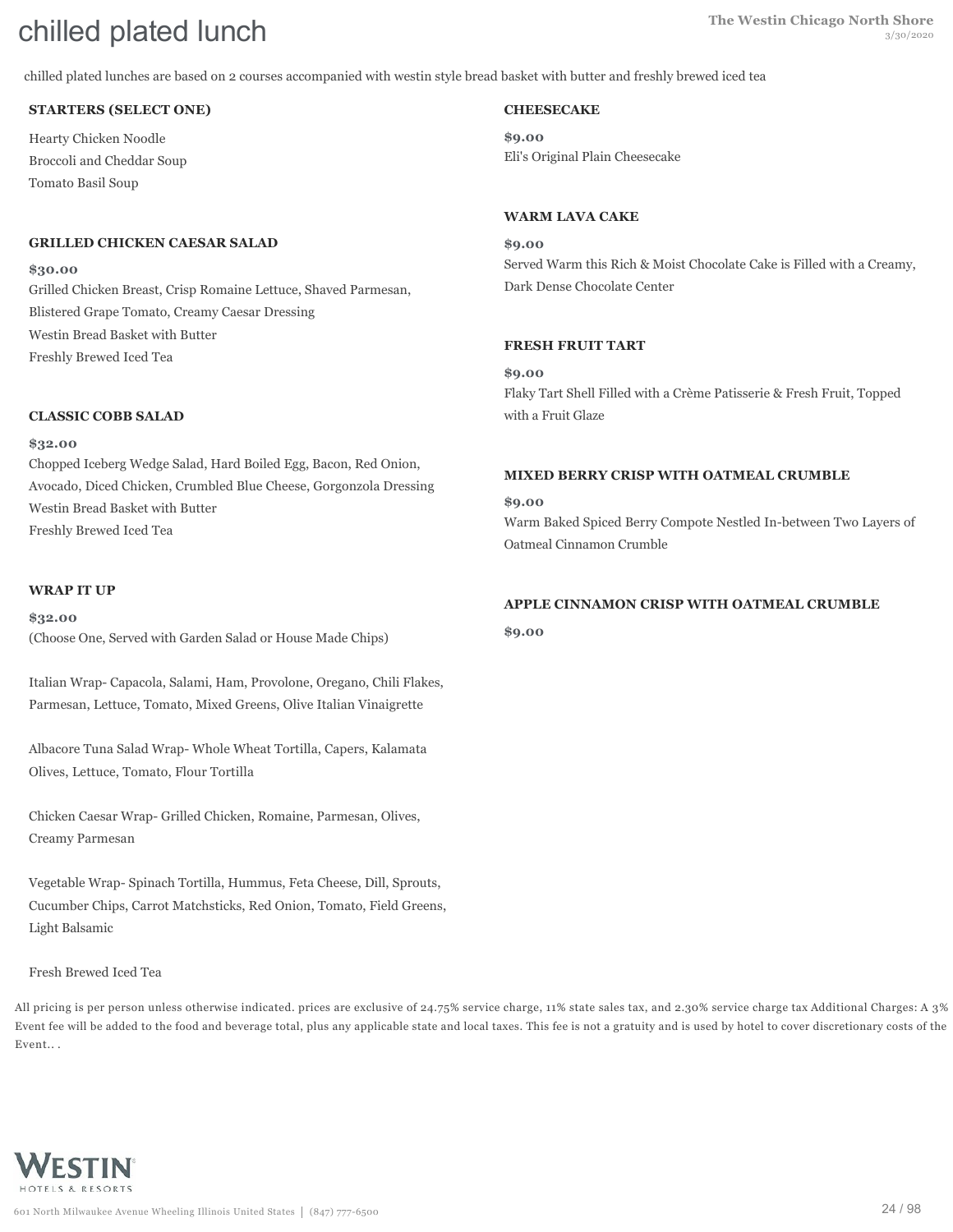# **The Westin Chicago North Shore The Westin Chicago North Shore hot plated lunch** 3/30/2020

Hot Plated Lunches are served with our Chef's Suggested Seasonal Vegetable & Paired with an Additional Accompaniment to Complete your Composed Entrée Westin Style Bread Basket with Creamery Butter & Freshly Brewed Iced Tea

#### **SOUPS AND SALADS**

(Please Choose One)

Butternut Squash Soup (EW)

Cauliflower Bisque (EW)

Chicken Noodle Soup

Tomato Basil Bisque

Corn Chowder

Vegetable Lentil

Minestrone

#### Mixed Greens

Frisee, Arugula with our own Chef's Blend of Baby Greens, Cherry Tomatoes, Cucumbers and Carrots with Balsamic Vinaigrette

#### Baby Spinach

Pea Shoots, Cherry Tomato Halves, Watermelon Radish, Red Onion & Feta with Cabernet Vinaigrette

## Caesar Salad

House Cured Tomatoes, Parmesan Crisp & Garlic Crouton with Creamy Caesar Dressing

Steakhouse Wedge Salad Crumbled Blue Cheese, Crisp Bacon, Egg, Tomato & Chive with Blue Cheese Dressing

# Caprese Salad Petite Bouquet of Mixed Greens, Basil Marinated Fresh Mozzarella Layered with Sliced Vine Ripened Tomatoes, Basil Vinaigrette Drizzle

#### **RED WINE BRAISED SHORT RIBS**

**\$48.00** Creamed Leek & Honey Mashed Potatoes, Mirepoix Garni, Red Wine Glace

#### **GRILLED FLAT IRON STEAK**



#### **CHEESECAKE**

**\$9.00** Eli's Original Plain Cheesecake

#### **WARM LAVA CAKE**

**\$9.00** Served Warm this Rich & Moist Chocolate Cake is Filled with a Creamy, Dark Dense Chocolate Center

#### **FRESH FRUIT TART**

**\$9.00** Flaky Tart Shell Filled with a Crème Patisserie & Fresh Fruit, Topped with a Fruit Glaze

#### **MIXED BERRY CRISP WITH OATMEAL CRUMBLE**

**\$9.00** Warm Baked Spiced Berry Compote Nestled In-between Two Layers of Oatmeal Cinnamon Crumble

#### **APPLE CINNAMON CRISP WITH OATMEAL CRUMBLE**

#### **\$9.00**

Warm Baked Spiced Apples & Cranberries Nestled In-between Two Layers of Oatmeal Cinnamon Crumble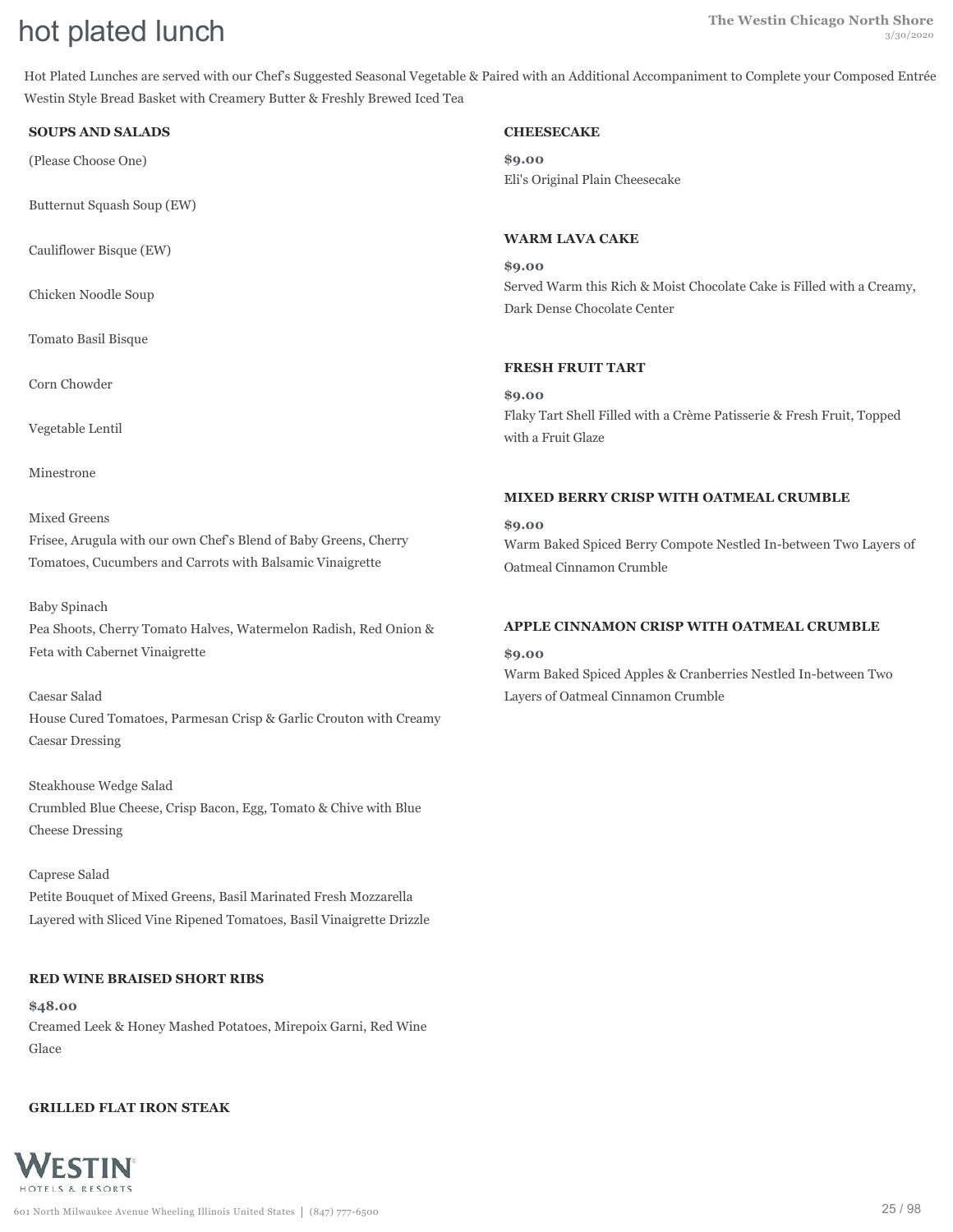# **The Westin Chicago North Shore**<br>3/30/2020

#### **\$48.00**

Roasted Fingerling Potatoes, Wild Mushroom Demi-Glace

# **ESPRESSO CHILI RUBBED HANGER STEAK**

#### **\$48.00**

Roasted Garlic Whipped Potato, Burgundy Demi-Glace

### **HERB CRUSTED CHICKEN**

**\$44.00** Roasted Shallot Mashed Yukon Potatoes, Poultry Glace

#### **CHICKEN PICATTA**

**\$44.00** Fork Tender Roasted Marble Potatoes, Lemon Caper Butter Sauce

#### **CHICKEN FORESTIER**

**\$44.00** Roasted Russian Fingerling Potatoes, Forrest Mushroom & Tomato Ragout

#### **OVEN ROASTED SALMON**

**\$48.00** Herb Marinated Salmon, Ginger Scallion Black Rice, Braised Fennel Ragout

#### **PAN SEARED ARCTIC CHAR PROVENÇALE**

**\$48.00** Quinoa & Barley Pilaf, Fresh Tomato Basil Provençale Sauce

#### **WHITEFISH PUTTANESCA**

**\$46.00** Rice Pilaf, Tomato Ragout with Cured Black & Green Olives, Capers, Garlic & Tomato Concasse

#### **PAN ROASTED GREAT LAKES WHITE FISH.**

**\$46.00** Roasted Garlic Whipped Potato, Lemon Thyme Beurre Blanc

#### **SMOKED MISO GLAZED TOFU**

**\$40.00** Forbidden Black Rice, Spicy Coconut Curry

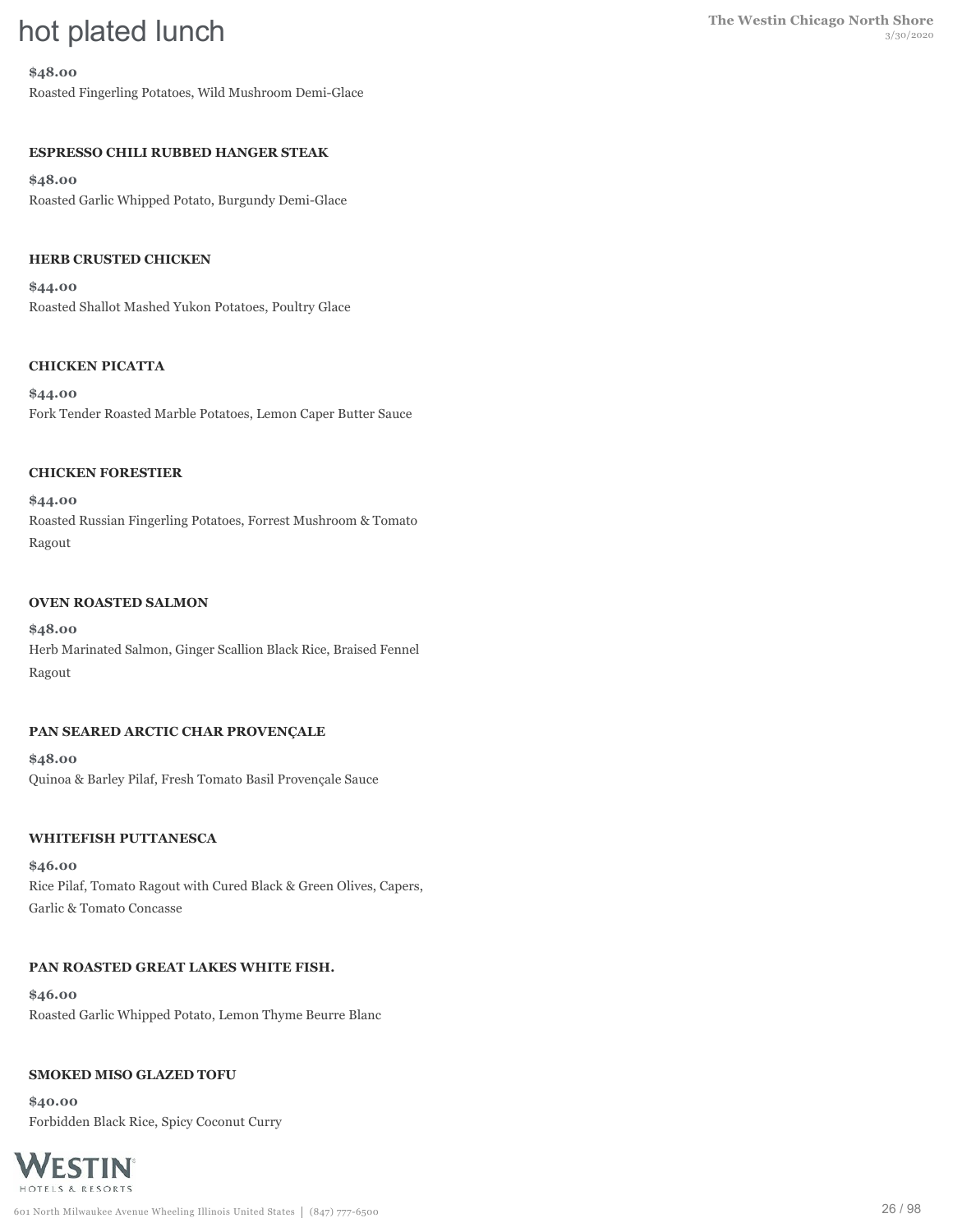# **hot plated lunch** The Westin Chicago North Shore

# **FOREST MUSHROOM RISOTTO**

Porcini Essence, Truffle Oil

## **MUSHROOM RAVIOLI**

**\$42.00** Wild Mushroom Ragout, Green Peas & Frizzled Asparagus Shoots

#### **BUTTERNUT SQUASH RAVIOLI**

**\$42.00** Brown Butter Sage Cream with Toasted Walnuts & Basil Pistou

### **QUINOA STUFFED PORTOBELLO MUSHROOM**

#### **\$42.00**

Balsamic Marinated Portobello Grilled & Stuffed with a Quinoa Pilaf, set in Braised Rainbow Chard with a Tomato Coulis

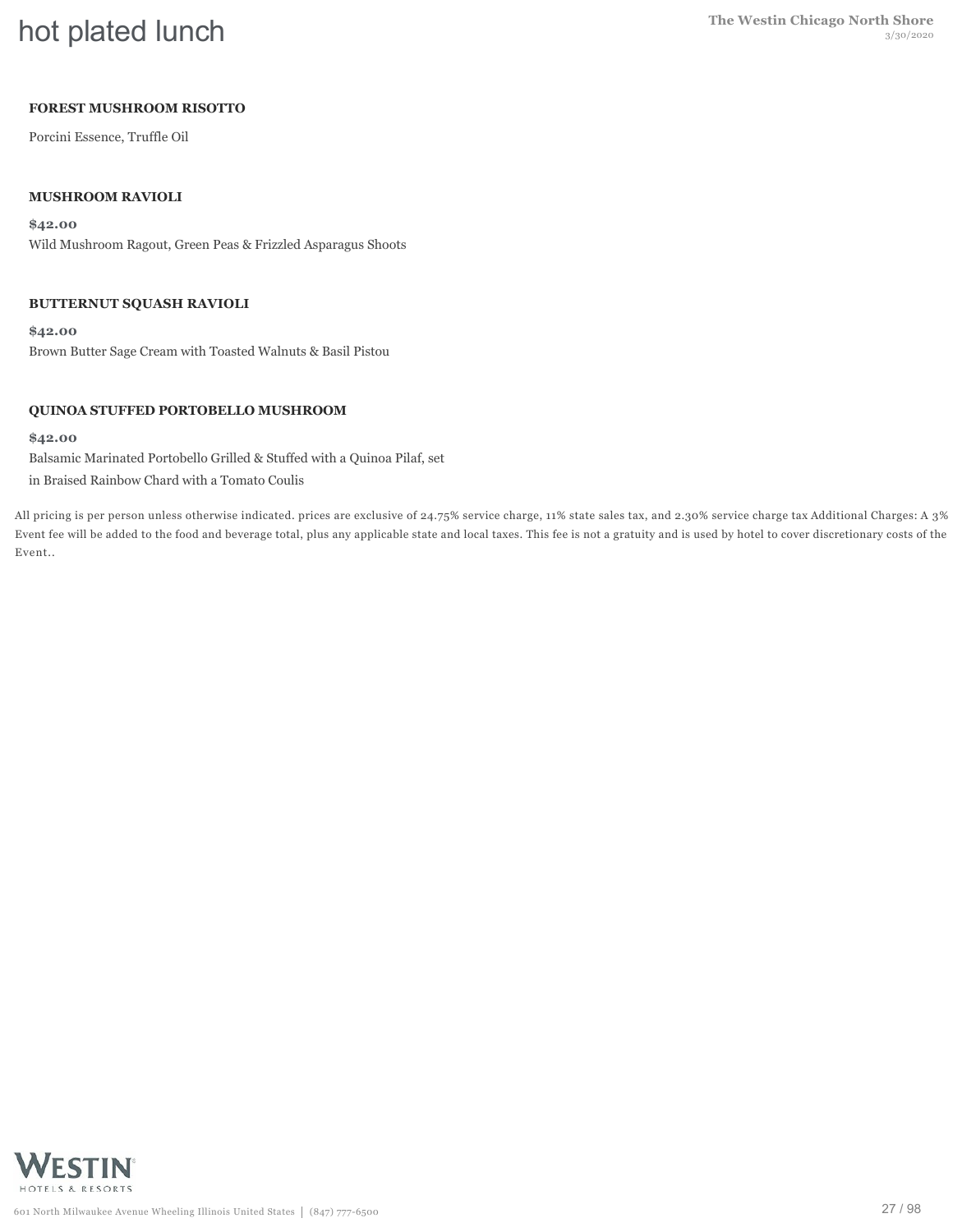Grab and Go Lunches will be accompanied with One Composed Salad, Kettle Fried Potato Chips, Fresh Baked Chocolate Chunk Cookie, Bottled Water, Appropriate Condiments, Utensils & Napkin.

#### **COMPOSED SALADS (SELECT ONE FOR ALL BOX LUNCHES)**

Pasta Salad

Sliced Apple Wedges

Creamy Cole Slaw

Potato Salad

Fresh Potato Salad with Baby Red Potatoes Tossed with Creamy Dill Dressing

#### **SANDWICHES (SELECT UP TO 3)**

#### **NORTH SHORE TURKEY**

**\$40.00** Whole Grain Sliced Bread, Shaved Roast Turkey, Leaf Lettuce, Sliced Cucumber & Creamy Havarti Cheese

#### **METRO ROAST BEEF**

#### **\$40.00**

Freshly Baked Sub Roll with Paper Thin Shaved Roast Beef, Havarti Cheese, Leaf Lettuce & Caramelized Onions with a Creamy Horseradish Spread

#### **CORNER DELI CORNED BEEF**

#### **\$40.00**

Thick Cut Marble Rye Bread with Stacks of Shaved Corned Beef, Sliced Dill Pickle, Swiss Cheese & Russian Dressing

#### **DELUXE HAM**

**\$40.00**

Served on a Flaky Buttery Croissant with Sliced Ham, Leaf Lettuce, French Brie Cheese and a Sweet Honey Dijon Spread

#### **ROTISSERIE CHICKEN**

#### **\$40.00**

Round Soft Pretzel Roll, with Sliced Rotisserie Chicken, Aged Smoked Cheddar, Leaf Lettuce, Roasted Red Peppers with a Garlic Aioli Spread



#### **ASSORTED GRANOLA BARS**

**\$42.00 Per Dozen**

**ASSORTED CANDY BARS**

**\$50.00 Per Dozen**

#### **SMARTWATER WATER**

**\$7.00**

**BOTTLED FRUIT JUICES**

**\$5.00**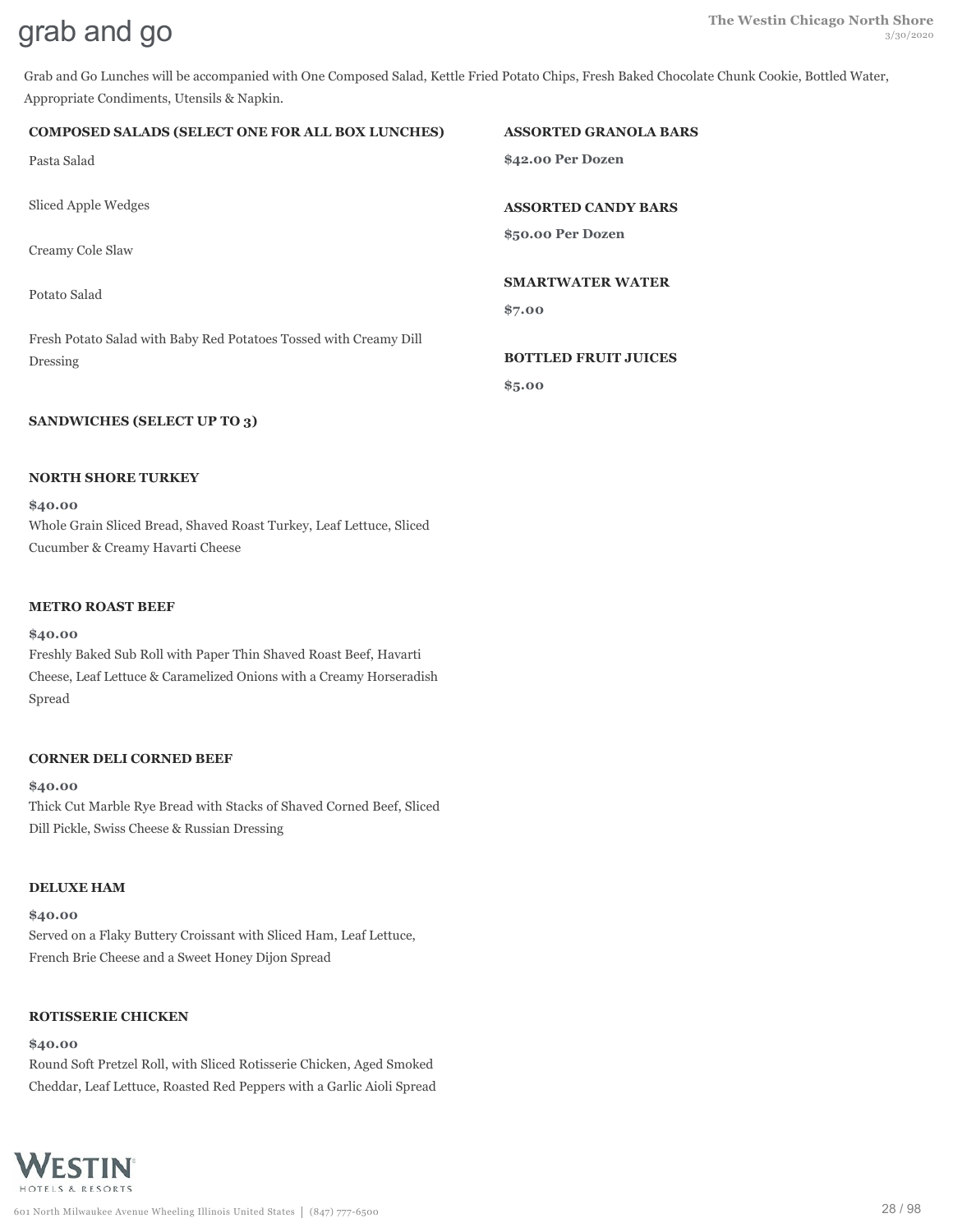# **VEGETARIAN SPINACH WRAP**

#### **\$40.00**

Field Green Lettuce, Cucumbers, Shaved Red Onions, Cured Olives, Artichoke Hearts, Roasted Peppers with Feta Cheese & A Chick Pea Hummus Spread Wrapped Inside a Spinach Flavored Tortilla

#### **VEGAN BOXED LUNCHES**

#### **\$40.00**

Are available using Gluten Free Ingredients to build your custom Boxed Lunch

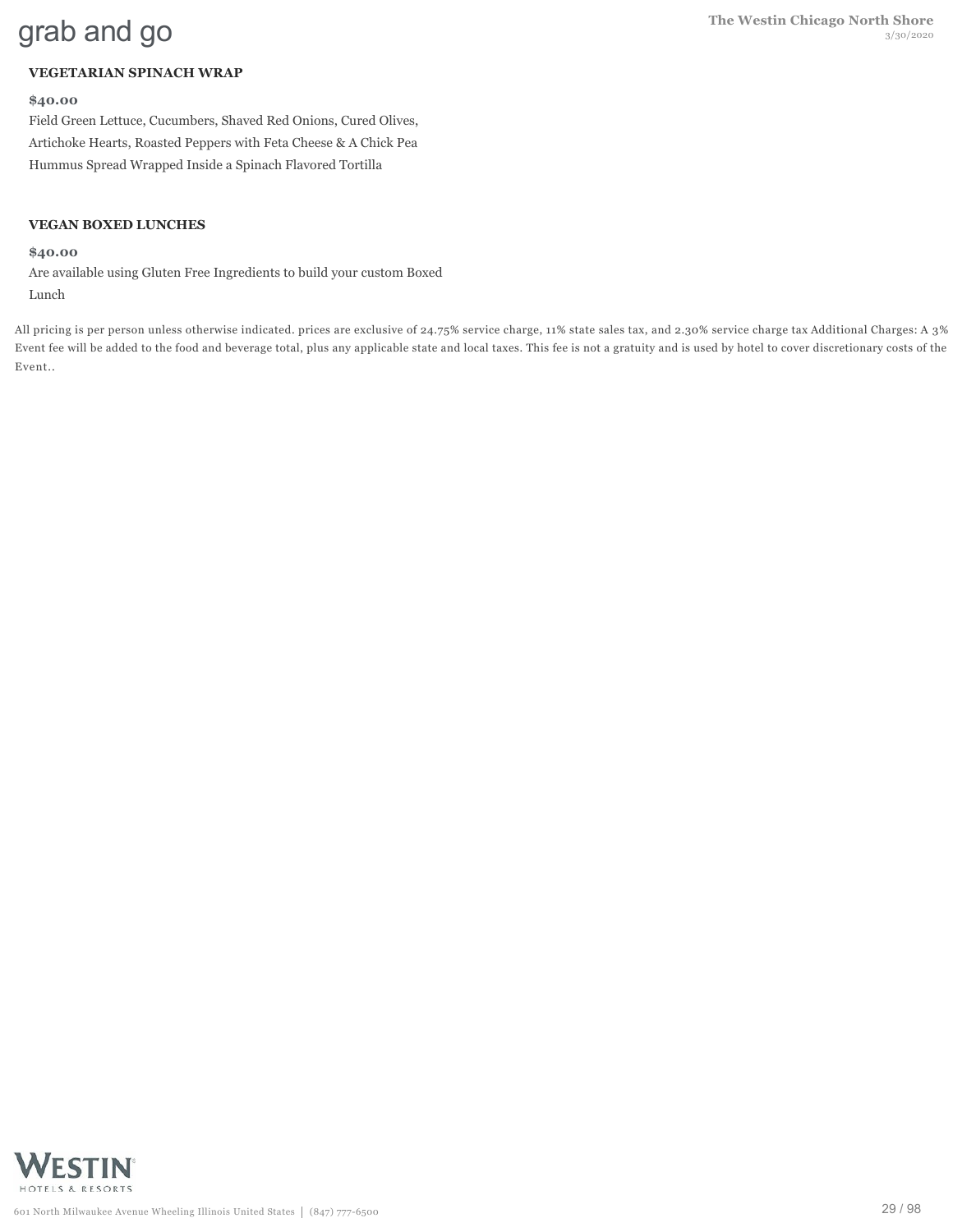Based on 60 minutes of continuous service

### **GOURMET SLIDER STATION**

**\$22.00** (Choose Three) Black Angus Beef Sliders - Smoked Bacon & Cheddar, Petite Slider Bun

Chicken & Waffle Sliders – Served Open Faced with Maple Drizzle & Fried Pickles

BBQ Pulled Pork Sliders - Pickled Onions, Petite Slider Bun

Cubano Slider – Braised Pork, Pickled Vegetables, Swiss Cheese Dijon Mustard & Brioche Bun

Beer Braised Brats – Red Cabbage Confit, Grain Mustard, Pretzel Bun

Cold Caprese Slider – Cured Tomato, Fresh Mozzarella, Baby Arugula & Basil Pesto, Brioche Bun

#### **FLAT BREADS**

**\$22.00** (Choose Three) Meat Lovers Sausage, Pepperoni & Cappacola Ham with Tomato Sauce, Mozzarella Cheese & Red Pepper Flakes

Margherita Basil Pesto Sauce, Fresh Mozzarella Cheese, Roma Tomato, Shredded Parmesan Cheese, Balsamic Glaze

Brie & Pear Light Cream Sauce, Sliced Pears, Brie Cheese, Baby Arugula, Fig Balsamic Glaze

BBQ Fried Chicken Pizza Smokey BBQ Sauce, Chopped Fried Chicken Breast, Fire Roasted Corn, Red Onion, Pepper Jack Cheese

Shrimp Pizza Basil Pesto Sauce, Goat Cheese, Crispy Pancetta Ham, Grilled Shrimp, Fresh Pico de Gallo

Buffalo Chicken Pizza Shredded Buffalo Spiced Chicken, Blue Cheese, Green Onions, Mozzarella Cheese, Spicy Buffalo Sauce

#### **RECEPTION TABLE ENTREES**

Pre Carved Entrée Selections Accompanied by our Chef's Selection of Appropriate Sauce and Specialty Bread

#### **PEPPER CRUSTED STRIPLOIN OF BEEF**

**\$20.00** Red Onion Confit, Sauce Au Poive & Petite Brioche Buns

## **SAGE ROASTED TURKEY BREAST**

**\$10.00** Cranberry Chipotle Chutney, Turkey Jus & Sweet Hawaiian Rolls

#### **BROWN SUGAR GLAZED HAM**

**\$10.00** Horseradish Marmalade Jam & Mini Brioche Rolls

#### **CARIBBEAN SPICED ROAST PORK LOIN**

**\$10.00** Dried Fruit & Red Onion Chutney & Sweet Rolls

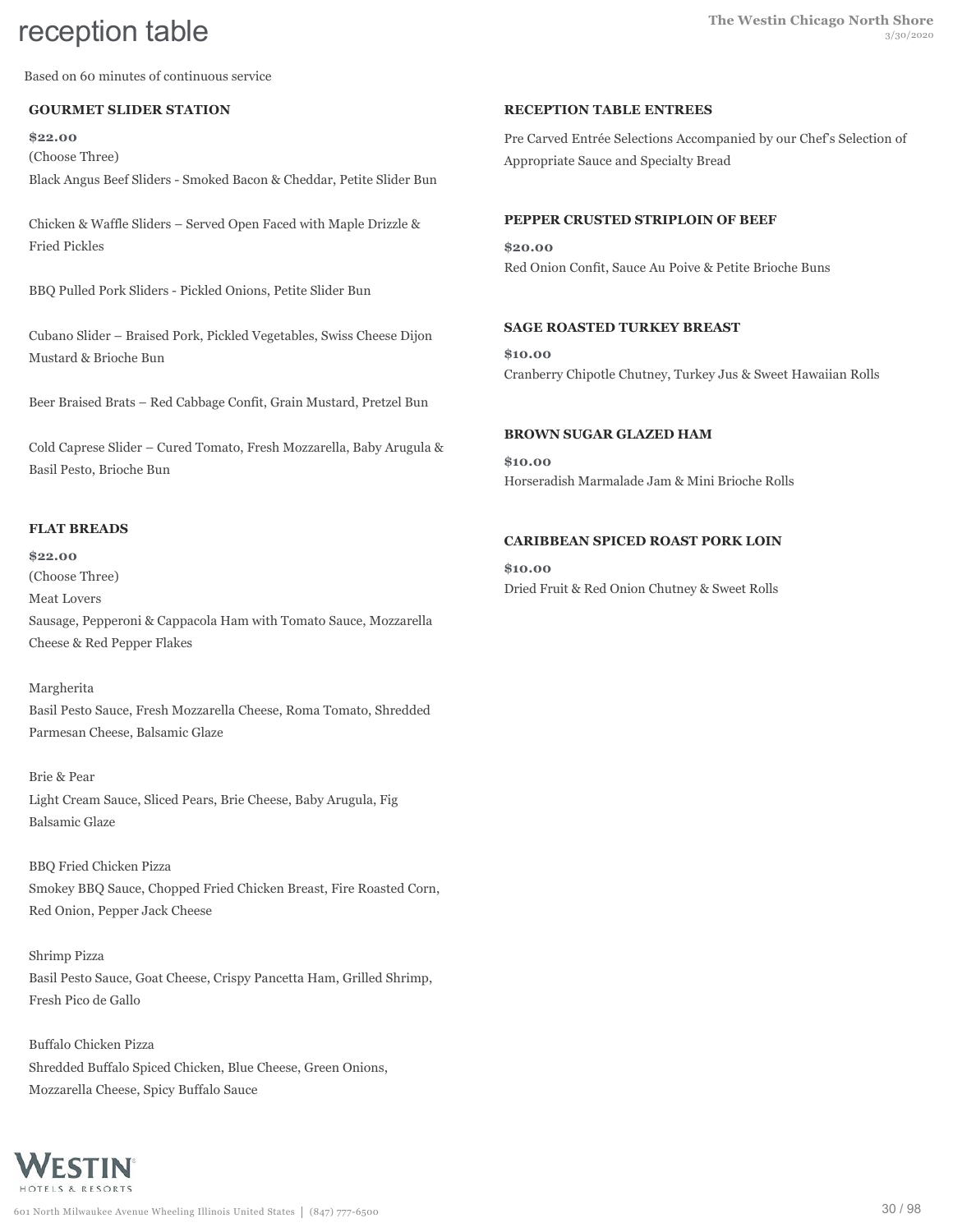## **THE BLOCK**

**\$20.00** Assorted Charcuterie to include: Sliced Capacola, Mortadella & Prosciutto Sopressata & Genoa Salami Assorted Sliced Sausages An Array of Bakery Fresh Crostini & Flatbreads Assortment of Mustards & Preserves

#### **SPANISH TAPAS**

**\$22.00** Gazpacho Andaluz A Chilled Puree of Tomato, Peppers, Red Onions, Cucumber & Spices Finished with Extra Virgin Olive Oil, Toasted Almonds & Mint Saffron Shrimp Seasoned with Saffron and Sautéed with Garlic & Tomatoes Fingerling "Papas Bravas" Fried Potatoes with Smokey Paprika & Romesco Aioli Chicken Chorizo Flatbread Red Pepper Tomato Sauce, Mozzarella Cheese, Chorizo Spiced Grilled Chicken & Manchego Cheese

#### **SUSHI STATION**

**\$25.00** (Based on 3 Pieces per Person)

Spicy Tuna Rolls California Rolls Tempura Shrimp Rolls Steamed Edamame Soy Sauce, Pickled Ginger and Wasabi

#### **MEZZE BAR**

**\$22.00** Hummus, Marinated Feta & Vegetable Tapenade Served with Pita Crisps & Vegetable Sticks Bulghar Wheat Salad Fresh Parsley, Mint, Green Onions, Tomato & Bulghar Wheat seasoned with Lime & Sumac Chickpea Fritters Sesame Garlic Aioli & Cucumber Tzatziki Moroccan Lamb Sausage Lamb Sausage Seasoned with Ras el Hanout & Harissa Aoili, served with Picked Onions

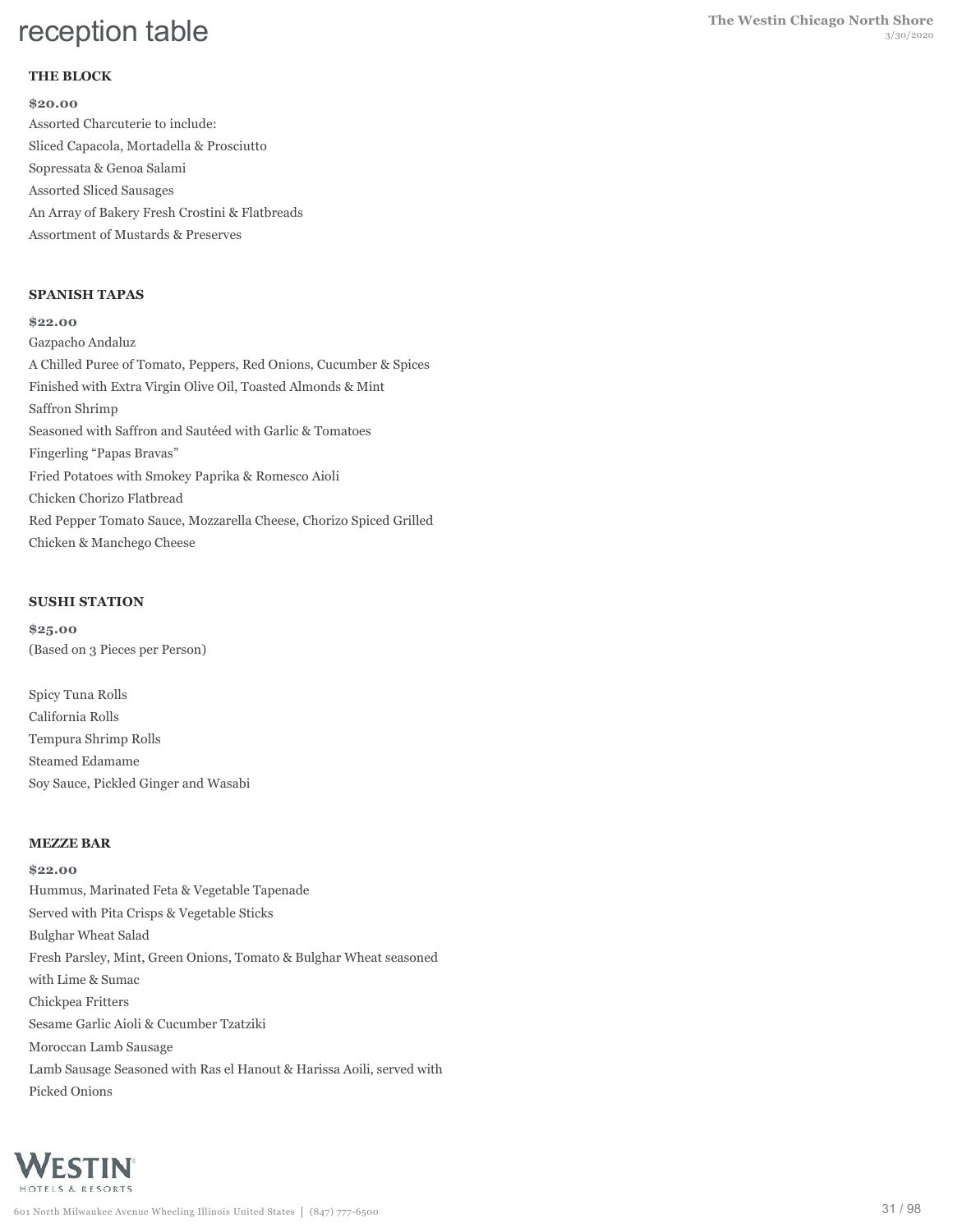### **ASIA PRIME**

**\$23.00** Assorted Dim Sum (Based on three Pieces per Person)

Shrimp Shu Mai & Chicken Pot Stickers with Ginger Soy Dipping Sauce Crab Rangoon & Spring Roll with Sweet Chlie Sauce Sesame Noodle Salad Tossed with Snow Peas, Shredded Carrot, Julienne Bell Peppers, Roasted Shiitake Mushrooms, Pickled Ginger, Edamame, Black & White Sesame Seeds with a Sesame Hoisin Dressing Mini Vietnamese Bahn Mi Lemongrass Ginger Chicken with Julienne Vegetable Slaw, Sriracha Aioli, Cilantro & Jalapeno Pacific Accoutrements Steamed Salted Edamame, Sweet Sesame Cucumber Pickles, Sesame Seaweed Salad

#### **DOMESTIC AND IMPORTED CHEESE DISPLAY**

#### **\$20.00**

Our Culinary Teams Selection of Imported & Domestic Cheeses To Include Such Varieties as Cow & Goat's Milk Cheeses Smoked, Herbed & Soft Cheeses Presented with Dried Fruits, Nuts & Berries Toasted Baguette & Assorted Water Crackers

#### **VEGETABLE CRUDITE**

#### **\$18.00**

Individually Displayed Farm Fresh In-Season Raw Vegetables Served with Chickpea Hummus & Buttermilk Ranch Dressing

#### **ANTIPASTO BAR**

#### **\$20.00**

Sopressata, Genoa Salami, Sliced Capacola & Prosciutto Fresh Mozzarella, Manchego & Ricotta Salata Cheeses Cured Olives, Marinated Artichoke Hearts, Balsamic Pepperonata Tuscan Tomato Relish served with Warm Mozzarella Focaccia Bread & Seasoned Flatbread

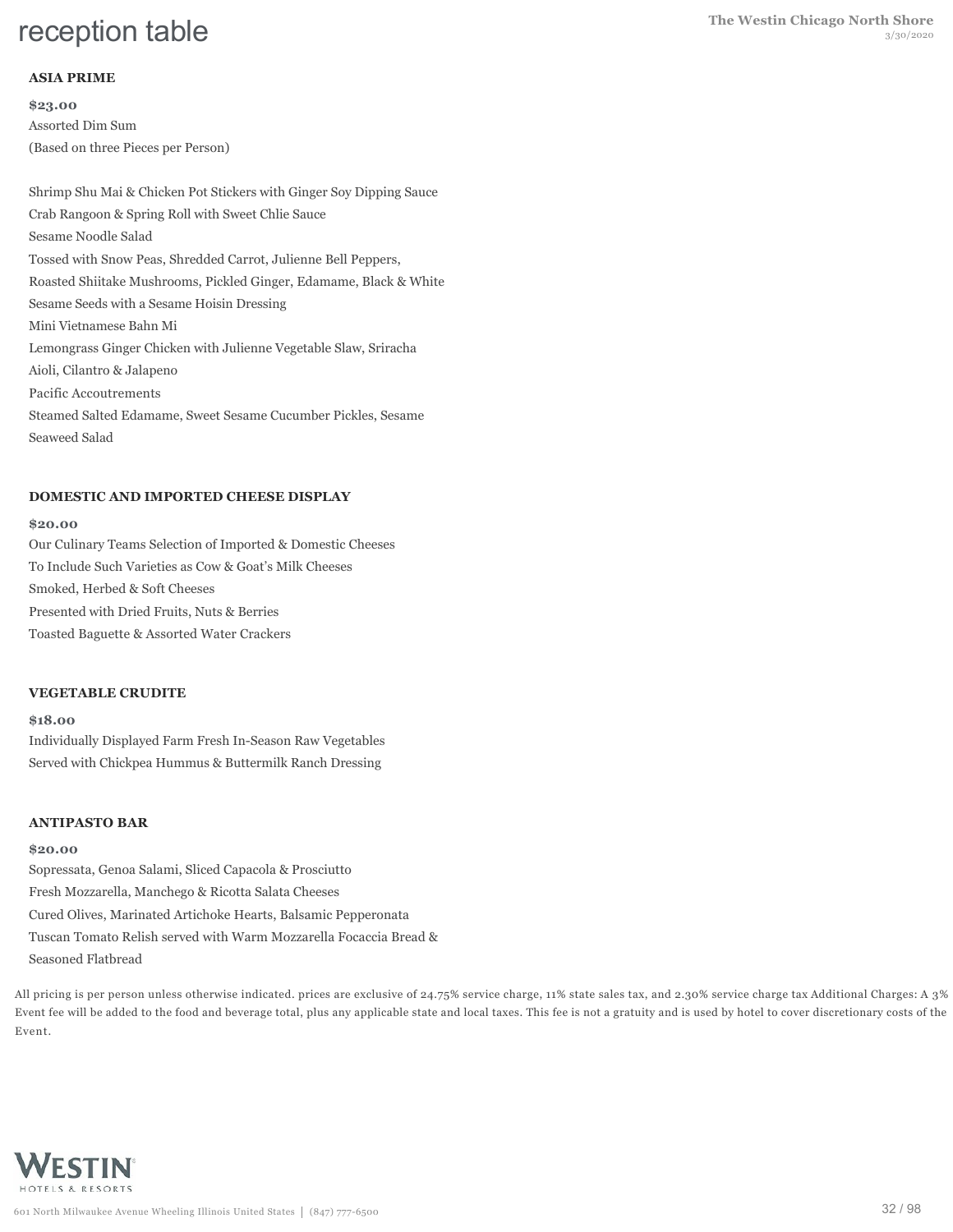all prices are per piece minimum of 50 pieces per item stationary or butler passed

**COLD**

# **TUNA POKE**

**\$8.00** Poke Marinated Ahi, Seaweed Salad, Togarashi Spice, Sriracha Aioli, Wonton Cup

## **CALIFORNIA ROLL**

**\$8.00** Wasabi, Pickled Ginger, Soy Sauce

### **SMOKED SALMON CUCUMBER**

**\$7.00** Whipped Smoked Salmon Cheese, Sliced Cucumber Coin

### **GRILLED SHRIMP CROSTINI**

**\$8.00** Pesto, Sun-dried Tomatoes Toasted Crostini

## **CRABMEAT & BOURSIN**

**\$8.00** Leaf of Endive with Boursin Mousse and Crabmeat

## **SHRIMP COCKTAIL**

**\$8.00** House Made Cocktail Sauce, Lemon Wedge, Popcorn Shoot

# **BEEF TENDERLOIN WITH RASPBERRY**

**\$8.00** Cream cheese, Beef Tenderloin & Raspberry Layered on a Toasted Crouton

# **CURRY CHICKEN TARTLET**

**\$6.00** Tandoori Chicken Salad, Golden Raisin, Cilantro, Pastry Cup

# **FRESH MINI SPRING ROLL**

WESTIN HOTELS & RESORTS

**\$8.00** Spinach, Shitake & Button Mushroom, Carrot, Noodles Wrapped in

# **AMUSE BOUCHE TABLE (PETITE-COMPOSED-DISPLAYED)**

AMUSE BOUCHE TABLE (Petite-Composed-Displayed)

# **CHILLED AMUSE**

Chilled Amuse

# **TOGARASHI AHI TATAKI**

**\$10.00** Togarashi Ahi Tataki, Wasabi Crema, Charred Shishito Pepper, Edamame

### **BEET CONFIT**

**\$7.00** Lavender Goat Cheese Mousse, Red Mustard Frill, Baby Arugula, Blood Orange Balsamic

### **DUCK RILLETTES**

**\$12.00** Olive Oil Crostini, Fig Preserves, Toasted Pistachio

## **JERK SHRIMP**

**\$8.00** Caribbean Spiked Shrimp, Sweet Plantain Compote, Mango Scotch Bonnet Salsa

#### **BABA GHANOUSH**

**\$7.00** Naan Crisp, Pomegranate Seed, Sumac, Mint

# **WARMED AMUSE**

Warmed Amuse

#### **SEARED SCALLOP**

**\$14.00** Vadouvan Spiced & Seared, Cauliflower Puree

#### **SLOW BRAISED BEEF**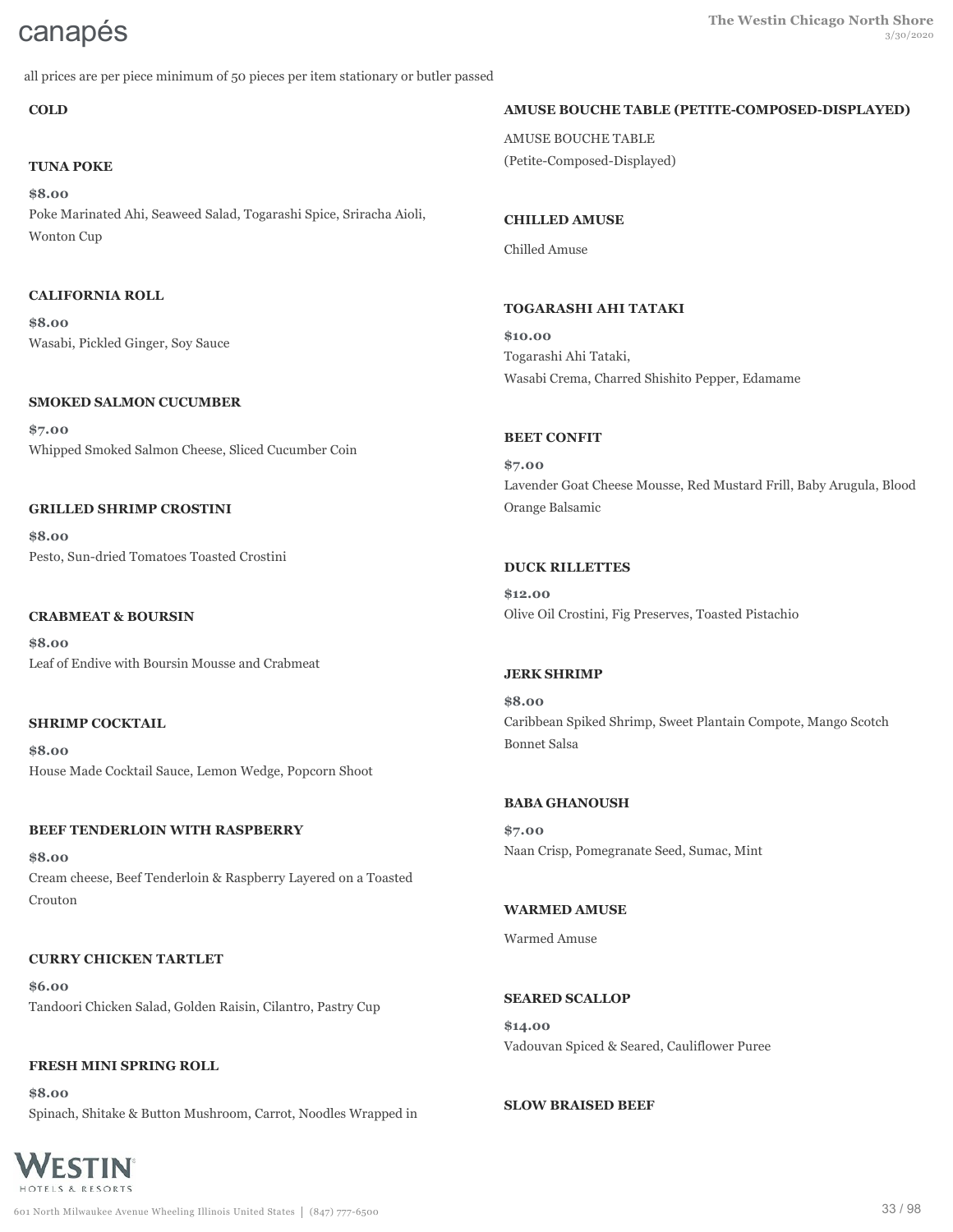Chilled Rice Paper

#### **BELGIN ENDIVE WITH GOAT CHEESE MOUSSE**

**\$8.00** Raspberry & Walnut

#### **ANTIPASTO SKEWER**

**\$6.00** Kalamata Olive, Cherry Tomato, Pesto Mozzarella, Artichoke Hearts, Balsamic Glaze

#### **HUMMUS CUP**

**\$6.00** Crispy Pita Chip, Smoked Paprika, Extra Virgin Olive Oil, Toasted Sesame Seed

#### **TOMATO ARTICHOKE BRUSCHETTA**

**\$6.00** Tomato Concasse, Marinated Artichoke Hearts, Shallot, Garlic, Extra Virgin Olive Oil, Balsamic Syrup, Micro Basil

**HOT**

#### **TRUFFLE MUSHROOM RISOTTO PHYLLO**

**\$7.00** Savory Blend of Truffle Scented Mushroom & Parmesan Risotto Baked in Flaky Phyllo Pastry

#### **RASPBERRY & BRIE EN CROUTE**

**\$7.00** Brie Cheese & Raspberry Jam Wrapped in Flaky Puff Pastry

#### **SPINACH & FETA ROLL**

**\$7.00** Wrapped in Flaky Phyllo Pastry

#### **TOMATO SOUP AND GRILLED CHEESE**

**\$6.00** Shots of Tomato Basil Bisque served with Grilled Cheese Sticks



**CANAPÉS** The Westin Chicago North Shore

**\$10.00** Lemon Ricotta Polenta, Chunky Tomato Chutney

## **LOLLIPOP LAMB CHOP**

**\$10.00** Roasted Eggplant Caponata, Micro Salad, Mint Raisin Pistou

#### **PORK BELLY SOY BRAISED**

**\$8.00** Pickled Green Papaya Slaw, Soy Lacquer

#### **RIB TIPS & GRITS**

**\$9.00** Slow Smoked Rib, Creamy Cheese Stone Ground Grits, Southern Gravy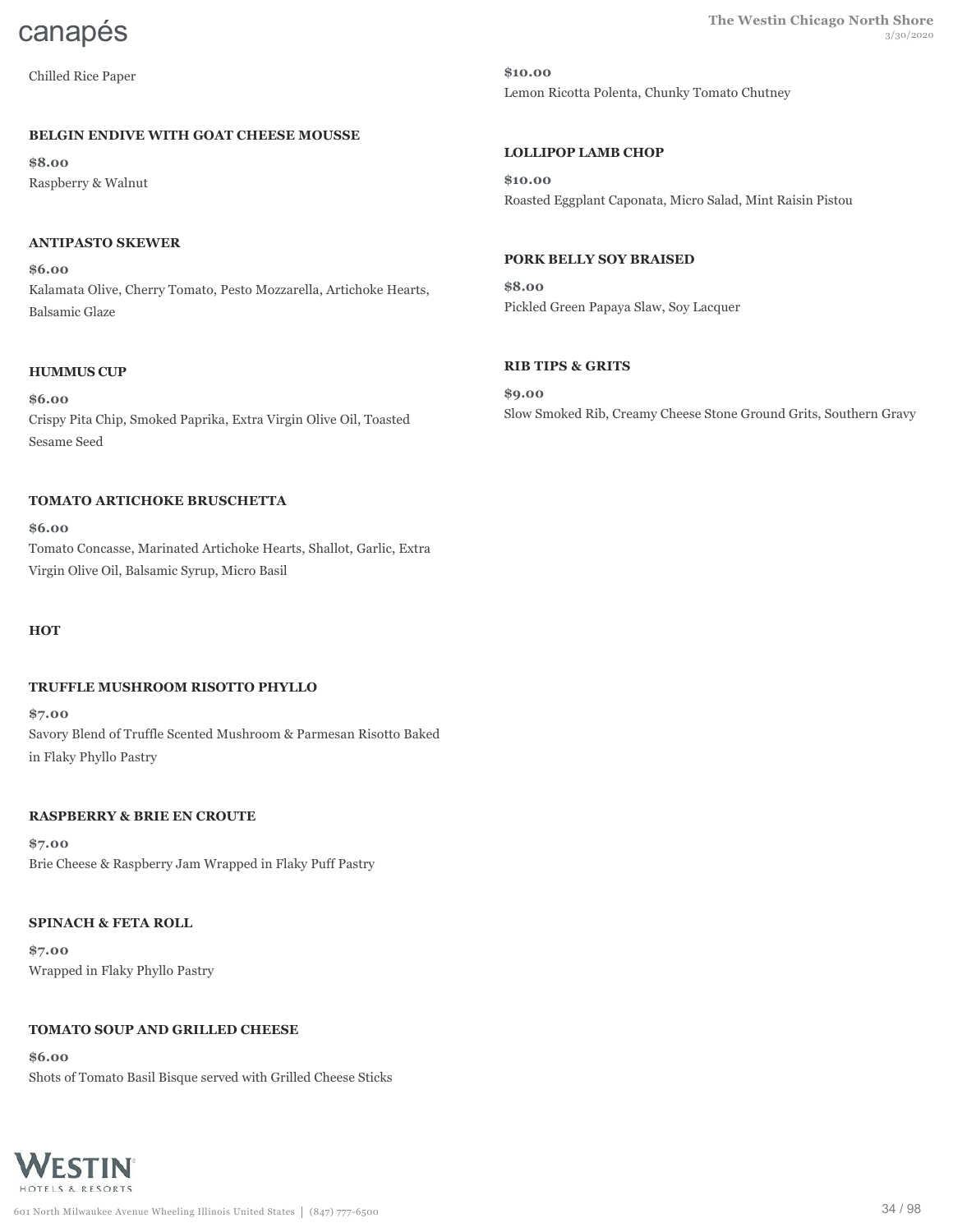# **CHICK PEA & ZUCCHINI PASTRY STAR**

**\$7.00** Spiced with Garam Masala, Ginger & Coriander with Spinach, Zucchini & Chick Peas

# **THREE CHEESE ARANCINI**

**\$7.00** Cheese & Rice Fritters, Tomato Coulis

# **THAI CHICKEN SATE**

**\$7.00** Coconut Peanut Sauce

# **CHICKEN POT STICKER**

**\$8.00** Ginger Soy Dipping Sauce

# **MINI BEEF WELLINGTON**

**\$8.00** Creamy Horseradish Sauce

# **SHRIMP & PORK SHAO MAI**

**\$8.00** Sesame Scallion Soy Dipping Sauce

# **BEEF EMPANADA**

**\$7.00** Charred Vegetable & Chipotle Salsa

# **SHRIMP TEMPURA**

**\$10.00** Sweet Chile Sauce

# **PETITE LAMB CHOP**

**\$12.00** Dijon-Herb Crusted Lamb Chop, Mint Essence

# **PETITE MARYLAND CRAB CAKE**

**\$12.00** Old Bay Seasoned Lump Crab Cake, Jalapeno Tartar

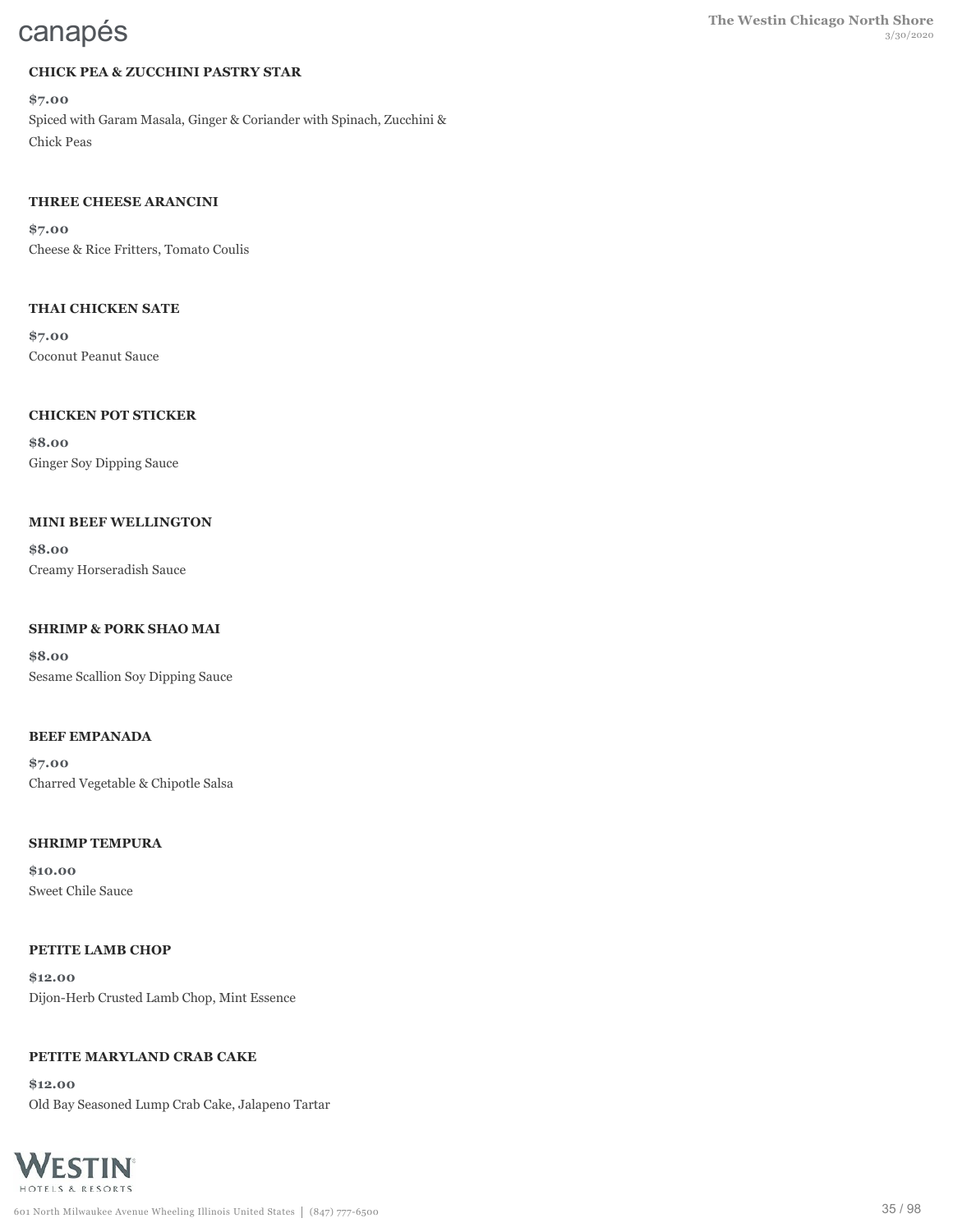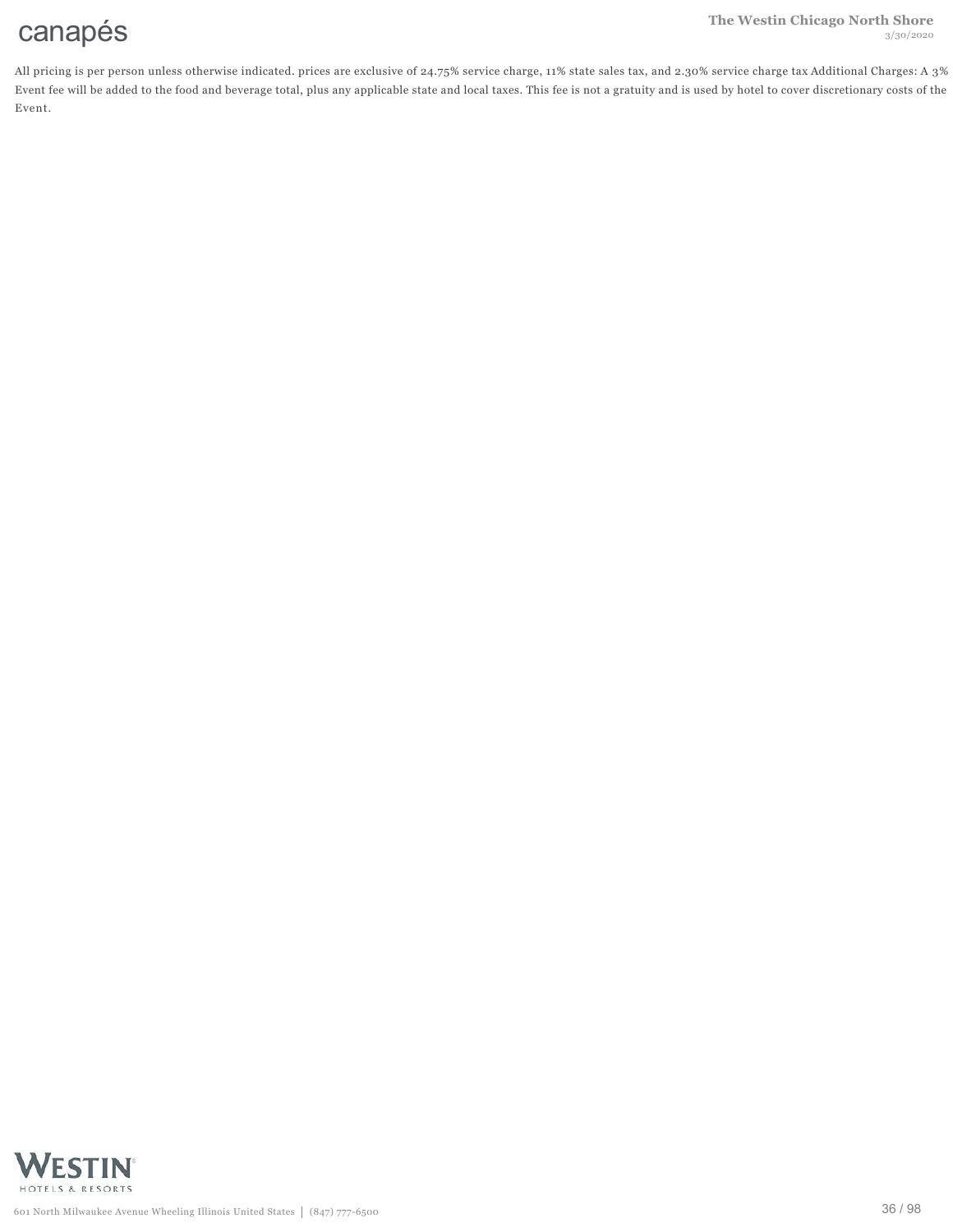each station is attended by a culinary expert in action\* \$150.00 chef-attendant fee per station based on 60 minutes of continuous service

## **MAC AND CHEESE BAR**

**\$23.00** (Choose Two) Bacon-Mac House Blend Cheese Sauce, Elbow Pasta, Crispy Smoked Bacon Lardons

Kentucky Fried Mac & Cheese Cheese Sauce, Crispy Fried Chicken, Peppers, Onions, Corn & Vegetable Chow Chow

American Mac Cheese Sauce, Elbow Macaroni, All Beef Chili, Onions, Tomatoes, Bell Peppers, Shredded Smoked Cheddar Cheese

#### Chi-Town Mac

Cheese Sauce, Elbow Pasta, Fried Hot Dog Bites, Sport Peppers, Neon Green Relish, Tomatoes & Onion Toppers

Farmers Market Mac & Cheese Cheese Sauce, Elbow Macaroni, Roasted Cauliflower, Asparagus, Sundried Tomatoes, Artichoke Hearts & Roasted Red Peppers

#### **TIJUANA TAQUERIA**

**\$25.00** (Choose Two)

Chicken Pastor Chile & Achiote Marinated Chicken Thighs Grilled with Caramelized Onions & Grilled Pineapple

Braised Beef Barbacoa Spice Marinated Beef, Wrapped in Banana Leaves, Slow Braised & Shredded

Pork Carnitas Authentically Slow Braised Pork Roast in Cola, Garlic & Cilantro

Baja Fish Taco Battered & Fried Cod Served with a Creamy Chipotle Sauce

Station Includes all of the Below Accompaniments Mexican Rice, Seasoned Black Beans, Warm Flour & Corn Tortillas

Salsa Bar

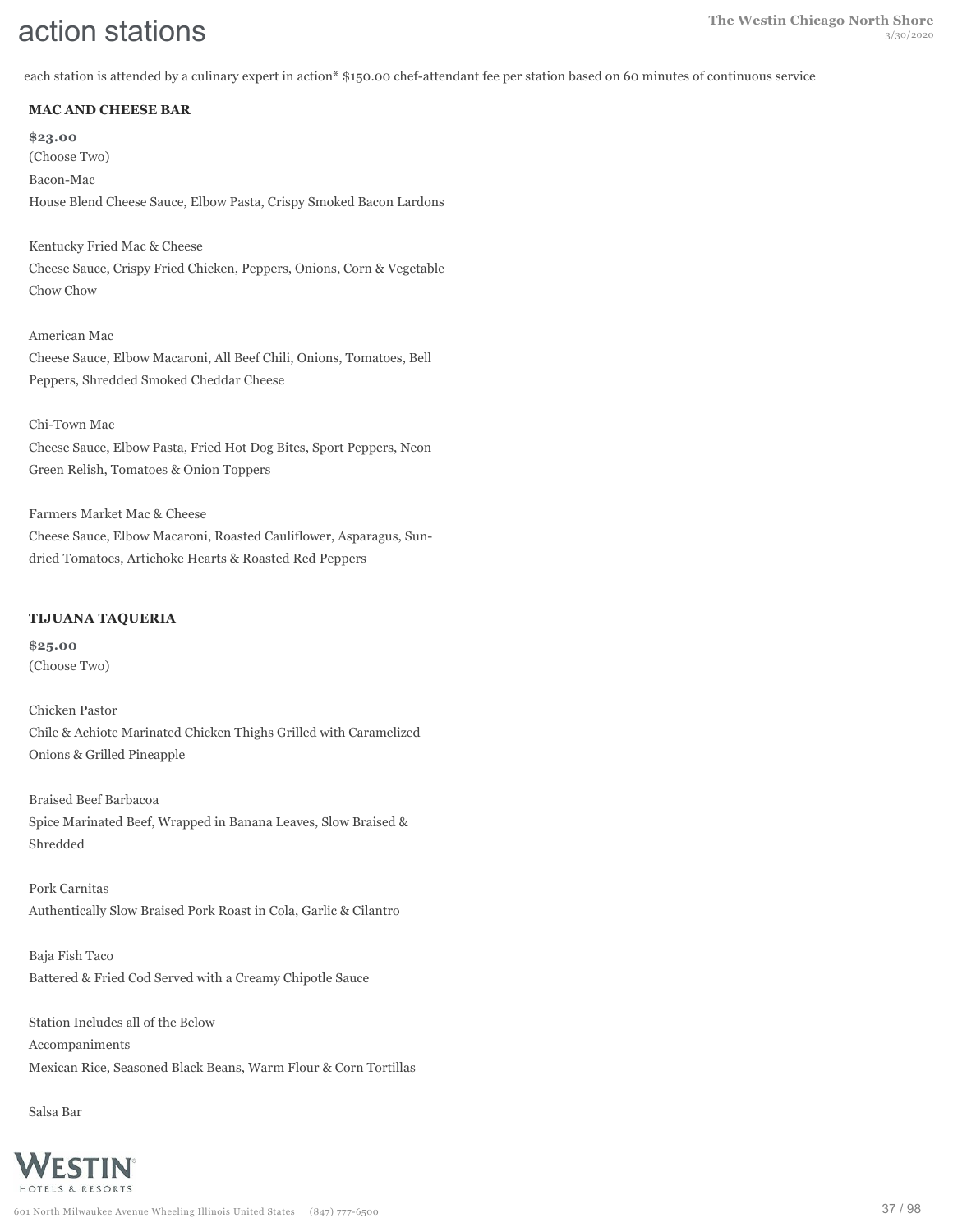Guacamole, Pico de Gallo, Salsa Verde, Chopped Onions & Cilantro, Shredded Cabbage Slaw, Sliced Cucumbers, Sliced Radish & Pickled Jalapenos

# **PASTA, PASTA, PASTA**

**\$24.00** (Choose Two) Station Includes Warm Tuscan Bread

Cavatappi Pasta Roasted Flaked Salmon, Broccolini, Blistered Petite Tomatoes, Basil Pesto

Gemelli Pasta Grilled Italian Sausage, Caramelized Butternut Squash, Roasted Mushrooms, Brown Butter Sage Cream

Rigatoni Pasta Bolognese Sauce, Roasted Red Peppers, Roasted Mushrooms, Herb Ricotta Cheese

Bow Tie Carbonara with Chicken Grilled Chicken, Green Peas, Crispy Panchetta Bits, Creamy Parmesan Black Pepper Sauce

Tri-Colored Tortellini Roasted Vegetables, Parmesan Cheese, Roasted Garlic Tomato Ragout

# **MARTINI SALAD STATION**

**\$24.00** Ingredients Driven Chef Prepared Salad "Cocktails" Made to Order at Your Request Presented in Various Cocktail Glasses Westin Ingredient Station Includes Assorted Warm Mini Rolls Leafy Greens: Mixed Field Greens, Chopped Romaine, Baby Spinach Proteins: Poached Shrimp, Sliced Steak, Grilled Chicken, Crispy Tofu Ingredients: Shredded Carrots, Grape Tomatoes, Sliced Cucumbers, Kalamata Olives, Roasted Peppers, Chopped Hard Boiled Egg, Roasted Cauliflower, Artichoke Hearts & Roasted Corn Cheeses: Blue Cheese, Feta, Cheddar Toppers: Dried Cranberries, Sunflower Seeds & Croutons

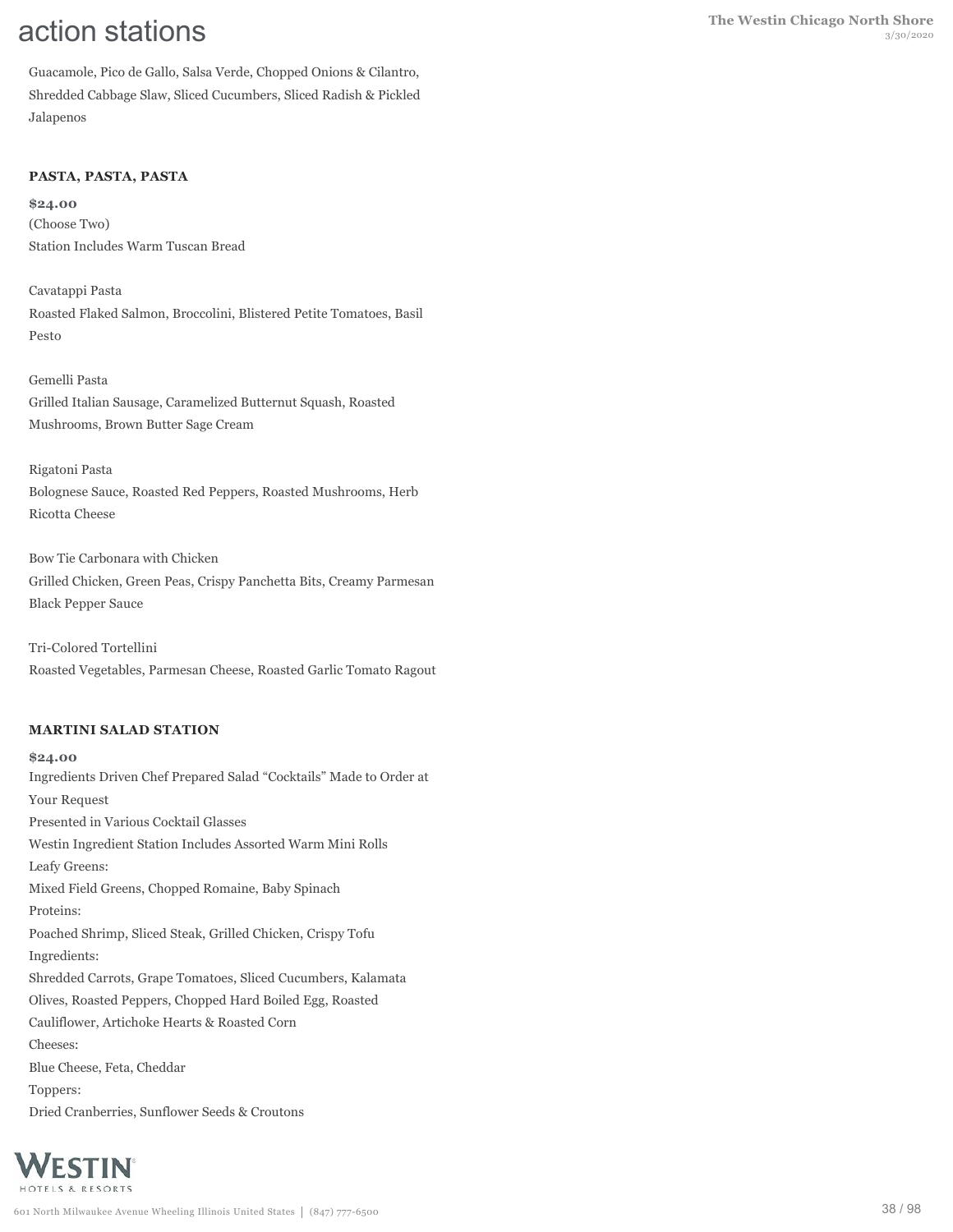Dressings: Balsamic Vinaigrette, Buttermilk Ranch Dressing & Raspberry Vinaigrette

### **HAND CRAFTED SMALL PLATES**

Each Menu Item is an Individual Station Each station is attended by a culinary expert in action

### **CHICKEN & WAFFLE**

#### **\$16.00**

Malted Belgium Waffles, Crispy Fried Rosemary Buttermilk Brined Chicken Thighs, Honey-Molasses-Maple Drizzle, Baby Kale & Apple Slaw

### **MINT BRAISED SHORT RIBS WITH SWEET CORN POLEN…**

#### **\$25.00**

Soft Sweet Corn & Caramelized Onion Pudding, Minted Short Rib Glace, Tendril Salad

#### **GOCHUJANG MISO HALIBUT**

**\$25.00** Wasabi Whipped Potatoes, Braised Greens, Roasted Mushrooms with a Guchujang Miso Drizzle

#### **CHESAPEAKE CRAB CAKE WITH SMOKED ALMOND SLAW**

**\$20.00** Lump Crab Cake, Spicy Smoked Almond Slaw, Old Bay Aioli Smear

#### **HOUSE SMOKED & CURED SALMON CRUDO**

#### **\$25.00**

House Smoked Citrus Salmon Citrus Salmon, Pomegranate Seeds, Citrus Zest, Shaved Fennel & Micro Green Salad with Lemon Olive Oil & Cocktail Brioche Crisps Pastrami Cured Salmon Micro Salad, Parsley Tarragon Chimichurri (EW), Pistachios, Pickled Mustard Seed & Finishing Salt Traditional Accoutrements Served Caviar, Blinis, Capers, Dill Crème Fraiche & Toast Points

# **HERB ROASTED TENDERLOIN OF BEEF CARVING STATION**

**\$525.00** Accompanied with, Horseradish Sour Cream, Creole

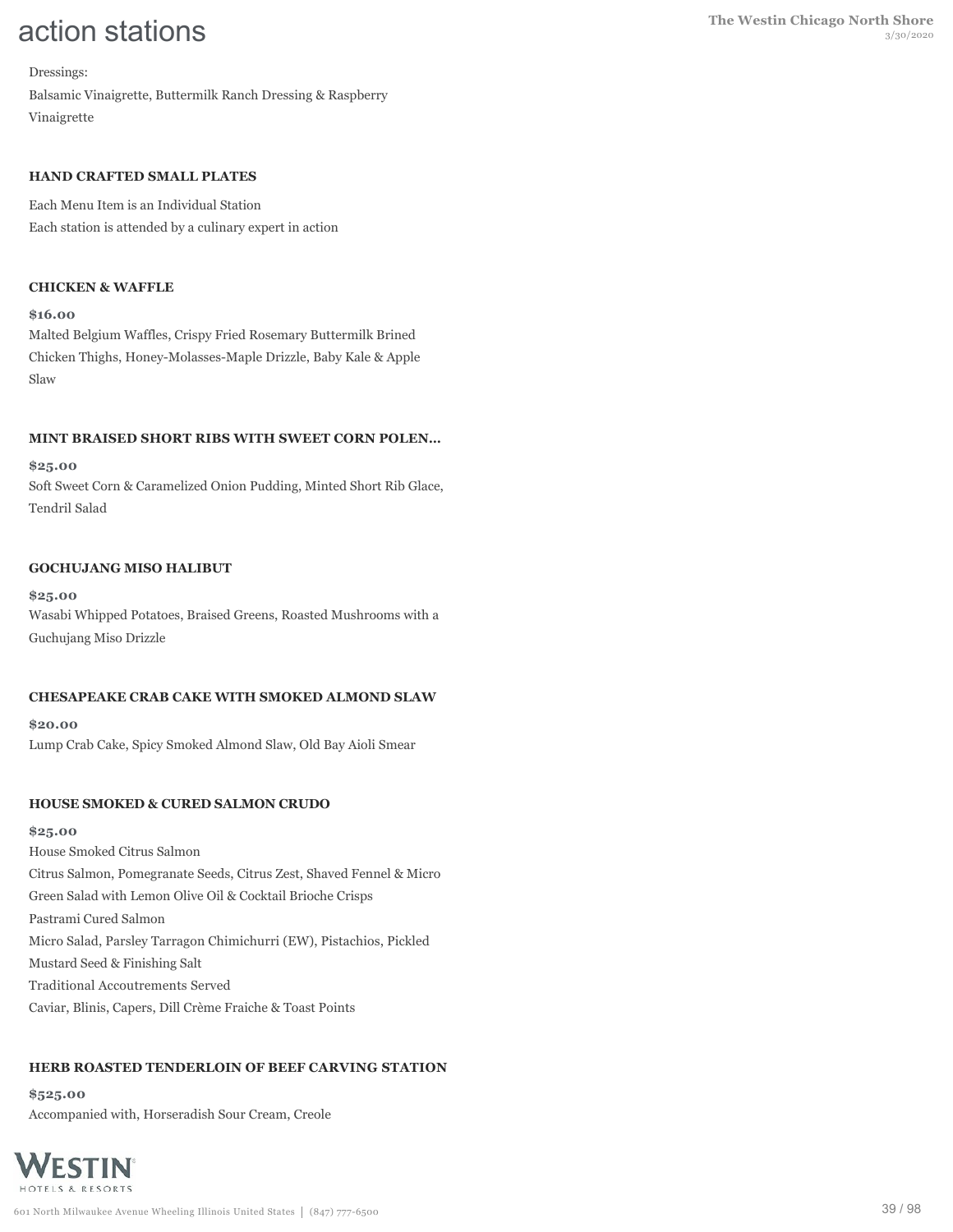Mustard, Red Wine Demi-Glace and Assorted Silver Dollar Rolls

(Serves 20)

#### **PEPPER CRUSTED STRIPLOIN OF BEEF CARVING STATION**

#### **\$500.00**

Accompanied with Red Onion Confit, Sauce Au Poive & Petite Brioche Buns (Serves 30)

# **SAGE ROASTED TURKEY BREAST**

**\$350.00** Cranberry Chipotle Chutney, Turkey Jus & Sweet Hawaiian Rolls (Serves 25)

### **ROASTED LEG OF LAMB**

**\$550.00** Sweet Onion Marmalade & Grilled Pita Bread (Serves 20)

### **SLOW ROASTED PRIME RIB**

**\$625.00** Horseradish Sour Cream, Au Jus & Silver Dollar Rolls (Serves 35)

#### **BROWN SUGAR GLAZED HAM**

**\$375.00** Horseradish Marmalade Jam & Mini Brioche Rolls (Serves 50)

# **CARIBBEAN SPICED ROAST PORK LOIN**

**\$300.00** Dried Fruit & Red Onion Chutney & Sweet Rolls (Serves 35)

All pricing is per person unless otherwise indicated. prices are exclusive of 24.75% service charge, 11% state sales tax, and 2.30% service charge tax Additional Charges: A 3% Event fee will be added to the food and beverage total, plus any applicable state and local taxes. This fee is not a gratuity and is used by hotel to cover discretionary costs of the Event.

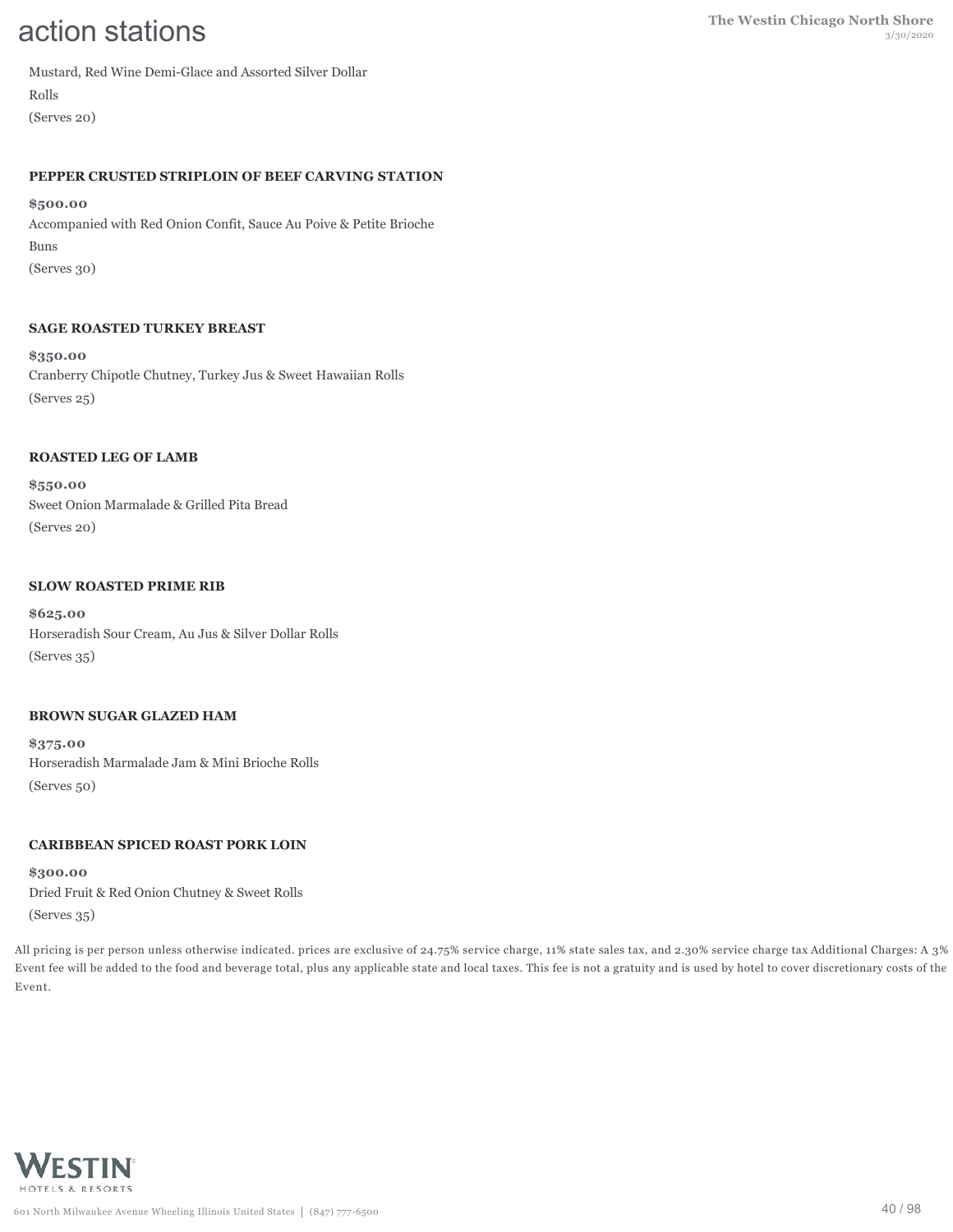Stimulate social exchange with these lite bites and revitalizing beverages.

### **SWEET TABLE**

**\$22.00** (Choose 5)

Chocolate Caramel Mousse White Chocolate Raspberry Mousse Petite Tiramisu Chocolate Mousse Cake Tuxedo Truffle Chocolate Torte Plain Cheese Cake Opera Cake Lemon Head Tartlet Fresh Fruit Tart Blueberry Pie Pistachio Panna Cotta Chocolate Panna Cotta Raspberry Crème Brule Vanilla Crème Brule Petite Peach Crisp Glazed Fresh Fruit & Berries Macerated Berries

### **ICE CREAM NOVELTIES**

#### **\$12.00**

To include but not limited to the following) Assorted Ice Cream & Fruit Bar Novelties Displayed in Ice Cream Freezer Choco Taco, Ice Cream Sandwich, Chocolate Chip Cookie Sandwich, Strawberry Shortcake Bars, Dole Fruit Bar, Vanilla Ice Cream Bar & Drumsticks

#### **DESSERT FONDUE**

**\$23.00** The Dips Dark Chocolate, White Chocolate & Strawberry Sauces Fruit Dippers Strawberries, Bananas, Pineapple Cake & Cookie Dippers Pound Cake, Angel Food Cake, Oreo Cookies Sweet & Salty Dippers Marshmallows, Pretzel Rods, Rice Crispy Squares

# **PETITE FOURS & PETITE DESSERTS**

**\$22.00**



# **WARM APPLE AND HONEY OAT CRISP, CARAMEL WHIPP…**

**\$7.00**

**PINEAPPLE UPSIDE DOWN CAKE**

**\$7.00**

#### **STRAWBERRY RHUBARB SHORTCAKE WITH CHANTILL…**

**\$7.00**

#### **INDIVIDUAL MEYER LEMON MERINGUE PIE**

**\$7.00** Blueberry Coulis

#### **CREME BRULE TRIO**

**\$8.00** Creme Brule Trio- Mint Chocolate Chip, Mango, Vanilla Bean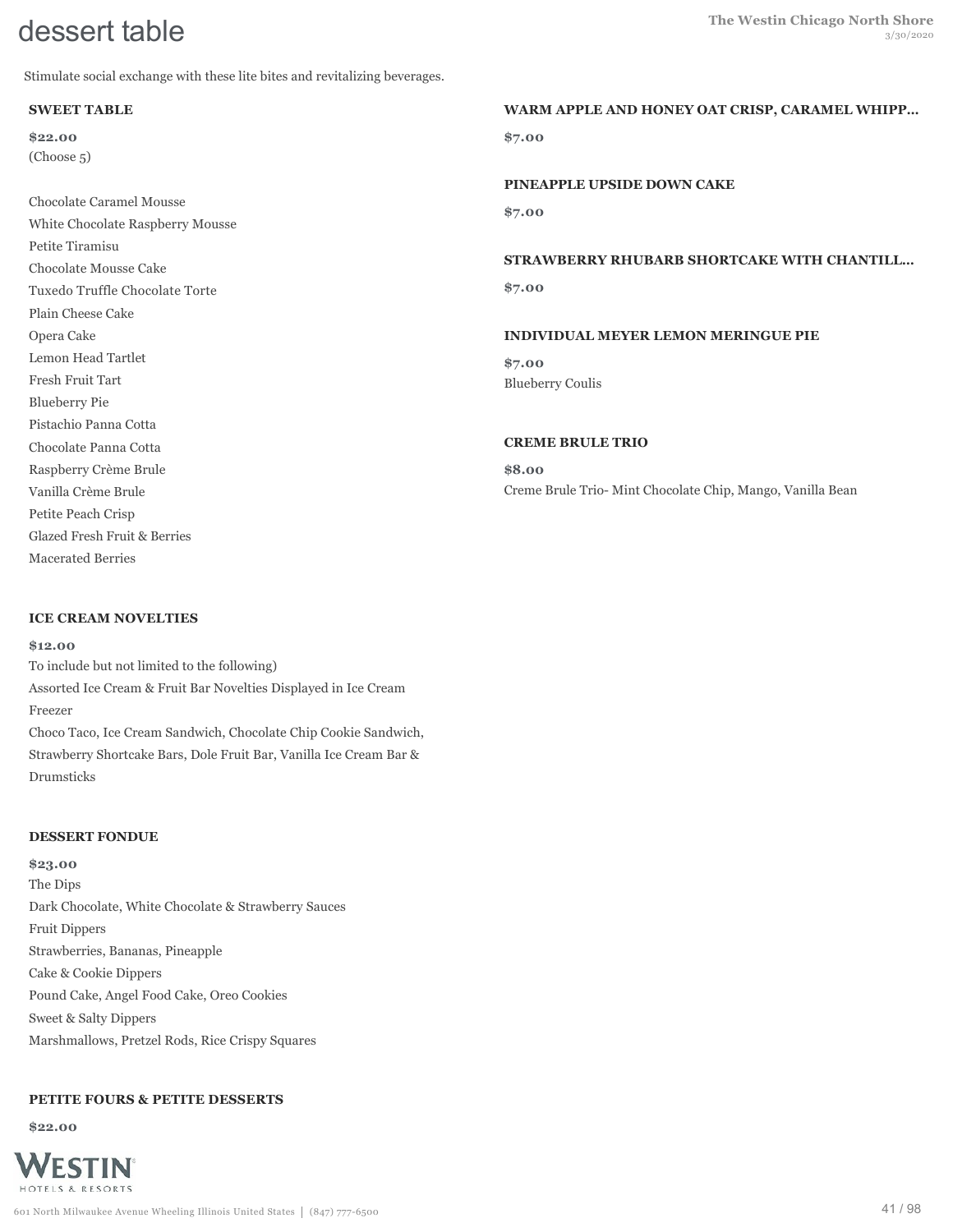An Attractive Arrangement of Colorful Petite Fours, French Macarons

Chocolate Truffles, Fancy Cookies & Mousse Trifles

All pricing is per person unless otherwise indicated. prices are exclusive of 24.75% service charge, 11% state sales tax, and 2.30% service charge tax Additional Charges: A 3% Event fee will be added to the food and beverage total, plus any applicable state and local taxes. This fee is not a gratuity and is used by hotel to cover discretionary costs of the Event..

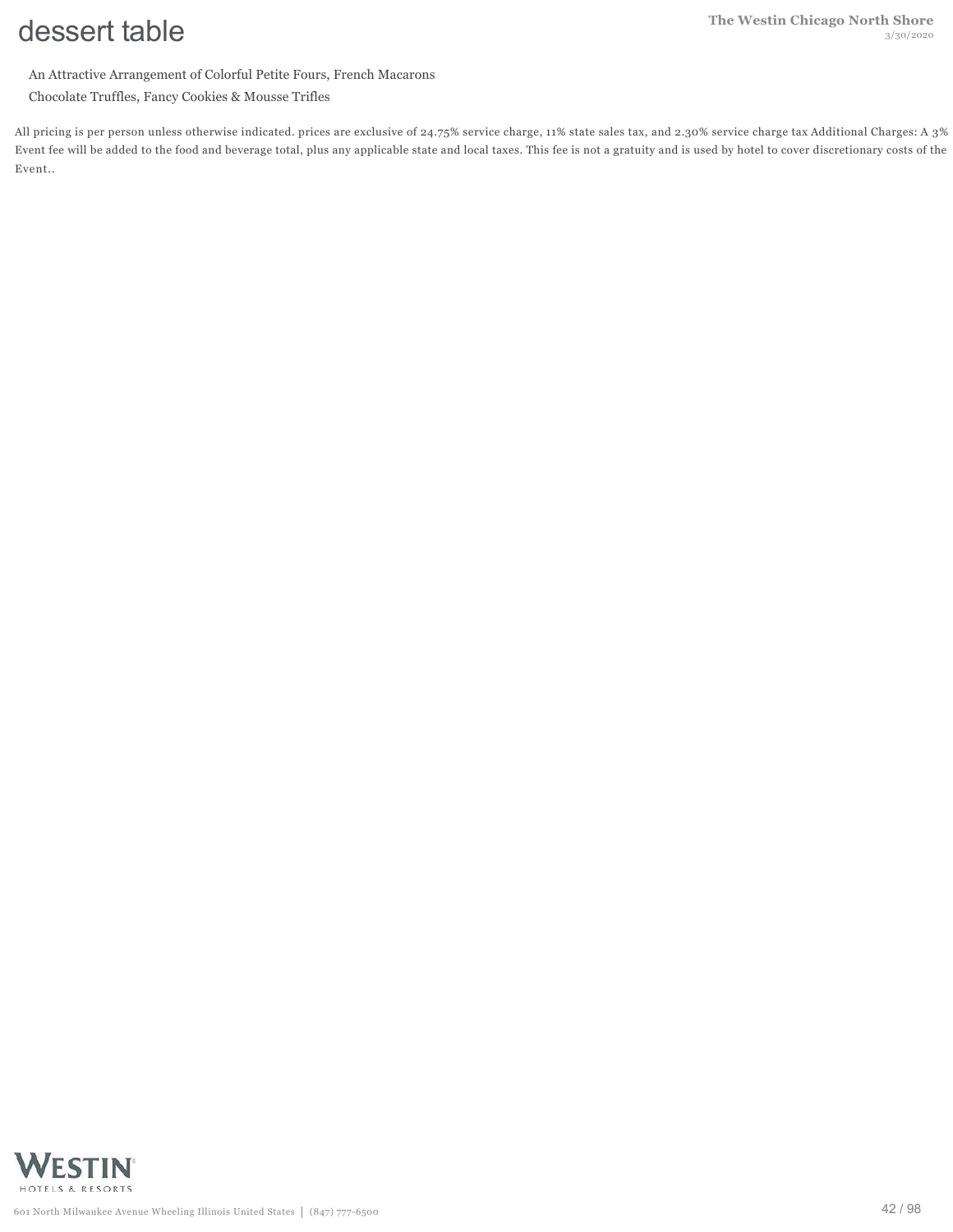Hot Dinner Tables include Westin Style Bread Basket with Butter, Freshly Brewed Starbucks® Regular and Decaffeinated Coffee and Tazo® Teas. Based on 60 Minutes of Continuous Service extension of more than 60 minutes of continuous service will be 1/3 of menu price per half hour extension based on full guarantee

#### **ITALIAN TRATTORIA**

**\$66.00** Vegetable Minestrone Shredded Asiago Cheese

#### Panzanella Salad

Crisp Lettuce tossed with Croutons, Cucumbers, Sweet Red Onions, Tomatoes, Red & Green Bell Peppers, Pepperchini & Artichoke Hearts with a Red Wine Vinaigrette Tomato Mozzarella Salad Basil Pesto Marinated Cherry Tomatoes & Fresh Mozzarella with Fresh Torn Basil Leaves

Grilled Shrimp

Served with Creamy Corn Polenta, Sun-dried Tomatoes with a Light Tomato Ragout Bistecca Pizzaiola Flat Iron Steak Rubbed with Garlic & Rosemary, Grilled & Served with an Oven Roasted Tomato & Pepper Relish Chicken Marsala Lightly Pan Seared and Simmered in a Sweet Vermouth & Marsala Reduction with Cremini Mushrooms

Cavatapi Caponata Broccolini Gremolata

#### **FARMERS TABLE**

**\$70.00** Spinach & Frisse Salad Strawberries & Almonds White Wine Vinaigrette Roasted Beet Salad Goat Cheese & Arugula, Red Onions, Mandarin Orange Segments & Watermelon Radish with Pomegranate Vinaigrette

Oven Roasted Salmon Oven Roasted with Herbs & Shallots Served with a Brown Butter Honey Glaze North African Spiced Pan Seared Chicken Breast Breast of Chicken Paired with a Moroccan Spiced Pearl Pasta with Dried Dates, Pistachio, Red & Green Onions with a Lime Mint Dressing Smoked Pork Lion

In-House Smoked Loin of Pork with a Maple Molasses Glaze

#### **SWEET TABLE (CHOOSE 5)**

**\$22.00** Chocolate Caramel Mousse White Chocolate Raspberry Mousse Petite Tiramisu Chocolate Mousse Cake Tuxedo Truffle Chocolate Torte Plain Cheese Cake Opera Cake Lemon Head Tartlet Fresh Fruit Tart Blueberry Pie Pistachio Panna Cota Chocolate Panna Cota Raspberry Crème Brule Vanilla Crème Brule Petite Peach Crisp Glazed Fresh Fruit & Berries Macerated Berries

#### **ICE CREAM NOVELTIES \$12**

#### **\$12.00**

(To include but not limited to the following) Assorted Ice Cream & Fruit Bar Novelties Displayed in Ice Cream Freezer Choco Taco, Ice Cream Sandwich, Chocolate Chip Cookie Sandwich, Strawberry Shortcake Bars, Dole Fruit Bar, Vanilla Ice Cream Bar & Drumsticks

#### **DESSERT FONDUE**

**\$23.00** The Dips Dark Chocolate, White Chocolate & Strawberry Sauces Fruit Dippers Strawberries, Bananas, Pineapple Cake & Cookie Dippers Pound Cake, Angel Food Cake, Oreo Cookies Sweet & Salty Dippers Marshmallows, Pretzel Rods, Rice Crispy Squares

#### **PETITE FOURS & PETITE DESSERTS**

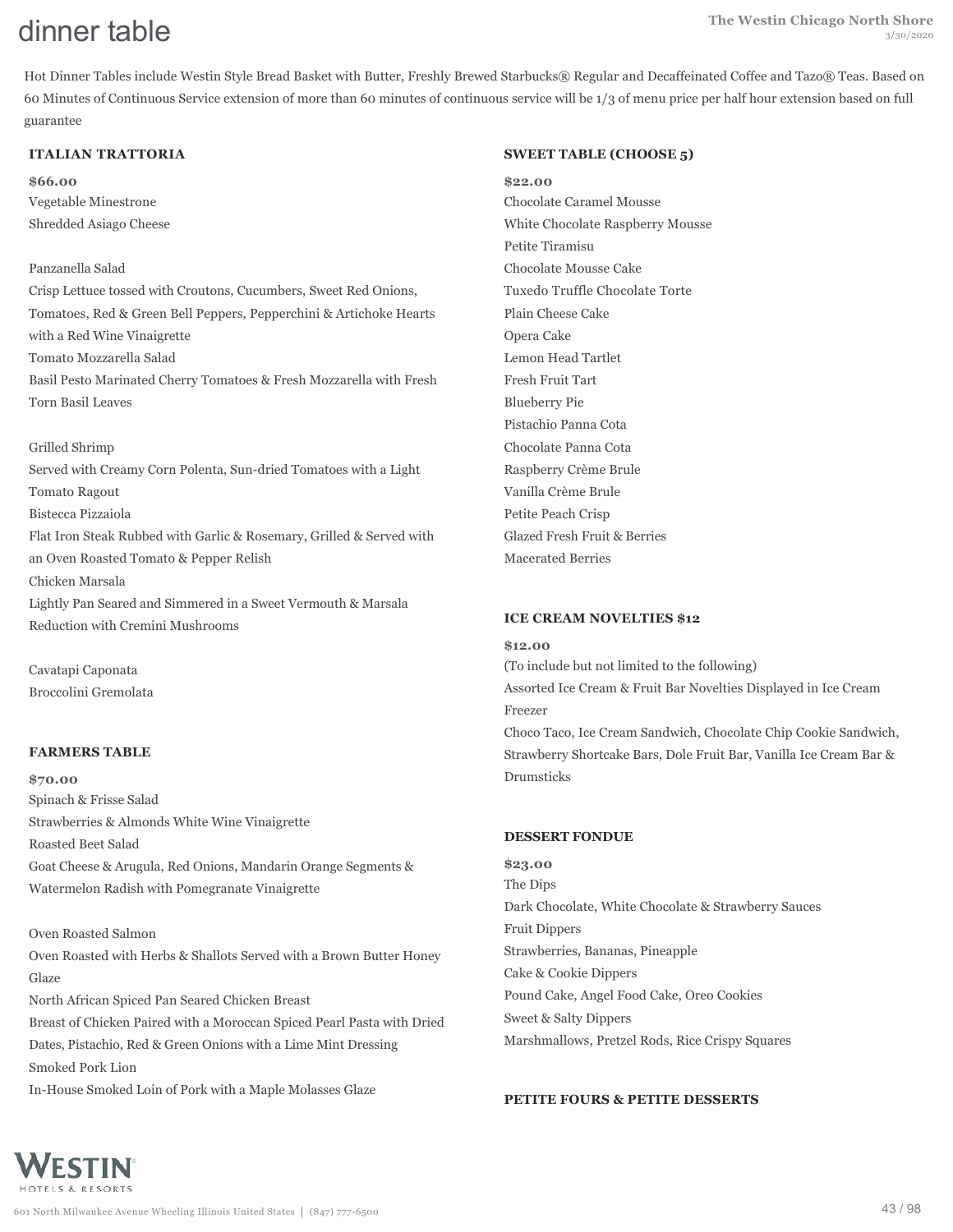Wild Rice & Barley Pilaf with Aromatic Vegetables & Herbs Roasted Asparagus with Mushrooms & Oven Cured Tomatoes

# **FRENCH BRASSIERE**

**\$66.00** French Lentil Soup Truffle Infused Croutons

Kale & Frisse Salad Sun-dried Cherries, Roasted Pistachios, Cherry Tomatoes with a Lemon Herb Vinaigrette Vegetable Nicoise Field Greens Presented with New Potatoes, Hericot Vert Beans, Boiled Eggs & Kalamata Olives with a Red Wine Vinaigrette

Oven Roasted Lake Michigan White Fish Meniere Lemon Caper Brown Butter Poulet Roti Roasted Chicken, Vegetable Fricassee with Dill Pistou & Poultry Jus Steak Frites Grilled Beef Medallions, Crispy Matchstick Fries with Cognac Mushroom Reduction

Herb & Shallot Roasted Fingerling Potatoes Roasted Haricot Vert & Baby Carrots with Honey Glaze

# **MIDWEST CHOP HOUSE**

**\$65.00** Spinach Salad Baby Spinach, Chopped Egg, Blistered Cherry Tomatoes, Molasses Pepper Lardons, Fried Onion Straws with a Warm Molasses Bacon Vinaigrette Chop Chop Salad Chiffonade of Romaine & Field Greens with Red Onion, Tomato, Red Cabbage, Scallion, Ditalini Pasta, Pepperoncini & Crumbled Blue Cheese served with a Spicy Italian Vinaigrette

# Actic Char

Pan Seared with Fresh Tomato, Olive, Oregano Salsa Grilled Hanger Steak Char-Grilled Served with a Red Onion Confit & Veal Glace Chicken Chop Bone-in Chicken Breast with Horseradish Crust & Grain Mustard Jus

Melted Leek & Honey Whipped Potatoes Sautéed Swiss Chard & Baby Kale with Mushrooms

# WESTIN HOTELS & RESORTS

#### **\$22.00**

An Attractive Arrangement of Colorful Petite Fours, French Macarons Chocolate Truffles, Fancy Cookies & Mousse Trifles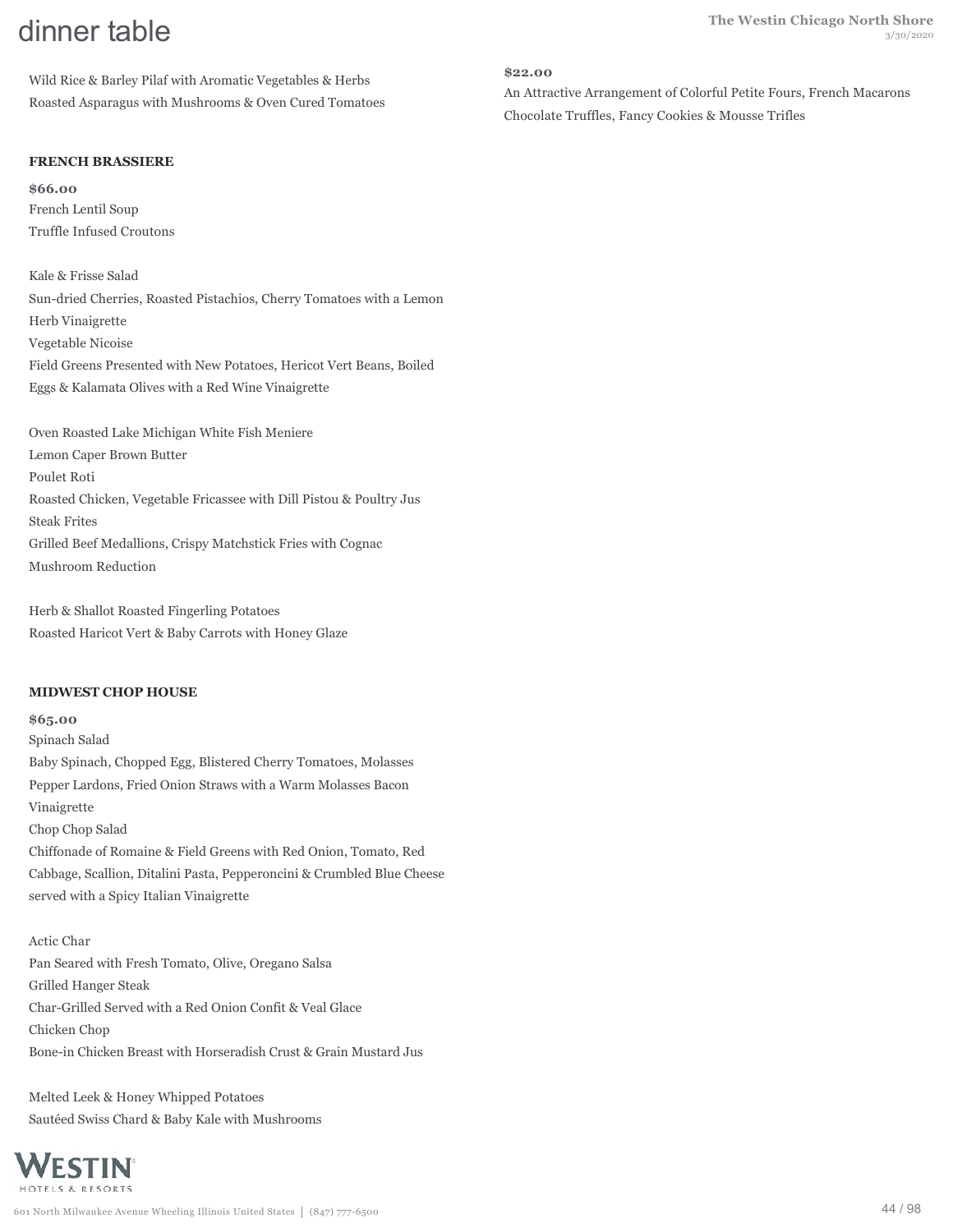All pricing is per person unless otherwise indicated. prices are exclusive of 24.75% service charge, 11% state sales tax, and 2.30% service charge tax Additional Charges: A 3% Event fee will be added to the food and beverage total, plus any applicable state and local taxes. This fee is not a gratuity and is used by hotel to cover discretionary costs of the Event..

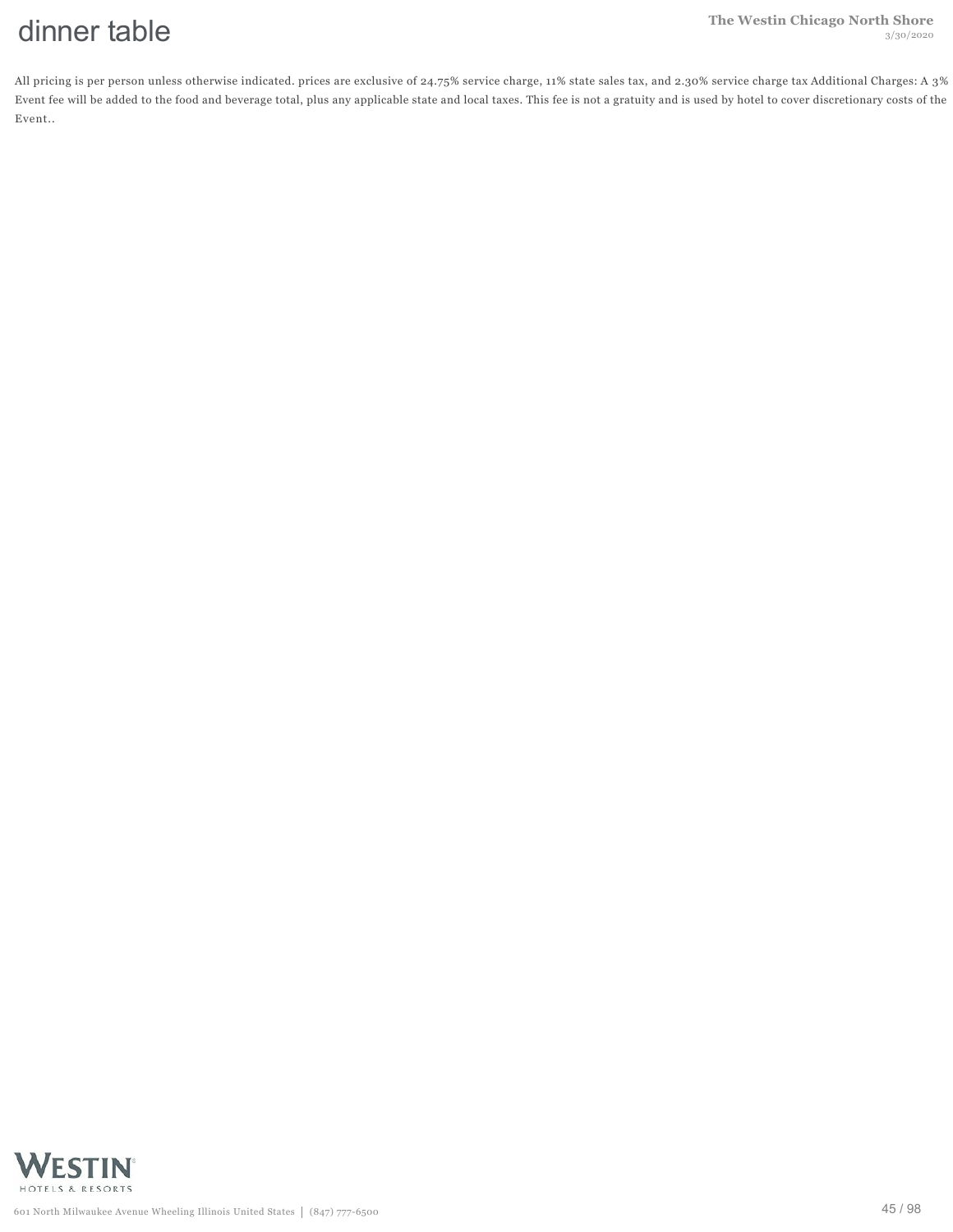Plated Dinners are based on three Courses, Include Choice of One Starter & are coupled with our Chef's Suggested Seasonal Vegetable & Paired with an Additional Accompaniment to complete your Composed Entrée. Dessert is served from your selection of our signature plated desserts. Westin Style Bread Basket with Butter, Freshly Brewed Starbucks® Regular and Decaffeinated Coffee and Tazo® Teas are also included in the Price.

### **STARTERS (SELECT ONE)**

Fennel and Potato Bisque, Crispy Olive Oil Baguette Crouton, Frond Garnish

Cream of Asparagus, Crème Fraiche, Asparagus Tips

Wild Mushroom Bisque, Roasted Mushrooms

Seafood Bisque, Crème Fraiche, Poached Seafood

### Mixed Greens

Our Chef's Blend of Baby Arugula, Mustard Frill Green, Frisee, Baby Organic Kale & Lola Rosa Lettuces with Grape Tomatoes, Kalamata Olives, Sliced Cucumbers & Toasted Pine Nuts with Balsamic Vinaigrette

#### Baby Spinach

Pea Shoots, Cherry Tomato Halves, Watermelon Radish, Pickled Red Onion & Feta, Cabernet Vinaigrette

Kale & Romaine Caesar Salad

Baby Organic Kale & Crisp Romaine Lettuce, House Cured Tomatoes, Parmesan Cheese & Garlic Crouton with Creamy Caesar Dressing

#### Poached Pear Salad

Red Wine Poached Pears, Baby Arugula, Mustard Frill Green, Frisee, Baby Organic Kale & Lola Rosa Lettuces, Brie Cheese Wedge, Grape Tomatoes & Dried Cranberries with a Red Wine Pear Vinaigrette

#### Fig & Goat Cheese Salad

Mixed Baby Greens, Goat Cheese Coin, Toasted Walnuts, Dried Figs, Julienne Carrots, Pomegranate Sweet Balsamic Vinaigrette

#### **GRILLED FILET MIGNON**

**\$80.00** Potato Pave, Port Wine Demi-Glace

#### **ESPRESSO CHILI RUBBED HANGER STEAK**

**\$65.00** Roasted Garlic Whipped Potato, Burgundy Demi-Glace

#### **RED WINE BRAISED SHORT RIBS**

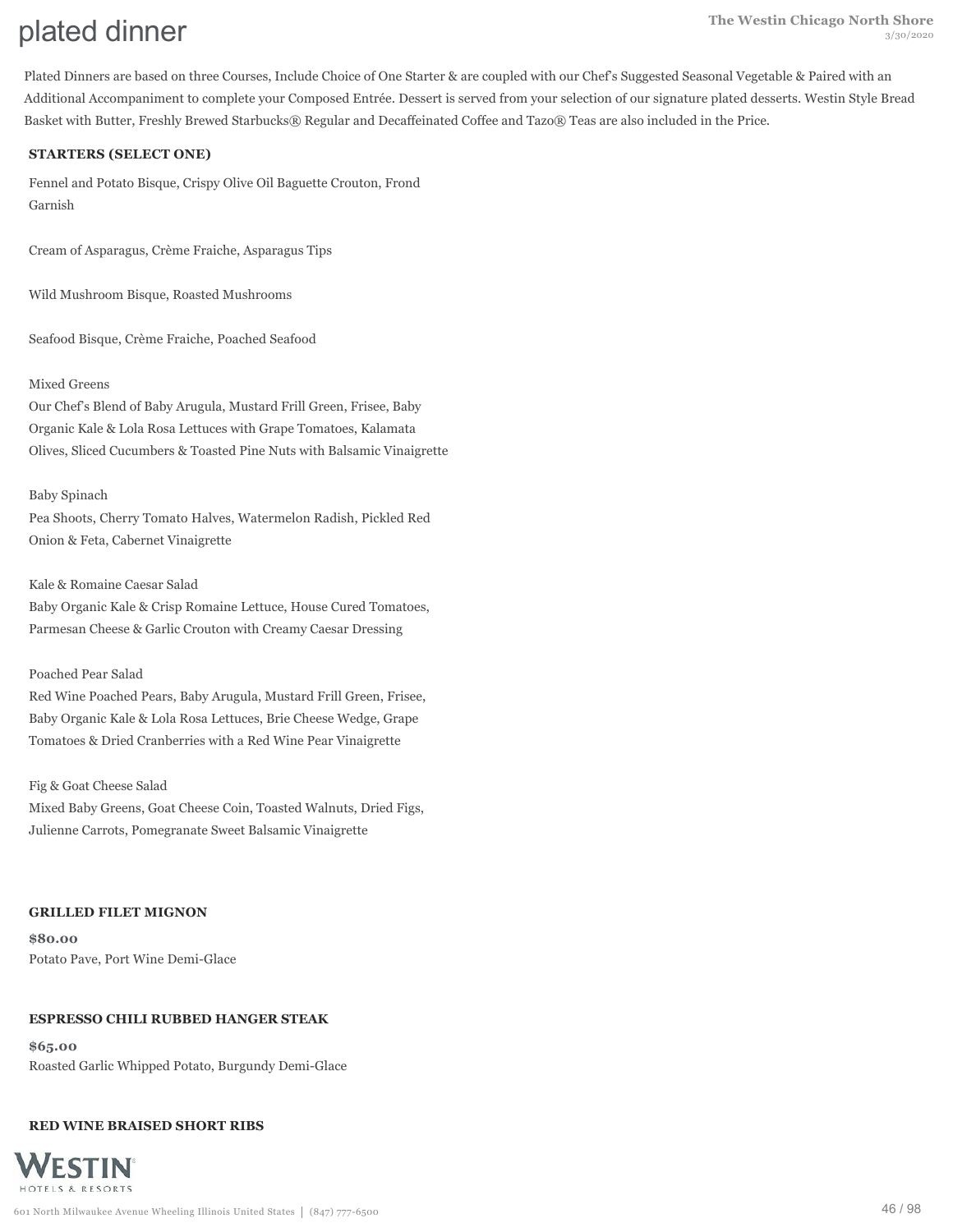#### **\$70.00**

Melted Leek & Honey Mashed Potatoes, Red Wine Reduction

### **GRILLED FLAT IRON STEAK**

**\$70.00** Char Grilled- Flat Iron Steak, Red Onion Confit, Rosemary Roasted Fingerling Potatoes, Veal Glace

#### **ROSEMARY ROASTED CHICKEN**

**\$50.00** Potato Dauphinoise, Blackberry Poultry Glace

#### **CHIMICHURRI CHICKEN CHOP**

**\$60.00** Buttermilk Mashed Potatoes, Chimichurri Demi Glace

#### **CHICKEN PICATTA**

**\$60.00** Egg Battered, Pan Sautéed, Potato Tart, Lemon Caper Cream

#### **HOUSE SMOKED ATLANTIC SALMON**

**\$62.00** Fork Tender Roasted Marble Potatoes, Tomato Cream Reduction

#### **MUSTARD & HERB CRUSTED SALMON**

**\$62.00** Buttermilk Mashed Potatoes, Citrus Buerre Blanc

### **GOCHUJANG MISO SEARED HALIBUT**

**\$80.00** Charred Scallion Black Rice, Gochujang Orange Buerre Blanc

# **PETITE FILLET OF BEEF & OVEN ROASTED SALMON**

**\$85.00** Potato Dauphinoise, Port Wine Demi-Glace & Tomato Cream Reduction

# **RED WINE BRAISED SHORT RIBS & ROSEMARY ROASTE…**

**\$62.00** Melted Leek & Honey Mashed Potatoes, Red Wine Reduction

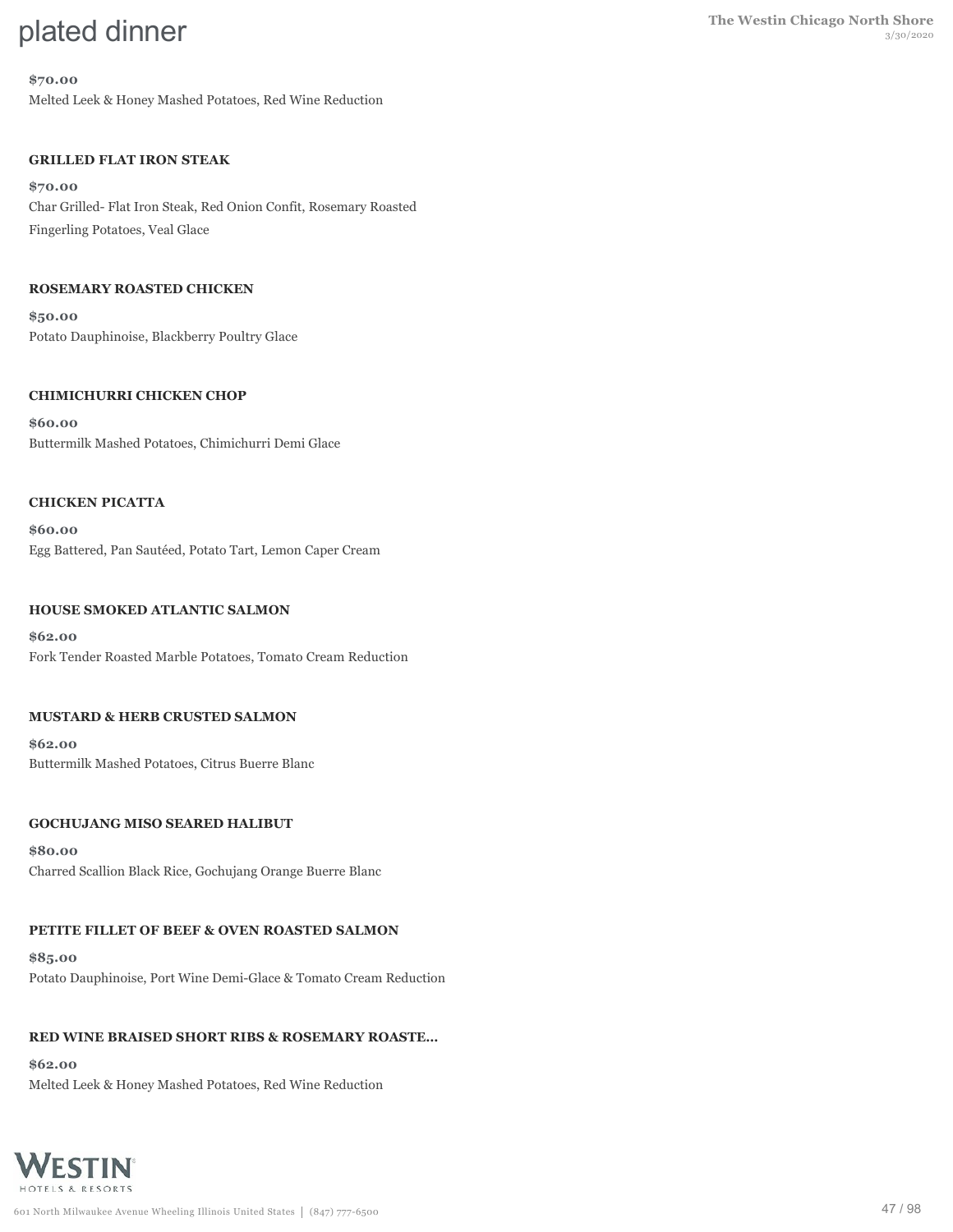### **SMOKED MISO GLAZED TOFU (VEGAN)**

**\$50.00** Forbidden Black Rice, Spicy Coconut Curry

#### **FOREST MUSHROOM RISOTTO**

**\$52.00** Porcini Essence, Truffle Oil

#### **MUSHROOM RAVIOLI**

**\$52.00** Wild Mushroom Ragout, Green Peas & Frizzled Asparagus Shoots

#### **BUTTERNUT SQUASH RAVIOLI**

**\$52.00** Brown Butter Sage Cream with Toasted Walnuts & Basil Pistou

#### **QUINOA STUFFED PORTOBELLO MUSHROOM (VEGAN)**

**\$53.00**

Balsamic Marinated Portobello Grilled & Stuffed with a Quinoa Pilaf, set in Braised Rainbow Chard with a Tomato Coulis

#### **PLATED DINNER DESSERTS (CHOOSE ONE)**

Tiered Chocolate Mousse Triple Layer Cake Featuring Traditional Chocolate Sponge Cake, Milk Chocolate Mousse Layered with a White Chocolate Mousse

Tiramisu Traditional Italian Dessert with Espresso Soaked Ladyfingers, Sweet Mascarpone & Cocoa

Cheesecake Eli's Original Plain Cheesecake, Rich Creamy Cheesecake Baked On an All-Butter Shortbread Cookie Crust

Warm Lava Cake Served Warm this Rich & Moist Chocolate Cake is Filled with a Creamy, Dark Dense Chocolate Center

Fresh Fruit Tart Flaky Tart Shell Filled with a Crème Patisserie & Fresh Fruit, Topped with a Fruit Glaze

Mixed Berry Tart

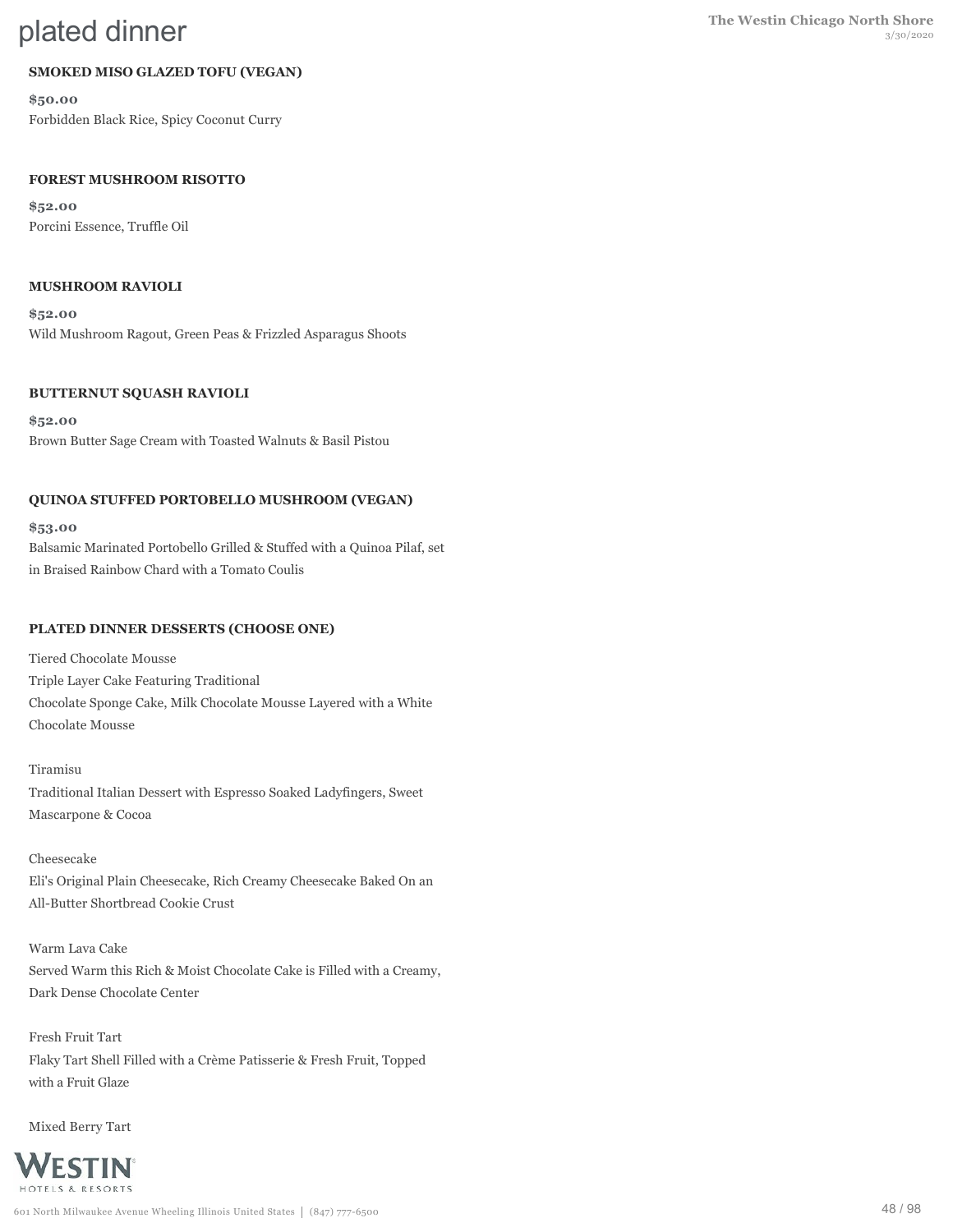Sweet, Tart & Juicy Berries Baked into a Flaky Pastry Crust

Chocolate Dome

A Chocolate Ganache covered Dome of Rich Chocolate Mouse on a Crispy Base

### Pear Tart

Wine Poached Pear nestled in a Flaky Crust filled with Marzipan

All pricing is per person unless otherwise indicated. prices are exclusive of 24.75% service charge, 11% state sales tax, and 2.30% service charge tax Additional Charges: A 3% Event fee will be added to the food and beverage total, plus any applicable state and local taxes. This fee is not a gratuity and is used by hotel to cover discretionary costs of the Event..

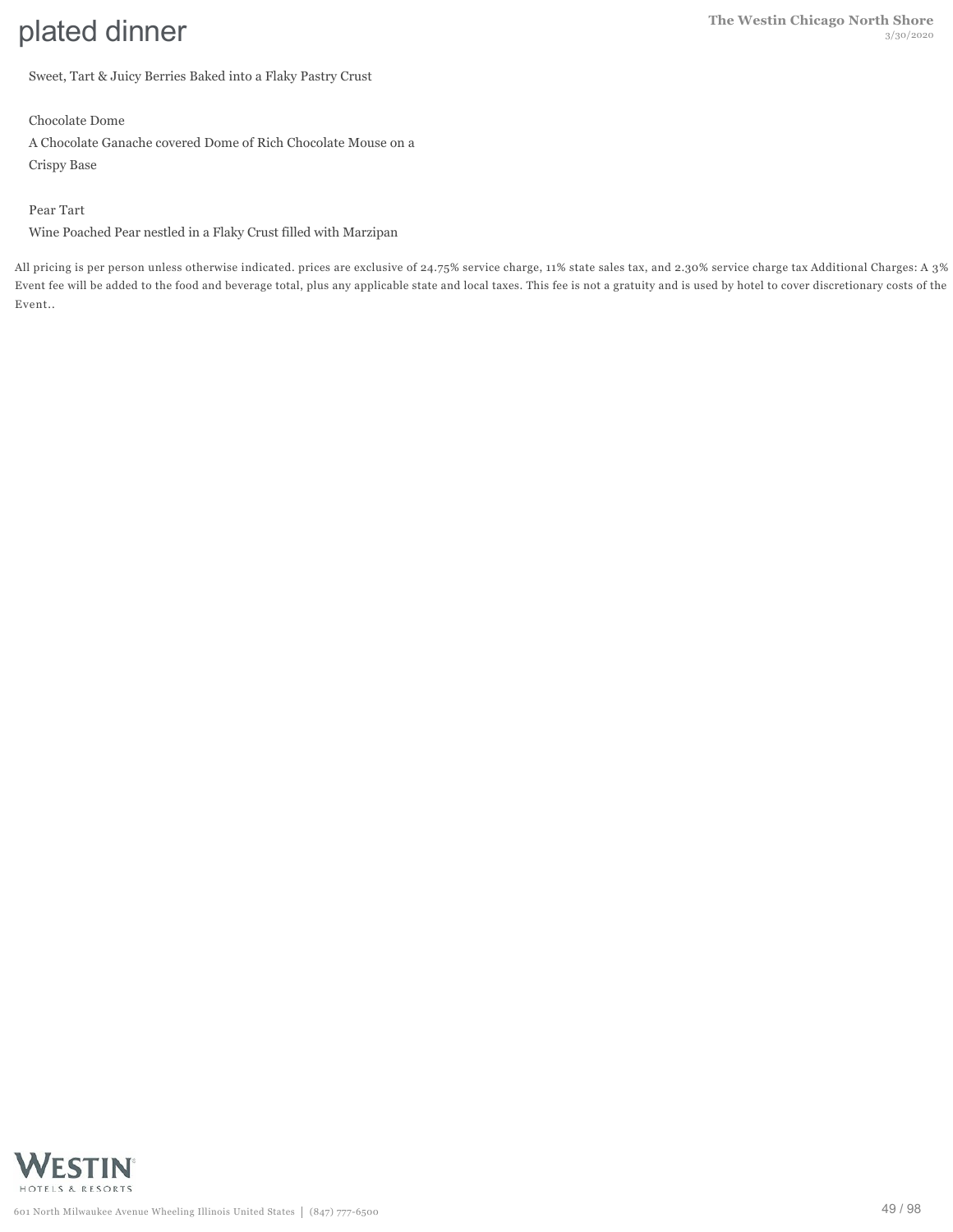host bar prices are per drink

#### **APPRECIATED BRANDS**

#### **\$10.00**

Grey Goose Vodka, Bacardi Superior Rum, Bombay Sapphire, Captain Morgan's Spiced Rum, Patron Silver Tequila, Johnnie Walker Black Label, Knob Creek, Jack Daniel's, Crown Royal, & Hennessy Privilege VSOP

### **FAVORITE BRANDS**

#### **\$9.00**

Absolut Vodka, Tanqueray Gin, Bacardi Superior Rum, Captain Morgan Original Spiced Rum, Canadian Club Whiskey, Dewars White Label, Maker's Mark, Jack Daniel's, Cazadores Blanco Tequila, Hennessy VS

#### **FAMILIAR BRANDS**

### **\$8.00**

Smirnoff Vodka, Beefeater Gin, Don Q Cristal Rum, Jose Cuervo Tradicional Silver Tequila, Dewars White Label, Jim Beam White Label Bourbon, Canadian Club Whiskey, Hennessey VS

### **APPRECIATED WINE**

Customize your experience with a selection from our Reserve list. Ask your Service Manager for details. Pricing varies and is by the bottle.

#### **FAVORITE WINE**

**\$9.00** Kenwood Vineyards Chardonnay Line 39 Pinot Noir Mionetto Prosecco Sea Pearl Sauvignon Blanc Spellbound Cabernet

#### **FAMILIAR WINE**

**\$8.00** Magnolia Grove Cabernet Sauvignon Magnolia Grove Chardonnay Magnolia Grove Pinot Grigio Magnolia Grove Merlot Magnolia Grove Rose

#### **IMPORTED AND DOMESTIC BEER**



#### **MIXED ROASTED NUTS**

**\$28.00 Per Pound** serves 20-25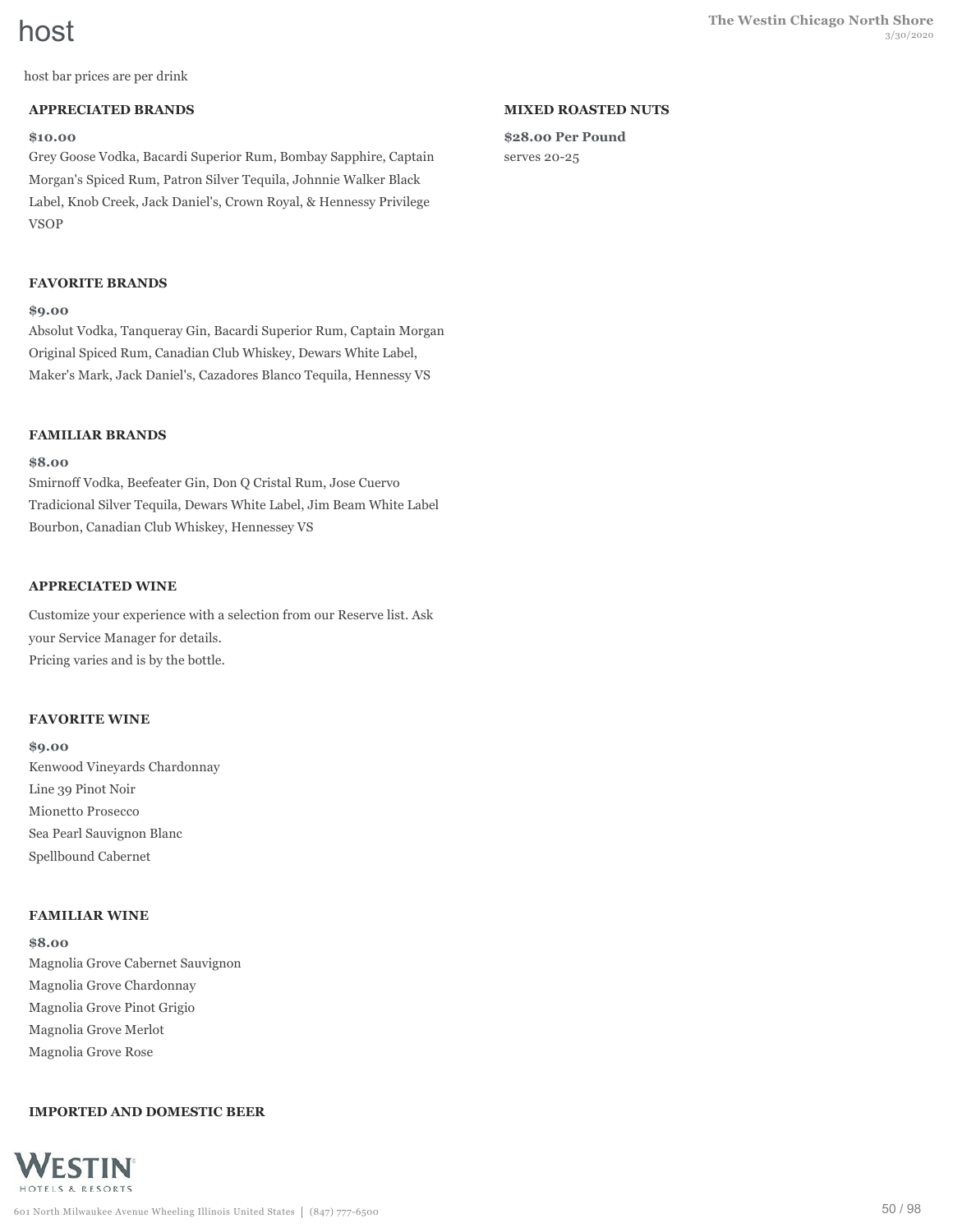#### **\$7.00**

Blue Moon Belgian White Miller Lite Corona Extra Goose Island 312 Goose Island Green Line IPA Buckler (Non Alcoholic)

### **OTHER BEVERAGES**

**\$5.00** Soft Drinks Assorted Pepsi Products

#### **FRUIT JUICE**

**\$5.00** Fruit Juice

#### **MINERAL WATER**

**\$5.00** Mineral Water

All pricing is per person unless otherwise indicated. prices are exclusive of 24.75% service charge, 11% state sales tax, and 2.30% service charge tax Additional Charges: A 3% Event fee will be added to the food and beverage total, plus any applicable state and local taxes. This fee is not a gratuity and is used by hotel to cover discretionary costs of the Event.

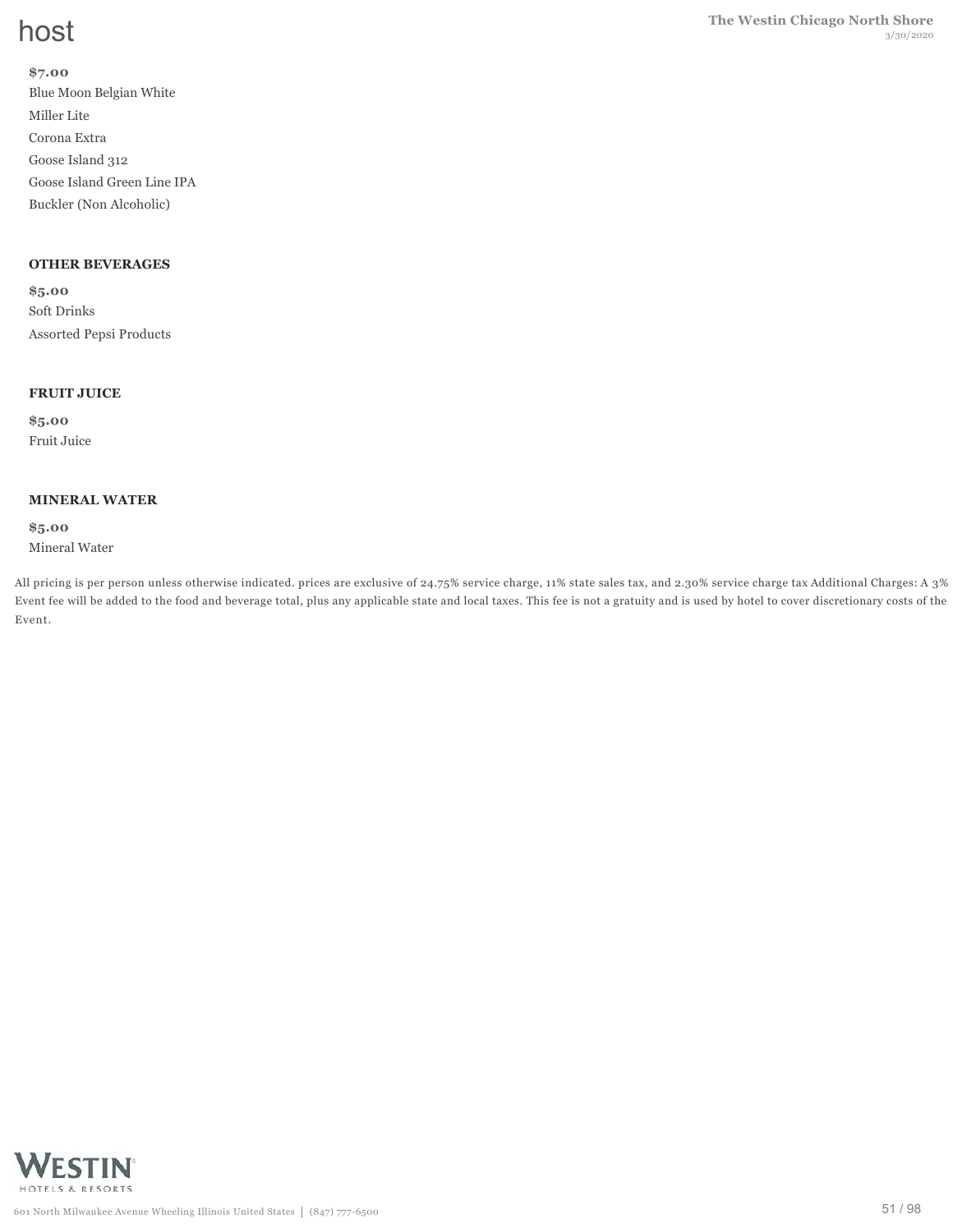cash bar prices are per drink and include service charge and tax

#### **APPRECIATED BRANDS**

### **\$11.00**

Grey Goose Vodka, Bacardi Superior Rum, Bombay Sapphire, Captain Morgan's Spiced Rum, Patron Silver Tequila, Johnnie Walker Black Label, Knob Creek, Jack Daniel's, Crown Royal, & Hennessy Privilege VSOP

#### **FAVORITE BRANDS**

#### **\$10.00**

Absolut Vodka, Tanqueray Gin, Bacardi Superior Rum, Captain Morgan Original Spiced Rum, Canadian Club Whiskey, Dewars White Label, Maker's Mark, Jack Daniel's, Cazadores Blanco Tequila, Hennessy VS

#### **FAMILIAR BRANDS**

#### **\$9.00**

Smirnoff Vodka, Beefeater Gin, Don Q Cristal Rum, Jose Cuervo Tradicional Silver Tequila, Dewars White Label, Jim Beam White Label Bourbon, Canadian Club Whiskey, Hennessey VS

#### **FAVORITE WINE**

**\$10.00** Kenwood Vineyards Chardonnay Line 39 Pinot Noir Mionetto Prosecco Sea Pearl Sauvignon Blanc Spellbound Cabernet

#### **FAMILIAR WINE**

**\$9.00** Magnolia Grove Cabernet Sauvignon Magnolia Grove Chardonnay Magnolia Grove Pinot Grigio Magnolia Grove Merlot Magnolia Grove Rose

#### **IMPORTED AND DOMESTIC BEER**

**\$8.00** Blue Moon Belgian White Miller Lite Corona Extra Goose Island 312 Goose Island Green Line IPA



#### **CORDIALS**

#### **\$10.00**

amaretto di saronno, bailey's, romano sambuca, kahlua, grand marnier, b&b, frangelico, drambuie, lemoncello, southern comfort

#### **BLOODY MARY BAR**

**\$10.00** plain, spicy, clamato, tequila

served with celery

#### **MIXED ROASTED NUTS**

**\$28.00** serves 20-25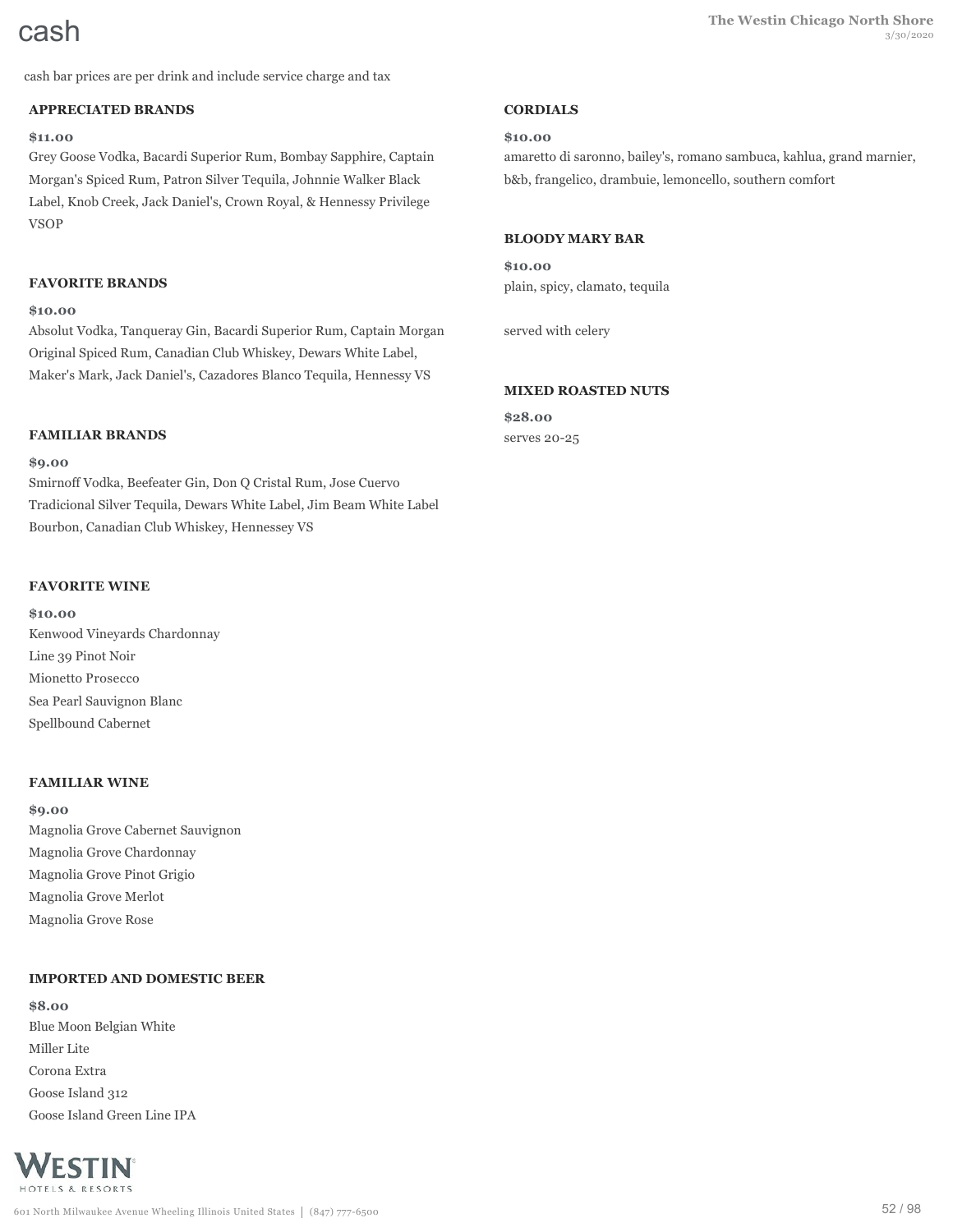Buckler (Non Alcoholic)

### **OTHER BEVERAGES**

**\$5.00** Soft Drinks Assorted Pepsi Products

### **FRUIT JUICE**

**\$5.00** Fruit Juice

#### **MINERAL WATER**

**\$5.00** Mineral Water

All pricing is per person unless otherwise indicated. prices are exclusive of 24.75% service charge, 11% state sales tax, and 2.30% service charge tax Additional Charges: A 3% Event fee will be added to the food and beverage total, plus any applicable state and local taxes. This fee is not a gratuity and is used by hotel to cover discretionary costs of the Event.

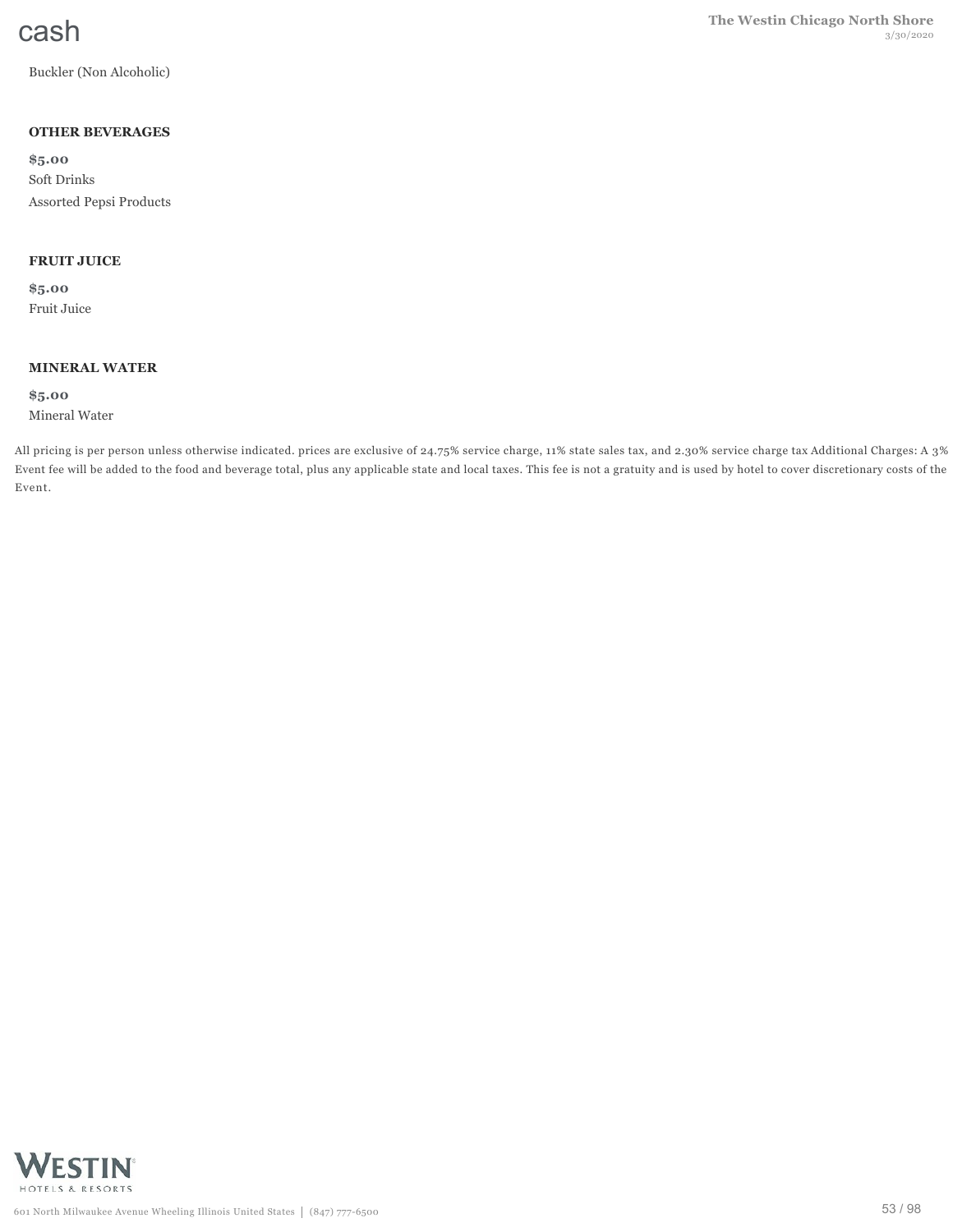specialty bar prices are per drink

#### **CORDIALS**

#### **\$10.00**

Amaretto di Saronno, Bailey's, Romano Sambuca, Kahlua, Grand Marnier, B&B, Frangelico, Drambuie, Lemoncello, Southern Comfort

### **MARTINI STATION**

#### **\$10.00**

(Select Two)

Traditional

Dirty

Lemon Drop

Cosmopolitan

Apple

Chocolate

French, Executive

#### **BLOODY MARY BAR**

**\$10.00** Absolut Vodka and Jose Cuervo Gold Tequila

Stirred with Traditional or Spicy Mix or Clamato Juice

Garnish with Celery, Spanish Olives, Bleu Cheese Olives, Pickle Spears, Pepperoncini Peppers

All pricing is per person unless otherwise indicated. prices are exclusive of 24.75% service charge, 11% state sales tax, and 2.30% service charge tax Additional Charges: A 3% Event fee will be added to the food and beverage total, plus any applicable state and local taxes. This fee is not a gratuity and is used by hotel to cover discretionary costs of the Event.



### 601 North Milwaukee Avenue Wheeling Illinois United States | (847) 777-6500

#### **TORTILLA CHIPS AND DIP**

**\$5.00** crisp corn tortilla chips with salsa and quacamole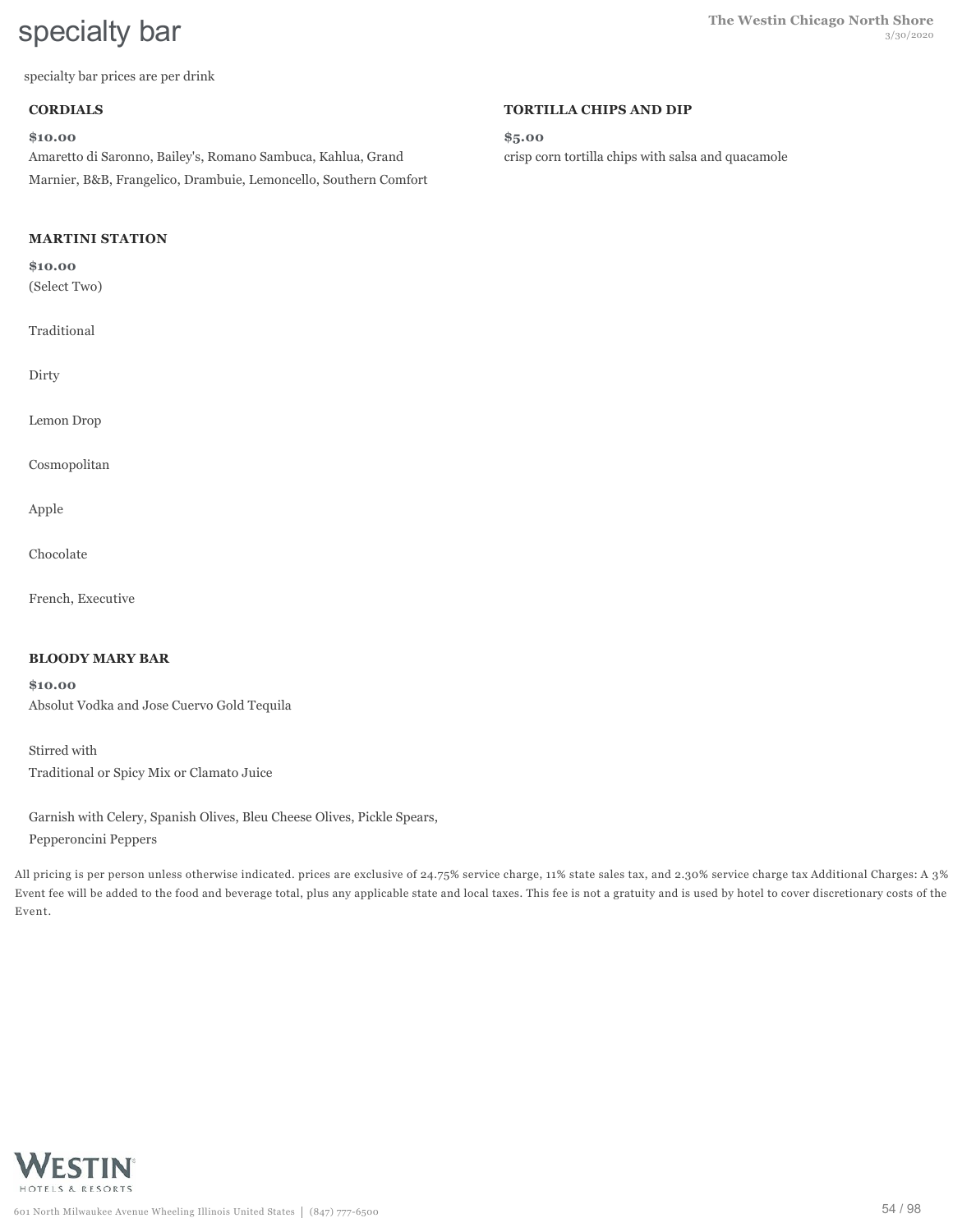bar package prices are per person

### **APPRECIATED BRANDS**

#### **\$20.00**

Spirits:

Grey Goose Vodka, Bacardi Superior Rum, Bombay Sapphire, Captain Morgan's Spiced Rum, Patron Silver Tequila, Johnnie Walker Black Label, Knob Creek, Jack Daniel's, Crown Royal, & Hennessy Privilege VSOP

### Wine:

Kenwood Vineyards Chardonnay Line 39 Pinot Noir Mionetto Prosecco Sea Pearl Sauvigonon Blan Spellbound Cabernet Sauvignon

Beer:

Blue Moon Belgian White Miller Lite Corona Extra Goose Island 312 Goose Island Green Line IPA Buckler (Non Alcoholic)

Assorted Pepsi Sodas

Assorted Juices

Mineral Water

First Hour

# **EACH ADDITIONAL HOUR**

**\$10.00** Each Additional Hour

# **FAVORITE BRANDS**

**\$19.00** Spirits: Absolut Vodka, Tanqueray Gin, Bacardi Superior Rum, Captain Morgan Original Spiced Rum, Canadian Club Whiskey, Dewars White Label, Maker's Mark, Jack Daniel's, Cazadores Blanco Tequila, Hennessy VS

Wine: Kenwood Vineyards Chardonnay



#### **TORTILLA CHIPS AND DIP**

**\$5.00**

crisp corn tortilla chips with salsa and guacamole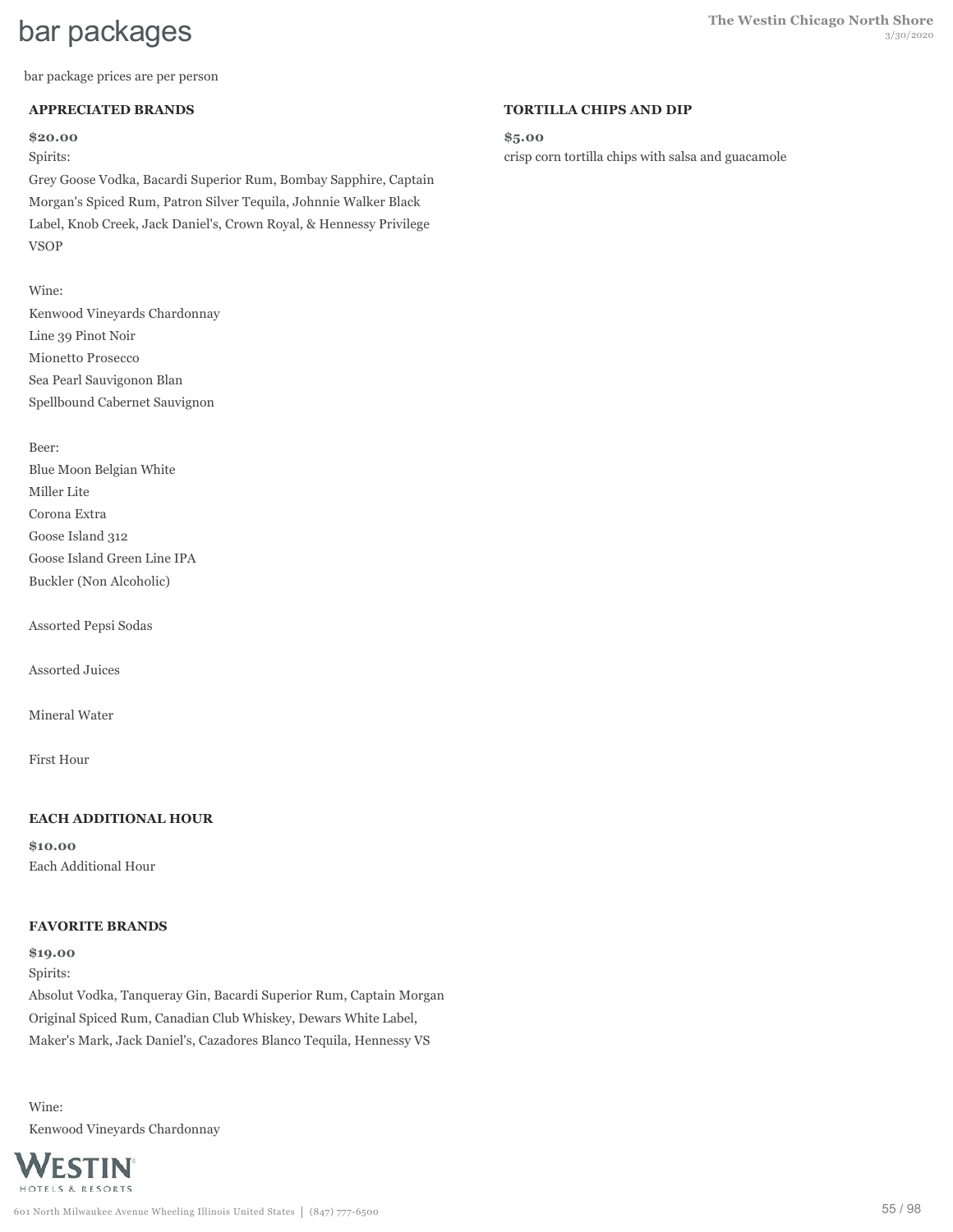Line 39 Pinot Noir Mionetto Prosecco Sea Pearl Sauvigonon Blan Spellbound Cabernet Sauvignon

Beer: Blue Moon Belgian White Miller Lite Corona Extra Goose Island 312 Goose Island Green Line IPA Buckler (Non Alcoholic)

Assorted Pepsi Sodas

Assorted Juices

Mineral Water

First Hour:

#### **EACH ADDITIONAL HOUR**

**\$9.00** Each Additional Hour

#### **FAMILIAR BRANDS**

**\$18.00**

Spirits: Smirnoff Vodka, Beefeater Gin, Don Q Cristal Rum, Jose Cuvero Tradicional Silver Tequila, Dewars White Label, Jim Beam White Label, Bourbon, Canadian Club Whiskey, Hennessey VS

Wine: Magnolia Grove Cabernet Sauvignon Magnolia Grove Chardonnay Magnolia Grove Pinot Grigio Magnolia Grove Merlot Magnolia Grove Rose

Beer: Blue Moon Belgian White Miller Lite Corona Extra Goose Island 312 Goose Island Green Line IPA

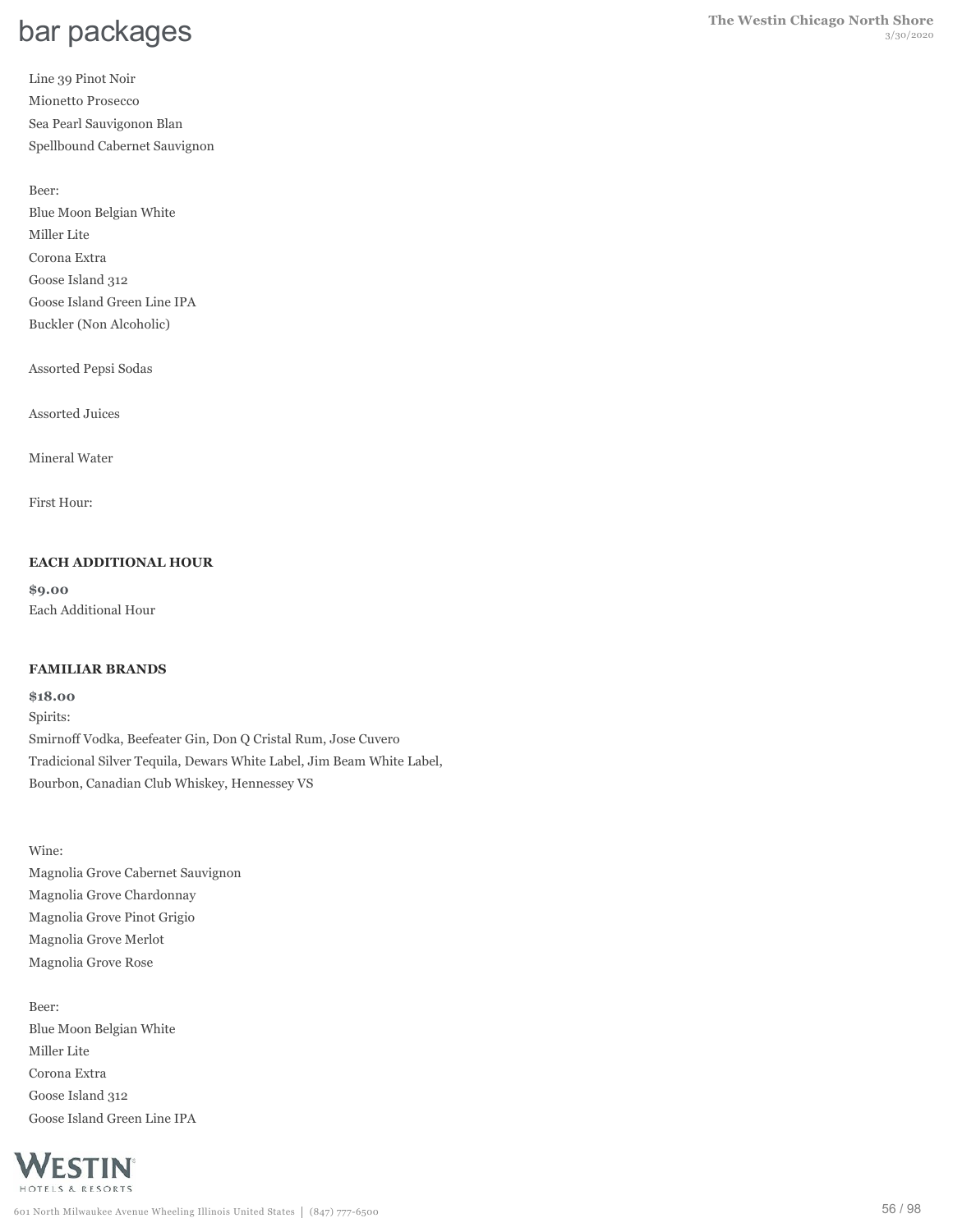Buckler (Non Alcoholic)

Assorted Pepsi Sodas

Assorted Juices

Mineral Water

First Hour:

### **EACH ADDITIONAL HOUR**

**\$8.00** Each Additional Hour

#### **FAMILIAR BEER, WINE & SODA BAR**

**\$16.00** Domino Pinot Grigio Domino Chardonnay, Domino Merlot Domino Cabernet Sauvignon

Beer: Blue Moon Belgian White Miller Lite Corona Extra Goose Island 312 Goose Island Green Line IPA Buckler (Non Alcoholic)

Assorted Peps Products

First Hour

#### **EACH ADDITIONAL HOUR**

**\$7.00** Each Additional Hour

All pricing is per person unless otherwise indicated. prices are exclusive of 24.75% service charge, 11% state sales tax, and 2.30% service charge tax Additional Charges: A 3% Event fee will be added to the food and beverage total, plus any applicable state and local taxes. This fee is not a gratuity and is used by hotel to cover discretionary costs of the Event.

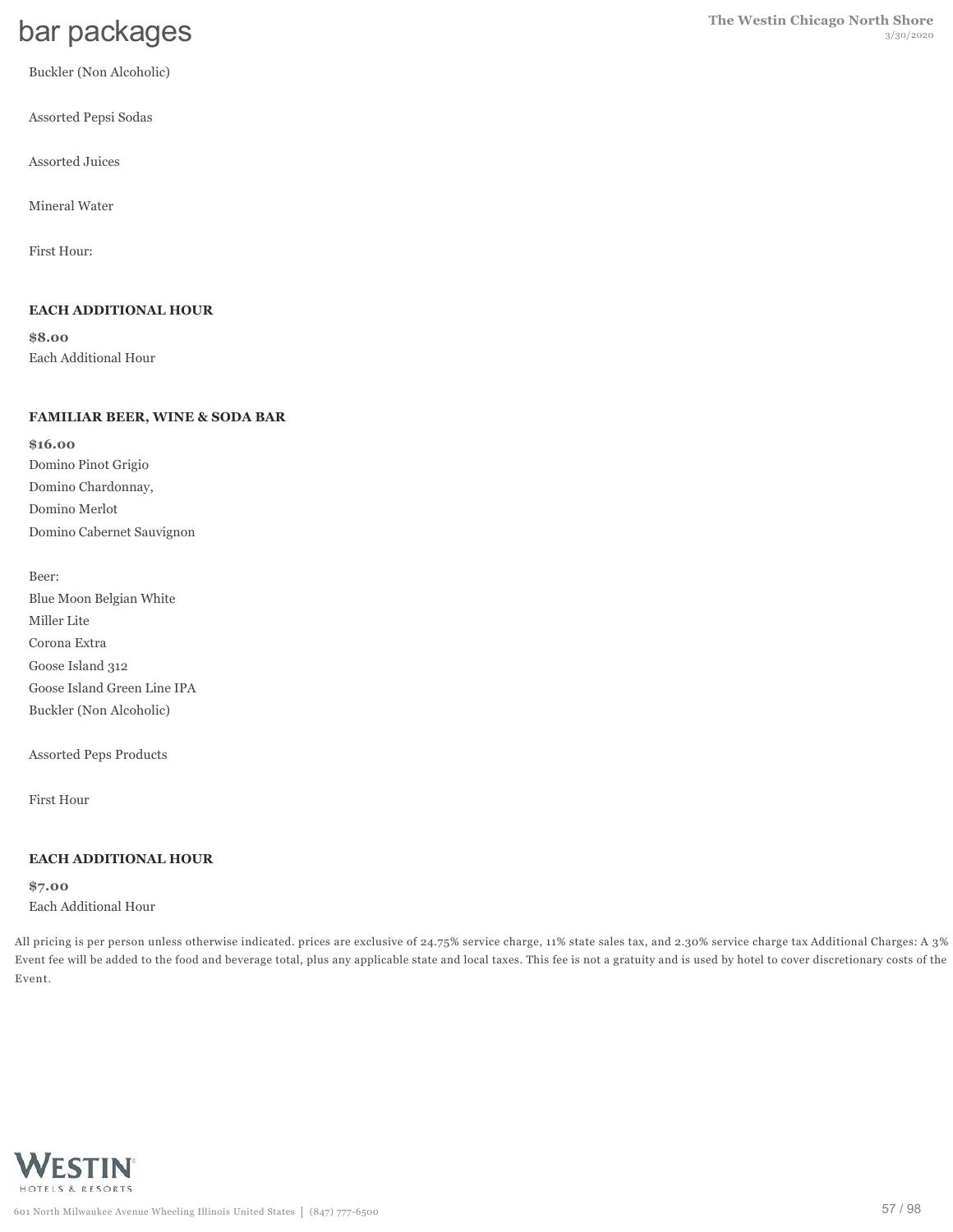all prices are per bottle wine is listed in decending order of light to full bodied

# **SPARKLING & CHAMPAGNE**

# **CHANDON** *BRUT* **"CLASSIC" CALIFORNIA**

**\$64.00** Chandon *Brut* "Classic" California

# **MUMM NAPA** *BRUT* **" PRESTIGE...**

**\$80.00** Mumm Napa *Brut* " Prestige California

# **PINOT GRIGIO**

**\$39.00** Ruffino Pinot Grigio, Lumina, Delle Venezie IGT

# **SANTA MARGHERITA PINOT GRIGIO VALDADIGE VENE…**

**\$61.00** Santa Margherita **Pinot Grigio** Valdadige Veneto Italy

# **SAUVIGNON BLANC**

# **STARBOROUGH SAUVIGNON BLANC MARLBOROUGH NE…**

**\$46.00** Starborough **Sauvignon Blanc** Marlborough New Zealand

# **LOVEBLOCK SAUVIGNON BLANC MARLBOROUGH NEW Z…**

**\$58.00** Loveblock **Sauvignon Blanc** Marlborough New Zealand

# **KIM CRAWFORD SAUVIGNON BLANC MARLBOROUGH NE…**

**\$64.00** Kim Crawford **Sauvignon Blanc** Marlborough New Zealand

# **CHARDONNAY**

**\$99.00** Blindfold Chardonnay blended with white Rhônes

# **FRANCISCAN CHARDONNAY NAPA VALLEY CALIFORNIA**

**\$49.00**



# **PINOT NOIR**

**AROBAT PINOT NOIR OREGON \$47.00**

Arobat **Pinot Noir** Oregon

# **NAPA CELLARS PINOT NOIR NAPA VALLEY CALIFORNIA**

**\$66.00** Napa Cellars **Pinot Noir** Napa Valley California

# **MERLOT**

# **TOAD HOLLOW VINEYARDS MERLOT ...**

**\$54.00** Toad Hollow Vineyards **Merlot** "Richard McDowell Selection" Sonoma County, California

# **CABERNET SAUVIGNON**

# **JOEL GOTT, CABERNET SAUVIGNON, "BLEND NO. 815", C…**

**\$48.00** Joel Gott, **Cabernet Sauvignon**, "Blend No. 815", California

# **THE FEDERALISTS, CABERNET SAUVIGNON, LODI, CALI…**

**\$60.00** The Federalists, **Cabernet Sauvignon**, Lodi, California

# **SIMI, CABERNET SAUVIGNON, ALEXANDER VALLEY, SO…**

**\$99.00** Simi, **Cabernet Sauvignon**, Alexander Valley, Sonoma California

# **INTERESTING RED**

# **CHARLES & CHARLES CABERNET SAUVIGNON AND...**

**\$42.00** Charles & Charles **Cabernet Sauvignon and Syrah** " Washington

# **PENFOLDS SHIRAZ AUSTRALIA**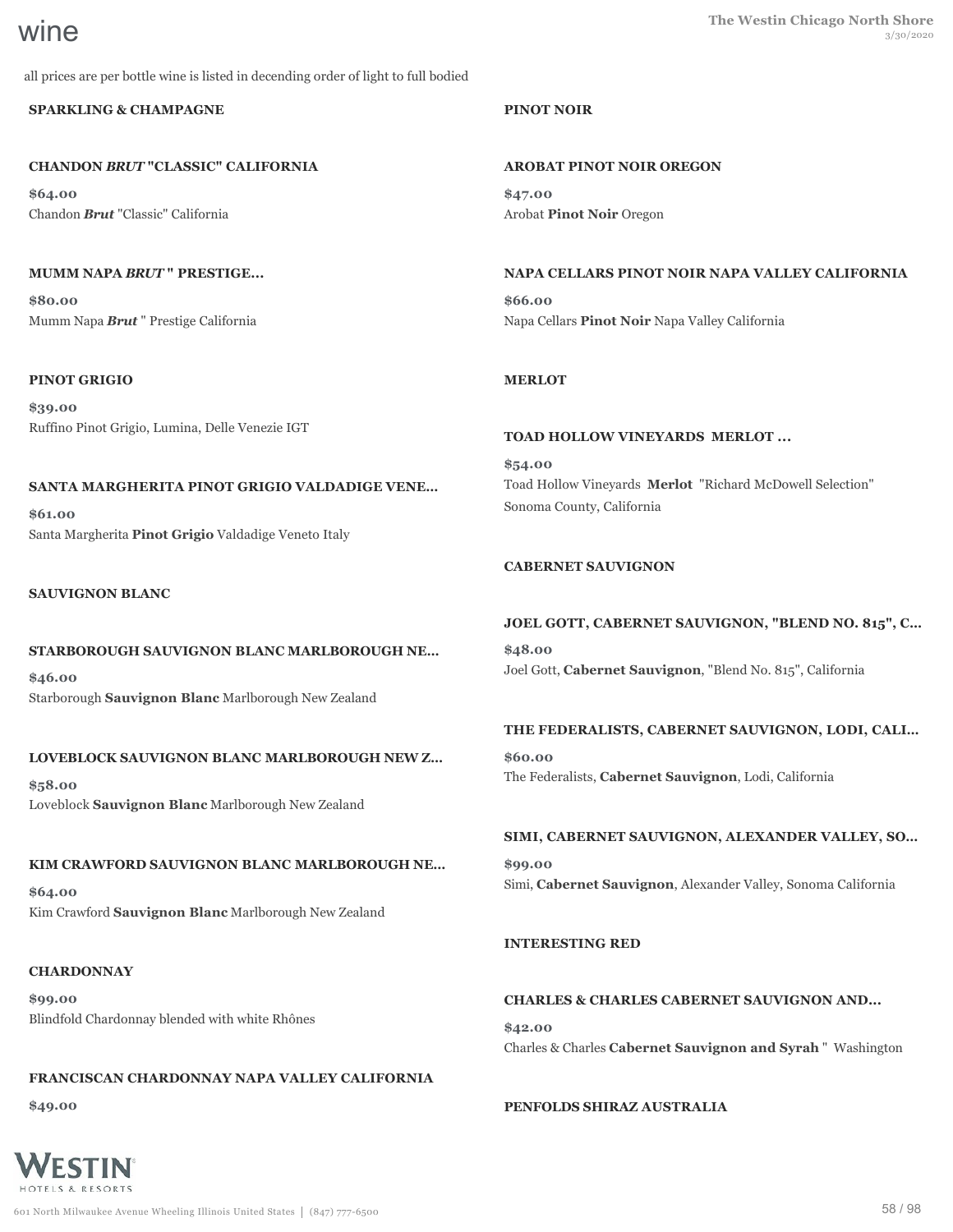Franciscan **Chardonnay** Napa Valley California

**\$89.00** Penfolds **Shiraz** Australia

#### **THE HESS COLLECTION CHARDONNAY "SHIRTAIL...**

**\$42.00**

The Hess Collection **Chardonnay** "Shirtail Ranches" Monterey California

all pricing is per person unless otherwise indicated. prices are exclusive of 24% service charge and 11% state sales tax

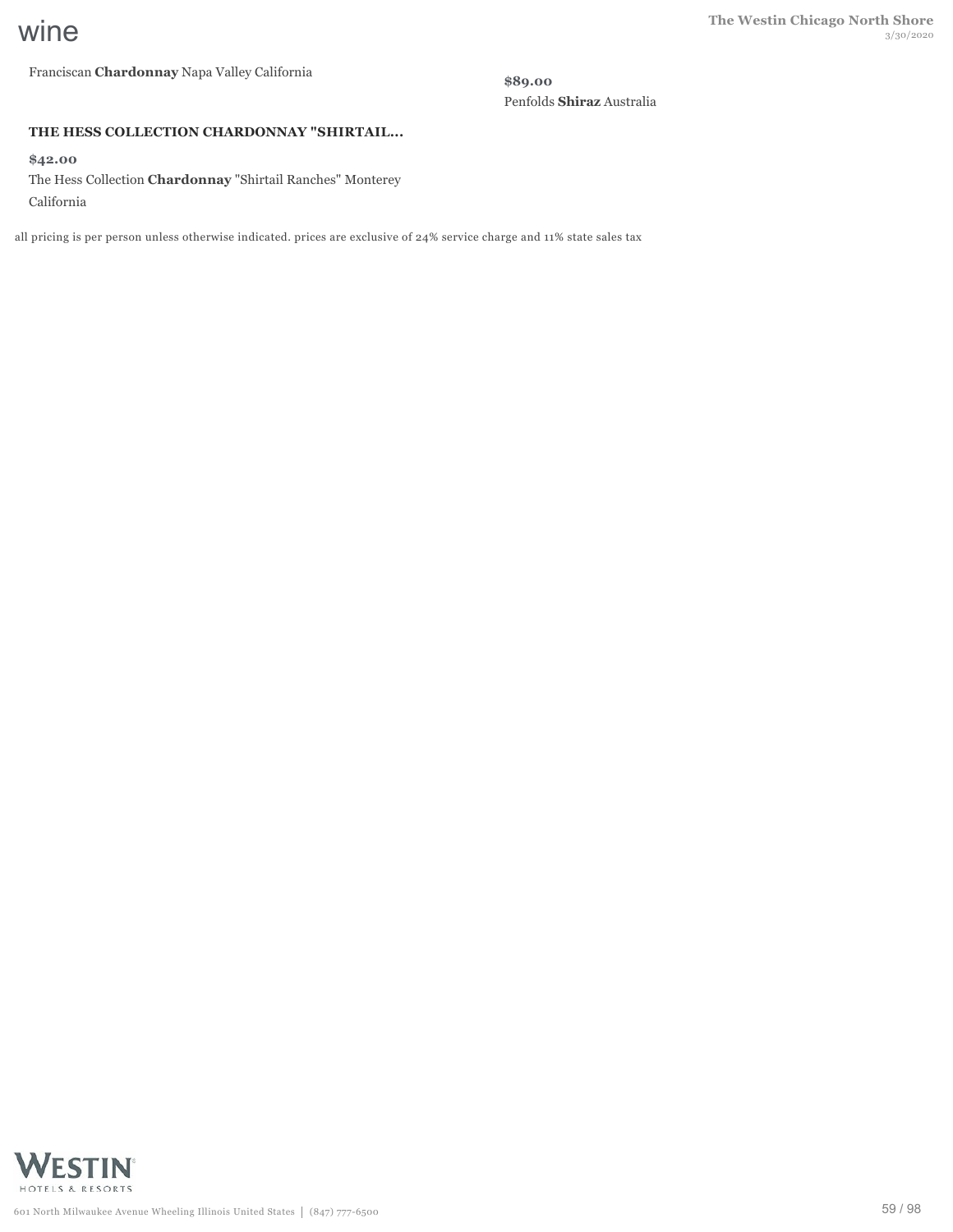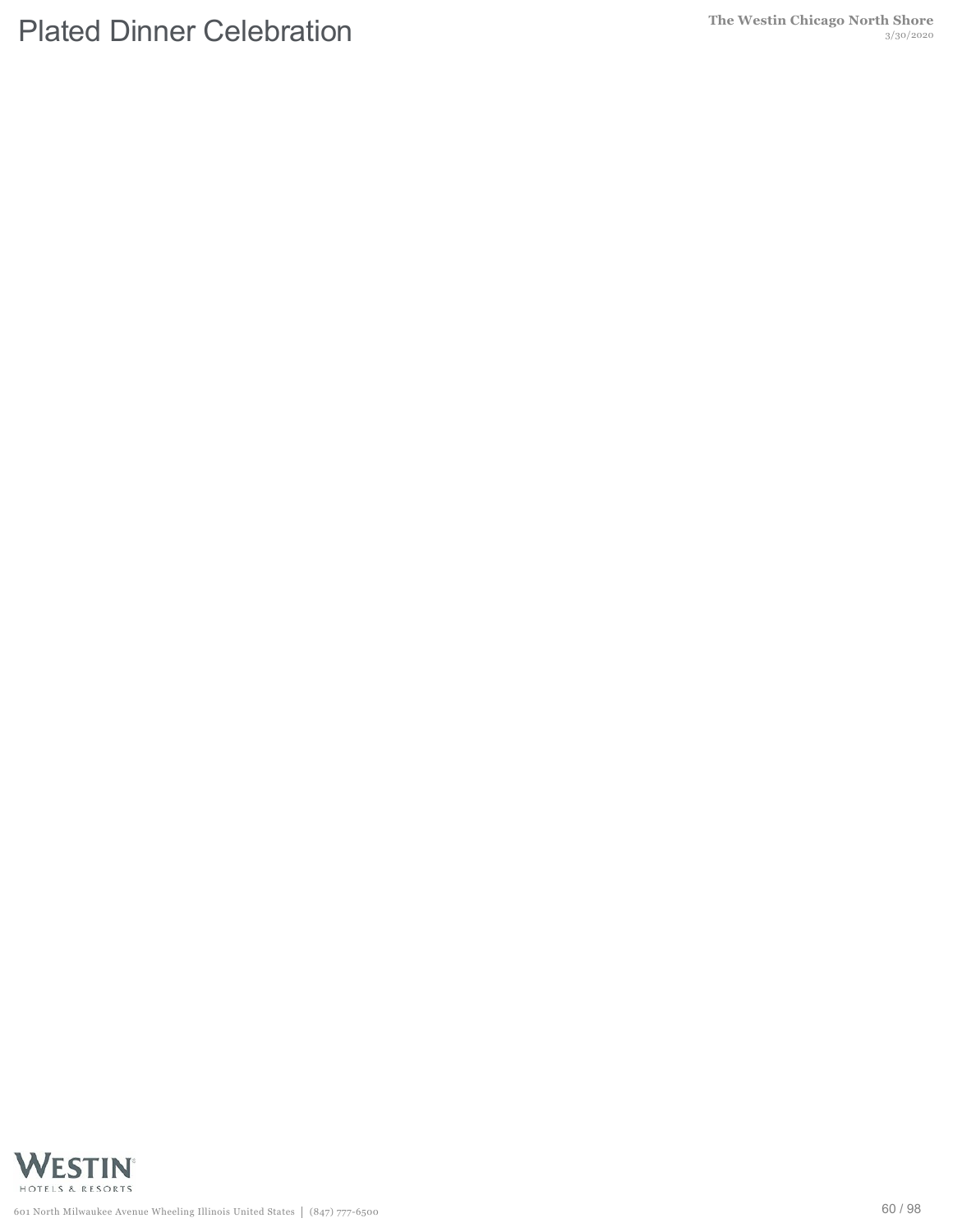# **Plated Luncheon Celebration** The Westin Chicago North Shore

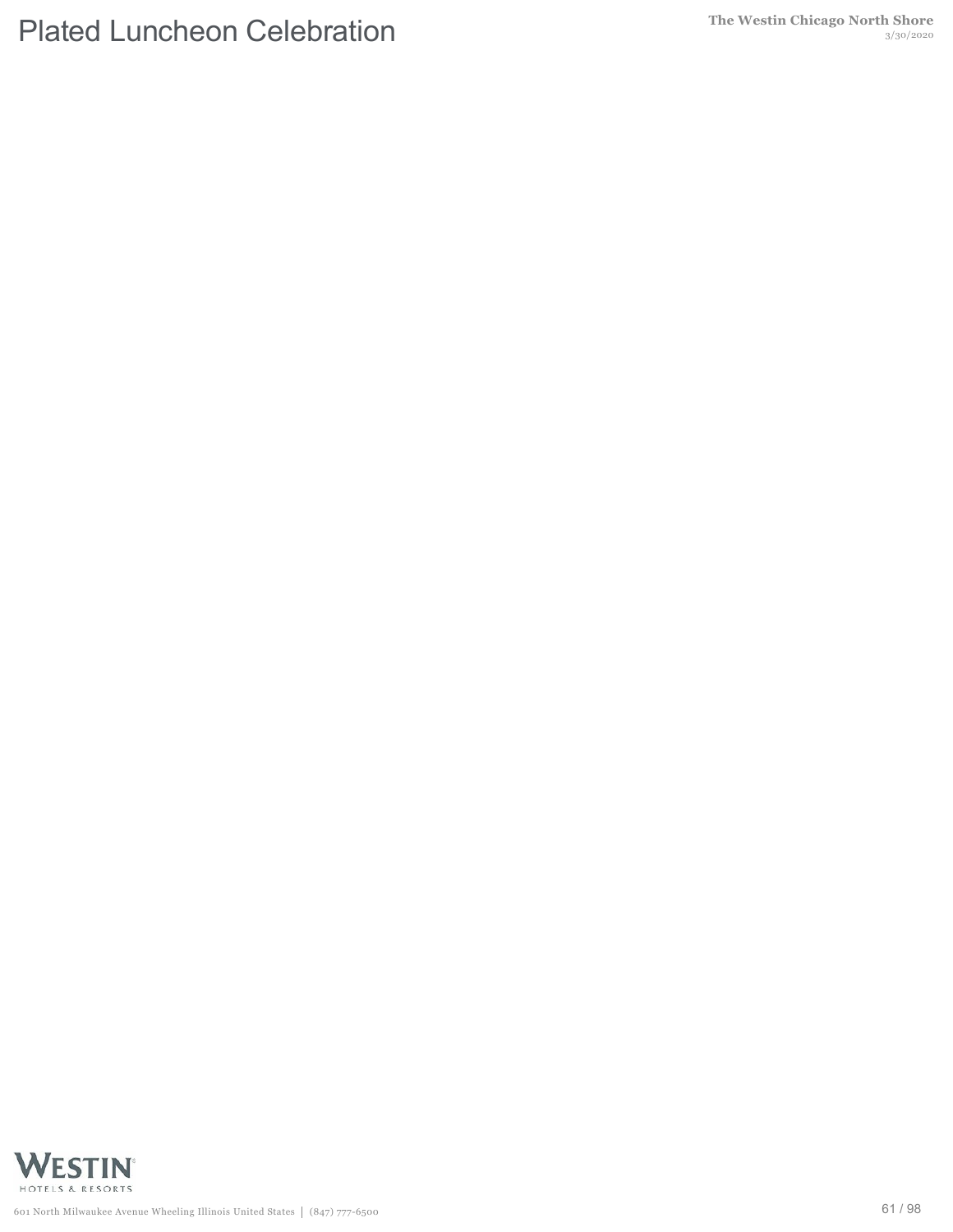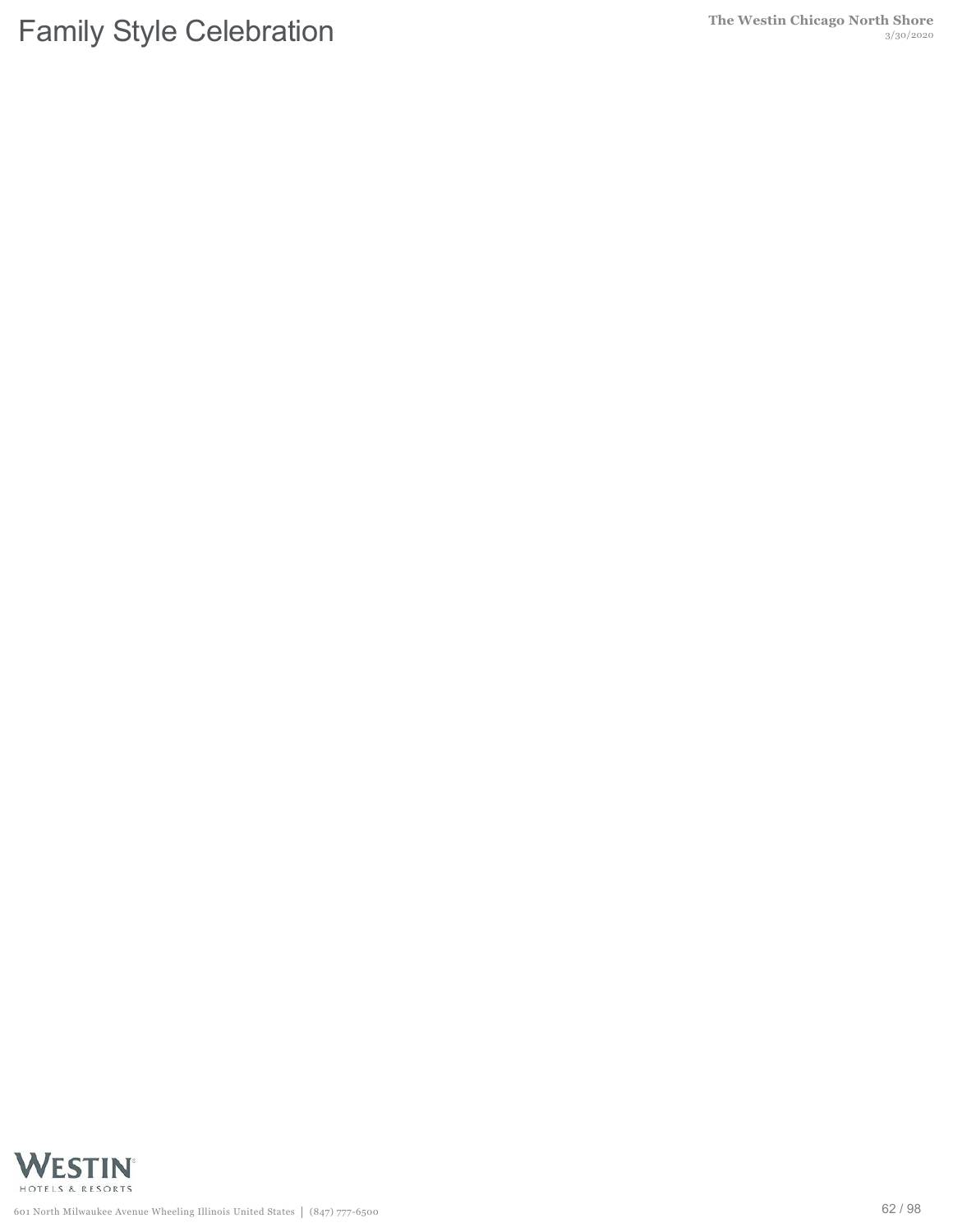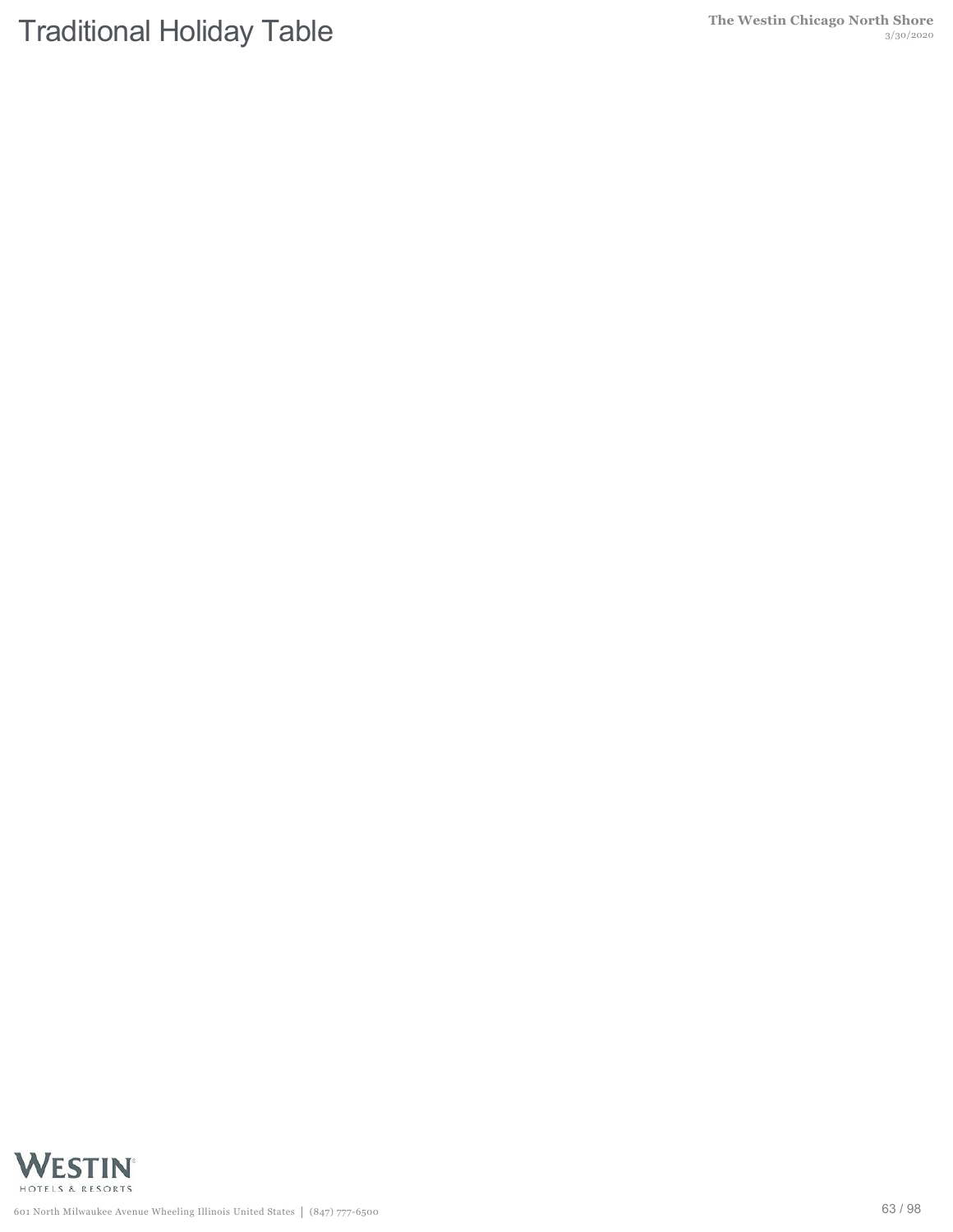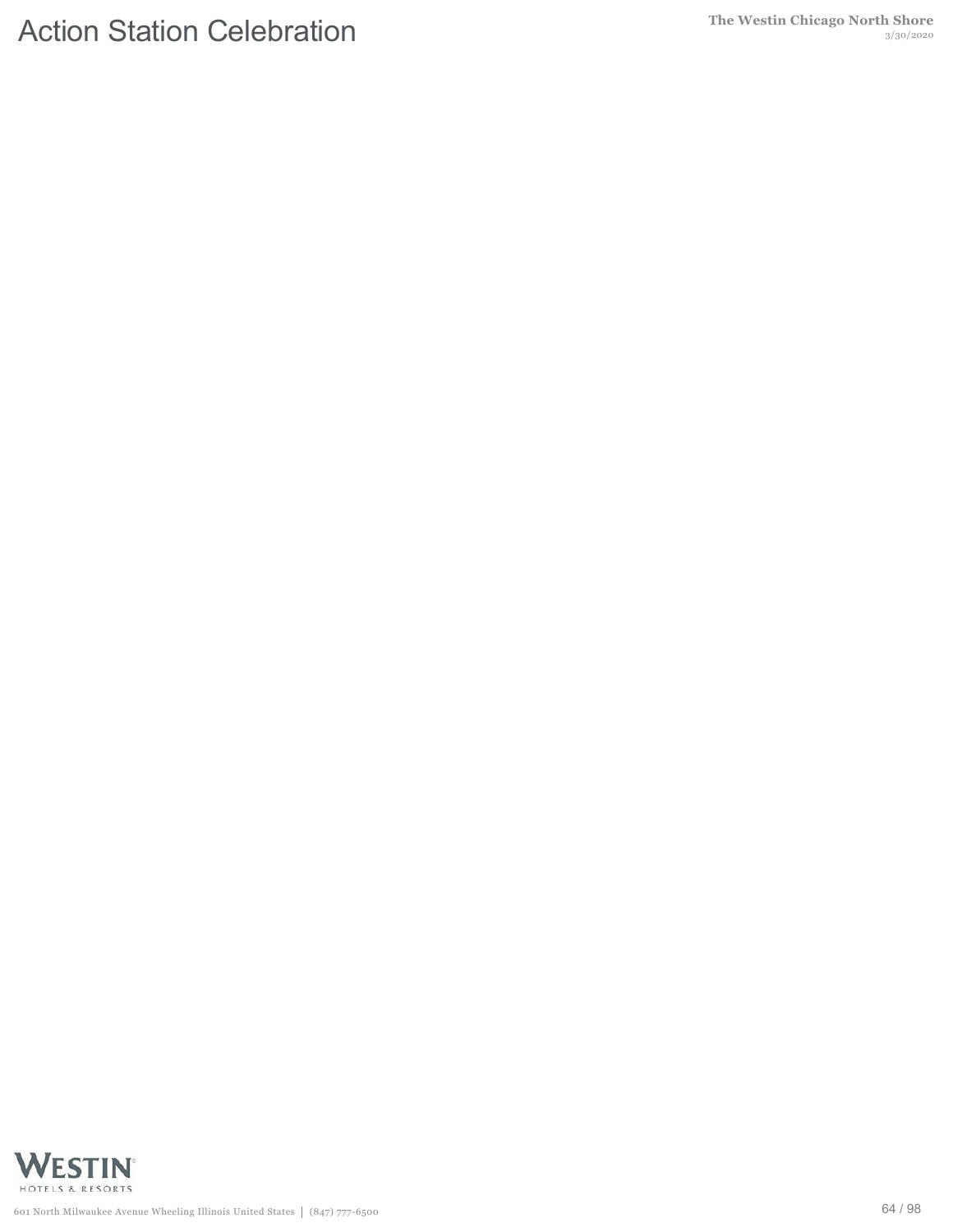seasonal menus are available for lunch tables and include westin style bread basket with butter, freshly brewed iced tea based on 45 minutes of continuous service

| <b>IN SEASON</b>                                                          | <b>STRAWBERRY RHUBARB SHORTCAKE</b>        |
|---------------------------------------------------------------------------|--------------------------------------------|
| \$64.00                                                                   | \$7.00                                     |
| baby greens salad with shaved watermelon radish, avocado pea shoots,      | with Chantilly Cream                       |
| strawberry vinaigrette                                                    |                                            |
| sliced heirloom tomato salad, torn basil, fresh mozzarella, aged balsamic |                                            |
| vinegar                                                                   | PINEAPPLE UPSIDE DOWN CAKE                 |
| wood grilled ny strip steaks, warm toy box tomato salsa                   | \$7.00                                     |
| pan roasted tilapia, sweet corn and green onions                          |                                            |
| grilled organic boneless chicken thighs, smoked artichokes, spinach and   | <b>WARM APPLE AND HONEY OAT CRISP</b>      |
| crisp pancetta                                                            | \$7.00                                     |
| roasted fingerling potatoes                                               | caramel whipped cream                      |
| yellow and green pole beans                                               |                                            |
|                                                                           | <b>INDIVIDUAL MEYER LEMON MERINGUE PIE</b> |
|                                                                           |                                            |
|                                                                           | \$7.00                                     |
|                                                                           | <b>Blueberry Coulis</b>                    |

All pricing is per person unless otherwise indicated. prices are exclusive of 24.75% service charge, 11% state sales tax, and 2.30% service charge tax Additional Charges: A 3% Event fee will be added to the food and beverage total, plus any applicable state and local taxes. This fee is not a gratuity and is used by hotel to cover discretionary costs of the Event.

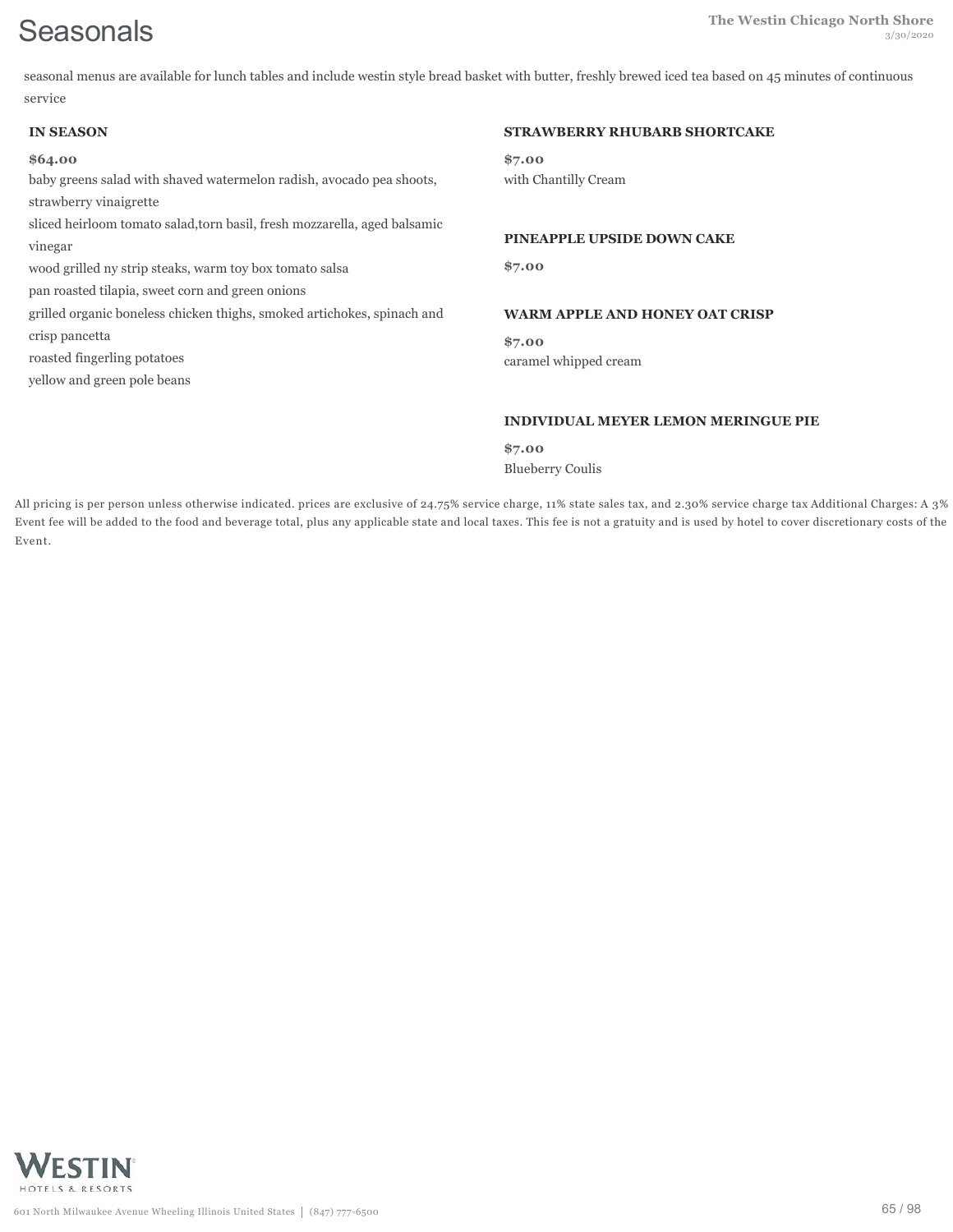From seasonal selections to traditional bites, find the right something special for your occasion.

# **EVENTS**

PLEASE TALK TO YOUR CATERING OR EVENTS MANAGER ABOUT THE EVENTS WE CAN PROVIDE ON-SITE TO ENTERTAIN YOUR GUESTS.

EVENTS RANGE FROM COOKING EVENTS, COOKING DEMOS, WINE CLASSES, GAME NIGHTS, MOVIE NIGHTS AND MUCH MORE

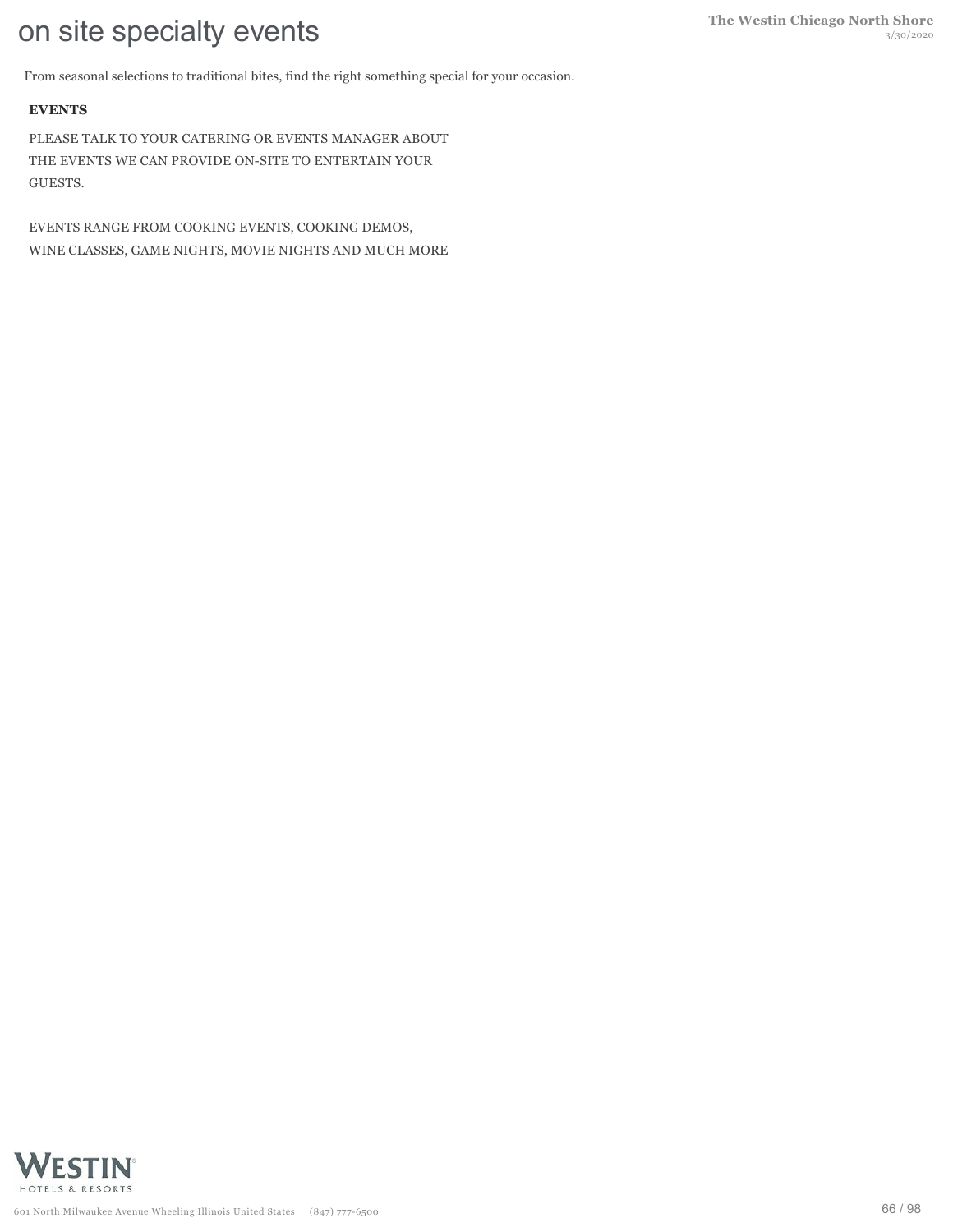Kosher meals are prepared in our Chicago Rabbinal Council (crc) certified kosher meat and dairy kitchens and under the supervision of a rabbi from the crc

rabbinical fee is \$2.25 per person with a \$500 minimum

### **KOSHER WEDDINGS BY WESTIN**

Open Premium Beverage Service Four Hours

Butler Passed Hors d' Oeuvres White glove service 4 pieces per person

Champagne Toast

Westin Select Wine Service Offered with Dinner

Elegant Dinner Four Courses Soup or Salad Intermezzo Entrée Wedding Cake Custom Designed, presented on a Painted Plate and Garnished

Coffee, Decaffeinated Coffee and Herbal Tea

Beginning at \$105.00 Per Guest Determined by Entrée Selection

Complimentary Bridal Suite for one night stay

Children's Meals (5-12) and Vendors Meals \$30.00

All pricing is per person unless otherwise indicated. prices are exclusive of 24.75% service charge, 11% state sales tax, and 2.30% service charge tax

Additional Charges: A 3% Event fee will be added to the food and beverage total, plus any applicable state and local taxes. This fee is not a gratuity and is used by hotel to cover discretionary costs of the Event.

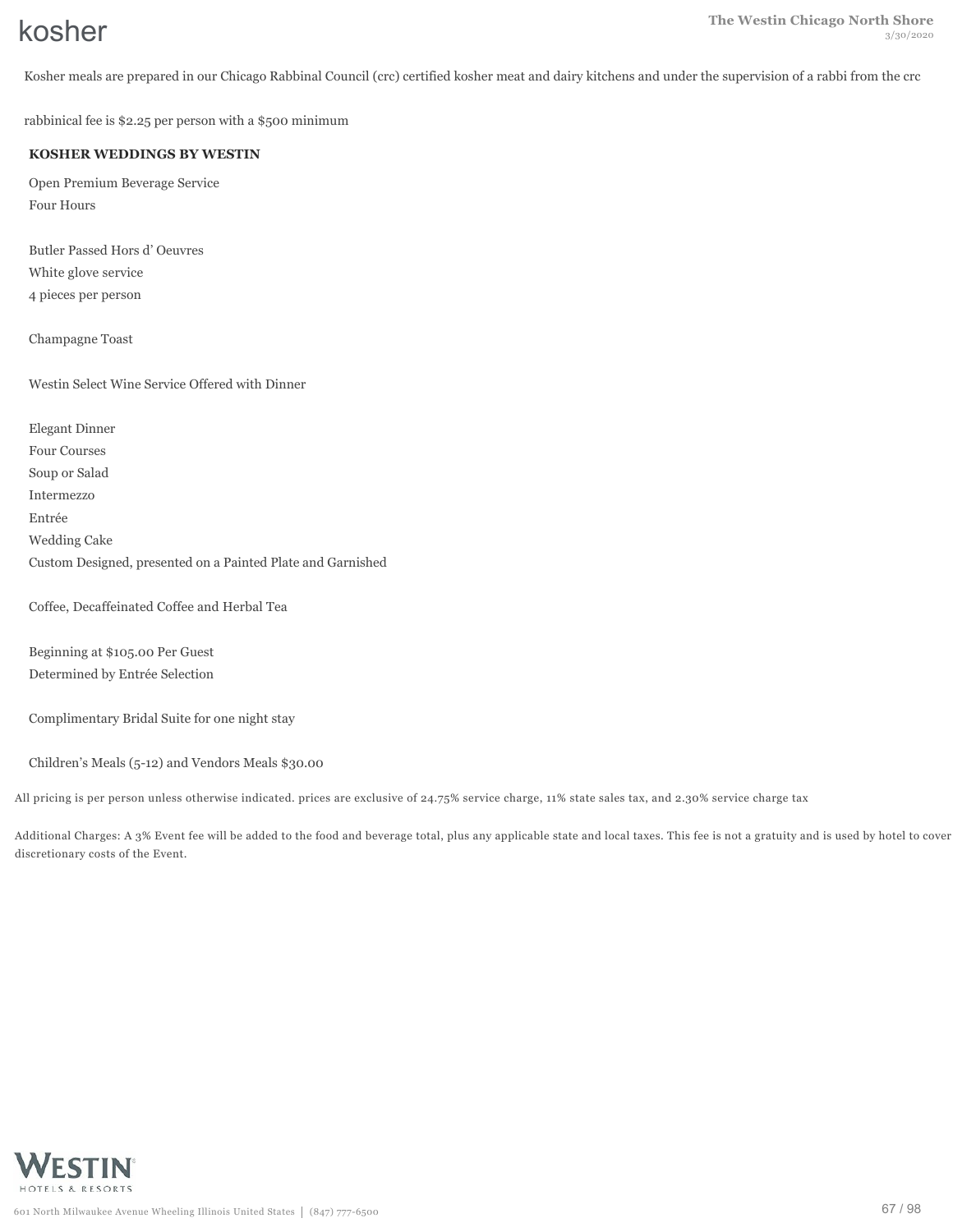Kosher meals are prepared in our Chicago Rabbinal Council (crc) certified kosher meat and dairy kitchens and under the supervision of a rabbi from the crc

rabbinical fee is \$2.25 per person with a \$500 minimum

### **KOSHER WEDDING MEAT MENU**

Select four varieties, any combination from our chilled & hot hors d'oeuvre selections

### **COLD HORS D'OEUVRES**

Smoked Salmon Roulade California Roll, Soy Dipping Sauce Heirloom Tomato Bruchetta Hummus Tahini, Toasted Pita Roasted Sirloin Wrapped Asparagus, Pea Tendril, Mustard Dipping Sauce Fried Sweet Potato Rolls Togarashi Spiced Tuna Martini

#### **HOT HORS D'OEUVRES**

Ground Lamb Lollipops Teriyaki Glazed Beef Satay Chicken Kabobs Spinach Stuffed Mushroom Tempura Vegetable Kabob North Shore Sliders, Caramelized Onions, Jalapeno Ketchup Braised Beef Brisket Sandwiches, Vinegar Slaw, Smokey BBQ Sauce

#### **SOUPS & SALADS - SELECT ONE**

Creamy Jerusalem artichoke Soup, Mint Pea Puree Beef Barley Soup, Fresh Herbs French Onion Soup, Challah Bread Shard Roasted Eggplant Soup, Garlic Crostini Heirloom Tomato Basil Soup, Basil Pesto Croutons

Baby Greens Salad with White Asparagus, Endive and Teardrop Tomatoes and Balsamic Vinaigrette Petite Spinach Salad, Mandarin Orange, Toasted Almonds and Melted Red Onions with Yuzu Vinaigrette North Shore Caesar Salad with Baby Red and Green Romaine, Caramelized Vidalia onion, Cured Cherry Tomato and Caesar Dressing Mixed Greens Salad with Shaved Fennel, Radish Sprouts, Toasted Pecans with Spiced Pear Vinaigrette

# **INTERMEZZO - SELECT ONE**

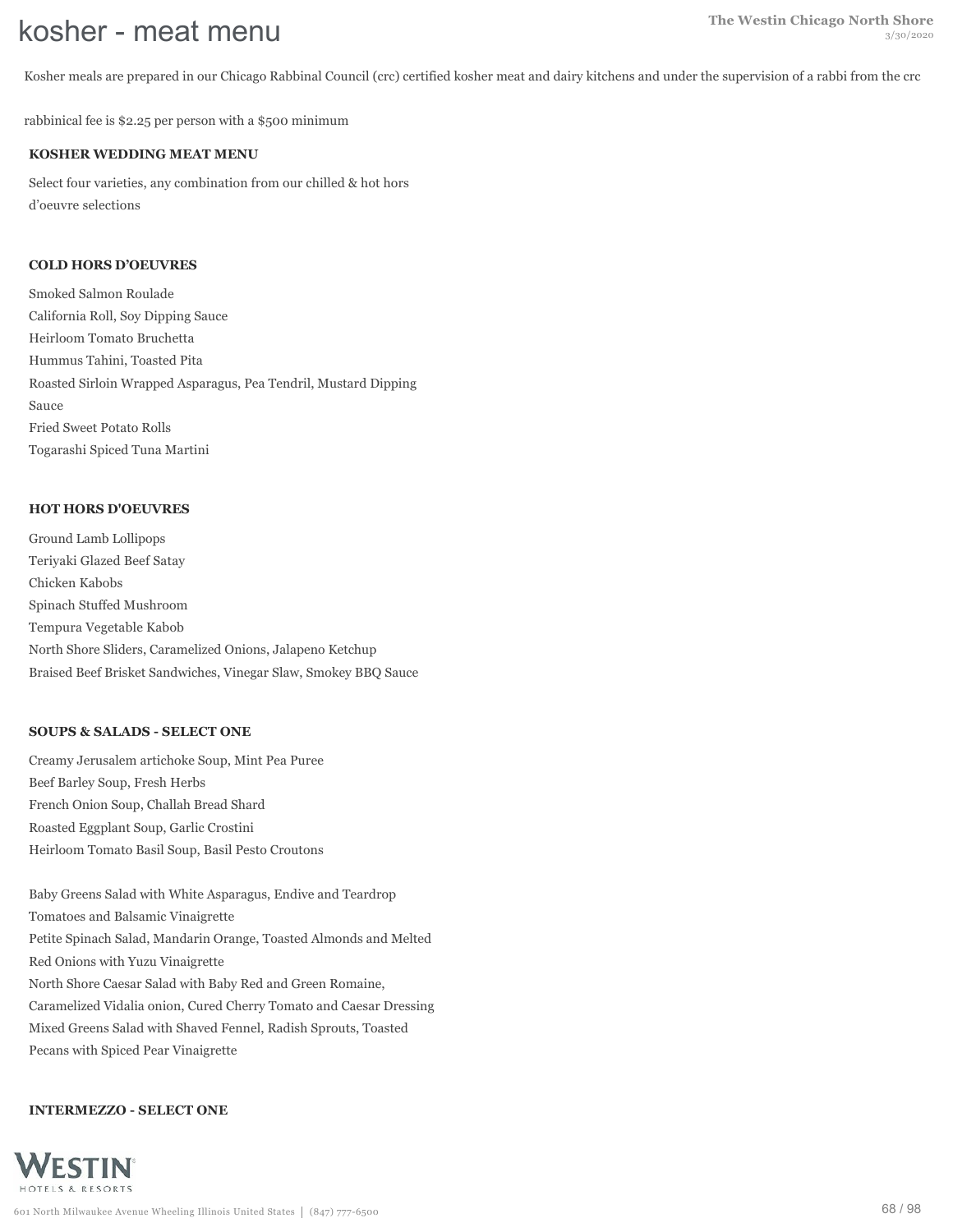Meyer Lemon, Sugar Rimmed Martini Glass Mixed Berry, Garnished with Fresh Berries

#### **ENTREES - SELECT ONE**

Potato Crusted Scottish Salmon, Stewed White Bean Puree, Chinese Long Beans, Horseradish Sauce 110

Herb Seared Ribeye, Roasted Garlic Potato Puree, Sautéed Oyster Mushrooms and Caramelized Shallots 115

Fork Tender Beef Brisket, Roasted Baby Yukon Potatoes and Sautéed Spinach 110

Pretzel Crusted Chicken Breast, Potato Puree, Green Beans and Baby Carrot with a Dijon Demi Glace 105

Lemon and Herb Roasted Half Chicken, Chive Whipped Potatoes, Sautéed Spinach, Traditional Pan Gravy 105

"Eye of the Rib" Kosher Cut Fillet, Wild Mushroom Risotto, Chinese Long Beans and Baby Romanesco with Chateaubriand Sauce 120

#### **CHICAGO RABBINCAL COUNCIL FEE**

per person 2.25

#### minimum 500

All pricing is per person unless otherwise indicated. prices are exclusive of 24.75% service charge, 11% state sales tax, and 2.30% service charge tax

Additional Charges: A 3% Event fee will be added to the food and beverage total, plus any applicable state and local taxes. This fee is not a gratuity and is used by hotel to cover discretionary costs of the Event.

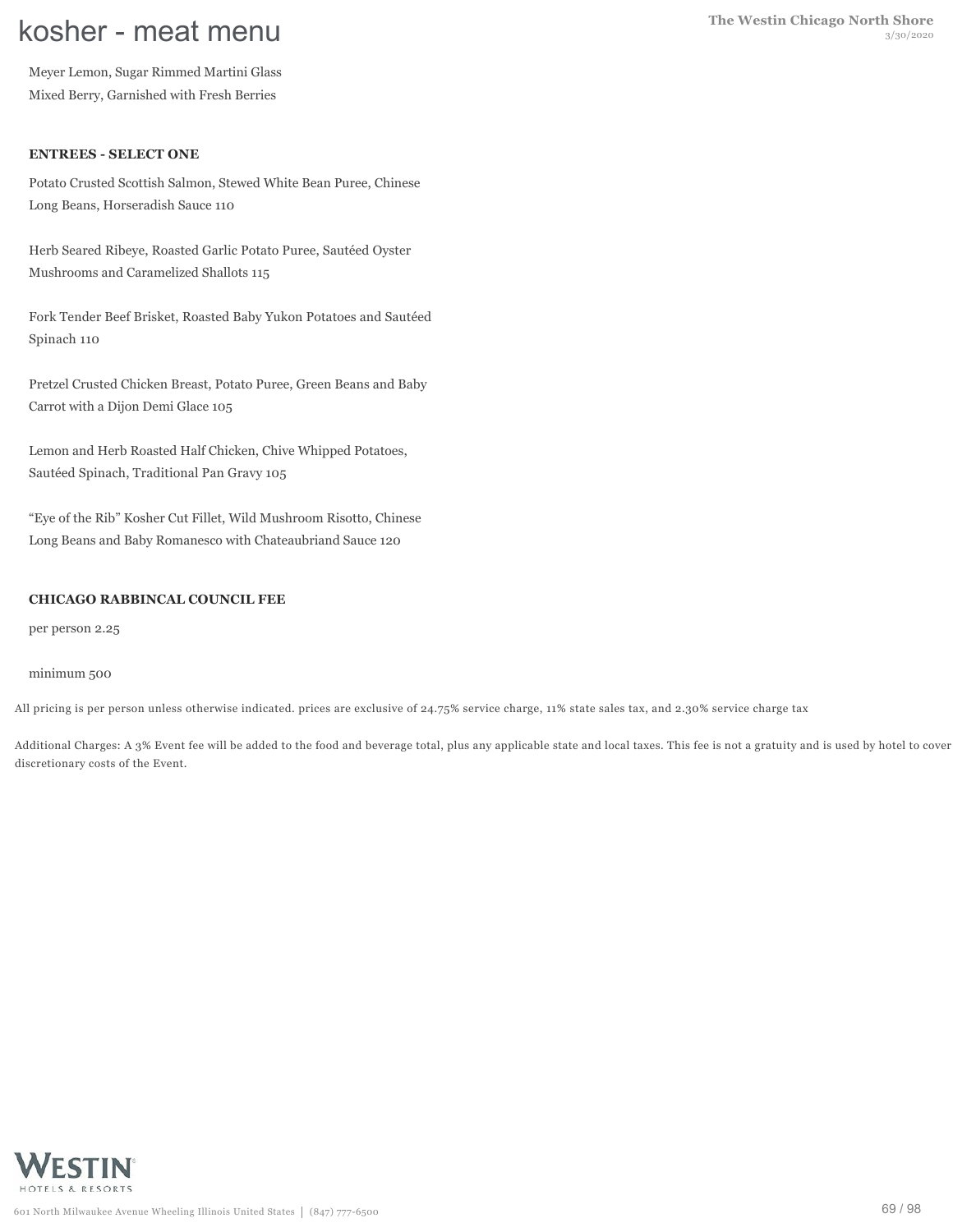Kosher meals are prepared in our Chicago Rabbinal Council (crc) certified kosher meat and dairy kitchens and under the supervision of a rabbi from the crc

rabbinical fee is \$2.25 per person with a \$500 minimum

#### **KOSHER WEDDING DAIRY MENU**

Select four varieties, any combination from our chilled & hot hors d'oeuvre selections

#### **COLD HORS D'OEUVRES**

Smoked Salmon Roulade California Roll, Soy Dipping Sauce Heirloom Tomato Bruchetta Fresh Fruit Kabob, Mint Yogurt Dipping Sauce Hummus Tahini, Toasted Pita Gazpacho Shots, Garlic Crouton Togarashi Spiced Tuna Martini

#### **HOT HORS D'OEUVRES**

Traditional Spanikopita Wild Mushroom Bisque, Gruyere Grilled Cheese Coin Babaganoush Flat Bread Bites Spinach Stuffed Mushroom Tempura Vegetable Kabob Smoked Trout Fritter, Remoulade Dipping Sauce Potato Latke, Spiced Apple Compote

#### **SOUPS & SALADS - SELECT ONE**

Creamy Jerusalem Artichoke Soup, Mint Pea Puree Mushroom Barley Soup, Fresh Rosemary Baked Potato Soup, Chive Sour Cream Roasted Eggplant Soup, Garlic Crostini

Baby Greens Salad with White Asparagus, Endive and Teardrop Tomatoes and Balsamic Vinaigrette Petite Spinach Salad, Mandarin Orange, Toasted Almonds and Melted Red Onions with Yuzu Vinaigrette North Shore Caesar Salad with Baby Red and Green Romaine, Caramelized Vidailla Onion, Cured Cherry Tomato and Creamy Caesar Dressing Mixed Greens Salad with Shaved Fennel, Radish Sprouts, Toasted Pecans with Spiced Pear Vinaigrette

#### **INTERMEZZO - SELECT ONE**

Meyer Lemon, Sugar Rimmed Martini Glass

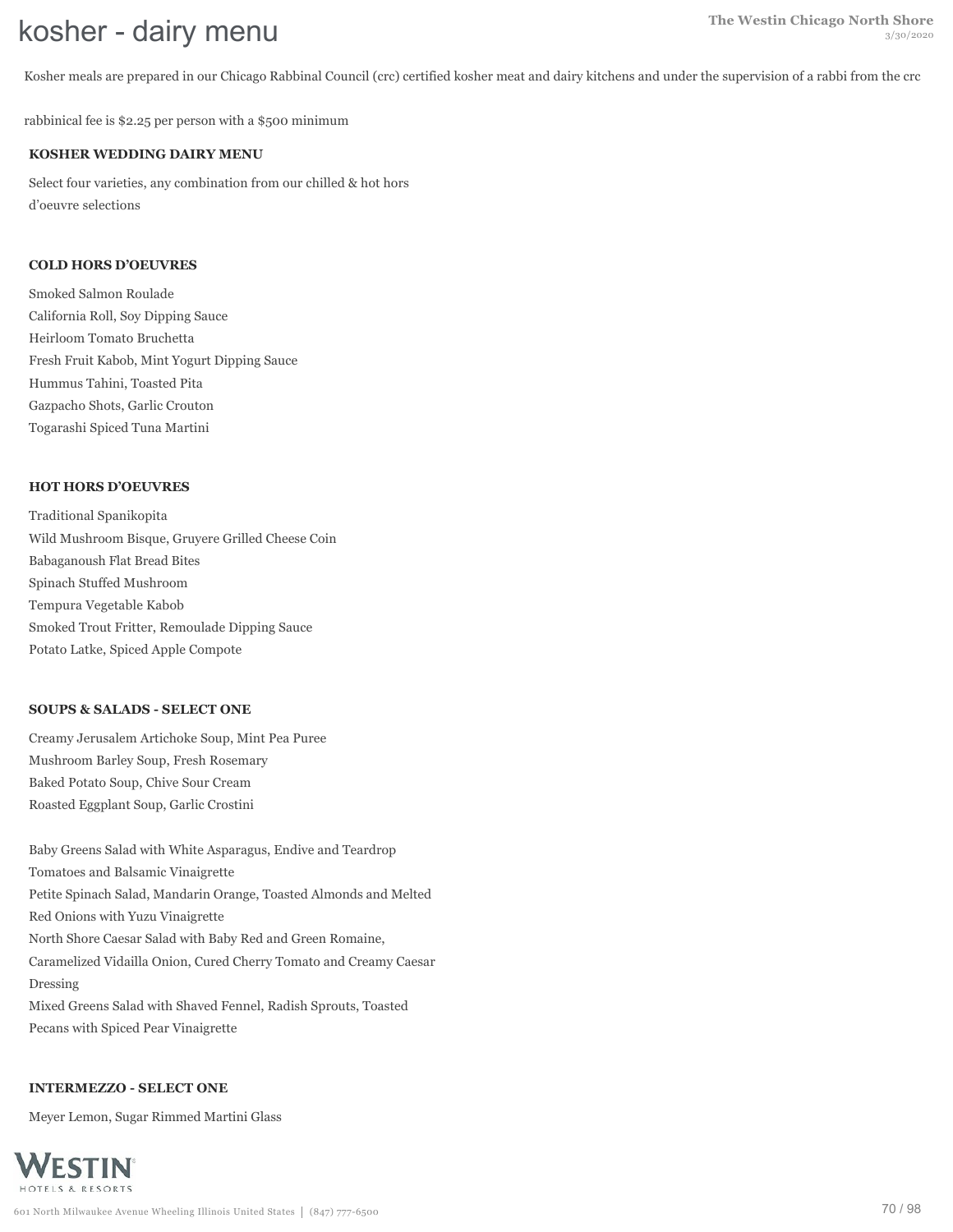Mixed Berry, Garnished with Fresh Berries

#### **ENTREES - SELECT ONE**

Potato Crusted Scottish Salmon, Stewed White Bean Puree, Chinese Long Beans, Horseradish Cream Sauce 125

Herb Roasted Salmon, Three Cheese Dauphinoise Potatoes, Petite Garden Vegetables 115

Eggplant Parmesan with Fresh Mozzarella, Fresh Basil and a Rustic Tomato Sauce over Lemon Pepper Linguini 105

Sesame Seared Tuna, Lo Mein Noodles, Stir Fry Vegetables, Coconut Curry Broth 130

Tarragon Dusted Halibut, Scallion Potato Pancake, Roasted Baby Vegetables, Lemon Butter Sauce 130

All pricing is per person unless otherwise indicated. prices are exclusive of 24.75% service charge, 11% state sales tax, and 2.30% service charge tax

Additional Charges: A 3% Event fee will be added to the food and beverage total, plus any applicable state and local taxes. This fee is not a gratuity and is used by hotel to cover discretionary costs of the Event.

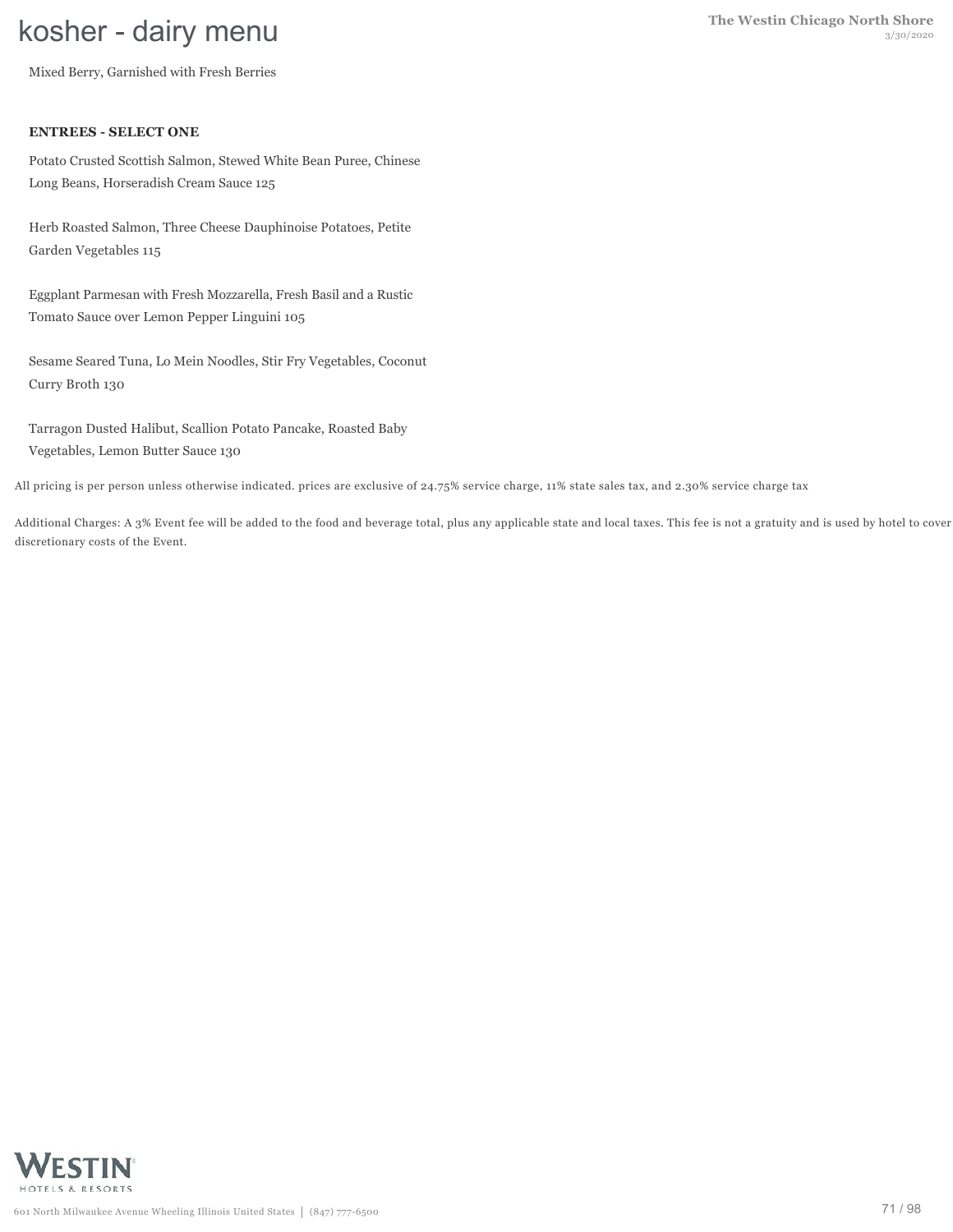# **BAR & BAT MITZVAH CELEBRATIONS BY WESTIN**

Three hours Beverage service Open bar, premium liquor Bartenders included

Butler passed hors d'oeuvres 4 pieces per person

5 lb challah, for blessing

Westin select wine service offered with dinner Chardonnay and merlot or cabernet

Dinner

Three courses Appetizer or salad course Entrée with complimenting starch and fresh vegetable Plated dessert

Starbucks® coffee, decaffeinated coffee and tazo® tea

Complimentary Floor length linens with votive candles Self parking Special guest room rates for out of town guests

#### **ADULT MENU SELECTIONS**

Select four varieties, any combination from our chilled & hot hors d'oeuvre selections

#### **COLD HORS D'OEUVRES**

Flaked house smoked salmon, horseradish cream, toasted bread shard Vine ripe tomato bruchetta, shaved fontina Tender beef sirloin wrapped asparagus, dijon and pea shoots Ponzu marinated yellow fin tuna, wakame, toasted wonton Cherry tomato, fresh mozzarella and basil pesto spoon Individual shrimp cocktail \$3 additional

#### **HOT HORS D'OEUVRES**

Vegetable egg roll, sweet and sour dipping sauce Spinach and feta wrapped in phyllo Spicy peanut chicken or beef satay Peking duck rolls, hoison dipping sauce Tomato basil soup shots, grilled cheese coin

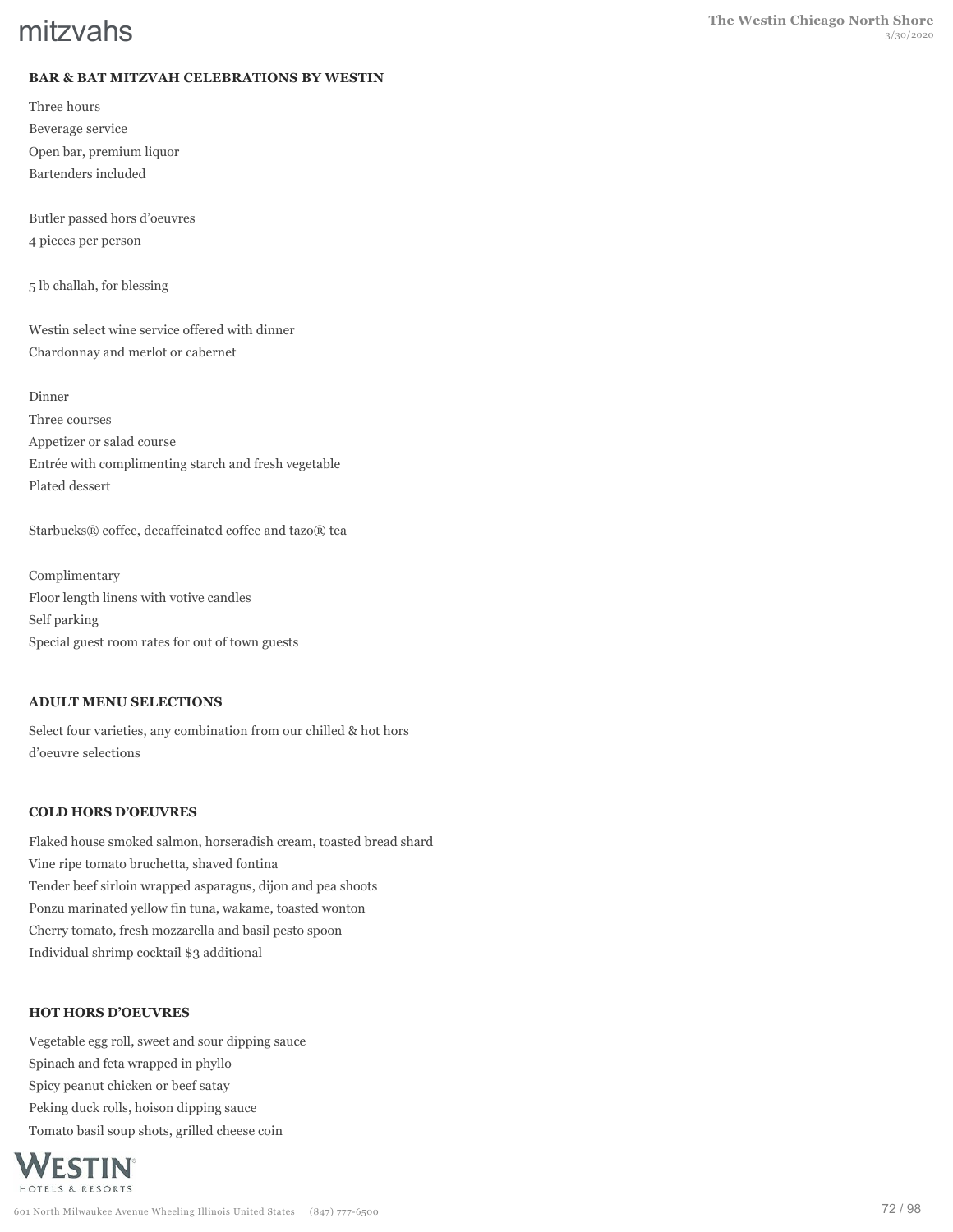Dijon and herb crusted baby lamb chops \$4 additional Mushroom duxelle stuffed sliders \$3 additional

### **SALADS- SELECT ONE**

Modern Caesar wedge salad, oven dried tomato, shaved red onion, parmesan cheese

Baby spinach salad, mandarin orange, enoki mushroom, toasted almonds and wasabi peas with citrus sesame vinaigrette

Mixed Greens salad, roasted peppers, pine nuts and peppered goat cheese and Italian Vinaigrette

"Rolled" Baby Greens Salad, Maytag Blue Cheese, Smoked Almonds, Spiced Gala Apples, Port Wine Vinaigrette \$4 Additional

#### **ENTREES- SELECT ONE**

#### **POULTRY**

Herb Roasted Free Range Chicken, Truffle Potato Puree, Grilled White Asparagus, Chateaubriand Sauce 90

Chicken Florentine, Sautéed Spinach and Shallots, Oyster Mushrooms, Tawny Port Glaze 87

Pretzel Crusted Chicken, Roasted Garlic Potato Puree, Chinese Long Beans and Whole Grain Mustard Demi Glace 85

Chicken Margarita, Creamy Sweet Corn Polenta, Broccoli Rabe, Romesco Sauce 85

#### **FISH**

Miso Marinated Black Cod, Jasmine Rice with Toasted Almonds and Sun Dried Apricot, Chinese Long Beans 100

Dijon and Herb Crusted Wild-Caught Alaskan Halibut, Scallion Potato Pancake, Lemon Butter Sauce 97

Wood Grilled Barramundi (a white flaky fish high in omega 3) Daulphinoise Potato, White and Green Asparagus 95

Citrus Barbecued Scottish Salmon, White Sweet Potato Confit, Broccolini with Smoked Chile Flakes 90

#### **BEEF**

Grilled Fillet Mignon, Creamy Wild Mushroom Risotto, Chinese Long Beans 105

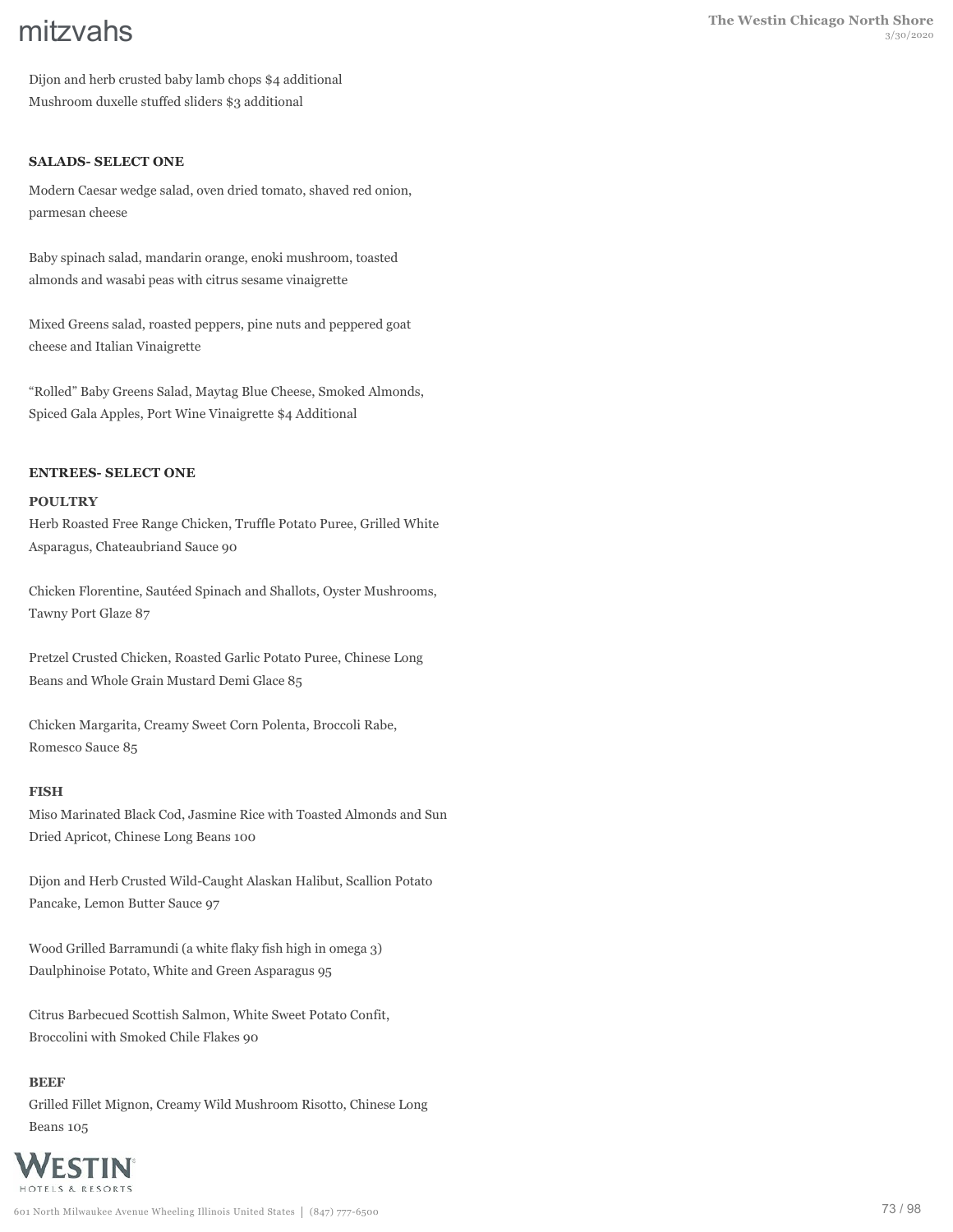Wood Grilled Ribeye, Potato Pancake, Snipped Green Beans, Bordelaise Sauce 100

Herb Crusted N.Y. Strip Steak, Daulphinoise Potato, Grilled Asparagus 99

Braised Boneless Beef Short Rib, Sour Cream and Chive Potato Puree, Mire Poixe 94

### **OTHERS**

Maple and pecan Crusted Lamb Loin, White Sweet Potato Puree, Roasted Baby Vegetables 115

Petite Fillet Mignon and Herb Roasted Halibut, Potato Confit, Roasted Baby Vegetables 105

Petite Fillet Mignon and Pretzel Crusted Chicken, Roasted Garlic Potato Puree, Snipped Green Beans and Whole Grain Mustard Demi Glace 99

## **DESSERTS - SELECT ONE**

Baileys Chocolate Dome, Mint Crème Angaise Seasonal Fresh Fruit Tart, Raspberry Coulis Eli's Cheesecake, Strawberry Compote

### **TEEN MENU SELECTIONS**

Unlimited soda, juice and bottled water bar for teens

# **DISPLAYED HORS D'OEUVRES - SELECT THREE**

Cucumber Rolls, Soy Dipping Sauce Carrot and Celery Stick "Shooters" Ranch Dressing Vegetable Egg Rolls, Sweet and Sour Dipping Sauce Warm Stadium Soft Pretzel, Cheese and Mustard Dipping Sauces Mozzarella Sticks, Marinara Sauce All Beef Franks in a Blanket Crab Rangoon Buffalo Chicken Pop's, Blue Cheese Tomato basil soup shots, grilled cheese coin

### **SALADS- SELECT ONE**

Traditional Caesar Salad, Shaved Parmesan, Creamy Caesar Dressing

Garden Salad, Cucumber, Carrot and Cherry Tomato with Ranch Dressing

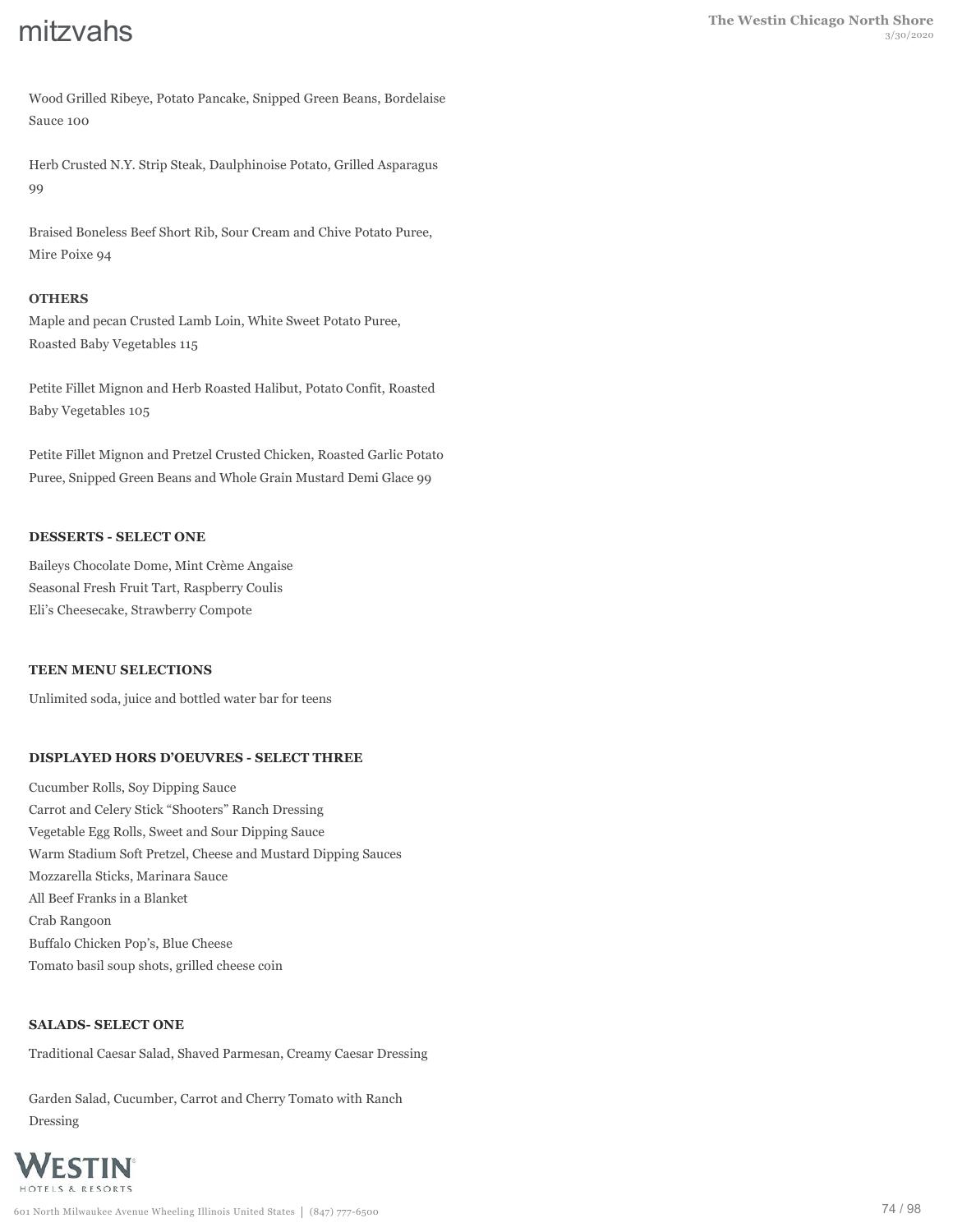Baby spinach salad, mandarin orange, enoki mushroom, toasted almonds and wasabi peas with citrus sesame vinaigrette

# **ENTRÉES**

buffet - select two entrees 40

plated - select one entree 35

Penne Pasta Tossed with Marinara Sauce accompanied with Fresh Mozzarella, Basil and Garlic Bread Stick

Individual Deep Dish Pizza Choose one: Three Cheese Seasoned Ground Beef Margarita (fresh mozzarella, tomato, basil)

North Shore Sliders with Ranch Seasoned Wedge Fries

Chicken Tenders with Curly French Fries and BBQ Sauce

## **DESSERTS- SELECT ONE**

Eli's Cheesecake, Strawberry Topping Individual Brownie Sundae Strawberry Short Cake

All pricing is per person unless otherwise indicated. prices are exclusive of 24.75% service charge, 11% state sales tax, and 2.30% service charge tax

Additional Charges: A 3% Event fee will be added to the food and beverage total, plus any applicable state and local taxes. This fee is not a gratuity and is used by hotel to cover discretionary costs of the Event.

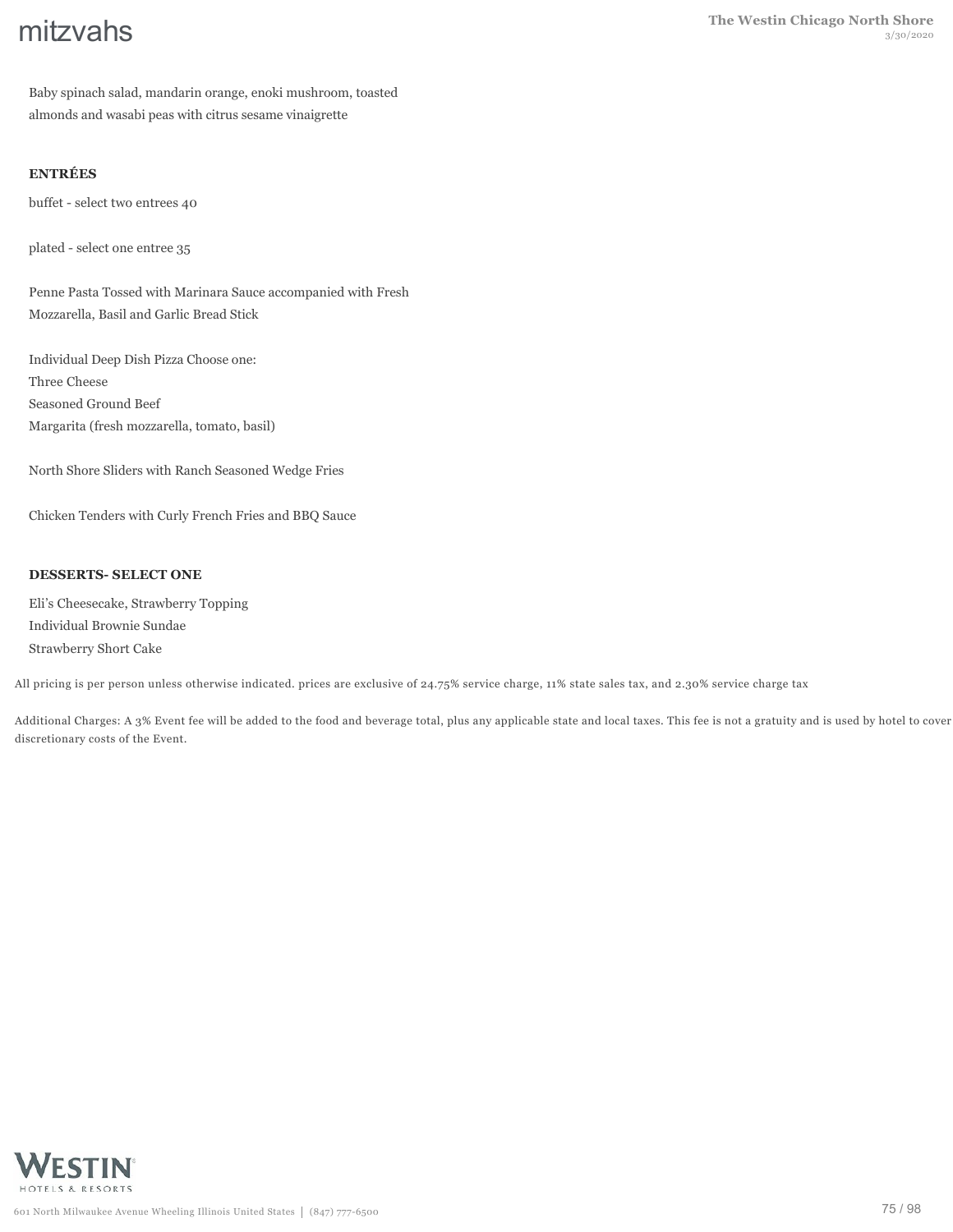# **A night To Remember The Westin Chicago North Shore** 3/30/2020

# **A NIGHT TO REMEMBER**

Complimentary Deluxe Parlor Suite For The Bride And Groom On The Night Of The Wedding With Amenity

Two, Complimentary Standard Guestrooms For Parents Of The Bride And Groom On The Night Of The Wedding

Floor Length White Linens and White Napkins

Four Votive Candles per Table

Dance Floor

Table Numbers and Holders

Special Guestroom Rates and a Personalized Website for Your Guests

Complimentary Wedding Tasting for up to Six Guests

Private Tasting And Design Consultation For The Wedding At Oak Mill Bakery Or Baking Institute

Complimentary Stay On Your 1 Year Anniversary With Breakfast Buffet For (2) In Saranello's

### **WEDDING RECEPTION**

1 Hour Cocktail Reception With 3 Additional Hours Of Familiar Bar Service

4 Butler Passed Hors D'oeuvres

Champagne Toast

Wine Service With Dinner

Three Course Dinner Includes: Choice Of Soup Or Salad, Main Entrée, Wedding Cake As Dessert & Tableside Coffee Service

# **FAMILIAR BAR**

Smirnoff Vodka, Beefeater Gin, Don Q Cristal Rum, Jose Cuervo Tradicional Silver Tequila, Dewars White Label, Jim Beam White Label Bourbon, Canadian Club Whiskey, Hennessey VS

Blue Moon Belgian White



#### **WEDDING CEREMONY**

### WEDDING CEREMONY

Opt to host your Ceremony & Reception on Site

Private Event Space Seating Raised Platform Wired Standing Microphone Day-use Changing Rooms for Bride and Groom 1000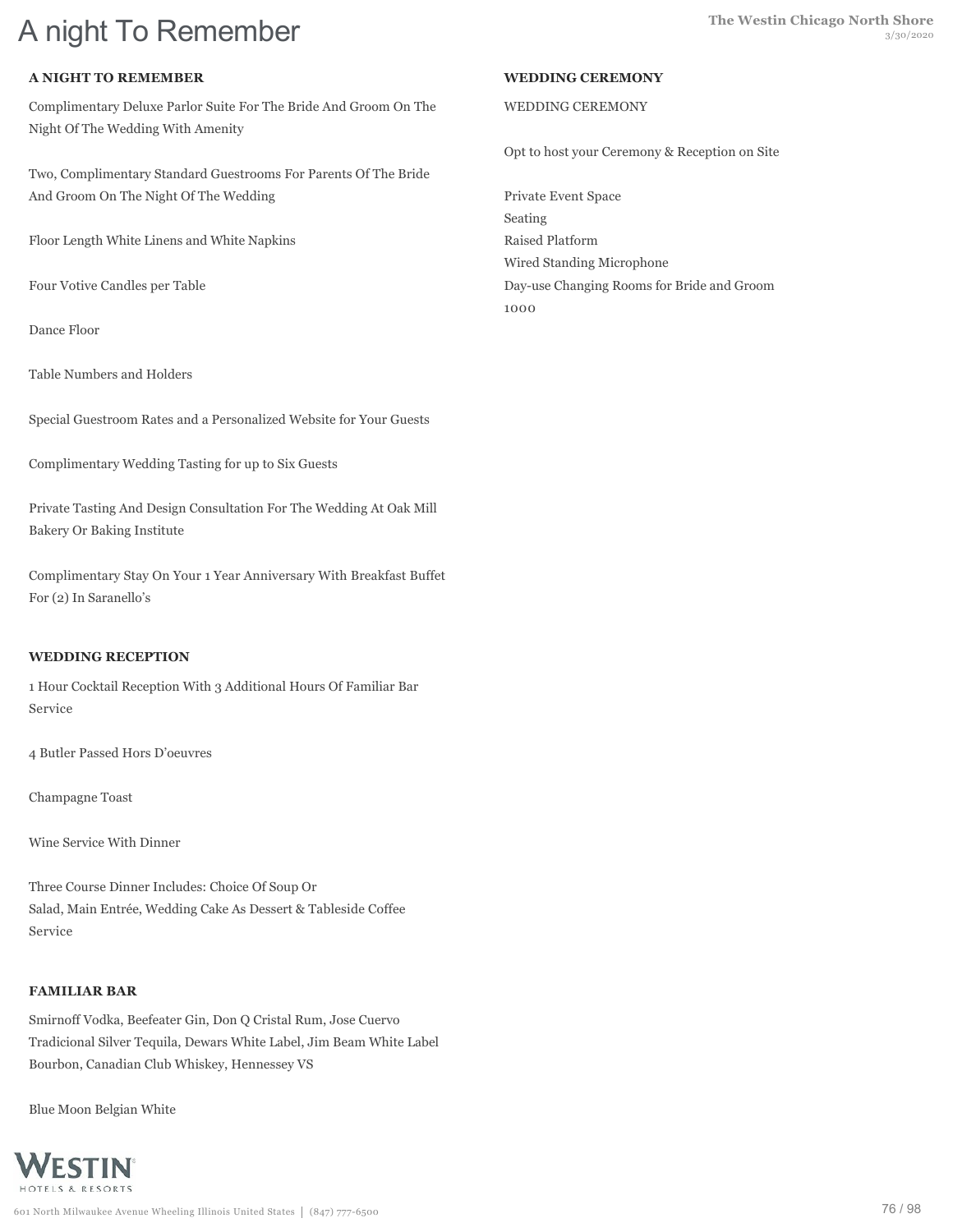Miller Lite Corona Extra Goose Island 312 Goose Island Green Line IPA Buckler (Non Alcoholic

Magnolia Grove Cabernet Sauvignon Magnolia Grove Chardonnay Magnolia Grove Pinot Grigio Magnolia Grove Merlot Magnolia Grove Rose

Assorted Mixers, Soft Drinks, Still and Sparkling Bottled Water

All pricing is per person unless otherwise indicated. prices are exclusive of 24.75% service charge, 11% state sales tax, and 2.30% service charge tax Additional Charges: A 3% Event fee will be added to the food and beverage total, plus any applicable state and local taxes. This fee is not a gratuity and is used by hotel to cover discretionary costs of the Event..

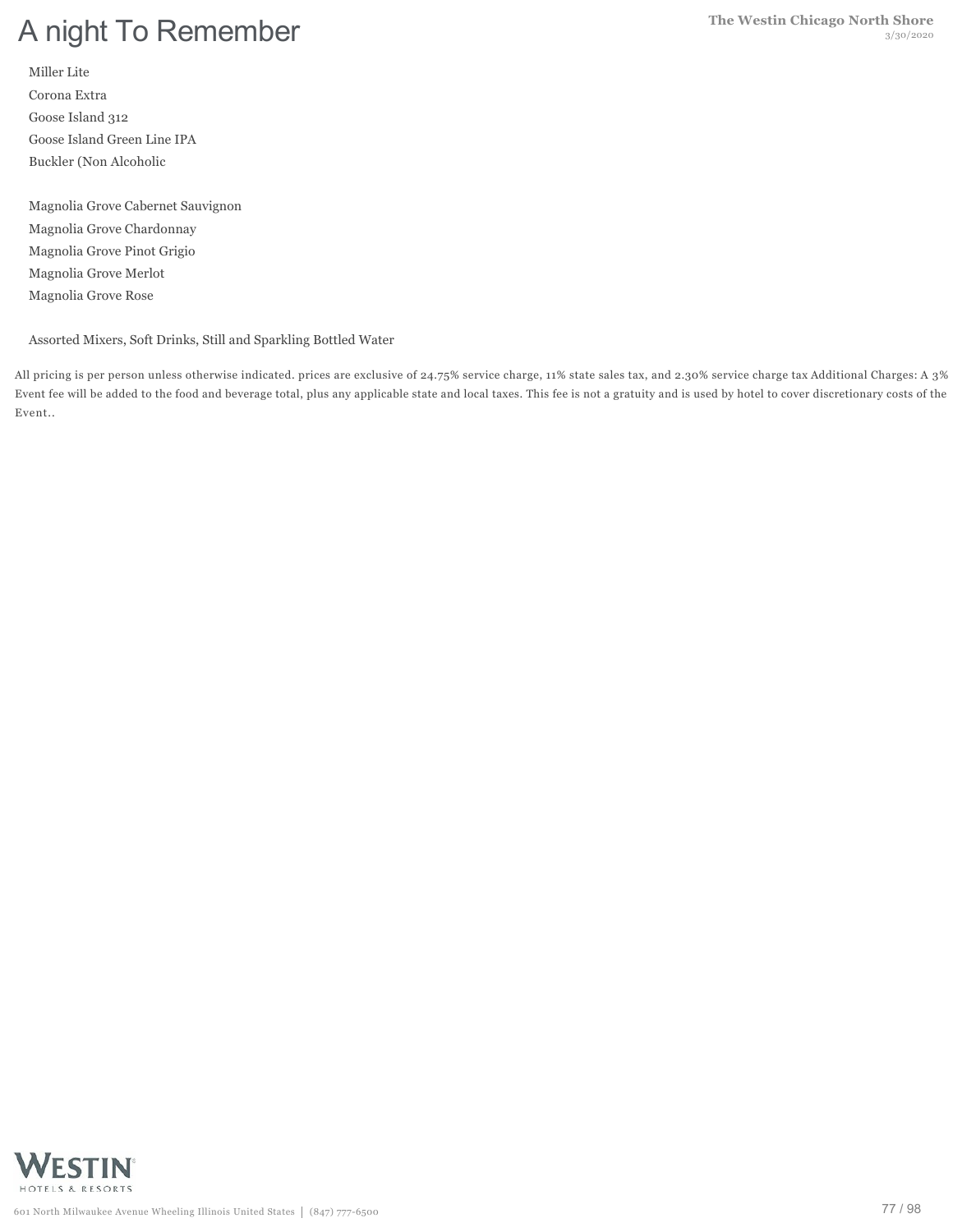# **Prelude to Forever** and the Westin Chicago North Shore

# **PRELUDE TO FOREVER**

Complimentary Deluxe Parlor Suite for the Bride and Groom on the Night of the Wedding With Amenity

\*Two Complimentary Upgraded Rooms for Parents of the Bride and Groom on the Night of the Wedding

Floor Length White Line & White Napkins

\*Chair Covers and Ties

Four Votive Candles per Table

Dance Floor

Table Numbers and Holders

Special Guestroom Rates and a Personalized Website for Your Guests

Complimentary Wedding Tasting For Up To Six Guests

Private Tasting and Design Consultation for the Wedding at Oak Mill Bakery or Baking Institute

\*Complimentary Suite on Your One-Year Anniversary with Breakfast Buffet for (2) In Saranello's Restaurant

# **WEDDING RECEPTION**

\*1 Hour Cocktail Reception with 3 Additional Hours of Favorite Bar Service

4 Butler Passed Hors d'oeuvres

Champagne Toast

Wine Service with Dinner

\*Four Course Dinner Includes: Soup, Salad, Main Entrée, Wedding Cake As Dessert & Tableside Coffee Service

# **FAVORITE BAR**

Absolut Vodka, Tanqueray Gin, Bacardi Superior Rum, Captain Morgan Original Spiced Rum, Canadian Club Whiskey, Dewars White Label, Maker's Mark, Jack Daniel's, Cazadores Blanco Tequila, Hennessy VS



# **WEDDING CEREMONY**

# WEDDING CEREMONY

Opt to host your Ceremony & Reception on Site

Private Event Space Seating Raised Platform Wired Standing Microphone Day-use Changing Rooms for Bride and Groom 1000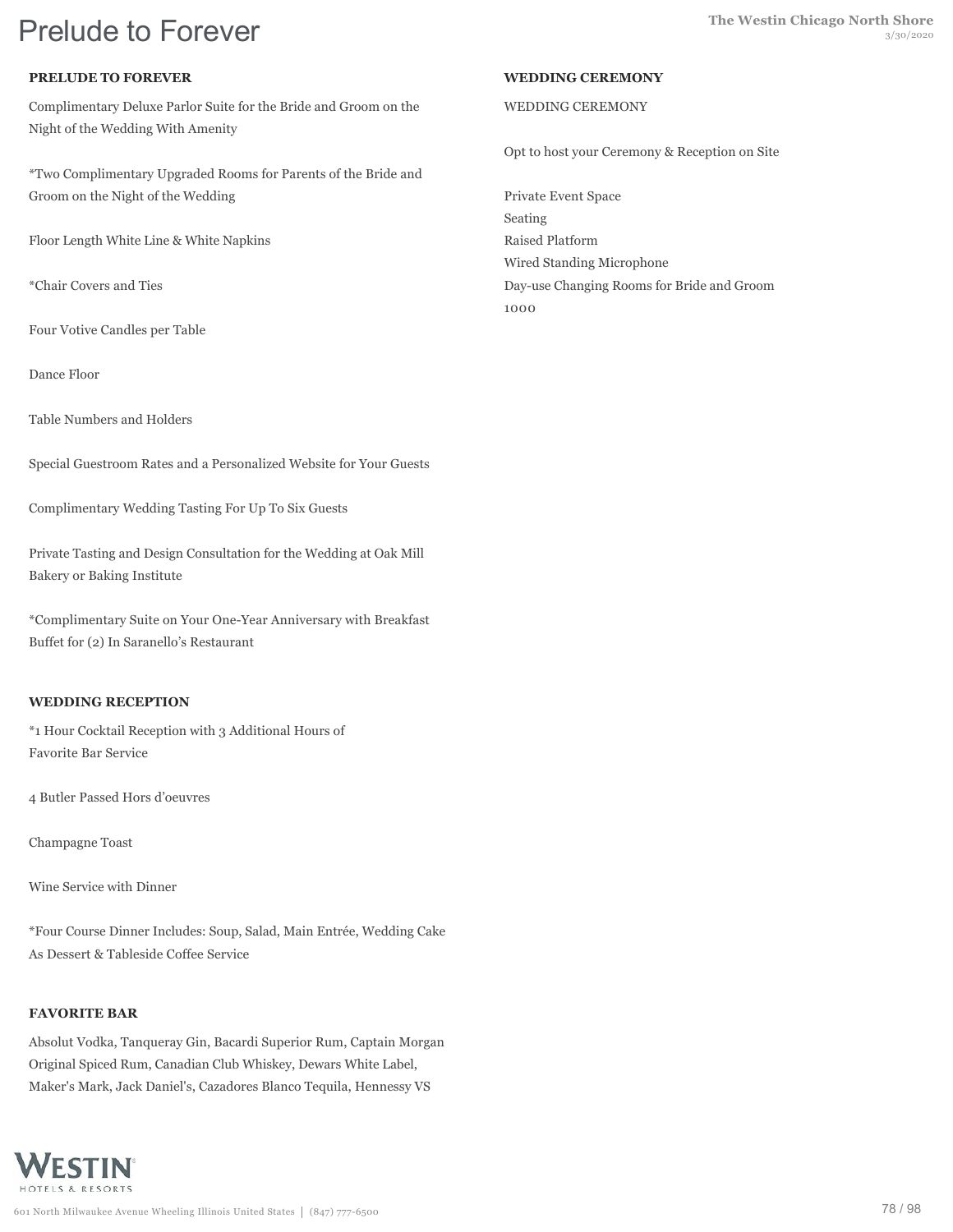# **Prelude to Forever The Westin Chicago North Shore** 3/30/2020

Blue Moon Belgian White Miller Lite Corona Extra Goose Island 312 Goose Island Green Line IPA Buckler (Non Alcoholic)

Kenwood Vineyards Chardonnay Line 39 Pinot Noir Mionetto Prosecco Sea Pearl Sauvignon Blanc Spellbound Cabernet

Assorted Mixers, Soft Drinks, Still and Sparkling Bottled Waters

All pricing is per person unless otherwise indicated. prices are exclusive of 24.75% service charge, 11% state sales tax, and 2.30% service charge tax Additional Charges: A 3% Event fee will be added to the food and beverage total, plus any applicable state and local taxes. This fee is not a gratuity and is used by hotel to cover discretionary costs of the Event..

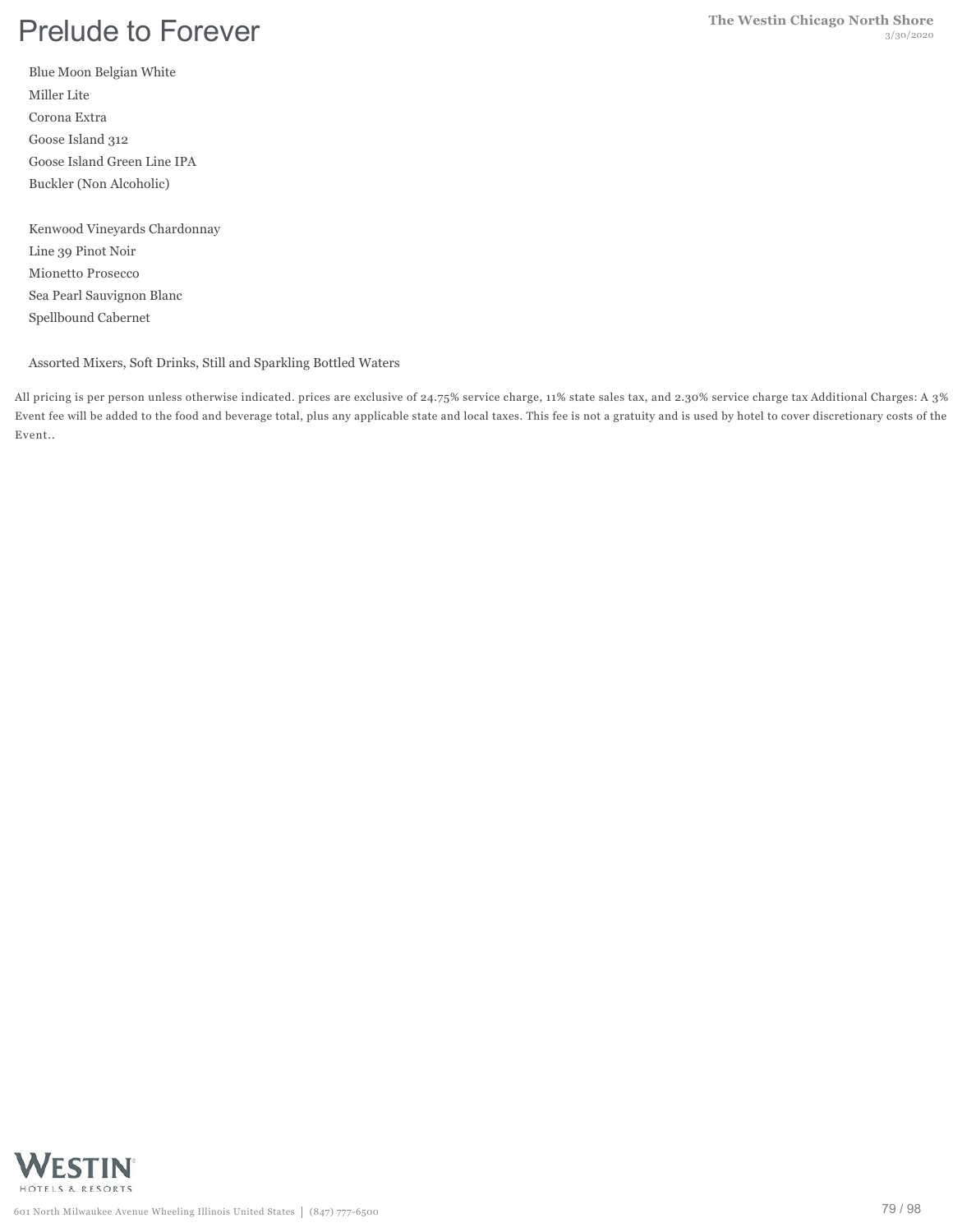# **TO THE MOON...AND BACK**

Complimentary Deluxe Parlor Suite for the bride and groom on the night of the wedding with amenity

Two Complimentary upgraded rooms for parents of the bride and groom on the night of the wedding

\*Floor Length White Linens with White Napkins

\*Chiavari Chairs

Four Votive Candles per Table

Dance Floor

Table Numbers and Holders

Special Guestroom Rates and a Personalized Website for Your Guests

Complimentary Wedding Tasting for up to six guests

Private Tasting and Design Consultation for the wedding at Oak Mill Bakery or Baking Institute

\*Complimentary suite on your 1 year anniversary with dinner for (2) in Saranello's

### **WEDDING RECEPTION**

\*1 Hour Cocktail Reception with 4 Additional Hours of Appreciated Bar Service

\*5 Butler Passed Hors d'oeuvres

Champagne Toast

Wine Service with Dinner

Four Course Dinner Includes Choices of Soup and Salad, Dinner Entrée, Wedding Cake as Dessert & Tableside Coffee Service

### **APPRECIATED BAR**

Grey Goose Vodka, Bacardi Superior Rum, Bombay Sapphire, Captain Morgan's Spiced Rum, Patron Silver Tequila, Johnnie Walker Black Label, Knob Creek, Jack Daniel's, Crown Royal, & Hennessy Privilege VSOP



#### **WEDDING CEREMONY**

#### WEDDING CEREMONY

Opt to host your Ceremony & Reception on Site

Private Event Space Seating Raised Platform Wired Standing Microphone Day-use Changing Rooms for Bride and Groom 1000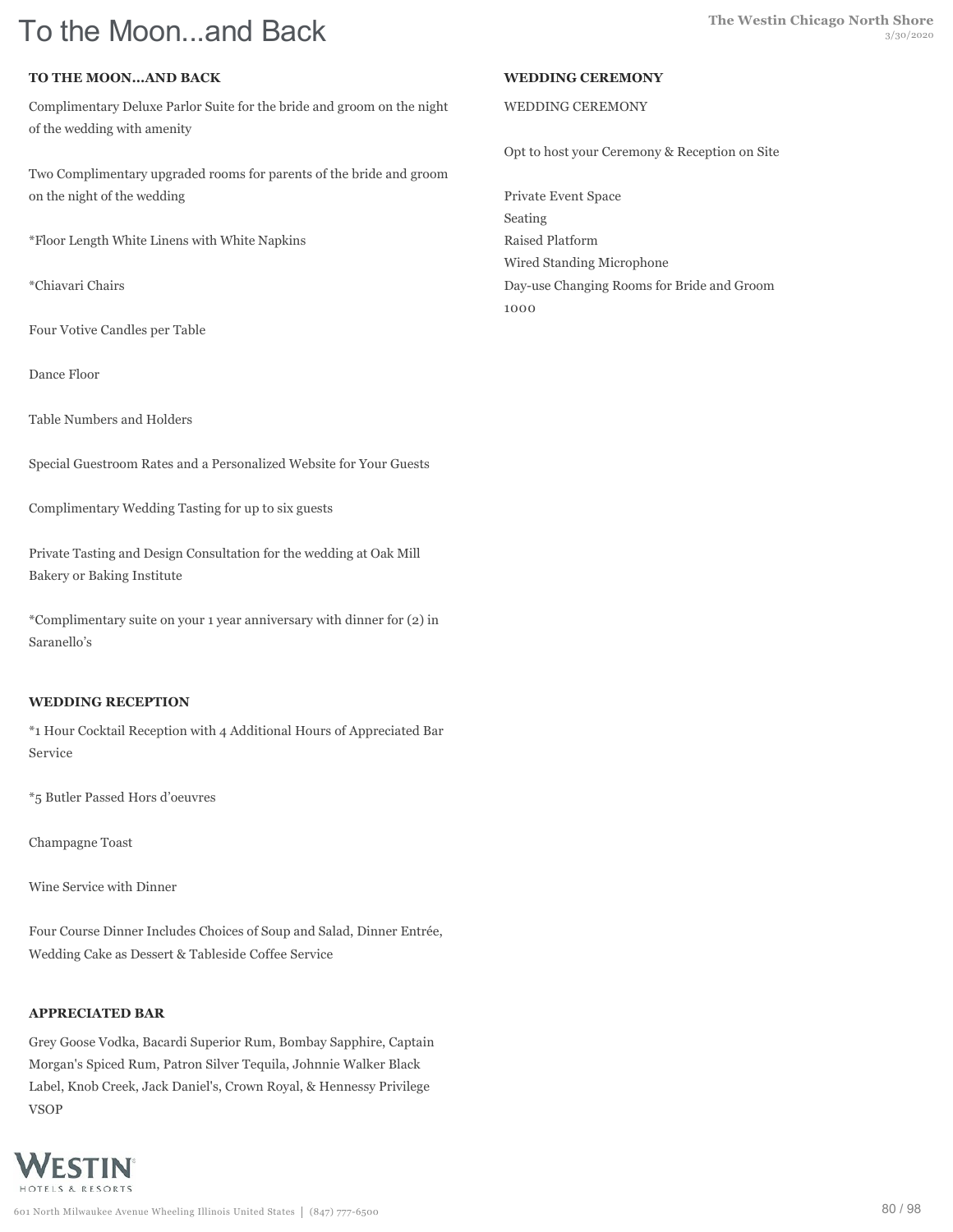Blue Moon Belgian White Miller Lite Corona Extra Goose Island 312 Goose Island Green Line IPA Buckler (Non Alcoholic)

Kenwood Vineyards Chardonnay Line 39 Pinot Noir Mionetto Prosecco Sea Pearl Sauvignon Blanc Spellbound Cabernetnon

Assorted Mixers, Soft Drinks, Still and Sparkling Bottled Waters

All pricing is per person unless otherwise indicated. prices are exclusive of 24.75% service charge, 11% state sales tax, and 2.30% service charge tax Additional Charges: A 3% Event fee will be added to the food and beverage total, plus any applicable state and local taxes. This fee is not a gratuity and is used by hotel to cover discretionary costs of the Event.

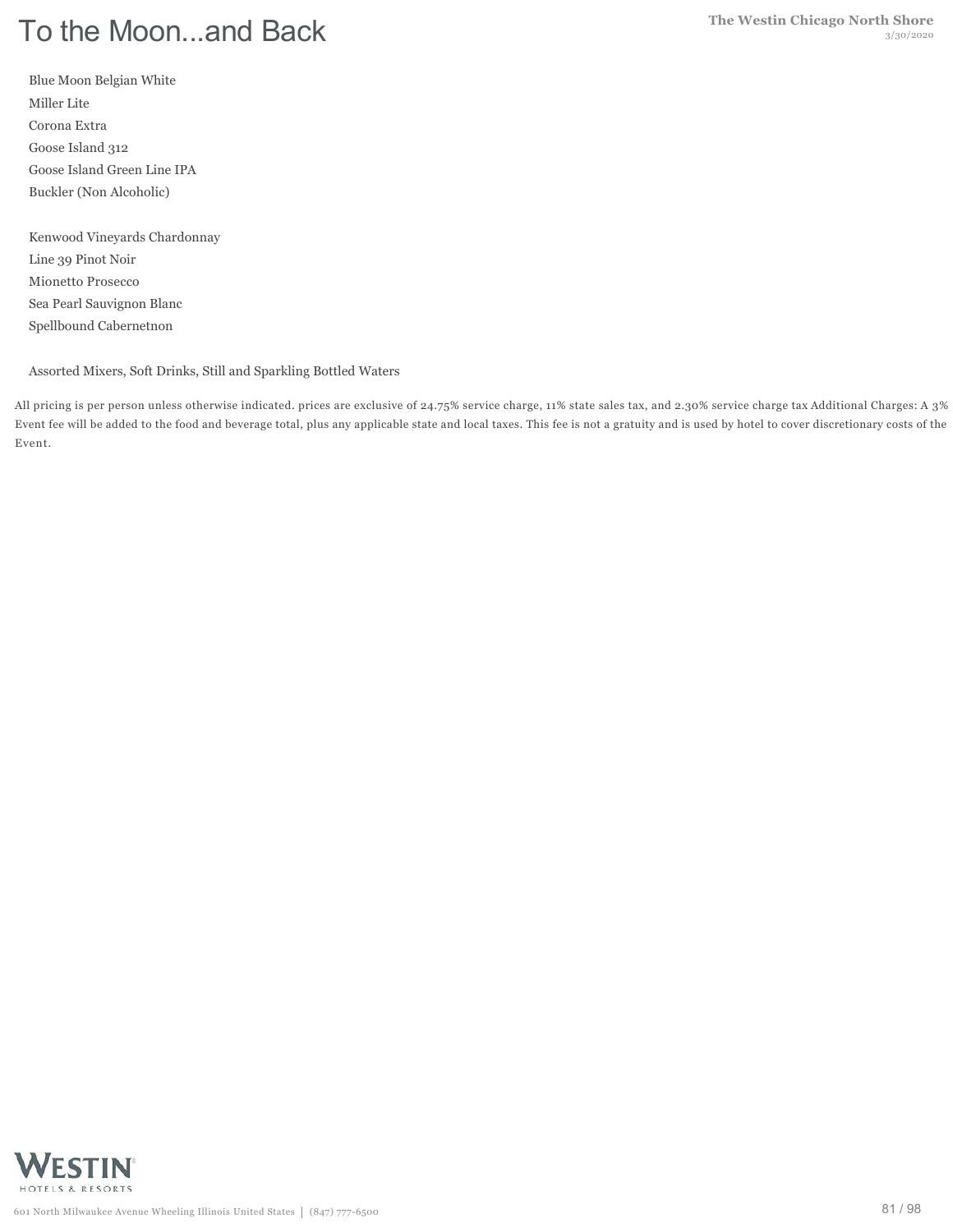# **SELECT HORS D'OEUVRES...**

Select Hors d'oeuvres based on your preferred package

**CHILLED**

TOMATO BRUSCHETTA

TANDOORI CHICKEN TARTLET

HUMMUSTINI, PITA CRISP & RADISH

SEARED AHI CRISP

SPICY TUNA SPOON, SRIRACHA AIOLI

CAPRESE SPOON, BALSAMIC GLAZE

CALIFORNIA ROLL

### **WARM**

TOMATO SOUP SHOOTER WITH GRILLED CHEESE FINGER

INDIVIDUAL BEEF WELLINGTON

MOROCCAN LAMB MEATBALL, HARISSA AIOLI

ARTICHOKE BEIGNET

BRIE CHEESE & RASPBERRY EN CROUTE

PRETZEL CHICKEN SKEWER

PRETZEL TOASTED CHICKEN, SWEET CHILI ORANGE MUSTARD

All pricing is per person unless otherwise indicated. prices are exclusive of 24.75% service charge, 11% state sales tax, and 2.30% service charge tax Additional Charges: A 3% Event fee will be added to the food and beverage total, plus any applicable state and local taxes. This fee is not a gratuity and is used by hotel to cover discretionary costs of the Event.



#### **SELECT ENHANCEMENTS FOR AN ADDITIONAL FEE**

#### **INDIVIDUAL SHRIMP COCKTAIL**

**\$4.00**

# **SALMON NORI**

**\$3.00** PICKLED GINGER & SOY SAUCE 3

# **PETITE CRAB CAKE**

**\$5.00** JALAPEÑO TARTAR SAUCE

### **CHIMICHURRI LAMB CHOP**

**\$5.00** POMEGRANATE DRIZZLE 5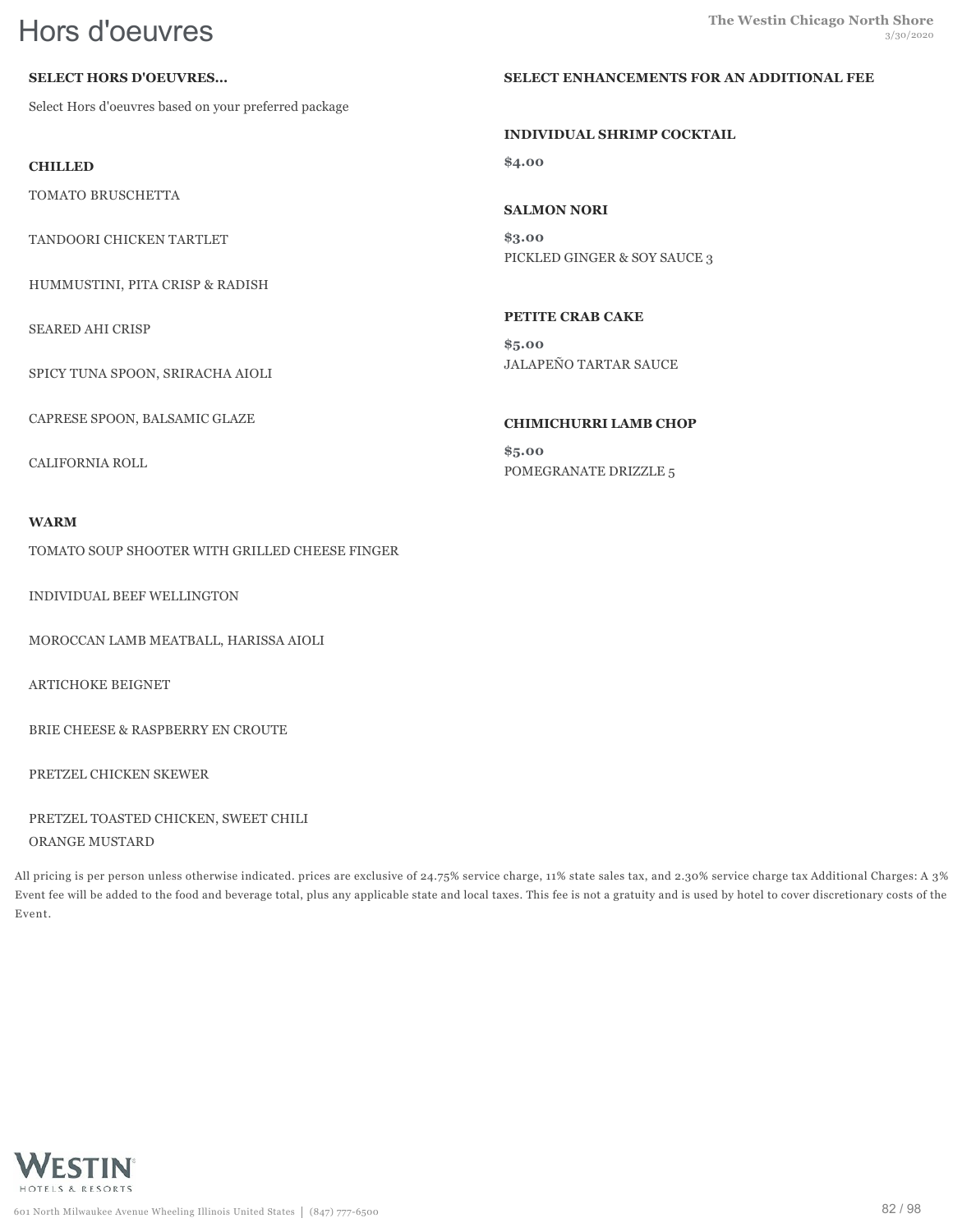Select based on your preferred package

# **SOUP**

FENNEL AND POTATO CREAM Focaccia Crouton, Frond Garnish, Fennel Pollen

BUTTERNUT SQUASH SOUP Spiced Pumpkin Seeds

WILD MUSHROOM BISQUE Truffle Crème Fraiche, Mushroom Chips, Porcini Powder

# **SALAD**

MIXED GREENS Baby Greens, Petite Tomatoes, Kalamata Olive, Cucumber & Pine Nuts, Buttermilk Ranch & Balsamic Vinaigrette

## BABY SPINACH

Pea Shoots, Cherry Tomato Halves, Watermelon Radish, Pickled Red Onion & Feta, Cabernet Vinaigrette

ROASTED BEET SALAD Citrus Roasted Beets, Baby Kale, Arugula & Frisee, Nasturtium, Pistachio Crusted Goat Cheese, Citrus Vanilla Vinaigrette

CAESAR SALAD House Cured Tomatoes, Parmesan Cheese & Garlic Crouton with Creamy Caesar

All pricing is per person unless otherwise indicated. prices are exclusive of 24.75% service charge, 11% state sales tax, and 2.30% service charge tax Additional Charges: A 3% Event fee will be added to the food and beverage total, plus any applicable state and local taxes. This fee is not a gratuity and is used by hotel to cover discretionary costs of the Event..

# **LOBSTER BISQUE**

**\$5.00** LOBSTER BISQUE 5 Crème Fraiche, Chopped Poached Seafood, Chive

ROASTED CORN & CRAB CHOWDER 5 Applewood Smoked Peppered Lardons, Spiced Popcorn

# **FARMERS MARKET GREENS**

FARMERS MARKET GREENS Baby Frisee, Scarlet Spinach, Lola Rosa & Baby Arugula, Maytag Blue Cheese, Sun-dried Cherries & Poached Pear 4

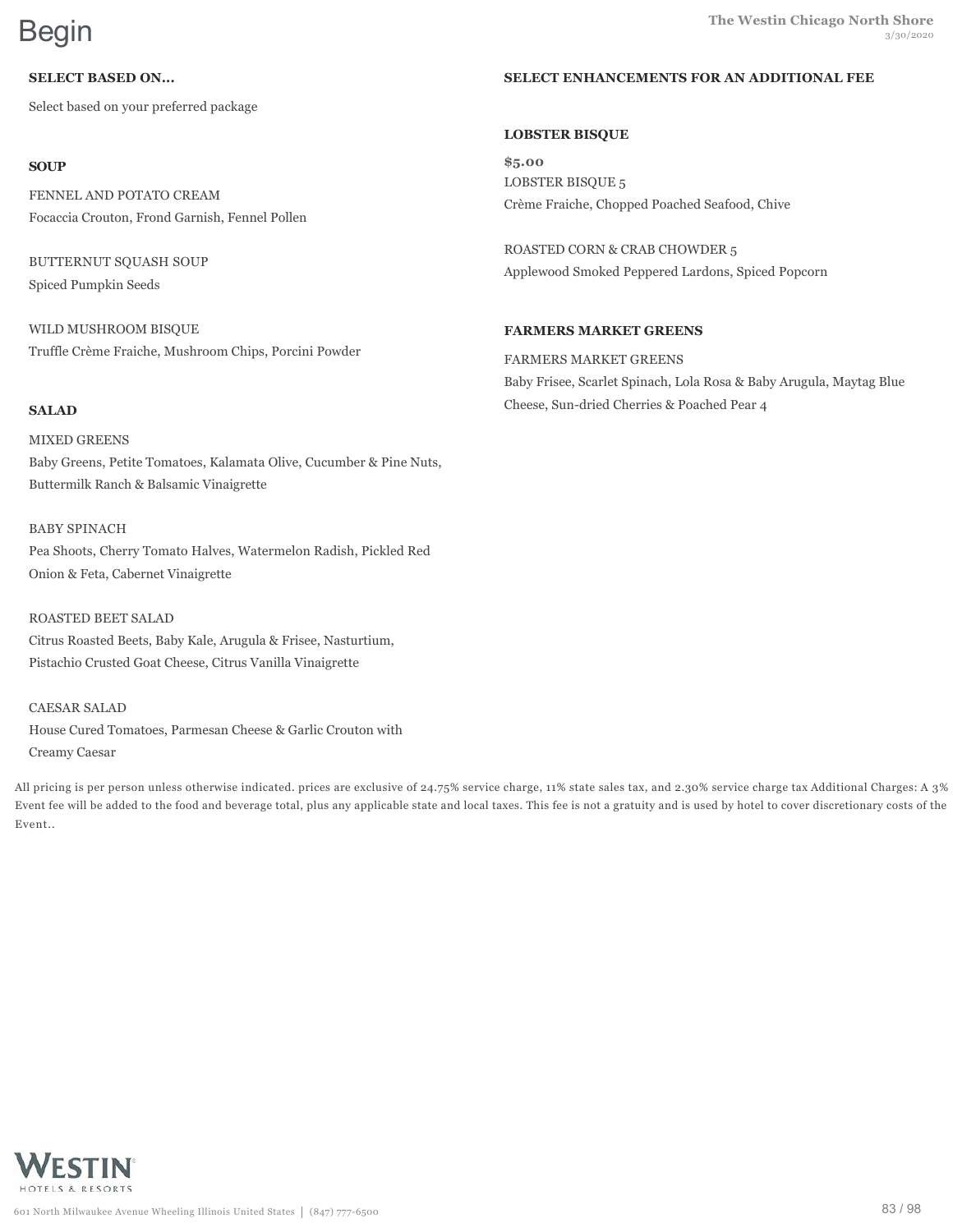# **SELECT UP TO (2) ENTRÉES**

Select up to (2) Entrées, each to be priced based on per person package price

Prices are reflective of the following Packages: A Night to Remember / Prelude to Forever / To the Moon...And Back

# **BEEF**

Seasonal options available

GRILLED FILLET MIGNON 102 / 114 / 126 Red Onion Confit, Melted Leek & Honey Whipped Potato & Sauce Bordelaise

CHAR-GRILLED NEW YORK STRIP 99 / 111 / 123 Wild Mushroom Relish, Pommes Dauphinoise with a Burgundy Demi-Glace

GRILLED FLAT IRON STEAK CHIMICHURRI 99 / 111 / 123 Roasted Fork Tender Fingerling Potatoes, Chimichurri Infused Demi-Glace

RED WINE BRAISED SHORT RIBS 100 / 112 / 124 Gremolada Mashed Potatoes, Red Wine Pan Reduction

# **CHICKEN**

Seasonal options available

PRETZEL CRUSTED CHICKEN 92 / 104 / 116 Blistered Cherry Tomato, Buttermilk Mashed Potatoes, Grain Mustard Demi-Glace

PEPPER BACON WRAPPED CHICKEN BREAST 92 / 104 / 116 Dauphinoise Potatoes, Field Mushroom Port Wine Glace

HERB INFUSED ROAST CHICKEN CHOP 89 / 101 / 113 Garlic Whipped Potatoes, Brandied Cherry Beurre Rouge

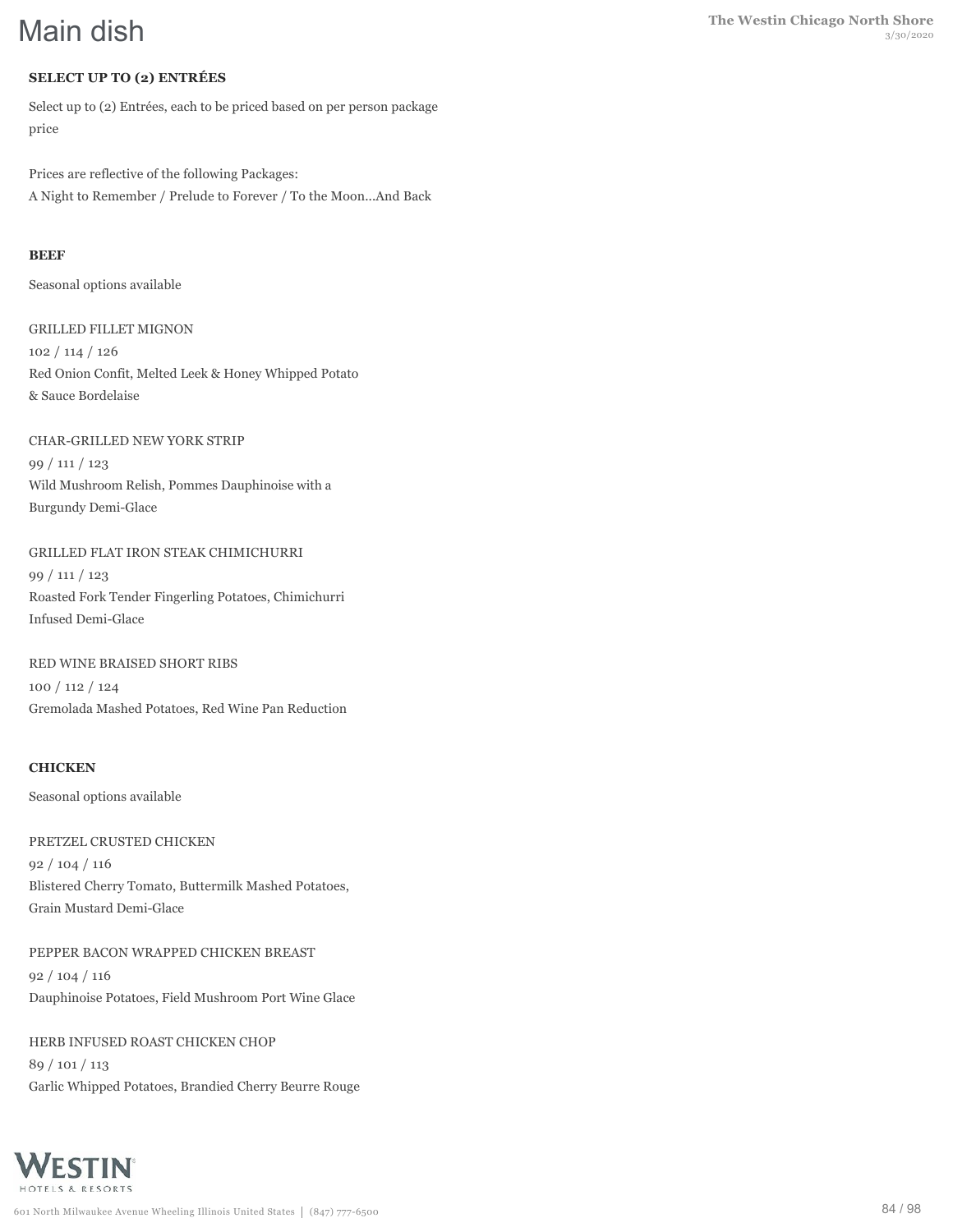PISTACHIO CRUSTED CHICKEN BREAST 92 / 104 / 116

Caramelized Shallot Whipped Potatoes, Port Wine Demi-Glace

ROASTED GARLIC TARRAGON CHICKEN BREAST 91 / 103 / 115 Goat Cheese Potato Tart, Red Wine Demi Glace

DRIED FRUIT & RED ONION STUFFED CHICKEN 91 / 103 / 115 Three Potato Galette, Shallot Merlot Demi-Glace

# **SEAFOOD**

Seasonal options available

HOUSE SMOKED ATLANTIC SALMON 100- / 112 / 124 Sea Salt Roasted Fingerling Potatoes, Warm Gazpacho Jus

MISO GLAZED SALMON 100 / 112 / 124 Wasabi Whipped Potatoes, Wilted Chard & Kale with a Ginger Soy Buerre Blanc

PAN ROASTED GREAT LAKES WHITE FISH 96 / 108 / 120 Roasted Garlic Whipped Potato, Lemon Thyme Beurre Blanc

### **COMBINATION**

Seasonal options available

PETITE FILLET OF BEEF & OVEN ROASTED SALMON 105 / 117 / 129 Goat Cheese Potato Tart, Rosemary Red Wine Reduction

SEARED CHICKEN CHOP & HERB CRUSTED SALMON 98 / 110 / 122 Roasted Fingerling Potatoes, Citrus Cherry Buerre Blanc

GRILLED FILLET MIGNON & CHICKEN BREAST 103 / 115 / 127 Red Onion Confit, Melted Leek & Honey Whipped Potato Sauce Bordelaise

GRILLED NEW YORK STEAK & CHICKEN BREAST 100 / 112 / 124

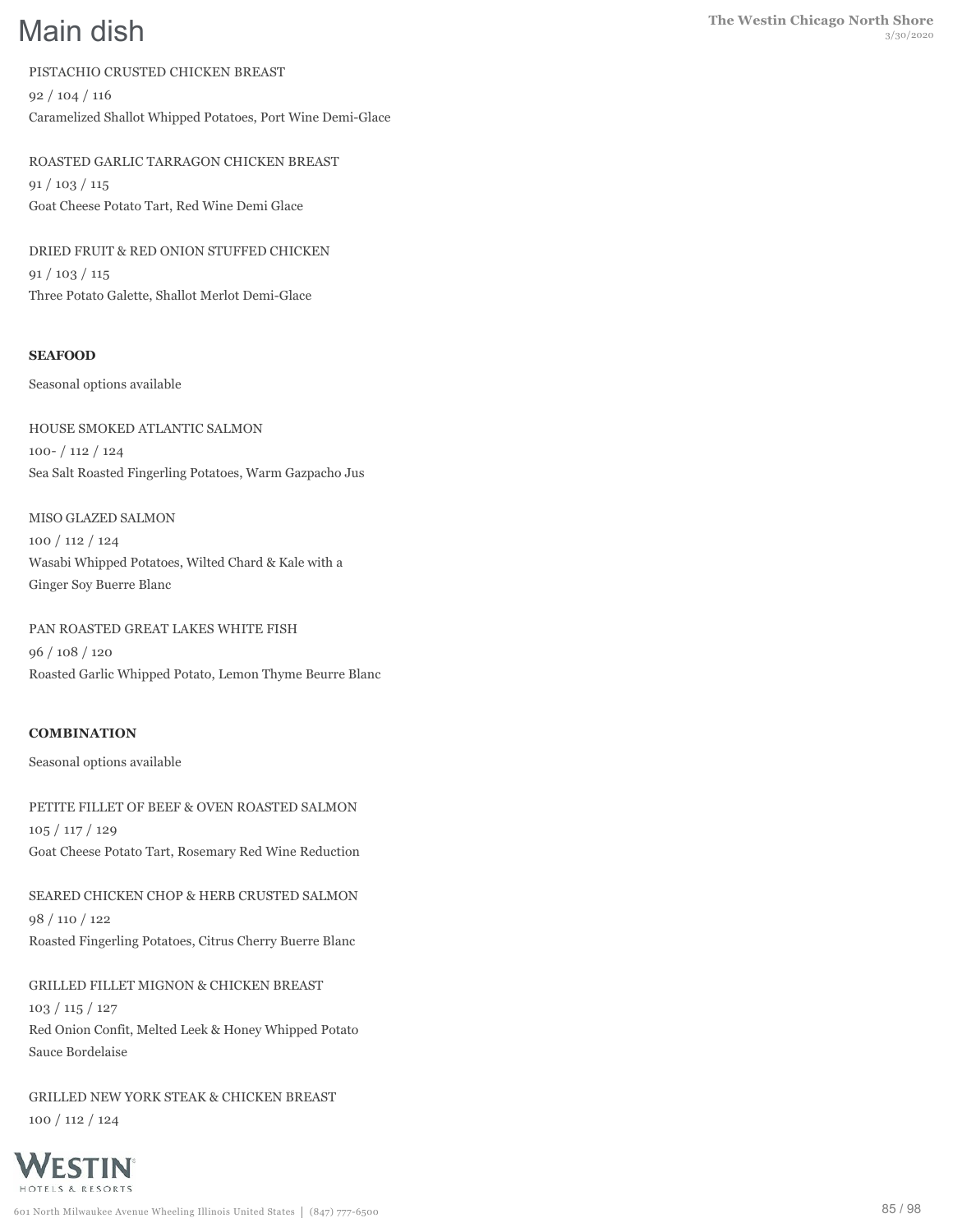Wild Mushroom Relish, Pommes Dauphinoise, Burgundy Demi-Glace

RED WINE BRAISED SHORT RIBS & CHICKEN BREAST 100 / 112 / 124 Gremolada Mashed Potatoes, Red Wine Pan Reduction

CHAR-GRILLED NEW YORK STEAK & CRAB CAKE 105 / 117 / 129 Wild Mushroom Relish, Pommes Dauphinoise, Burgundy Demi-Glace

# **VEGETARIAN**

Seasonal options available

 $D =$  Contains Dairy / GF = Gluten Free / N = Contains Nuts / V = Vegan

FOREST MUSHROOM RISOTTO - D / GF 89 / 101 / 113 Porcini Essence, Truffle Oil

VEGETABLE POLENTA - D / GF / N 89 / 101 / 113 Creamy Polenta, Rainbow Chard, Blistered Cherry Tomato, Roasted Cauliflower, Roasted Red Pepper Sauce

VEGETABLE TAGINE - V / GF 89 / 101 / 113 Farm Fresh Vegetables, Wilted Chard, Chickpeas, Dried Dates & Apricot Stewed in a North African Curry Spice

VEGETARIAN PAELLA - V / G 89 / 101 / 113 Saffron Infused Rice with Seasonal Farm Fresh Root Vegetables, Assorted Field Mushrooms, Artichokes, Pea & Olives

BUTTERNUT SQUASH RAVIOLI - D / N 89 / 101 / 113 Brown Butter Sage Cream with Toasted Walnuts & Basil Pistou

GRILLED PORTABELLO CAPS - V / GF 89 / 101 / 113 Stuffed with Wild Garlic Greens, Oven-dried Tomatoes, Quinoa Pilaf with Lentils

All pricing is per person unless otherwise indicated. prices are exclusive of 24.75% service charge, 11% state sales tax, and 2.30% service charge tax Additional Charges: A 3% Event fee will be added to the food and beverage total, plus any applicable state and local taxes. This fee is not a gratuity and is used by hotel to cover discretionary costs of the Event.

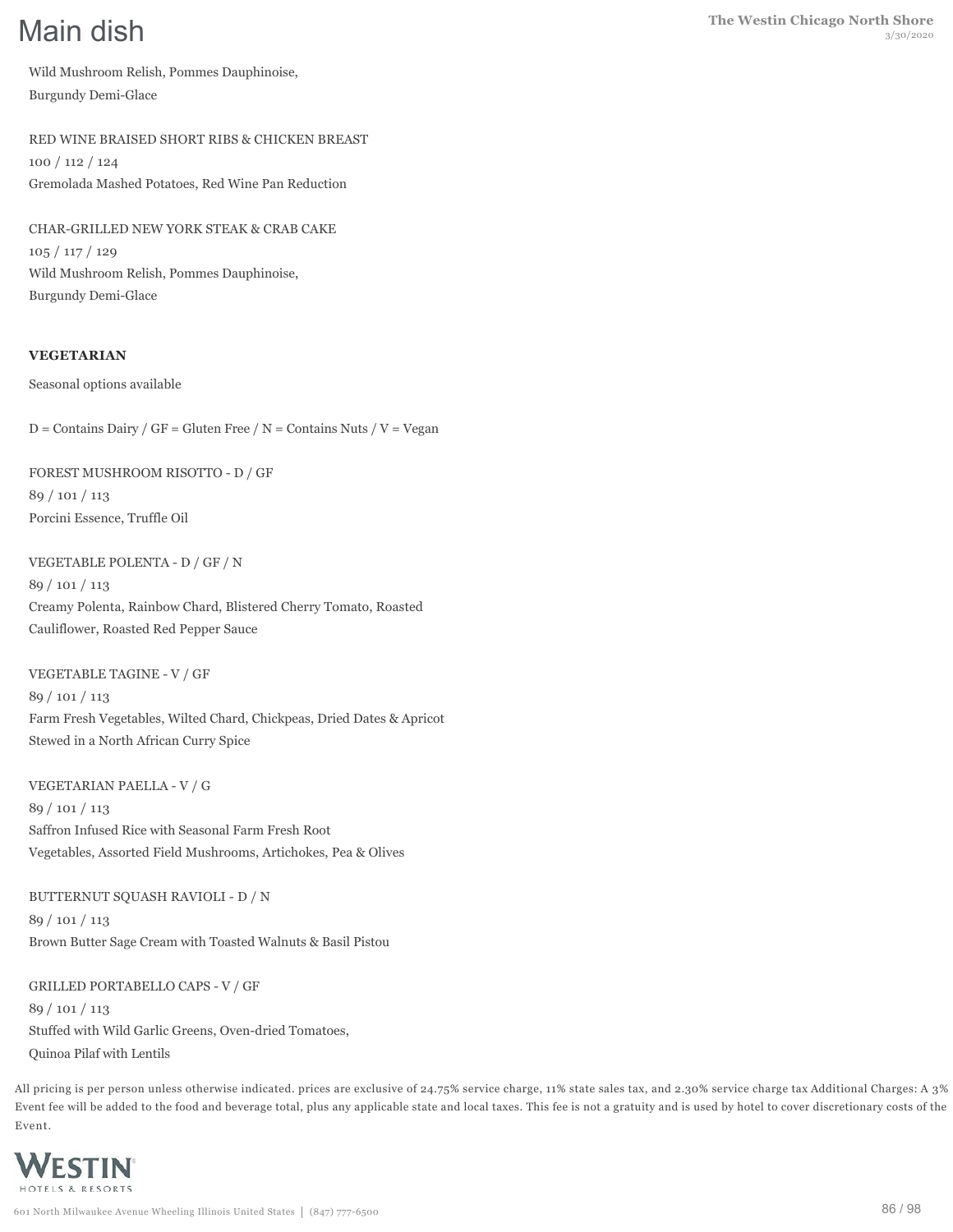# **TREATS**

**\$18.00** Sweet Delight (Please Select Five Signature Items (Based on 3 Pieces Per Person)

Flourless Chocolate Tarts Petite Lemon Meringue Pies Dulce de Leche Cake Assorted French Macaroons Fresh Fruit Tarts Tuxedo Truffle Mouse Cake Mint Chocolate Torte Petite Nutella and Caramelized Banana Tarts Chocolate Dipped Strawberries Vanilla Bean Créme Brulée

## **CHOCOLATE DIPPED**

#### **\$18.00**

Warm Dark & White Chocolate Fresh Whole Strawberries, Pound Cake, Rice Krispie Squares, Sliced Banana, Oreo Cookies, Marshmallows, Pretzel Rods, Profiteroles

# **CONTINENTAL COFFEE STATION**

#### **\$10.00**

Starbucks® Coffee and Assorted Hot Tazo® Teas Hot Chocolate with Chocolate Shavings, Whipped Cream Orange Zest, Cinnamon Sticks, Rock Sugar Sticks and Lemon Wedges

# **SNACKS**

# **LATE NIGHT**

**\$15.00** Select Three Items

Korean BBQ Meatballs Fried Chicken Tenders, Ranch and Blue Cheese Dipping Sauce Tomato, Torn Basil and Fresh Mozzarella Flat Bread Pepperoni & Sausage Flatbread Pizza Beef Taquitos, Warm Nacho Cheese and Salsa Queso Fondito with Tir-Colored Tortilla Chips Mini Corn Dog Poppers Spiced Roast Chicken Wings with BBQ, Sweet & Sour & Buffalo Sauces

# **FIRST COURSE**

# FIRST COURSE

# **TUNA TATAKI**

**\$14.00** Multi Colored Seaweed Salad, Miso Vinaigrette, Vegetable Noodles

## **SUGAR CURED DUCK**

**\$16.00** Sweet Corn Pudding & Watercress Coulis

## **POTATO GOAT CHEESE TART**

**\$12.00** Wilted Garlic Greens & Warm Beet Salad

## **ASSORTED SUSHI SAMPLER PLATE**

**\$14.00** California Roll, Spicy Tuna Roll, Tempura Shrimp Roll & Futomaki Roll Soy Sauce, Wasabi, Pickled Ginger & Chop Sticks

# **GARLIC GULF SHRIMP**

**\$12.00** Creamy Smoked Cheddar Grits, Smoked Chile Oil

# **SAUTÉED LOBSTER RAVIOLI**

**\$15.00** Asparagus Tips, Tear Drop Tomato and Tarragon Cream

# **INTERMEZZO**

**MANGO SORBET, FRESH MINT \$5.00**

# **RASPBERRY SORBET, FRESH BERRY GARNISH**

**\$5.00**

**LEMON DROP" LEMON SORBET \$7.00** Sugar Rimmed Martini Glass

All pricing is per person unless otherwise indicated. prices are exclusive of 24.75% service charge, 11% state sales tax, and 2.30% service charge tax Additional Charges: A 3%

WESTIN HOTFIS & RESORTS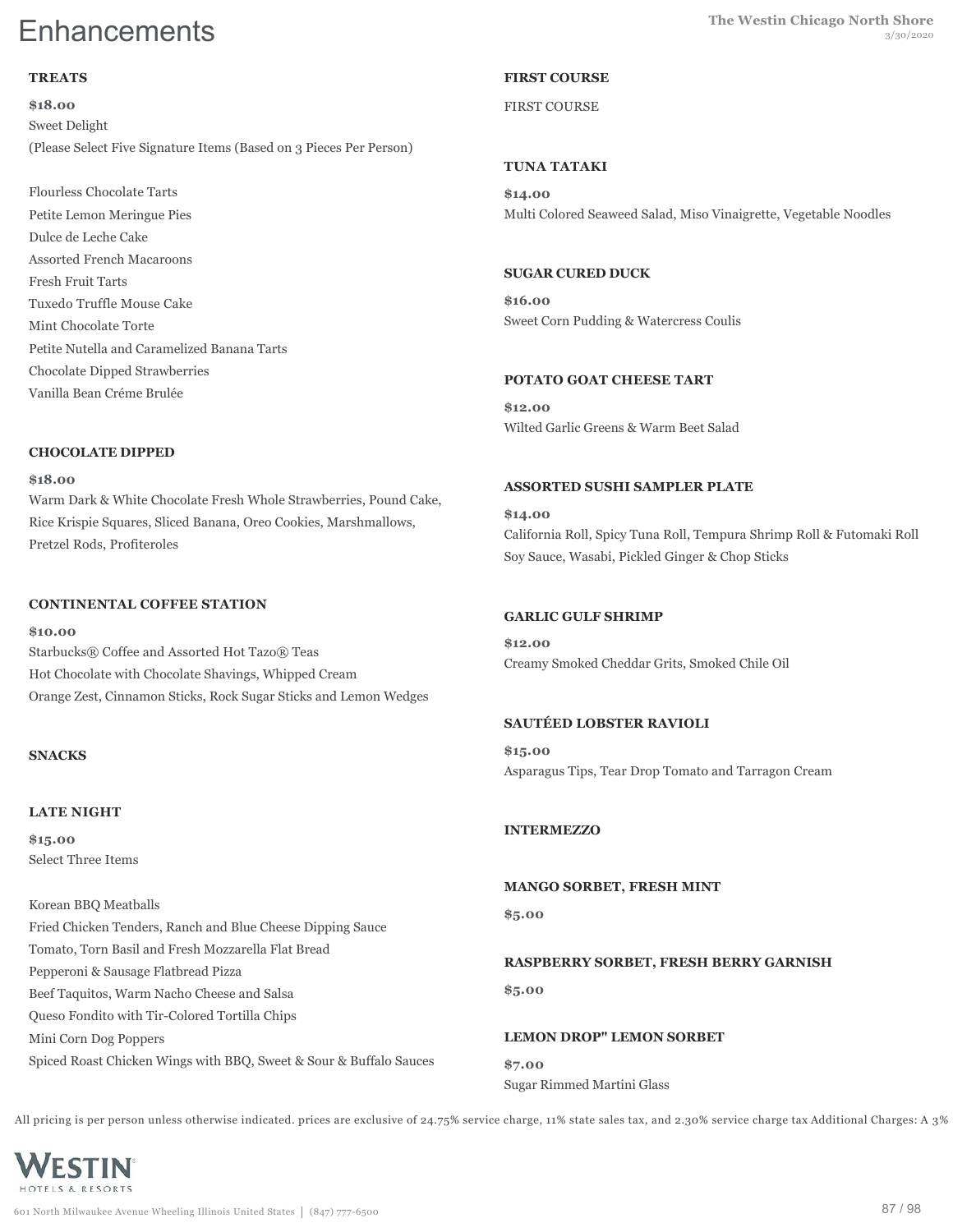Event fee will be added to the food and beverage total, plus any applicable state and local taxes. This fee is not a gratuity and is used by hotel to cover discretionary costs of the Event..

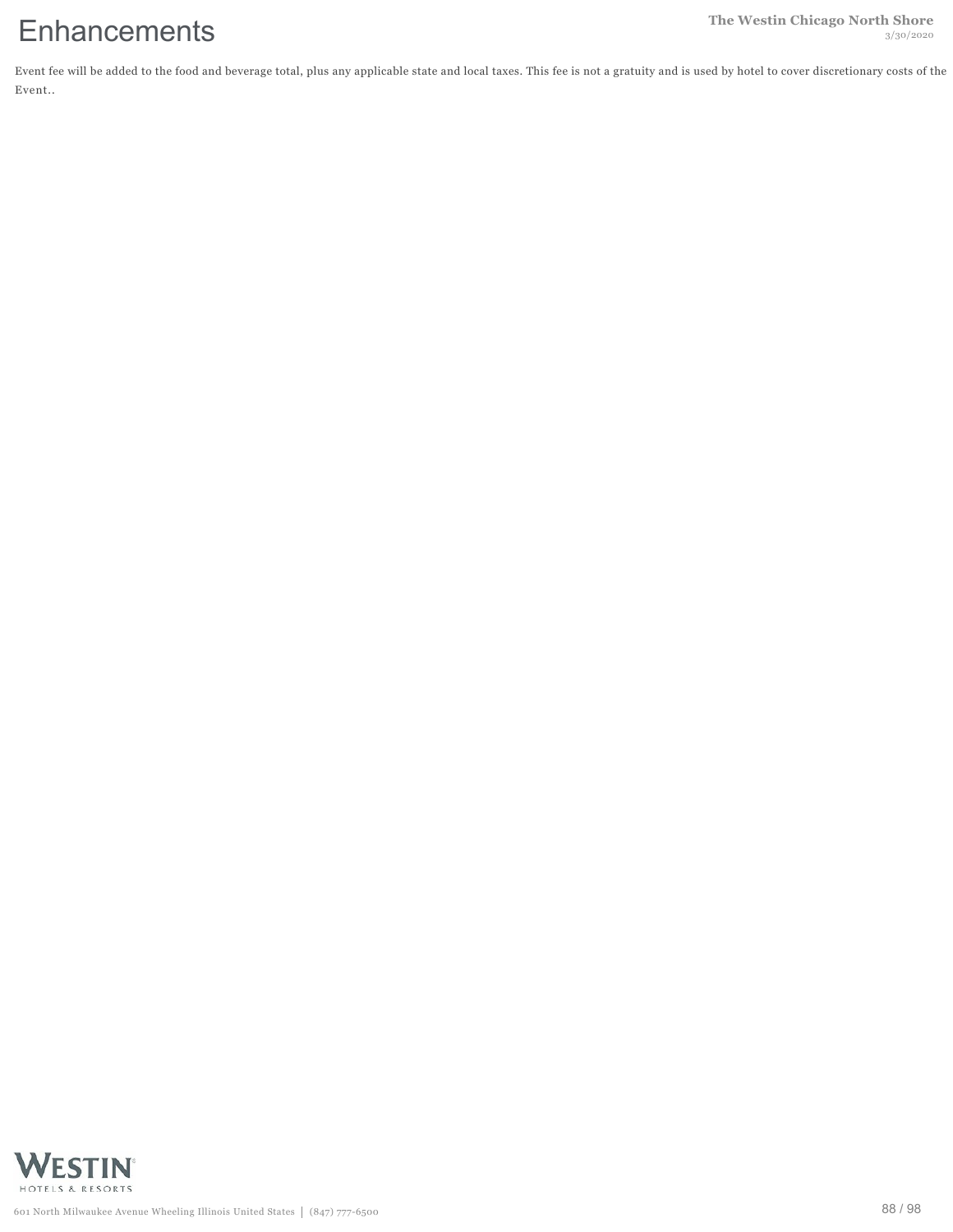Our wide variety of spaces and unique meeting areas promote interactive exchange of ideas, equipped with the right resources to create an atmosphere of collaboration and ideation. PSAV Sales Manager: Nick Ertel nertel@psav.com

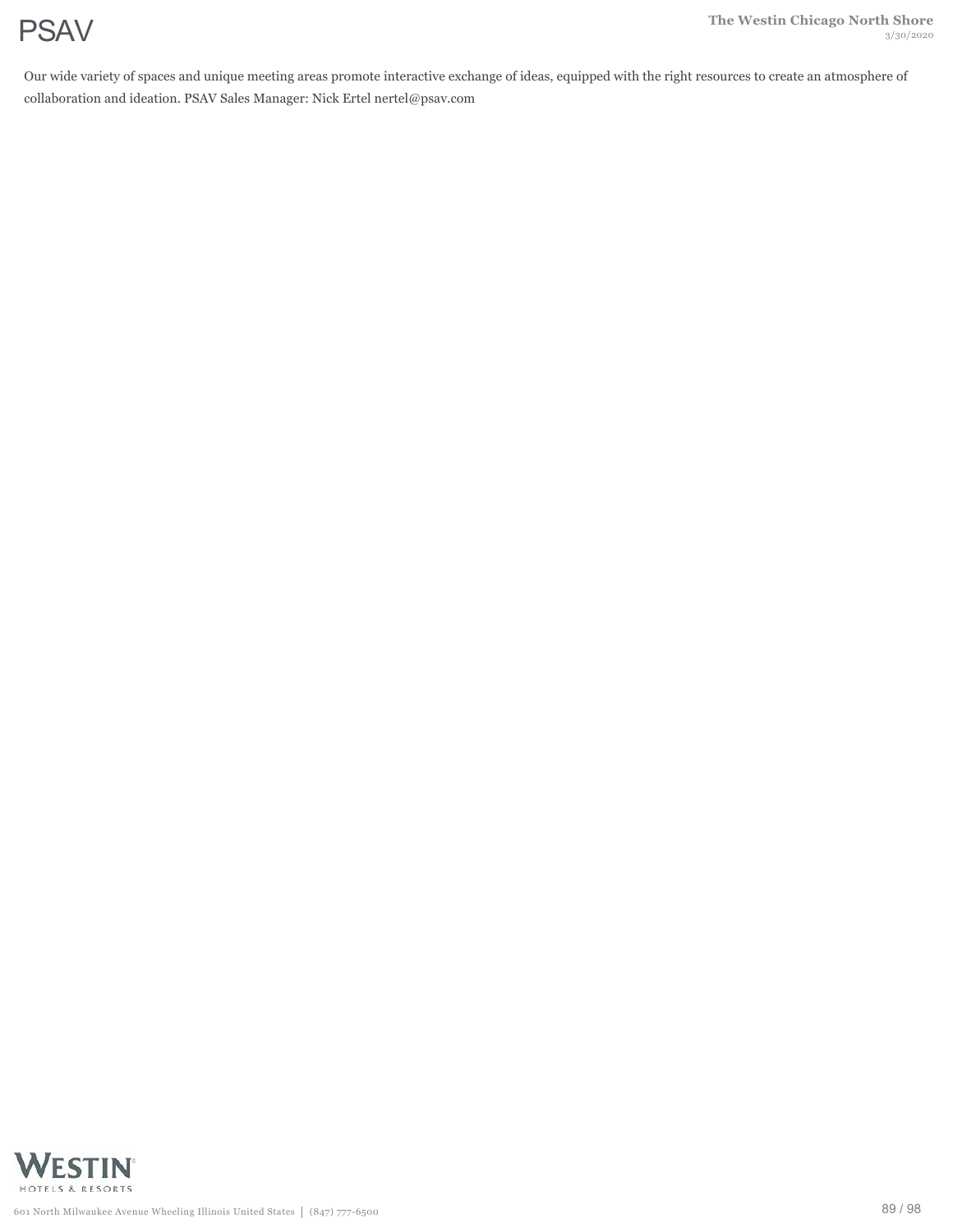Our trusted and talented Chefs provide an enriching and unique culinarian experience for any occasion. With a culture built around wellness, each Westin Chef has thoughtfully curated these menus to ensure our guests leave feeling better than when they arrived.

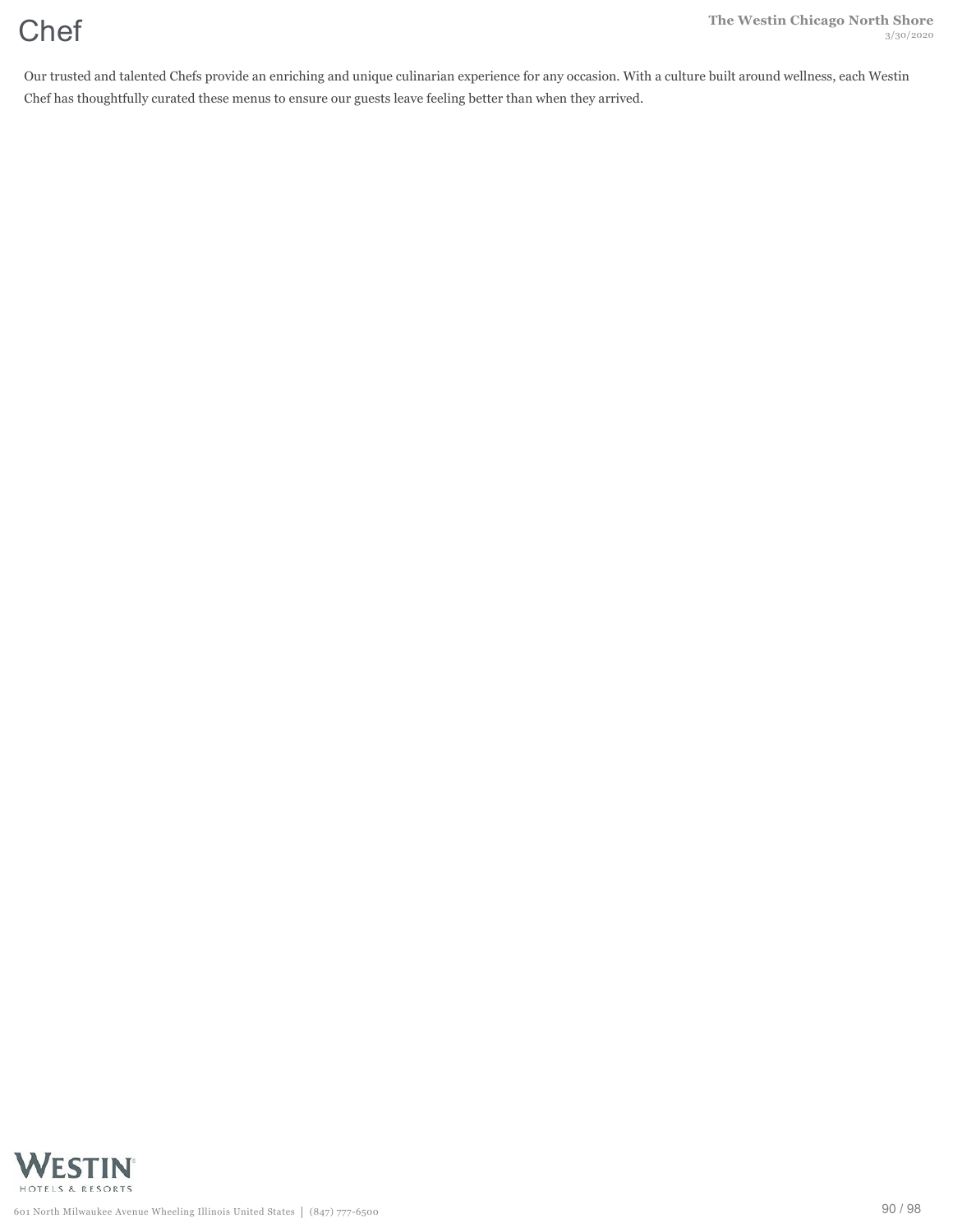# **The Westin Chicago North Shore The Westin Chicago North Shore Kosher Plated Meat Dinner Menu**

Kosher meals are prepared in our Chicago Rabbinal Council (CRC) certified Kosher Meat Kitchen and under the supervision of a Rabbi from the CRC

Rabbinical fee is \$2.25 per person with a \$500 minimum

All Entrees Include Three Courses and are Served with Coffee and Tea

Westin Bread Basket with Margarine Rosette

5lb Challah Bread for Blessing

**SOUPS AND SALADS (CHOOSE ONE)**

Butternut Squash Soup, Challah Croutons

Tomato Basil Bisque, Basil Croutons

Beef Barley Soup, Fresh Herbs

French Onion Soup, Challah Crouton

Roasted Eggplant Soup, Garlic Crostini

Farmers Market Salad, Mixed Field Greens with Radish Sprouts, Cherry Tomatoes, Sliced Cucumbers, Shredded Carrots, Seasonal Greens, Basil Balsamic Vinaigrette

Poached Pear & Baby Greens Salad, Our Chef's Selection of Baby Greens Paired with a Red Wine & Cardamom Poached Pear, Sun-Dried Cranberries, Glazed Pecans, Pea Sprouts, Burgundy Pear Vinaigrette

Baby Field Green Salad, Baby Organic Kale, Baby Arugula, Red Leaf & Frisee Lettuces with Petite Tomatoes, Roasted Beets, Sun Dried Cranberries with Herb Vinaigrette

Petite Spinach Salad, Baby Spinach Leaves with Cherry Tomatoes, Mandarin Orange, Toasted Almonds & Shaved Red Onions, Raspberry Balsamic Vinaigrette

### **ENTRÉE – SELECT ONE**

All entrees include Our Chef's Selection of Seasonal Vegetables

# **RED WINE BRAISED SHORT RIB**

**\$70.00 Per Person** Slow Braised in Kosher Red Wine with Aromatic Vegetables & Melted Leek & Honey Whipped Potatoes

# **PAN ROASTED CHICKEN**



#### **FAMILY STYLE SWEET TABLE (CHOOSE FOUR)**

**\$3.00 Additional** Mousse Cups- Assorted Flavors Petite Fours Miniature Rollada Petite Mousse Tarts Israeli Rugelach (Chocolate, Cinnamon and Raspberry) Miniature Cupcakes Baklava Fresh Fruit Triffle Cups Flour less Chocolate Cake Cake Pops Brownie Pops Petite Fruit Tarts Pecan Tarts Lemon Squares Mini Blueberry Crumble Tarts

#### **SWEET TABLE BUFFET PRESENTATION (CHOOSE FIVE)**

**\$4.00 Additional** Mousse Cups- Assorted Flavors Petite Fours Miniature Rollada Petite Mousse Tarts Israeli Rugelach (Chocolate, Cinnamon and Raspberry) Miniature Cupcakes Baklava Fresh Fruit Triffle Cups Flour less Chocolate Cake Cake Pops Brownie Pops Petite Fruit Tarts Pecan Tarts Lemon Squares Mini Blueberry Crumble Tarts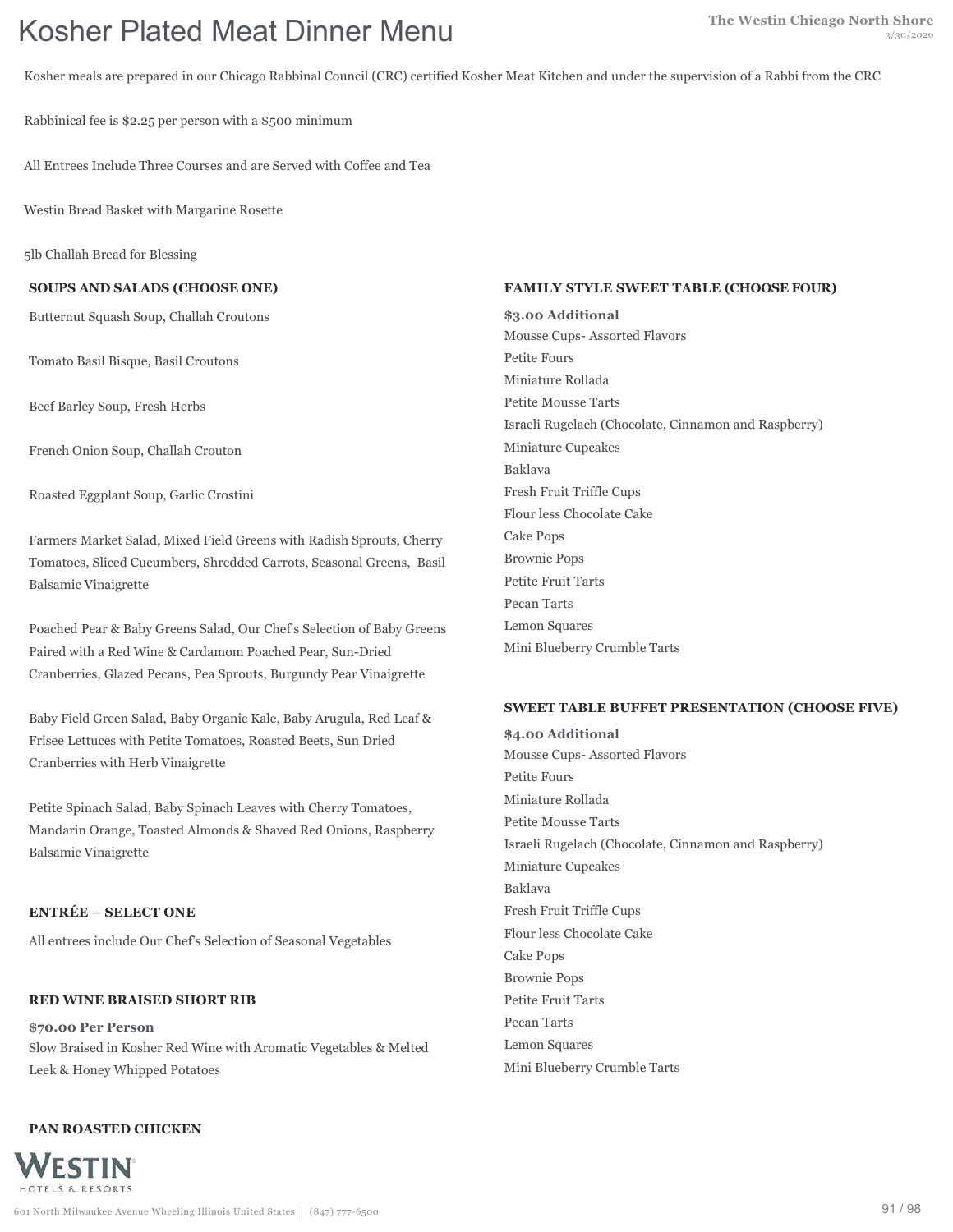# **The Westin Chicago North Shore The Westin Chicago North Shore Kosher Plated Meat Dinner Menu**

#### **\$65.00 Per Person**

Boneless Chicken Breast Macerated in Fresh Herbs & Garlic, Long Branch Roasted Potatoes, Served with a Wild Mushroom Demi-Glace

## **HALF ROASTED CHICKEN**

#### **\$73.00 Per Person**

Citrus & Herb Infused, Roasted Half Chicken, Roasted Garlic Whipped Potatoes with Poultry Glace

### **HERB ROASTED SALMON**

**\$70.00 Per Person** Dijon Basted Salmon covered with a Sweet & Savory Herb Relish, Roasted Fingerling Potatoes & Tomato Basil Coulis

### **CITRUS CHILI & CUMIN GLAZED SALMON**

#### **\$70.00 Per Person**

Pan Roasted Filet of Salmon Rubbed with North African Spices, Turmeric Rice Pilaf with Toasted Almonds & Golden Raisins with a Citrus Cumin Jus

### **OVEN ROASTED MISO TOFU (VEGAN)**

#### **\$60.00 Per Person**

Miso Marinated & Roasted Tofu with Wilted Rainbow Chard, Forbidden Black Rice Pilaf Served with a Coconut Curry Cream

### **ROOT VEGETABLE RAGOUT (VEGAN)**

**\$60.00 Per Person** Squash Cup Filled with a Roasted Root Vegetable Ragout Served with a Quinoa Pilaf, Seasonal Chef Vegetable

### **PLATED DESSERT (PLEASE SELECT ONE)**

Individual Center of the plate Dessert Presentation served to each Guest on a Painted Garnished Plate

Flourless Chocolate Cake

Opera Cake

Petite Assortment for Individual Plated Desserts – Choice of 3 from Sweet Table Selection

All pricing is per person unless otherwise indicated. prices are exclusive of 24.75% service charge, 11% state sales tax, and 2.30% service charge tax Additional Charges: A 3% Event fee will be added to the food and beverage total, plus any applicable state and local taxes. This fee is not a gratuity and is used by hotel to cover discretionary costs of the

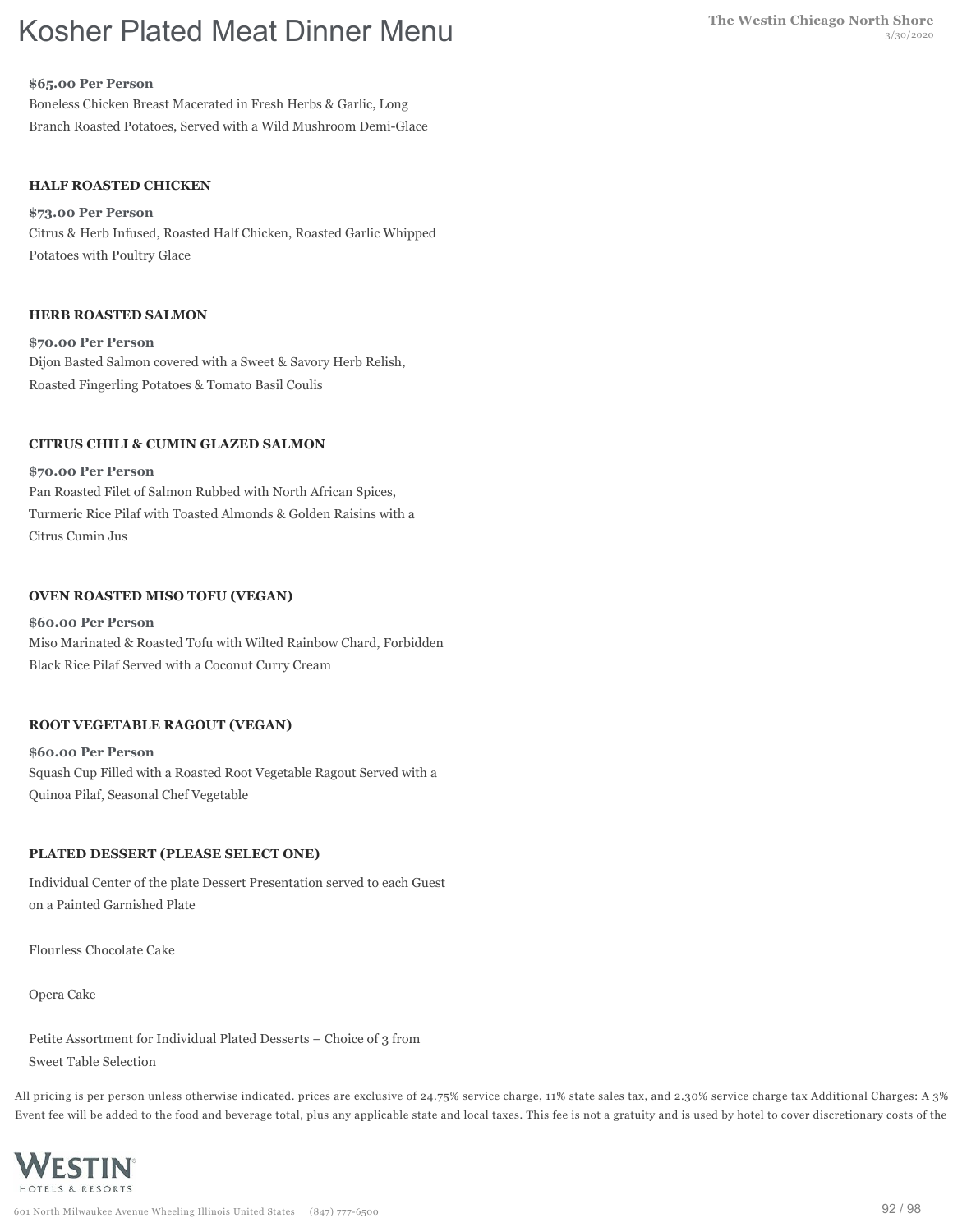Event.

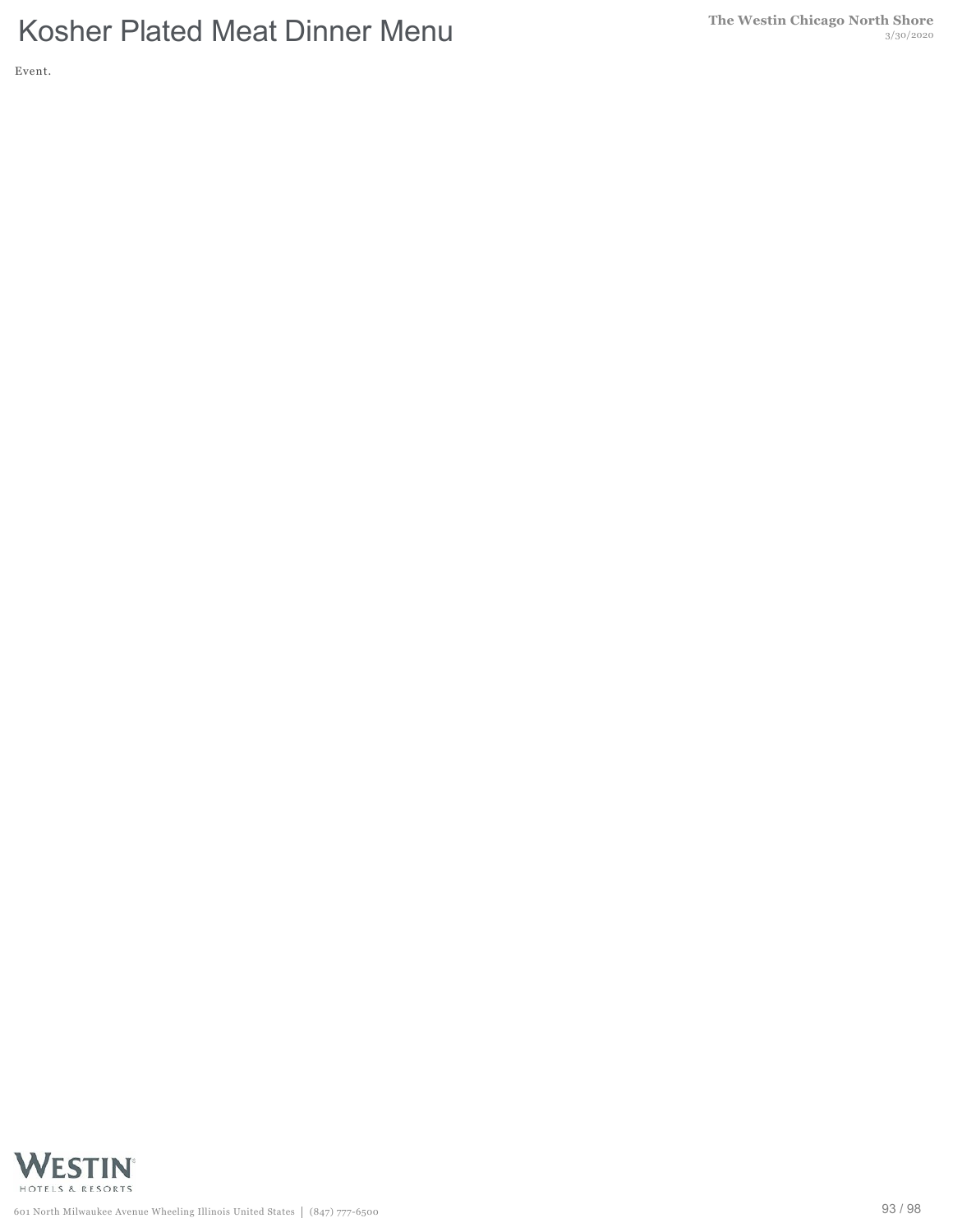Kosher meals are prepared in our Chicago Rabbinal Council (CRC) certified Kosher Meat Kitchen and under the supervision of a Rabbi from the CRC

Rabbinical fee is \$2.25 per person with a \$500 minimum

All Entrees Include Three Courses and are Served with Iced Tea

Westin Bread Basket with Margarine Rosette

5lb Challah Bread for Blessing

**SOUP AND SALAD**

**Please Select One**

Butternut Squash Soup, Challah Croutons

Tomato Basil Bisque, Basil Croutons

Farmers Market Salad, Mixed Field Greens with Radish Sprouts, Cherry Tomatoes, Sliced Cucumbers & Shredded Carrots with Basil Balsamic Vinaigrette

Petite Spinach Salad, Baby Spinach Leaves with Cherry Tomatoes, Mandarin Orange, Toasted Almonds & Shaved Red Onions with Raspberry Balsamic Vinaigrette

## **ENTRÉE**

All entrees include Our Chef's Selection of Seasonal Vegetables

### **RED WINE BRAISED SHORT RIB**

**\$70.00** Slow Braised in Kosher Red Wine with Aromatic Vegetables & Melted Leek & Honey Whipped Potatoes

### **PAN ROASTED HERB CHICKEN**

**\$55.00** Boneless Chicken Breast Macerated in Fresh Herbs & Garlic, Long Branch Roasted Potatoes served with a Wild Mushroom Demi-Glace

### **HERB ROASTED SALMON**

**\$65.00** Dijon Basted Salmon covered with a Sweet & Savory Herb Relish, Roasted Fingerling Potatoes & Tomato Basil Coulis

### **CITRUS CHILI & CUMIN GLAZED SALMON**

#### **FAMILY STYLE SWEET TABLE (CHOOSE FOUR)**

**\$3.00 Additional** Mousse Cups- Assorted Flavors Petite Fours Miniature Rollada Petite Mousse Tarts Israeli Rugelach (Chocolate, Cinnamon and Raspberry) Miniature Cupcakes Baklava Fresh Fruit Triffle Cups Flour less Chocolate Cake Cake Pops Brownie Pops Petite Fruit Tarts Pecan Tarts Lemon Squares Mini Blueberry Crumble Tarts

### **SWEET TABLE BUFFET PRESENTATION (CHOOSE FIVE)**

**\$4.00 Additional** Mousse Cups- Assorted Flavors Petite Fours Miniature Rollada Petite Mousse Tarts Israeli Rugelach (Chocolate, Cinnamon and Raspberry) Miniature Cupcakes Baklava Fresh Fruit Triffle Cups Flour less Chocolate Cake Cake Pops Brownie Pops Petite Fruit Tarts Pecan Tarts Lemon Squares Mini Blueberry Crumble Tarts

#### **STARBUCKS REGULAR COFFEE**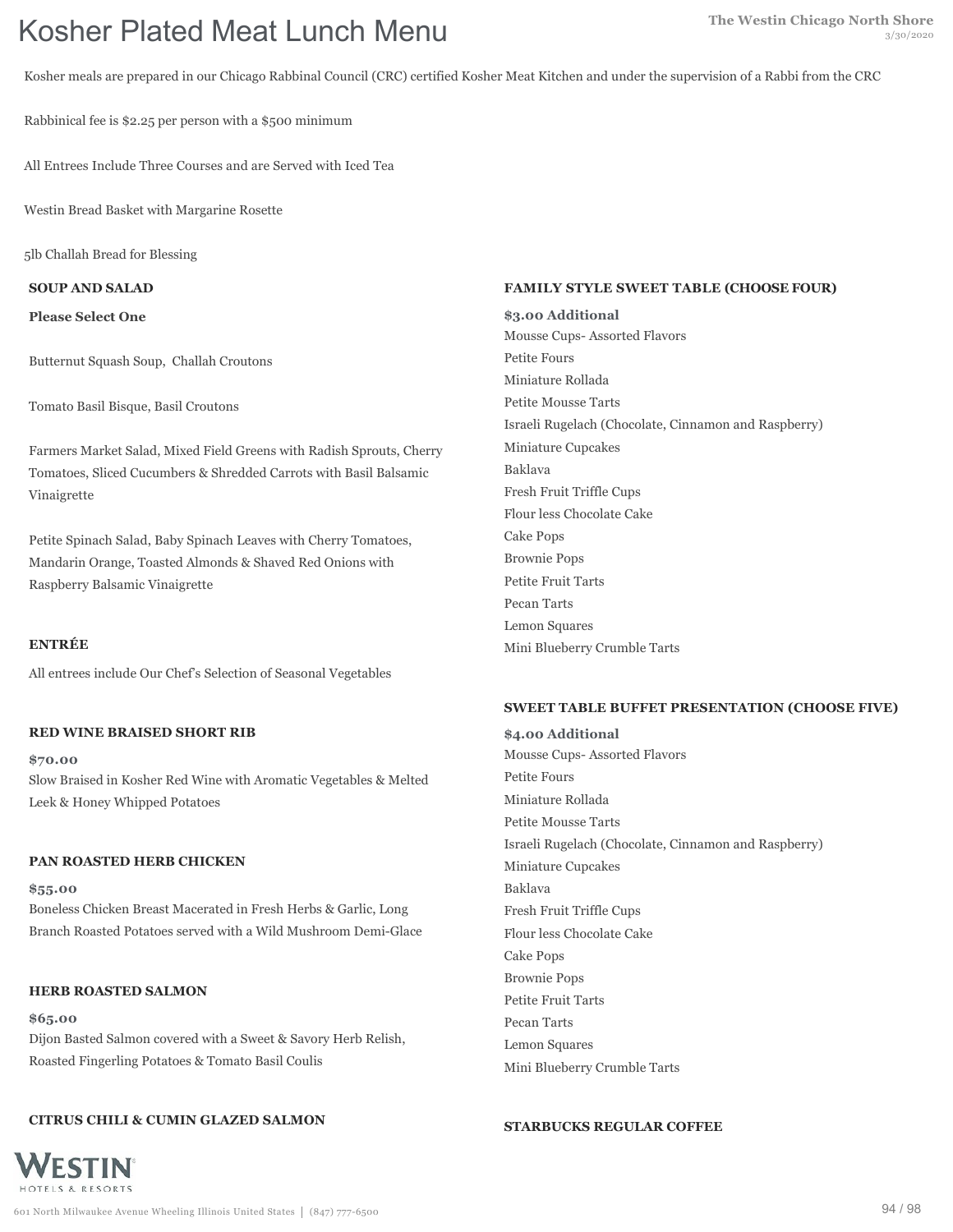### **\$65.00**

Pan Roasted Filet of Salmon Rubbed with North African Spices, Turmeric Rice Pilaf with Toasted Almonds & Golden Raisins with a Citrus Cumin Jus

# **OVEN ROASTED MISO TOFU (VEGAN)**

### **\$55.00**

Miso Marinated & Roasted Tofu with Wilted Rainbow Chard, Forbidden Black Rice Pilaf served with a Coconut Curry Cream

# **ROOT VEGETABLE RAGOUT (VEGAN)**

**\$55.00** Squash Cup Filled with a Roasted Root Vegetable Ragout served with a Quinoa Pilaf & our Chef's Seasonal Vegetable

# **PLATED DESSERT (PLEASE SELECT ONE)**

Individual Center of the plate Dessert Presentation served to each Guest on a Painted Garnished Plate

Flourless Chocolate Cake

Opera Cake

Petite Assortment for Individual Plated Desserts – Choice of 3 from Sweet Table Selection

All pricing is per person unless otherwise indicated. prices are exclusive of 24.75% service charge, 11% state sales tax, and 2.30% service charge tax Additional Charges: A 3% Event fee will be added to the food and beverage total, plus any applicable state and local taxes. This fee is not a gratuity and is used by hotel to cover discretionary costs of the Event.



# **STARBUCKS DECAFFEINATED COFFEE**

**\$95.00 Per Gallon**

# **ASSORTED HOT TEAS**

**\$95.00 Per Gallon**

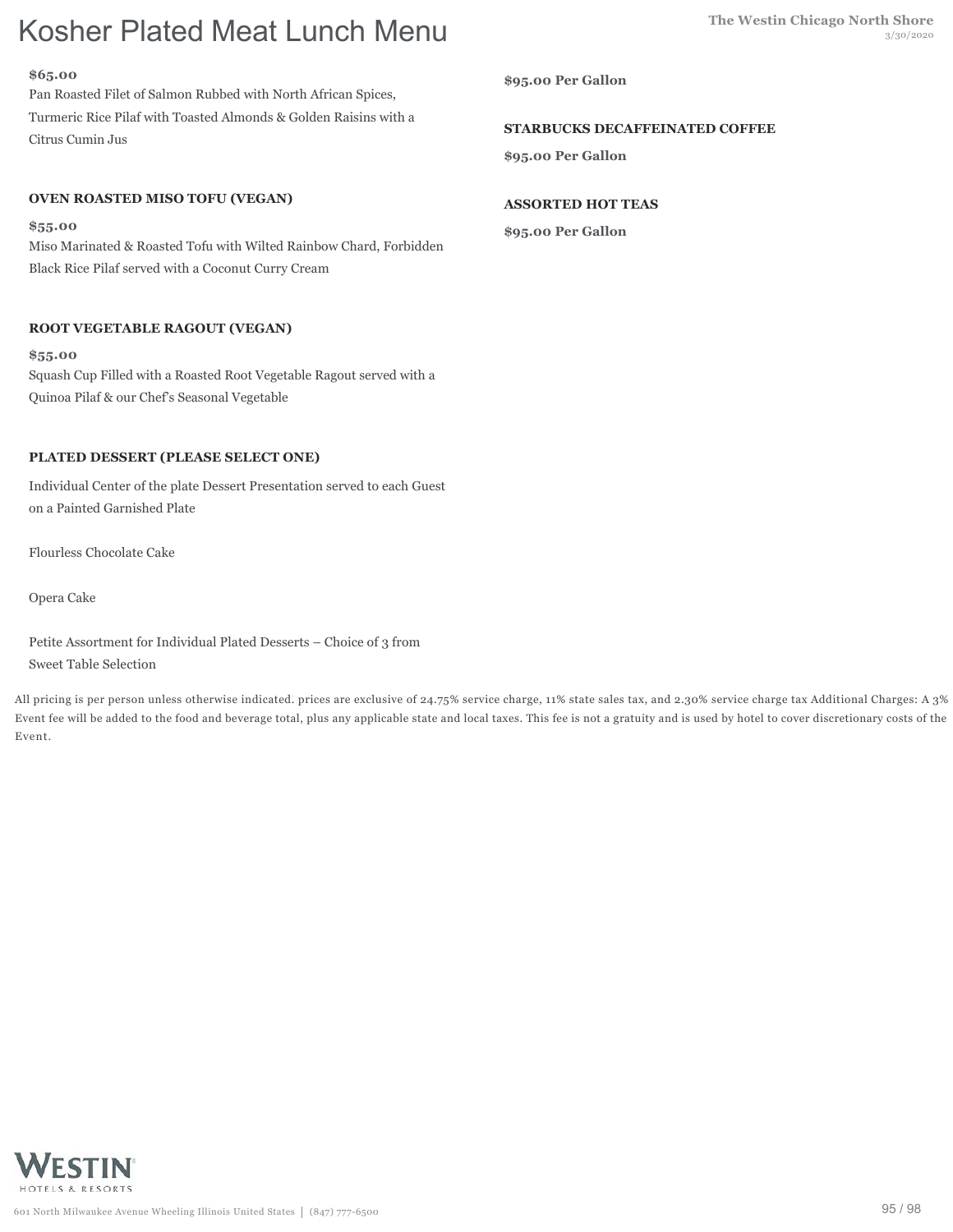Kosher meals are prepared in our Chicago Rabbinal Council (CRC) certified Kosher Meat Kitchen and under the supervision of a Rabbi from the CRC

Rabbinical fee is \$2.25 per person with a \$500 minimum

## **DISPLAYED STATIONS**

Based on 60 Minutes of Continuous Service

#### **MEDITERRANEAN STATION**

**\$18.00 Per Person** Hummus with Carrot and Pepper Sticks Baba ghanoush Bulgar Wheat and Garbanzo Salad, Citrus Sumac Dressing Israeli Salad Fattoush Salad with Pita Croutons, Mint, Parsley, Cucumbers, Tomato, Onions & Olives Falafel & Warm Pita Salad

## **PACIFIC RIM STATION**

**\$30.00 Per Person** Chilled Noodle Salad with Coconut Peanut Dressing Teriyaki Glazed Chicken Ginger Miso Seared Salmon with Braised Choy Greens Vegetable Fried Rice Asian Vegetables Stir Fried in a Ginger Soy Garlic Sauce

# **GOURMET SLIDER STATION (PLEASE CHOOSE TWO)**

**\$26.00 Per Person** All Beef Burger, Caramelized Onions, Petite Bun

Lamb Burger, Minted Garlic Aioli, Petite Challah

Braised BBQ Beef, Sweet Vinegar Slaw, Petite Brioche

Fried Chicken Burger, Cumin Aioli, Mini Bun

Mushroom Roasted Tomato, Basil Balsamic Aioli, Petite Brioche

Slider Stations Served with: French Fries Dill Pickles Pickled Onions Ketchup Dijon Mustard

### **AMERICANA STATION**



# **ACTION STATIONS**

Each Station is Attended by a Uniformed Culinary Chef Creating an Action Experience

\$150.00 Chef Attendant Fee Per Station

Based on 60 Minutes of Continuous Service

### **INGREDIENTS SALAD BAR**

**\$23.00 Per Person** Ingredients Driven Chef Prepared Custom Salads Made to Order at Your Request

Leafy Greens: Mixed Field Greens, Chopped Romaine, Baby Spinach

Proteins: Roasted Chicken, Flaked Seared Salmon, Crispy Tofu

Ingredients: Shredded Carrots, Grape Tomatoes, Sliced Cucumbers, Kalamata Olives, Roasted Peppers, Garbanzo Beans, Roasted Cauliflower, Roasted Corn & Sliced Radish

Toppers: Dried Cranberries, Sugar Glazed Nuts & Croutons

Dressings: Balsamic, Herb and Raspberry Vinaigrette

Assorted Warm Rolls & Whipped Margarine

### **SEASONED PASTRAMI BRISKET CARVING STATION**

**\$400.00 Each** Purple Cabbage & Apple Confit, Assorted Mustard's, Gherkins, Cocktail Rye & Petite Challah (Serves 35 People Per Brisket)

### **CURED CORNED BEEF CARVING STATION**

**\$300.00 Each** Sauerkraut, Assorted Mustard's, Cocktail Rye, Petite Challah (Serves 25 People Per Corned Beef)

# **HERB INFUSED ROAST TURKEY BREAST CARVING STAT…**

**\$250.00 Each** Poultry Jus, Cranberry Orange Relish and Petite Rolls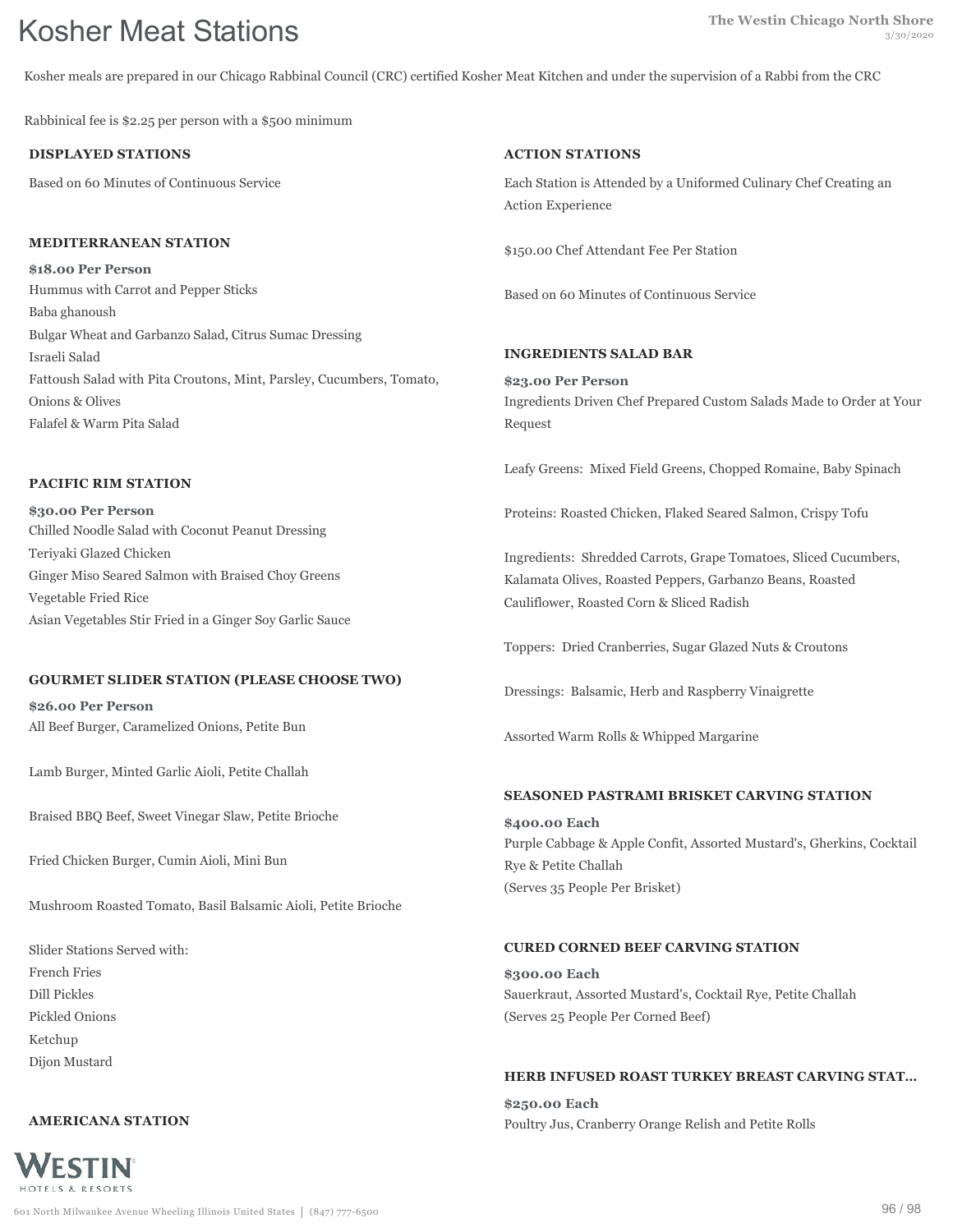#### **\$28.00 Per Person**

Herb Roasted Chicken, Marinated in Citrus Juices, Herbs, Garlic & Shallots Served with a Forest Mushroom Demi-Glace Red Wine Braised Boneless Short Ribs of Beef Roasted Fingerling Potatoes Baby Carrots, Green Beans & Oven Roasted Herbed Roma Tomatoes

# **ROMAN HOLIDAY**

**\$26.00 Per Person** Garlic Challah Knots Tossed in a Roasted Garlic & Italian Herbed Olive Oil Tuscan White Bean Puree & Tomato Basil Relish

Argula, Kale & Romaine Salad, Marinated Tomatoes, Toasted Pine Nuts, Roasted Peppers, Cured Olives with Red Wine Herb Vinaigrette

PLEASE PICK TWO PASTAS:

Gemelli Pasta, Roasted Flaked Salmon, Broccolini, Blistered Petite Tomatoes, Basil Pesto

Rigatoni Pasta, Bolognese Sauce, Roasted Red Peppers, Forest Mushrooms

Bow Tie with Chicken, Grilled Chicken, Green Peas, Roasted Butternut Squash, Garlic Herb White Wine Jus

Penne Pasta, Roasted Vegetables, Roasted Garlic Tomato Ragout

# **DESSERT STATION**

**\$26.00 Per Person** Assorted Petite Pastries & Miniature Desserts

Please Choose Five Selections (Based on 3 Pieces Per Person)

Assorted Mousse Cups Petite Fors Miniature Rollanda Petite Mousse Tarts Assorted Israeli Rugalach, Chocolate, Cinnamon, and Raspberry Miniature Cupcakes Baklavah Fresh Fruit Triffle Cups Flourless Chocolate Cake Cake Pops Brownie Pops



(Serves 30 People Per Turkey Breast)

# **RED WINE BRAISED BEEF BRASATO CARVING STATION**

**\$300.00 Each** Roasted Vegetables, Red Wine Ragout and Petite Rolls (Serves 20 People Per Braised Beef)